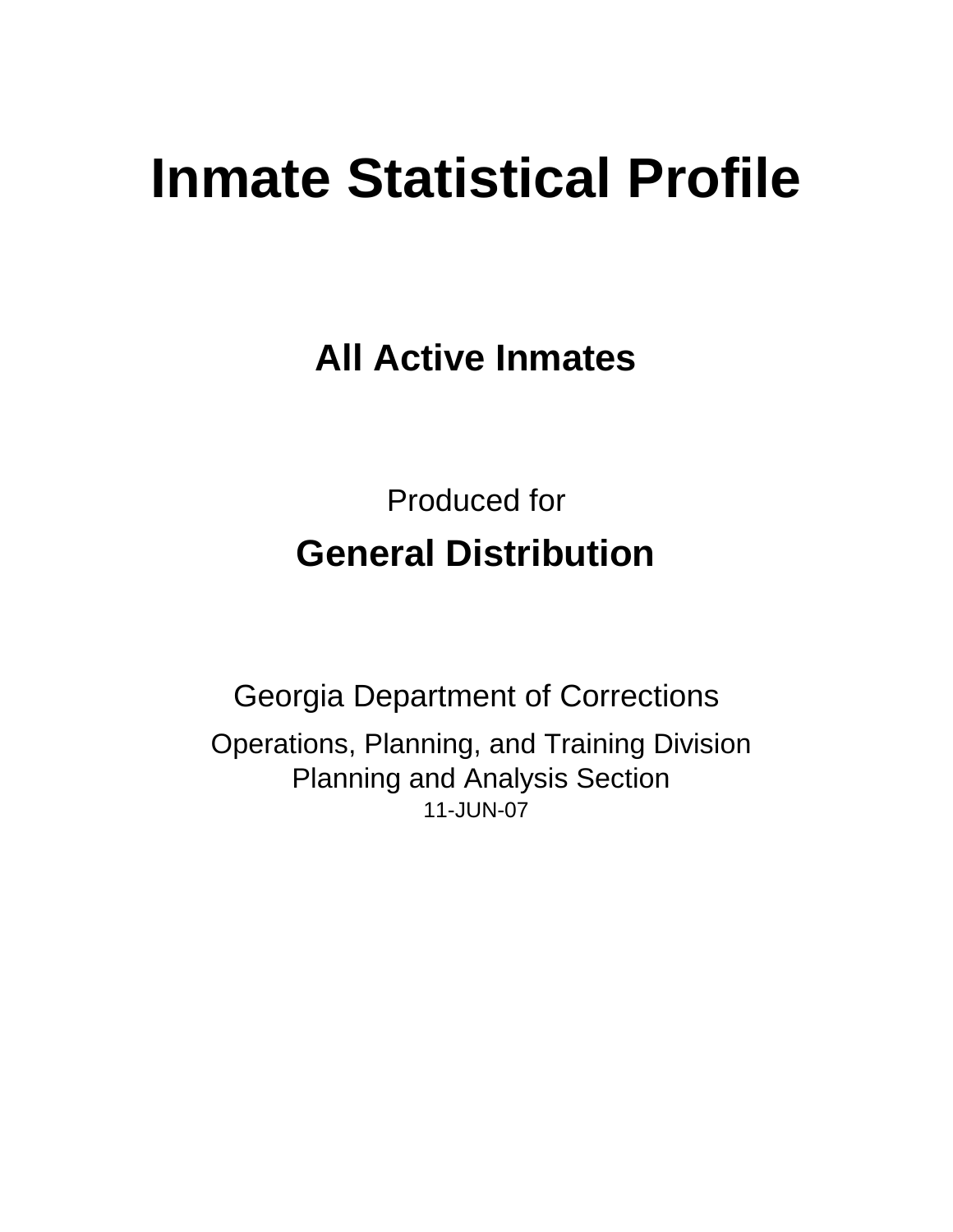**Contents** 

**All Active Inmates**

Produced for **General Distribution**

# Table of Contents

|    | <b>Demographic information</b>                                       |
|----|----------------------------------------------------------------------|
|    | 5 Current age, broken out in ten year age groups                     |
|    | 6 Race group                                                         |
|    | 7 Hispanic Origin                                                    |
|    | 8 Marital status, self-reported at entry to prison                   |
|    | 9 Number of children, self-reported at entry to prison               |
|    | 10 Religious affiliation, self-reported at entry to prison           |
|    | 11 Home county - self-reported at entry to prison                    |
|    | 16 Environment to age 16, self-reported at entry to prison           |
|    | 17 Guardian status to age 16, self-reported at entry to prison       |
|    | 18 Employment status before prison, self-reported at entry to prison |
|    | 19 Age at admission                                                  |
|    | 21 Age at release                                                    |
|    | 22 Height, measured at entry to prison                               |
|    | 24 Weight, measured at entry to prison                               |
|    | 26 Military service                                                  |
|    | <b>Correctional information</b>                                      |
|    | 27 Type of admission to prison                                       |
|    | 28 Current / last security status                                    |
|    | 29 Current / last institution type                                   |
|    | 30 Institution type - transitional centers                           |
|    | 31 Institution type - mental hospitals                               |
|    | 32 Institution type - county prisons                                 |
|    | 33 Institution type - state prisons                                  |
|    | 35 Institution type - private prisons                                |
|    | 36 Institution type - prison annexes                                 |
| 37 | Institution type - pre-release centers                               |
|    | 38 Institution type - inmate boot camp                               |
|    | 39 Number of disciplinary reports                                    |
|    | 40 Number of transfers                                               |
|    | 41 Number of escapes                                                 |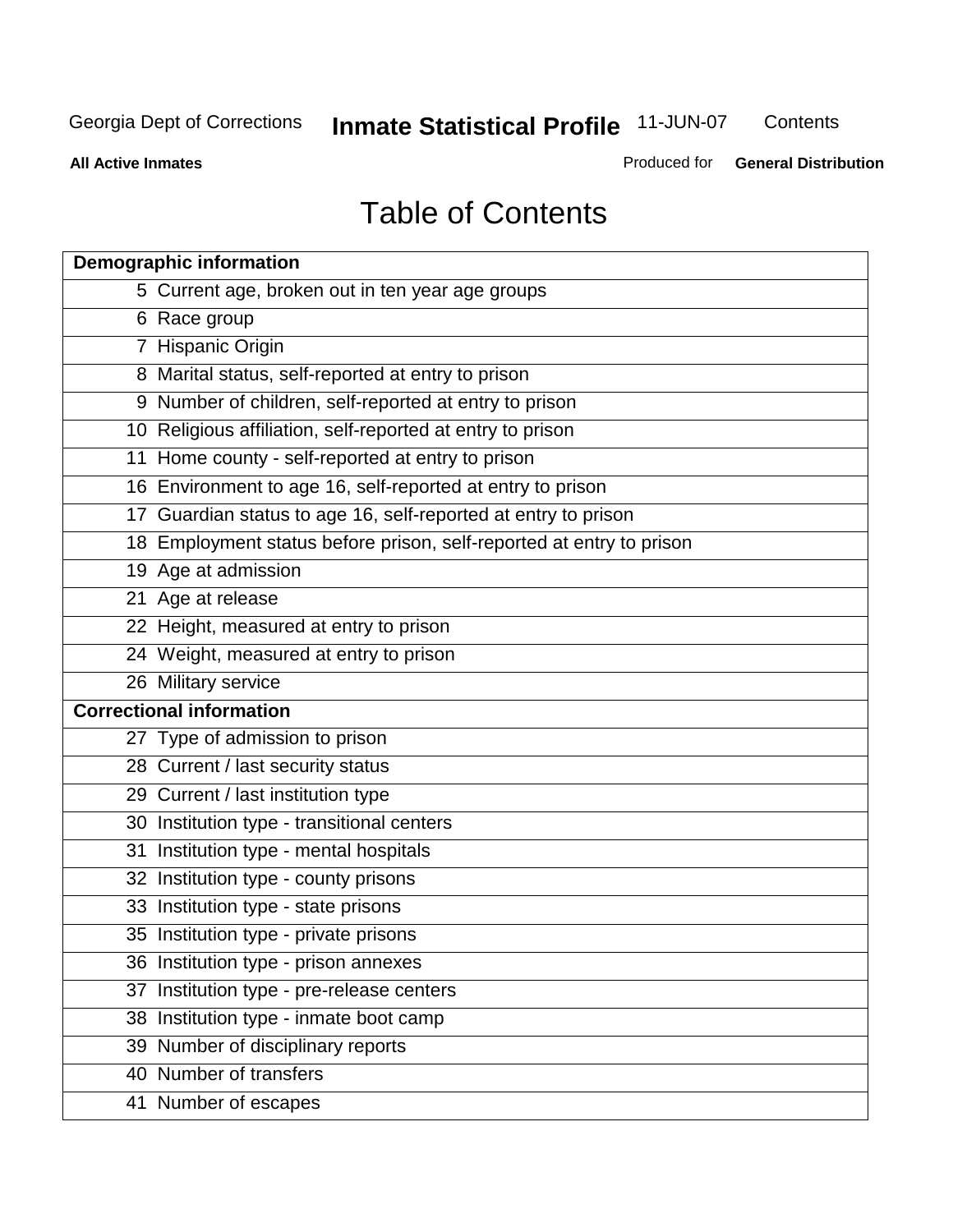**Contents** 

**All Active Inmates**

Produced for **General Distribution**

# Table of Contents

| <b>Correctional information</b>                                  |
|------------------------------------------------------------------|
| 42 Probable future release type                                  |
| 43 Actual release type                                           |
| 44 Time served in current (or last) institution                  |
| Educational, psychological and physical information              |
| 45 Highest grade level attained                                  |
| 46 Culture fair IQ scores                                        |
| 47 Wide Range Achievement Test (WRAT) reading score              |
| 48 Wide Range Achievement Test (WRAT) math score                 |
| 49 Wide Range Achievement Test (WRAT) spelling score             |
| 50 Scope of substance abuse - summary                            |
| 51 Scope of substance abuse - detail                             |
| 52 Current / last mental health treatment level                  |
| 53 PULHESDWIT medical scale - 'P' overall condition ('P'hysical) |
| 54 PULHESDWIT medical scale - 'U' upper body                     |
| 55 PULHESDWIT medical scale - 'L' lower body                     |
| 56 PULHESDWIT medical scale - 'H' hearing                        |
| 57 PULHESDWIT medical scale - 'E' vision                         |
| 58 PULHESDWIT medical scale -'S' psychiatric                     |
| 59 PULHESDWIT medical scale - 'D' dental                         |
| 60 PULHESDWIT medical scale - 'W' work ability                   |
| 61 PULHESDWIT medical scale - 'I' impairment                     |
| 62 PULHESDWIT medical scale - 'T' transportability               |
| 63 Criminality in family, self-reported                          |
| 64 Alcoholism in family, self-reported                           |
| 65 Drug abuse in family, self-reported                           |
| 66 Subjected to frequent beatings, self-reported                 |
| 67 Father absent during inmate's childhood                       |
| 68 Mother absent during inmate's childhood                       |
| <b>Crimes and criminal history information</b>                   |
| 69 Number of prior Georgia incarcerations                        |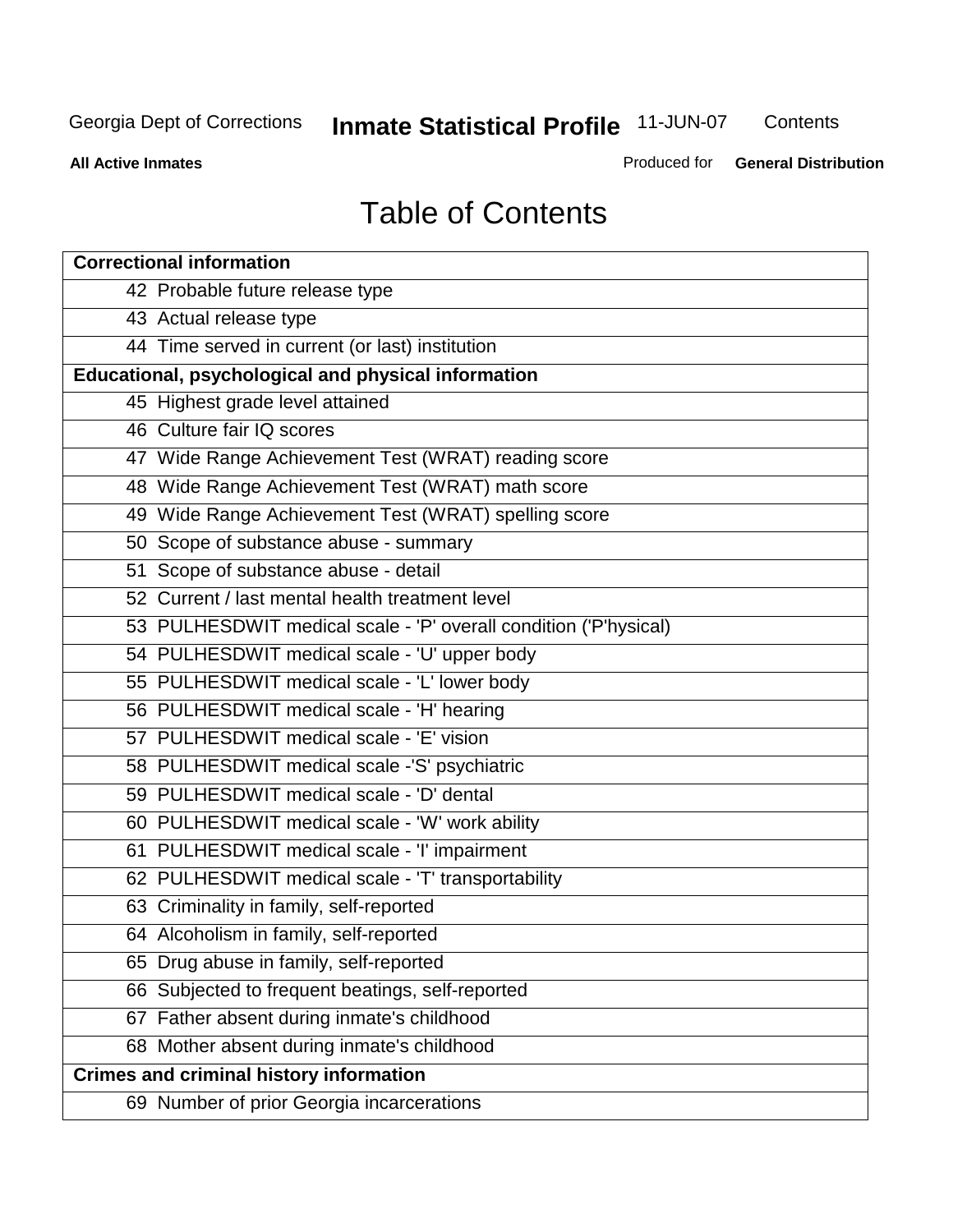**Contents** 

**All Active Inmates**

Produced for **General Distribution**

# Table of Contents

| <b>Crimes and criminal history information</b>                 |
|----------------------------------------------------------------|
| 70 Prison sentence in years                                    |
| 71 Primary offense, broken out into felonies vs misdemeanors   |
| 72 Primary offense, broken out into six broad crime categories |
| 73 Primary offense, detailed offense code                      |
| 80 County of conviction of primary offense                     |
| 85 Circuit of conviction of primary offense                    |
| 87 Years served (jail + prison) in this incarceration          |
| <b>Medical information</b>                                     |
| 88 Results of most recent HIV test                             |
| 89 Results of most recent tuberculosis test                    |
| 90 Results of most recent syphilis test                        |
| 91 Results of most recent Hepatitis-C test                     |
| 92 Results of most recent pregnancy test                       |
| 93 Results of most recent diabetes test                        |
| 94 Results of most recent hypertension test                    |
| 95 Results of most recent asthma test                          |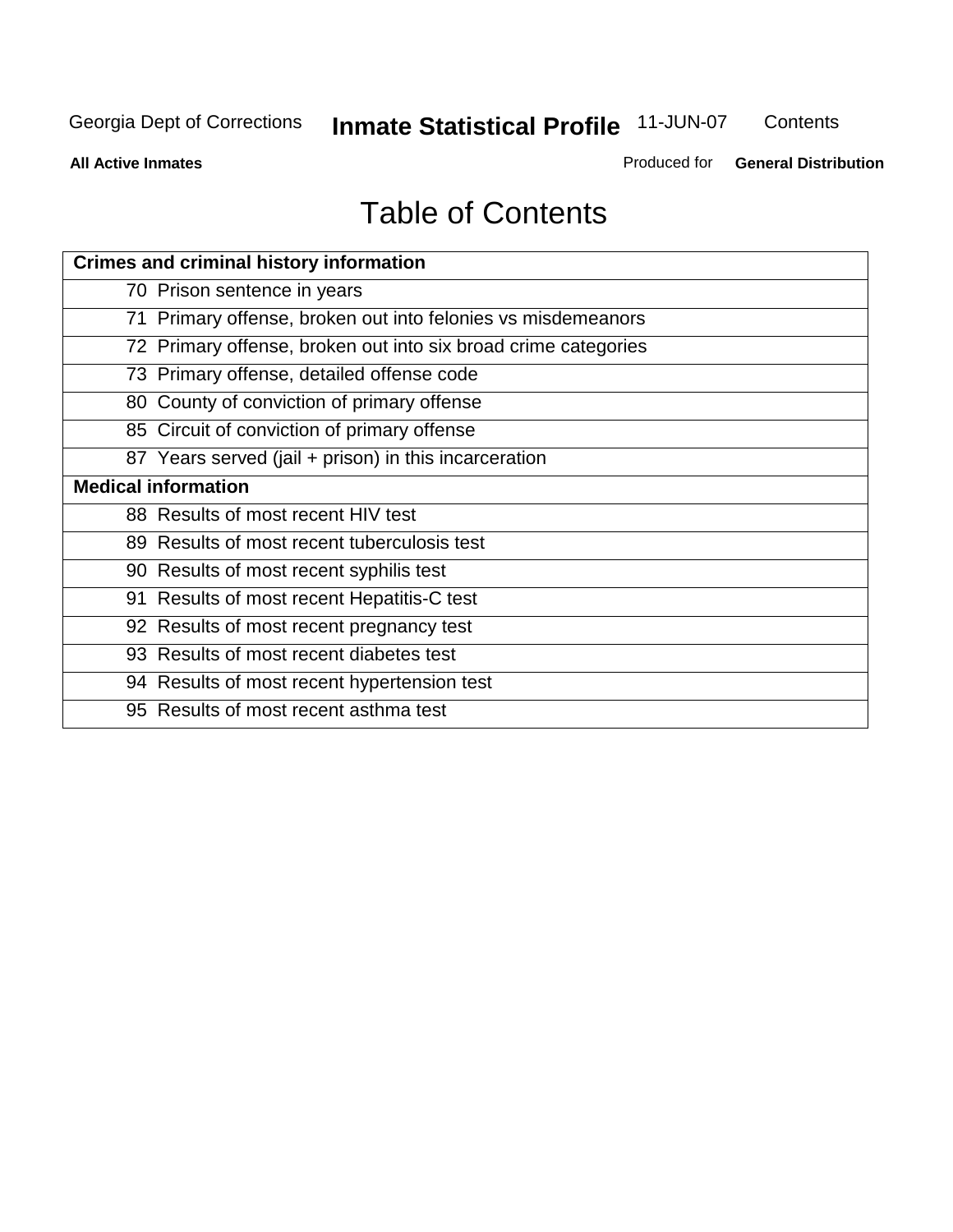#### **All Active Inmates**

#### Produced for **General Distribution**

#### Current age, broken out in ten-year age groups

|                       |              | <b>Male</b> |        |              | <b>Female</b> |          |              | <b>Total</b>  |
|-----------------------|--------------|-------------|--------|--------------|---------------|----------|--------------|---------------|
| <b>Current Age</b>    | <b>Count</b> | Col %       | Row %  | <b>Count</b> | Col %         | Row %    | <b>Total</b> | Col %         |
| <b>Teens</b>          | 2,849        | $5.81\%$    | 95.35% | 139          | $3.93\%$      | 4.65%    | 2,988        | 5.68%         |
| <b>Twenties</b>       | 15,663       | 31.92%      | 94.06% | 990          | 28.01%        | $5.94\%$ |              | 16,653 31.66% |
| <b>Thirties</b>       | 14,057       | 28.65%      | 92.30% | 1,173        | 33.18%        | 7.70%    | 15,230       | 28.95%        |
| <b>Forties</b>        | 11,291       | 23.01%      | 92.22% | 953          | 26.96%        | $7.78\%$ | 12,244       | 23.28%        |
| <b>Fifties</b>        | 4,150        | $8.46\%$    | 94.51% | 241          | 6.82%         | $5.49\%$ | 4,391        | 8.35%         |
| <b>Sixties</b>        | 899          | 1.83%       | 96.56% | 32           | 0.91%         | $3.44\%$ | 931          | 1.77%         |
| Seventy +             | 159          | 0.32%       | 95.78% |              | 0.20%         | 4.22%    | 166          | 0.32%         |
| <b>Total Reported</b> | 49,068       | 100%        | 93.28% | 3,535        | 100%          | 6.72%    | 52,603       | $100.0\%$     |

| <b>Not Reported</b> |        |       |        |
|---------------------|--------|-------|--------|
| <b>Total</b>        | 49,069 | 3,535 | 52,604 |

| <b>Mean</b><br>(average) | 36.03     | 36.41 | 36.06     |
|--------------------------|-----------|-------|-----------|
| Median (middle)          | 25<br>JJ. | 36    | 35        |
| Mode<br>(most frequent)  |           | 36    | ^7<br>. . |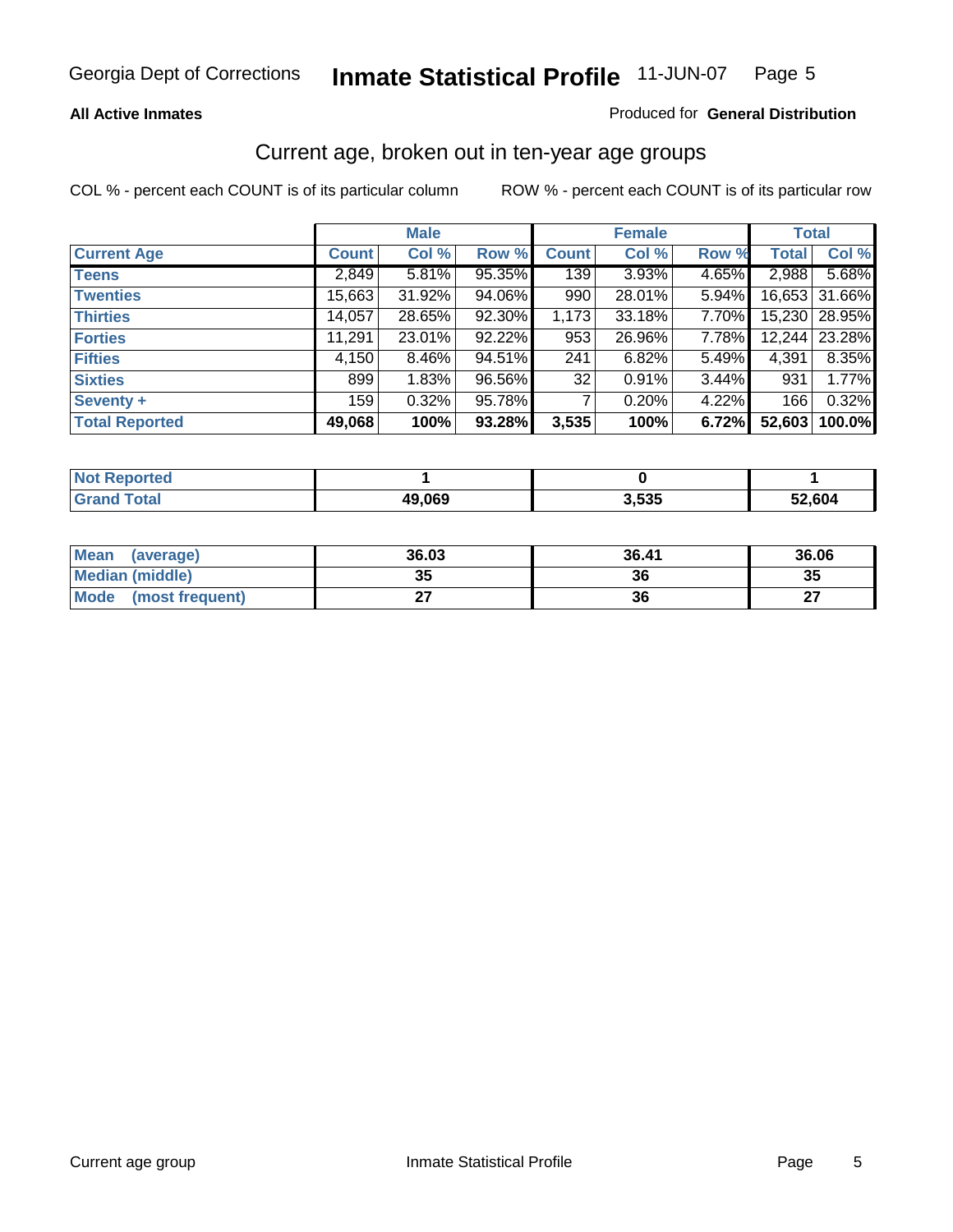#### **All Active Inmates**

#### Produced for **General Distribution**

### Race group

|                       |              | <b>Male</b> |             |          | <b>Female</b> |          |        | <b>Total</b> |
|-----------------------|--------------|-------------|-------------|----------|---------------|----------|--------|--------------|
| <b>Race Group</b>     | <b>Count</b> | Col %       | Row % Count |          | Col %         | Row %    | Total  | Col %        |
| <b>White</b>          | 18,200       | 37.26%      | $90.66\%$   | 1,874    | 53.21%        | 9.34%    | 20,074 | 38.33%       |
| <b>Black</b>          | 30,548       | $62.54\%$   | 94.90%      | ا 643. ا | 46.65%        | 5.10%    | 32,191 | 61.47%       |
| <b>Indian</b><br>3    | 54           | $.11\%$     | 96.43%      | 2        | .06%          | $3.57\%$ | 56     | $.11\%$      |
| <b>Asian</b>          | 42           | .09%        | 93.33%      | 3        | .09%          | $6.67\%$ | 45     | .09%         |
| <b>Total Reported</b> | 48,844       | 100%        | 93.27%      | 3,522    | 100%          | 6.73%    | 52,366 | 100%         |

| າລະ<br>ZZJ | .,    | <b>000</b><br><b>290</b> |
|------------|-------|--------------------------|
| 49.069     | 3,535 | 52 604                   |

| $ -$ | White<br>Mc<br>DIACK<br>nacn |  |
|------|------------------------------|--|
|------|------------------------------|--|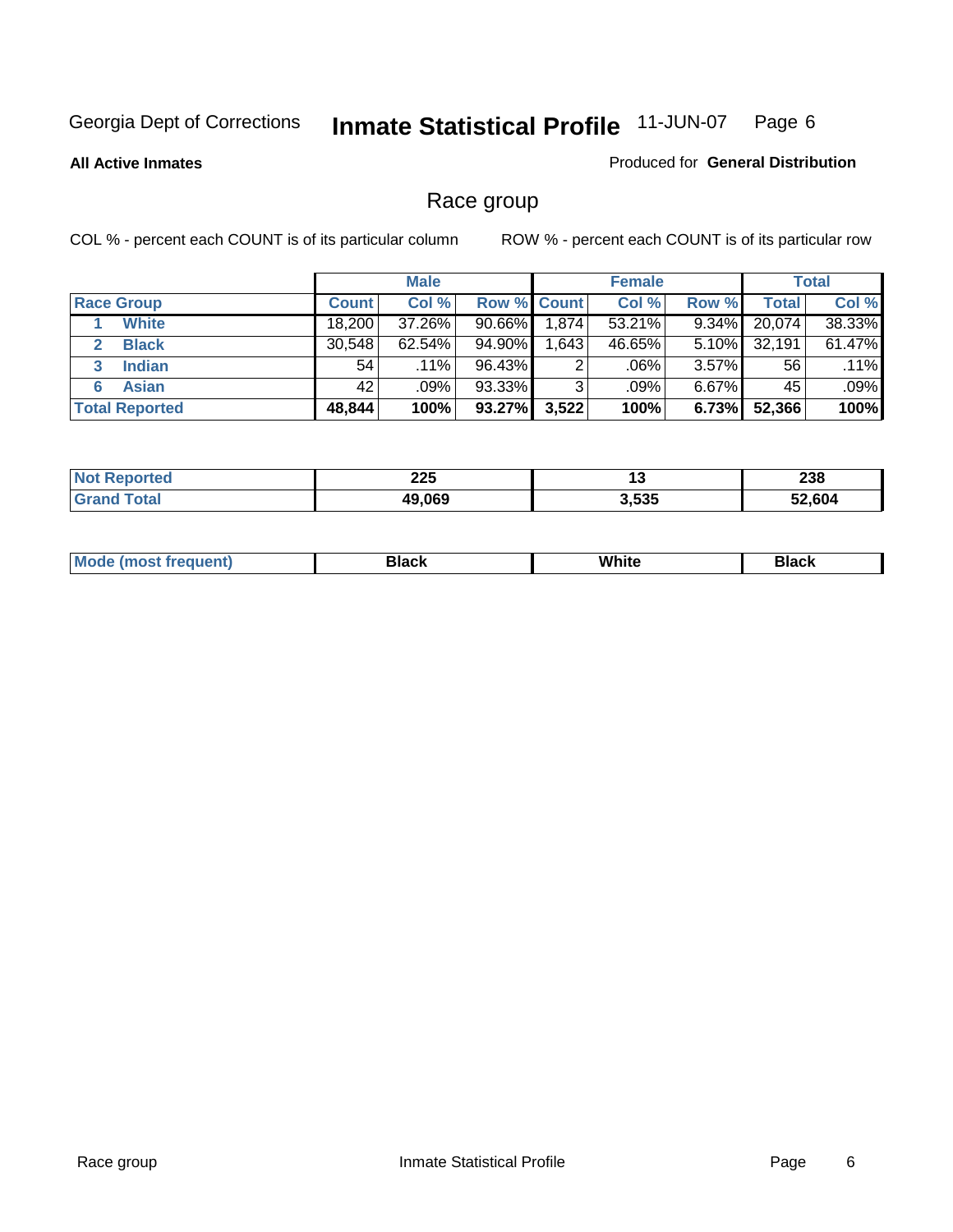**All Active Inmates**

Produced for **General Distribution**

#### Hispanic Origin

COL % - percent each COUNT is of its particular column ROW % - percent each COUNT is of its particular row

|                        |              | <b>Male</b> |                    |    | <b>Female</b> |          |        | <b>Total</b> |
|------------------------|--------------|-------------|--------------------|----|---------------|----------|--------|--------------|
| <b>Hispanic Origin</b> | <b>Count</b> | Col %       | <b>Row % Count</b> |    | Col %         | Row %    | Total  | Col %        |
| <b>Non Hispanic</b>    | 46,885       | $95.55\%$   | $93.16\%$ 3.445    |    | $97.45\%$     | $6.84\%$ | 50,330 | 95.68%       |
| <b>Hispanic</b>        | 2.184        | 4.45%       | 96.04%             | 90 | 2.55%         | $3.96\%$ | 2,274  | 4.32%        |
| <b>Total Reported</b>  | 49,069       | 100%        | $93.28\%$ 3,535    |    | 100%          | $6.72\%$ | 52,604 | 100%         |

**An inmate is counted as Hispanic if** 

**(a) he self-reported as Hispanic during the diagnostic process, or** 

**(b) his primary language is Spanish, or** 

**(c) he claimed birth or citizenship in Spain or a Latin American country, or** 

**(d) he had a common Spanish surname such as Lopez or Garcia**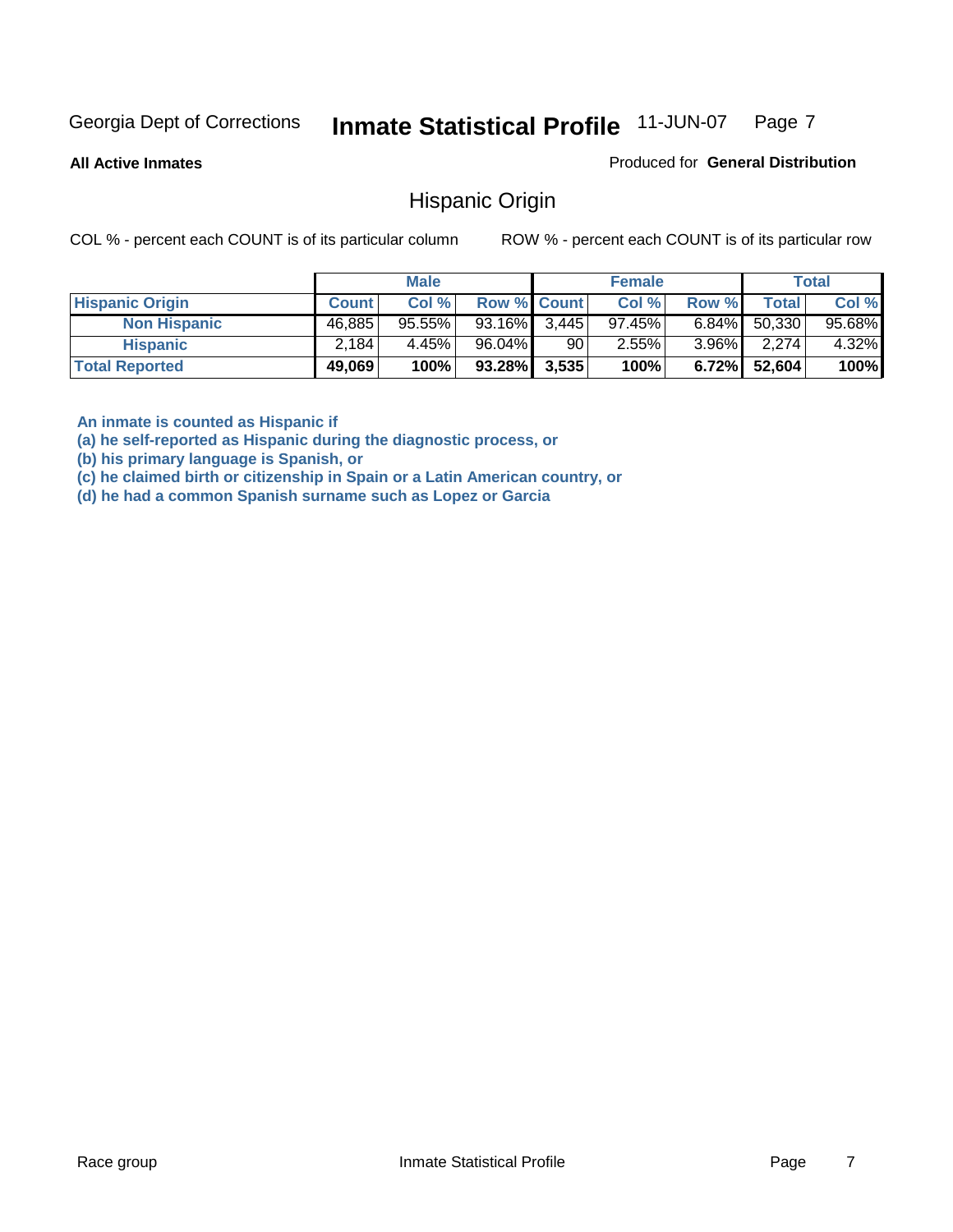**All Active Inmates**

#### Produced for **General Distribution**

### Marital status, self-reported at entry to prison

|                                        |              | <b>Male</b> |        |              | <b>Female</b> |        |              | <b>Total</b> |
|----------------------------------------|--------------|-------------|--------|--------------|---------------|--------|--------------|--------------|
| <b>Marital Status</b>                  | <b>Count</b> | Col %       | Row %  | <b>Count</b> | Col %         | Row %  | <b>Total</b> | Col %        |
| <b>Single</b>                          | 29,133       | 61.04%      | 94.36% | 1,740        | 50.06%        | 5.64%  | 30,873       | 60.30%       |
| <b>Married</b><br>$\mathbf{2}^{\circ}$ | 6,037        | 12.65%      | 91.57% | 556          | 16.00%        | 8.43%  | 6,593        | 12.88%       |
| <b>Separated</b><br>3                  | 2,531        | $5.30\%$    | 86.35% | 400          | 11.51%        | 13.65% | 2,931        | 5.72%        |
| <b>Divorced</b><br>4                   | 5,982        | 12.53%      | 92.24% | 503          | 14.47%        | 7.76%  | 6,485        | 12.67%       |
| <b>Widowed</b><br>5                    | 591          | 1.24%       | 80.63% | 142          | 4.09%         | 19.37% | 733          | 1.43%        |
| <b>Common Law</b><br>6                 | 3,453        | 7.23%       | 96.24% | 135          | 3.88%         | 3.76%  | 3,588        | 7.01%        |
| <b>Total Reported</b>                  | 47,727       | 100%        | 93.21% | 3,476        | 100%          | 6.79%  | 51,203       | 100%         |

| NO | ,342         | 59    | ,401   |
|----|--------------|-------|--------|
|    | 19,069<br>дч | 3.535 | 52.604 |

| <b>Mode (most frequent)</b><br>Sinale<br>≒ınale |
|-------------------------------------------------|
|-------------------------------------------------|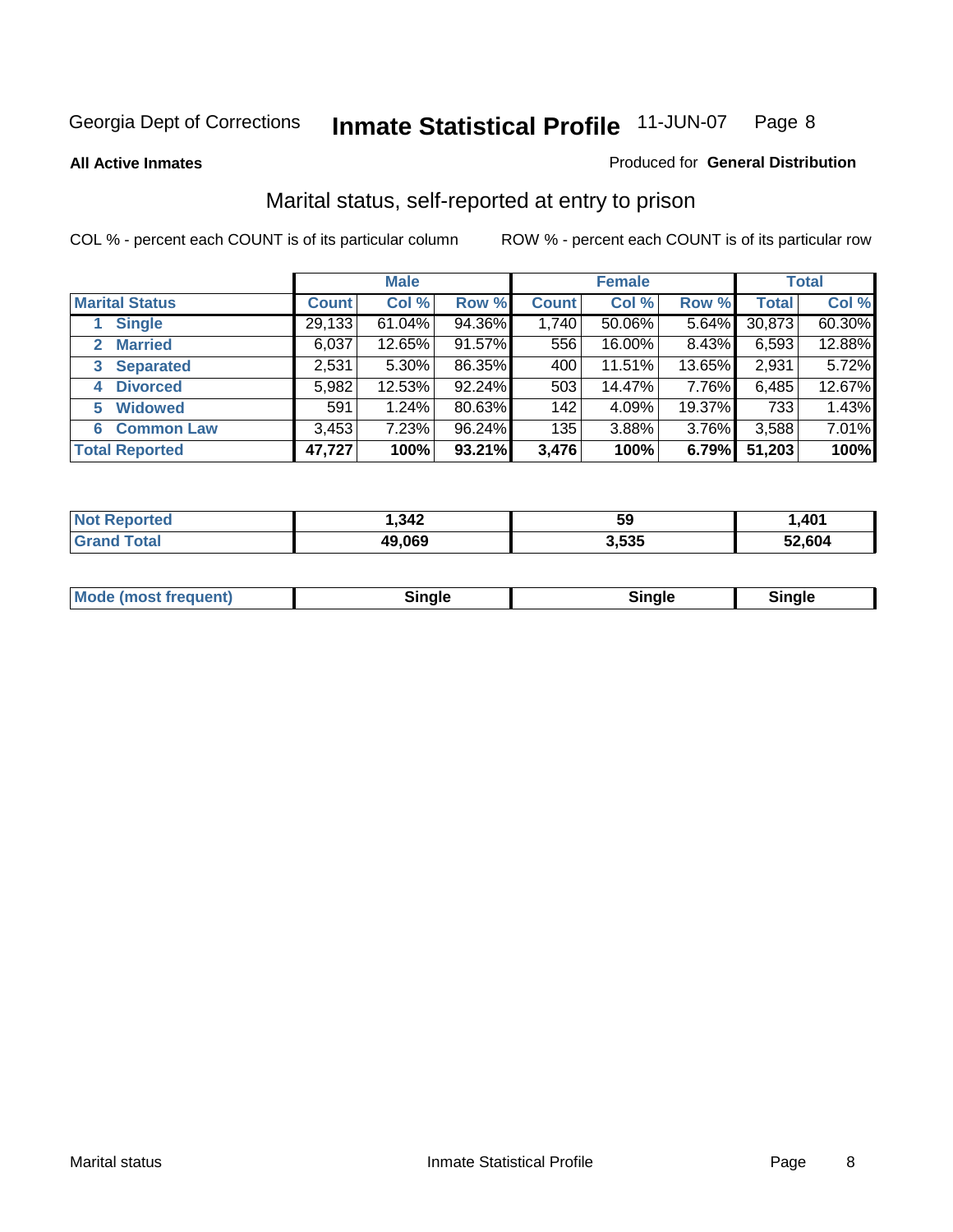#### **All Active Inmates**

#### Produced for **General Distribution**

### Number of children, self reported at entry to prison

|                           |              | <b>Male</b> |        |              | <b>Female</b> |          | <b>Total</b> |        |
|---------------------------|--------------|-------------|--------|--------------|---------------|----------|--------------|--------|
| <b>Number of Children</b> | <b>Count</b> | Col %       | Row %  | <b>Count</b> | Col %         | Row %    | <b>Total</b> | Col %  |
| $\bf{0}$                  | 19,612       | 40.50%      | 96.16% | 784          | 22.25%        | 3.84%    | 20,396       | 39.26% |
|                           | 10,975       | 22.66%      | 94.61% | 625          | 17.74%        | 5.39%    | 11,600       | 22.33% |
| $\overline{2}$            | 8,261        | 17.06%      | 90.60% | 857          | 24.32%        | $9.40\%$ | 9,118        | 17.55% |
| 3                         | 4,916        | 10.15%      | 87.74% | 687          | 19.49%        | 12.26%   | 5,603        | 10.79% |
| 4                         | 2,401        | 4.96%       | 88.60% | 309          | 8.77%         | 11.40%   | 2,710        | 5.22%  |
| 5                         | 1,213        | 2.51%       | 89.13% | 148          | 4.20%         | 10.87%   | 1,361        | 2.62%  |
| $6\phantom{a}$            | 551          | 1.14%       | 89.16% | 67           | 1.90%         | 10.84%   | 618          | 1.19%  |
| 7                         | 250          | 0.52%       | 90.58% | 26           | 0.74%         | 9.42%    | 276          | 0.53%  |
| 8                         | 115          | 0.24%       | 92.74% | 9            | 0.26%         | 7.26%    | 124          | 0.24%  |
| 9                         | 54           | 0.11%       | 93.10% | 4            | 0.11%         | 6.90%    | 58           | 0.11%  |
| 10                        | 24           | 0.05%       | 77.42% | 7            | 0.20%         | 22.58%   | 31           | 0.06%  |
| Over 10                   | 51           | 0.11%       | 98.08% |              | 0.03%         | 1.92%    | 52           | 0.10%  |
| <b>Total Reported</b>     | 48,423       | 100%        | 93.22% | 3,524        | 100%          | 6.78%    | 51,947       | 100%   |

| 645    |              | 656          |
|--------|--------------|--------------|
| 49.068 | らっち<br>ບ.ບບບ | 52,603<br>JZ |

| <b>Mean</b><br>(average) | .35 | 2.03 | 1.40 |
|--------------------------|-----|------|------|
| <b>Median (middle)</b>   |     |      |      |
| Mode<br>(most frequent)  |     |      |      |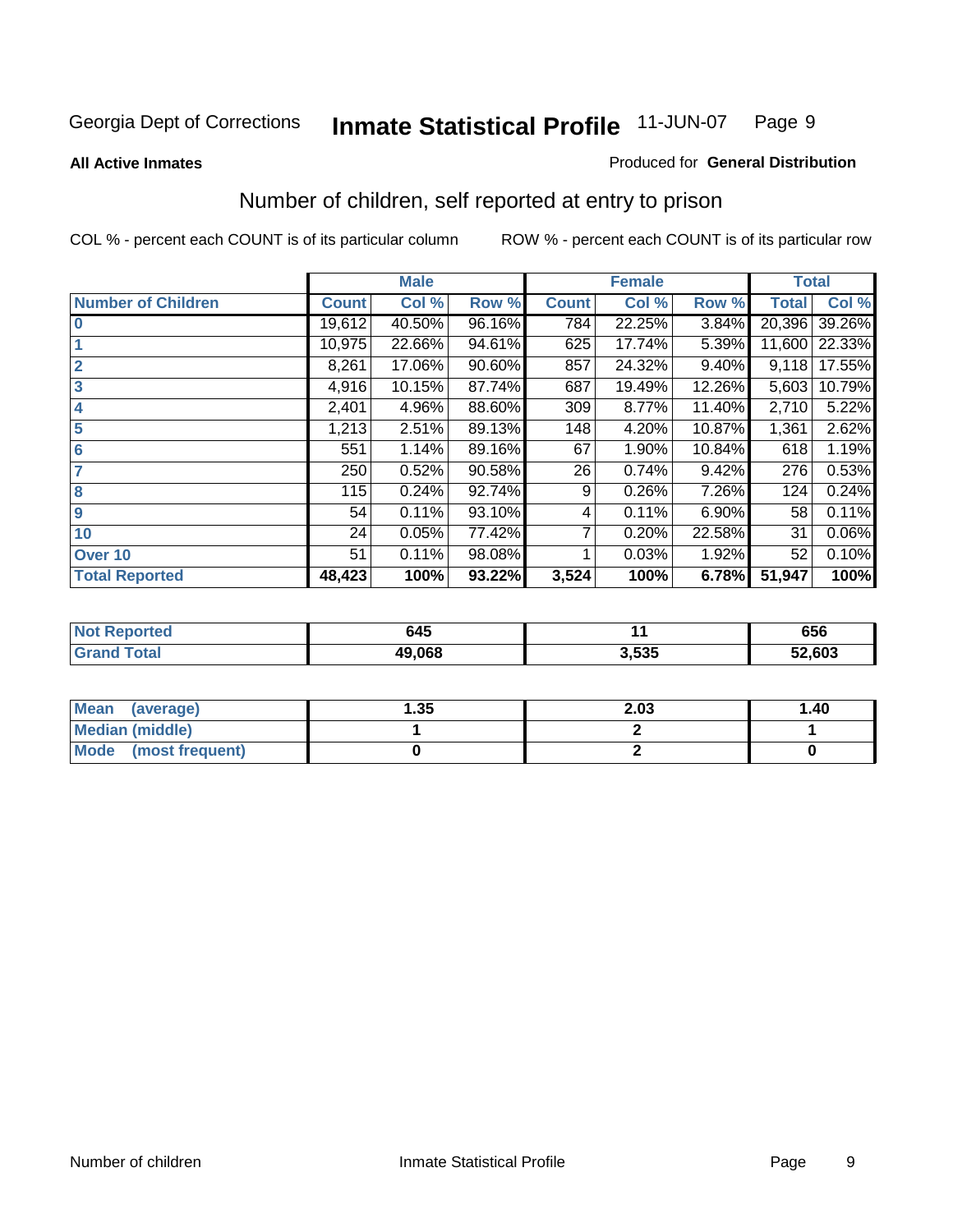#### **All Active Inmates**

#### Produced for **General Distribution**

### Religious affiliation, self-reported at entry to prison

|                  |                              |                 | <b>Male</b> |         |                  | <b>Female</b> |        | <b>Total</b>    |        |
|------------------|------------------------------|-----------------|-------------|---------|------------------|---------------|--------|-----------------|--------|
|                  | <b>Religious Affiliation</b> | <b>Count</b>    | Col %       | Row %   | <b>Count</b>     | Col %         | Row %  | <b>Total</b>    | Col %  |
| 1                | <b>Islam</b>                 | 1,433           | 3.40%       | 98.49%  | $\overline{22}$  | .65%          | 1.51%  | 1,455           | 3.20%  |
| $\overline{2}$   | <b>Catholic</b>              | 2,126           | 5.05%       | 92.60%  | 170              | 5.00%         | 7.40%  | 2,296           | 5.04%  |
| 3                | <b>Baptist</b>               | 20,573          | 48.84%      | 91.22%  | 1,979            | 58.19%        | 8.78%  | 22,552          | 49.54% |
| 4                | <b>Methodist</b>             | 911             | 2.16%       | 87.43%  | 131              | 3.85%         | 12.57% | 1,042           | 2.29%  |
| 5                | <b>EpiscopIn</b>             | 60              | .14%        | 88.24%  | 8                | .24%          | 11.76% | 68              | .15%   |
| 6                | <b>Presbytrn</b>             | 109             | .26%        | 94.78%  | 6                | .18%          | 5.22%  | 115             | .25%   |
| 7                | <b>Chc Of God</b>            | 521             | 1.24%       | 89.67%  | 60               | 1.76%         | 10.33% | 581             | 1.28%  |
| 8                | <b>Holiness</b>              | 1,570           | 3.73%       | 87.86%  | $\overline{217}$ | 6.38%         | 12.14% | 1,787           | 3.93%  |
| $\boldsymbol{9}$ | <b>Jewish</b>                | 50              | .12%        | 96.15%  | 2                | .06%          | 3.85%  | 52              | .11%   |
| 10               | <b>Anglican</b>              | 8               | .02%        | 88.89%  |                  | .03%          | 11.11% | 9               | .02%   |
| 11               | <b>Grk Orthdx</b>            | $\overline{9}$  | .02%        | 81.82%  | $\overline{2}$   | .06%          | 18.18% | 11              | .02%   |
| 12               | <b>Hindu</b>                 | 8               | .02%        | 100.00% |                  |               |        | 8               | .02%   |
| 13               | <b>Buddhist</b>              | $\overline{50}$ | .12%        | 98.04%  | 1                | .03%          | 1.96%  | $\overline{51}$ | .11%   |
| 14               | <b>Taoist</b>                | 4               | .01%        | 100.00% |                  |               |        | 4               | .01%   |
| 15               | <b>Shintoist</b>             | 6               | .01%        | 100.00% |                  |               |        | 6               | .01%   |
| 16               | <b>Seven D Ad</b>            | 143             | .34%        | 95.33%  | 7                | .21%          | 4.67%  | 150             | .33%   |
| 17               | <b>Jehovah Wt</b>            | 394             | .94%        | 91.63%  | 36               | 1.06%         | 8.37%  | 430             | .94%   |
| 18               | <b>Latr Day S</b>            | 51              | .12%        | 94.44%  | 3                | .09%          | 5.56%  | 54              | .12%   |
| 19               | Quaker                       |                 | .01%        | 100.00% |                  |               |        |                 | .01%   |
| 20               | <b>Other Prot</b>            | 6,217           | 14.76%      | 90.73%  | 635              | 18.67%        | 9.27%  | 6,852           | 15.05% |
| 96               | <b>None</b>                  | 7,882           | 18.71%      | 98.49%  | 121              | 3.56%         | 1.51%  | 8,003           | 17.58% |
|                  | <b>Total Reported</b>        | 42,126          | 100%        | 92.53%  | 3,401            | 100%          | 7.47%  | 45,527          | 100%   |

| วrted<br>NO1 | 6,943  | 134   | 7,077  |
|--------------|--------|-------|--------|
| 'otal        | 49,069 | 3,535 | 52,604 |

| <b>Mode</b><br>3aptist<br>3aptist<br>frequent)<br>Baptist<br><i><b>IMOST</b></i> |
|----------------------------------------------------------------------------------|
|----------------------------------------------------------------------------------|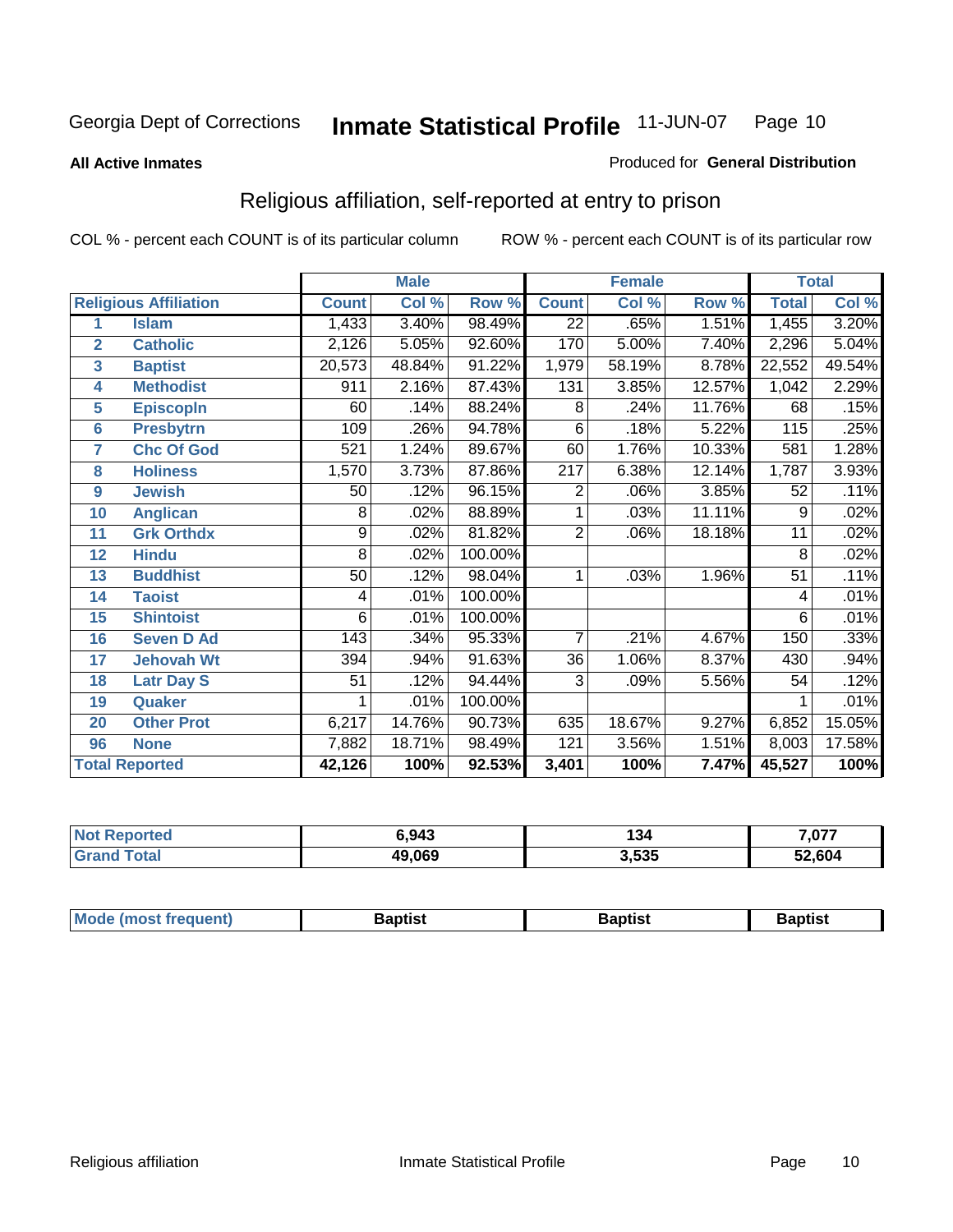#### **All Active Inmates**

#### Produced for **General Distribution**

### Home county, self-reported at entry to prison

|                 |                      |                  | <b>Male</b> |         |                  | <b>Female</b> |        | <b>Total</b>     |       |
|-----------------|----------------------|------------------|-------------|---------|------------------|---------------|--------|------------------|-------|
|                 | <b>Home County</b>   | <b>Count</b>     | Col %       | Row %   | <b>Count</b>     | Col %         | Row %  | <b>Total</b>     | Col % |
| 1               | <b>Appling</b>       | 93               | .20%        | 94.90%  | $\overline{5}$   | .14%          | 5.10%  | 98               | .19%  |
| $\overline{2}$  | <b>Atkinson</b>      | $\overline{38}$  | .08%        | 95.00%  | $\overline{2}$   | .06%          | 5.00%  | $\overline{40}$  | .08%  |
| 3               | <b>Bacon</b>         | $\overline{58}$  | .12%        | 95.08%  | $\overline{3}$   | .09%          | 4.92%  | 61               | .12%  |
| 4               | <b>Baker</b>         | $\overline{6}$   | .01%        | 85.71%  | $\overline{1}$   | .03%          | 14.29% | $\overline{7}$   | .01%  |
| 5               | <b>Baldwin</b>       | $\overline{279}$ | .59%        | 94.90%  | $\overline{15}$  | .43%          | 5.10%  | 294              | .58%  |
| $6\phantom{a}$  | <b>Banks</b>         | $\overline{59}$  | .13%        | 92.19%  | $\overline{5}$   | .14%          | 7.81%  | 64               | .13%  |
| $\overline{7}$  | <b>Barrow</b>        | 255              | .54%        | 91.73%  | $\overline{23}$  | .66%          | 8.27%  | $\overline{278}$ | .55%  |
| 8               | <b>Bartow</b>        | $\overline{540}$ | 1.15%       | 88.96%  | 67               | 1.93%         | 11.04% | 607              | 1.20% |
| 9               | <b>Ben Hill</b>      | $\overline{216}$ | .46%        | 91.14%  | $\overline{21}$  | .60%          | 8.86%  | $\overline{237}$ | .47%  |
| 10              | <b>Berrien</b>       | $\overline{72}$  | .15%        | 91.14%  | $\overline{7}$   | .20%          | 8.86%  | 79               | .16%  |
| 11              | <b>Bibb</b>          | 1,178            | 2.51%       | 95.38%  | $\overline{57}$  | 1.64%         | 4.62%  | 1,235            | 2.45% |
| 12              | <b>Bleckley</b>      | $\overline{87}$  | .19%        | 89.69%  | $\overline{10}$  | .29%          | 10.31% | $\overline{97}$  | .19%  |
| $\overline{13}$ | <b>Brantley</b>      | $\overline{52}$  | .11%        | 91.23%  | $\overline{5}$   | .14%          | 8.77%  | $\overline{57}$  | .11%  |
| $\overline{14}$ | <b>Brooks</b>        | $\overline{67}$  | .14%        | 98.53%  | $\overline{1}$   | .03%          | 1.47%  | $\overline{68}$  | .13%  |
| 15              | <b>Bryan</b>         | 100              | .21%        | 94.34%  | $\overline{6}$   | .17%          | 5.66%  | 106              | .21%  |
| 16              | <b>Bulloch</b>       | 353              | .75%        | 94.13%  | $\overline{22}$  | .63%          | 5.87%  | $\overline{375}$ | .74%  |
| $\overline{17}$ | <b>Burke</b>         | 182              | .39%        | 95.29%  | $\overline{9}$   | .26%          | 4.71%  | 191              | .38%  |
| 18              | <b>Butts</b>         | $\overline{152}$ | .32%        | 94.41%  | $\overline{9}$   | .26%          | 5.59%  | 161              | .32%  |
| 19              | <b>Calhoun</b>       | $\overline{44}$  | .09%        | 97.78%  | $\mathbf{1}$     | .03%          | 2.22%  | $\overline{45}$  | .09%  |
| 20              | <b>Camden</b>        | 106              | .23%        | 96.36%  | $\overline{4}$   | .12%          | 3.64%  | 110              | .22%  |
| 21              | <b>Candler</b>       | $\overline{85}$  | .18%        | 94.44%  | $\overline{5}$   | .14%          | 5.56%  | $\overline{90}$  | .18%  |
| $\overline{22}$ | <b>Carroll</b>       | $\overline{512}$ | 1.09%       | 89.67%  | $\overline{59}$  | 1.70%         | 10.33% | $\overline{571}$ | 1.13% |
| 23              | <b>Catoosa</b>       | 197              | .42%        | 86.78%  | $\overline{30}$  | .86%          | 13.22% | $\overline{227}$ | .45%  |
| 24              | <b>Charlton</b>      | $\overline{35}$  | .07%        | 100.00% |                  |               |        | $\overline{35}$  | .07%  |
| 25              | <b>Chatham</b>       | 2,281            | 4.86%       | 94.88%  | $\overline{123}$ | 3.54%         | 5.12%  | 2,404            | 4.77% |
| 26              | <b>Chattahoochee</b> | $\overline{18}$  | .04%        | 85.71%  | 3                | .09%          | 14.29% | $\overline{21}$  | .04%  |
| 27              | <b>Chattooga</b>     | $\overline{221}$ | .47%        | 90.57%  | $\overline{23}$  | .66%          | 9.43%  | $\overline{244}$ | .48%  |
| 28              | <b>Cherokee</b>      | 415              | .88%        | 89.83%  | $\overline{47}$  | 1.35%         | 10.17% | 462              | .92%  |
| 29              | <b>Clarke</b>        | $\overline{503}$ | 1.07%       | 94.02%  | $\overline{32}$  | .92%          | 5.98%  | 535              | 1.06% |
| 30              | <b>Clay</b>          | $\overline{15}$  | .03%        | 88.24%  | $\overline{2}$   | .06%          | 11.76% | $\overline{17}$  | .03%  |
| $\overline{31}$ | <b>Clayton</b>       | 1,362            | 2.90%       | 94.00%  | $\overline{87}$  | 2.50%         | 6.00%  | 1,449            | 2.87% |
| 32              | <b>Clinch</b>        | 41               | .09%        | 91.11%  | 4                | .12%          | 8.89%  | 45               | .09%  |
| 33              | <b>Cobb</b>          | 1,986            | 4.23%       | 90.89%  | 199              | 5.73%         | 9.11%  | 2,185            | 4.34% |
| 34              | <b>Coffee</b>        | $\overline{222}$ | .47%        | 89.52%  | $\overline{26}$  | .75%          | 10.48% | 248              | .49%  |
| 35              | <b>Colquitt</b>      | $\overline{285}$ | .61%        | 93.75%  | $\overline{19}$  | .55%          | 6.25%  | $\overline{304}$ | .60%  |
| 36              | <b>Columbia</b>      | 189              | .40%        | 92.20%  | 16               | .46%          | 7.80%  | $\overline{205}$ | .41%  |
| 37              | <b>Cook</b>          | 118              | .25%        | 92.19%  | 10               | .29%          | 7.81%  | 128              | .25%  |
| 38              | <b>Coweta</b>        | 447              | .95%        | 90.67%  | 46               | 1.32%         | 9.33%  | 493              | .98%  |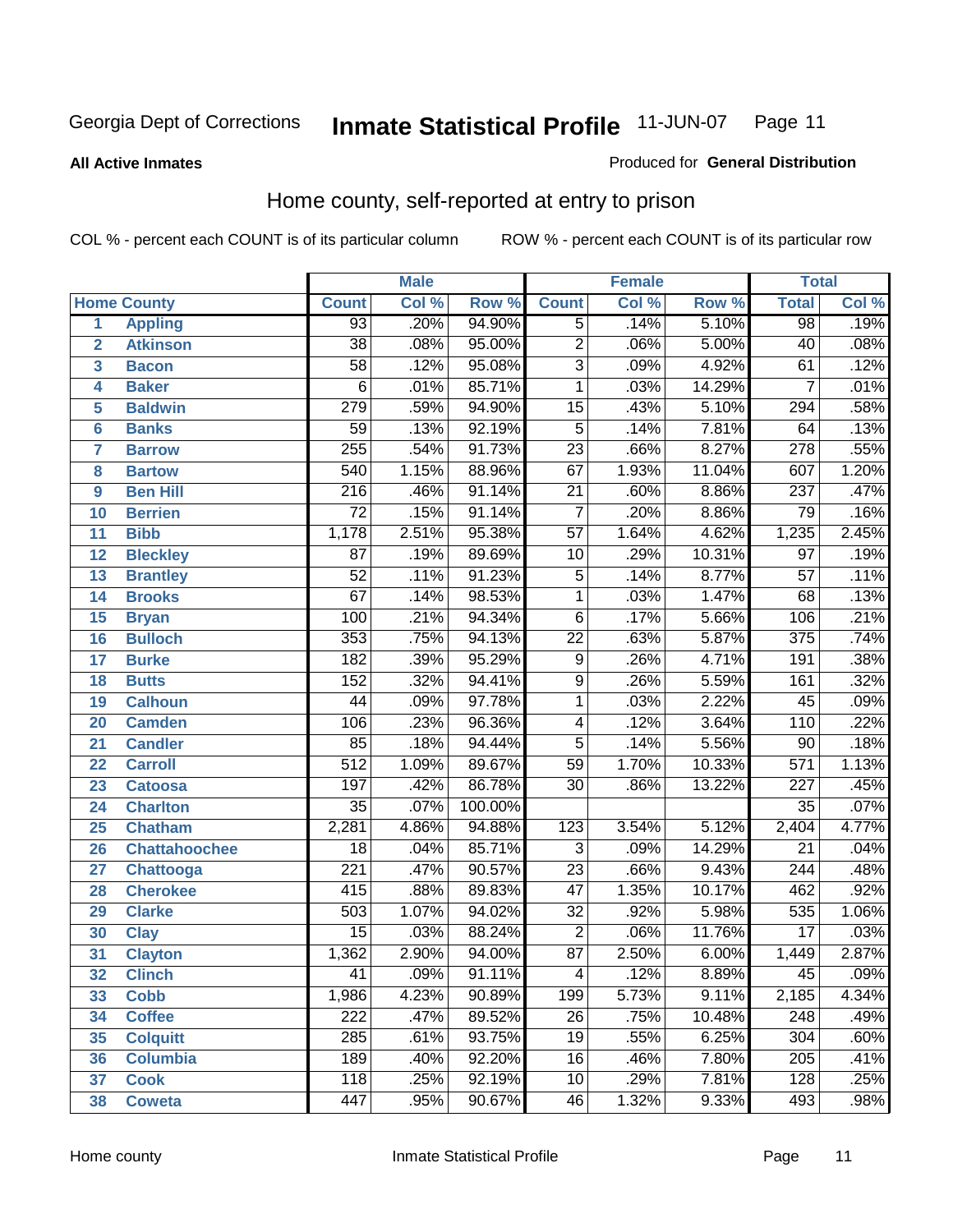#### **All Active Inmates**

#### Produced for **General Distribution**

### Home county, self-reported at entry to prison

|    | <b>Male</b><br><b>Female</b> |                  |        | <b>Total</b> |                  |       |        |                  |        |
|----|------------------------------|------------------|--------|--------------|------------------|-------|--------|------------------|--------|
|    | <b>Home County</b>           | <b>Count</b>     | Col %  | Row %        | <b>Count</b>     | Col % | Row %  | <b>Total</b>     | Col %  |
| 39 | <b>Crawford</b>              | $\overline{32}$  | .07%   | 86.49%       | $\overline{5}$   | .14%  | 13.51% | $\overline{37}$  | .07%   |
| 40 | <b>Crisp</b>                 | $\overline{222}$ | .47%   | 94.47%       | $\overline{13}$  | .37%  | 5.53%  | 235              | .47%   |
| 41 | <b>Dade</b>                  | 70               | .15%   | 97.22%       | $\overline{2}$   | .06%  | 2.78%  | $\overline{72}$  | .14%   |
| 42 | <b>Dawson</b>                | $\overline{82}$  | .17%   | 93.18%       | $\overline{6}$   | .17%  | 6.82%  | $\overline{88}$  | .17%   |
| 43 | <b>Decatur</b>               | 253              | .54%   | 93.36%       | $\overline{18}$  | .52%  | 6.64%  | $\overline{271}$ | .54%   |
| 44 | <b>Dekalb</b>                | 2,493            | 5.31%  | 94.25%       | $\overline{152}$ | 4.37% | 5.75%  | 2,645            | 5.25%  |
| 45 | <b>Dodge</b>                 | 144              | .31%   | 94.74%       | $\overline{8}$   | .23%  | 5.26%  | 152              | .30%   |
| 46 | <b>Dooly</b>                 | $\overline{75}$  | .16%   | 96.15%       | $\overline{3}$   | .09%  | 3.85%  | $\overline{78}$  | .15%   |
| 47 | <b>Dougherty</b>             | 989              | 2.11%  | 93.57%       | 68               | 1.96% | 6.43%  | 1,057            | 2.10%  |
| 48 | <b>Douglas</b>               | $\overline{578}$ | 1.23%  | 90.74%       | $\overline{59}$  | 1.70% | 9.26%  | 637              | 1.26%  |
| 49 | <b>Early</b>                 | $\overline{75}$  | .16%   | 97.40%       | $\overline{2}$   | .06%  | 2.60%  | 77               | .15%   |
| 50 | <b>Echols</b>                | $\overline{6}$   | .01%   | 100.00%      |                  |       |        | 6                | .01%   |
| 51 | <b>Effingham</b>             | 138              | .29%   | 89.61%       | 16               | .46%  | 10.39% | 154              | .31%   |
| 52 | <b>Elbert</b>                | 146              | .31%   | 93.59%       | $\overline{10}$  | .29%  | 6.41%  | 156              | .31%   |
| 53 | <b>Emanuel</b>               | 136              | .29%   | 93.15%       | $\overline{10}$  | .29%  | 6.85%  | 146              | .29%   |
| 54 | <b>Evans</b>                 | $\overline{91}$  | .19%   | 96.81%       | $\overline{3}$   | .09%  | 3.19%  | 94               | .19%   |
| 55 | <b>Fannin</b>                | $\overline{98}$  | .21%   | 94.23%       | $\overline{6}$   | .17%  | 5.77%  | 104              | .21%   |
| 56 | <b>Fayette</b>               | 138              | .29%   | 90.20%       | $\overline{15}$  | .43%  | 9.80%  | 153              | .30%   |
| 57 | <b>Floyd</b>                 | 678              | 1.44%  | 89.21%       | $\overline{82}$  | 2.36% | 10.79% | 760              | 1.51%  |
| 58 | <b>Forsyth</b>               | 179              | .38%   | 90.86%       | $\overline{18}$  | .52%  | 9.14%  | 197              | .39%   |
| 59 | <b>Franklin</b>              | 123              | .26%   | 93.18%       | $\overline{9}$   | .26%  | 6.82%  | $\overline{132}$ | .26%   |
| 60 | <b>Fulton</b>                | 5,523            | 11.77% | 95.44%       | 264              | 7.60% | 4.56%  | 5,787            | 11.48% |
| 61 | <b>Gilmer</b>                | 104              | .22%   | 93.69%       | 7                | .20%  | 6.31%  | 111              | .22%   |
| 62 | <b>Glascock</b>              | 7                | .01%   | 100.00%      |                  |       |        | $\overline{7}$   | .01%   |
| 63 | <b>Glynn</b>                 | 384              | .82%   | 95.05%       | 20               | .58%  | 4.95%  | 404              | .80%   |
| 64 | <b>Gordon</b>                | 291              | .62%   | 90.37%       | $\overline{31}$  | .89%  | 9.63%  | $\overline{322}$ | .64%   |
| 65 | <b>Grady</b>                 | 179              | .38%   | 91.33%       | $\overline{17}$  | .49%  | 8.67%  | 196              | .39%   |
| 66 | <b>Greene</b>                | $\overline{86}$  | .18%   | 93.48%       | $\overline{6}$   | .17%  | 6.52%  | $\overline{92}$  | .18%   |
| 67 | <b>Gwinnett</b>              | 1,425            | 3.04%  | 93.08%       | 106              | 3.05% | 6.92%  | 1,531            | 3.04%  |
| 68 | <b>Habersham</b>             | 115              | .25%   | 95.04%       | 6                | .17%  | 4.96%  | $\overline{121}$ | .24%   |
| 69 | <b>Hall</b>                  | 660              | 1.41%  | 91.41%       | 62               | 1.78% | 8.59%  | 722              | 1.43%  |
| 70 | <b>Hancock</b>               | 64               | .14%   | 98.46%       | 1                | .03%  | 1.54%  | $\overline{65}$  | .13%   |
| 71 | <b>Haralson</b>              | 121              | .26%   | 89.63%       | 14               | .40%  | 10.37% | 135              | .27%   |
| 72 | <b>Harris</b>                | $\overline{81}$  | .17%   | 93.10%       | 6                | .17%  | 6.90%  | $\overline{87}$  | .17%   |
| 73 | <b>Hart</b>                  | $\overline{92}$  | .20%   | 94.85%       | $\overline{5}$   | .14%  | 5.15%  | $\overline{97}$  | .19%   |
| 74 | <b>Heard</b>                 | $\overline{55}$  | .12%   | 94.83%       | $\overline{3}$   | .09%  | 5.17%  | 58               | .12%   |
| 75 | <b>Henry</b>                 | 472              | 1.01%  | 90.60%       | 49               | 1.41% | 9.40%  | 521              | 1.03%  |
| 76 | <b>Houston</b>               | 522              | 1.11%  | 93.88%       | $\overline{34}$  | .98%  | 6.12%  | 556              | 1.10%  |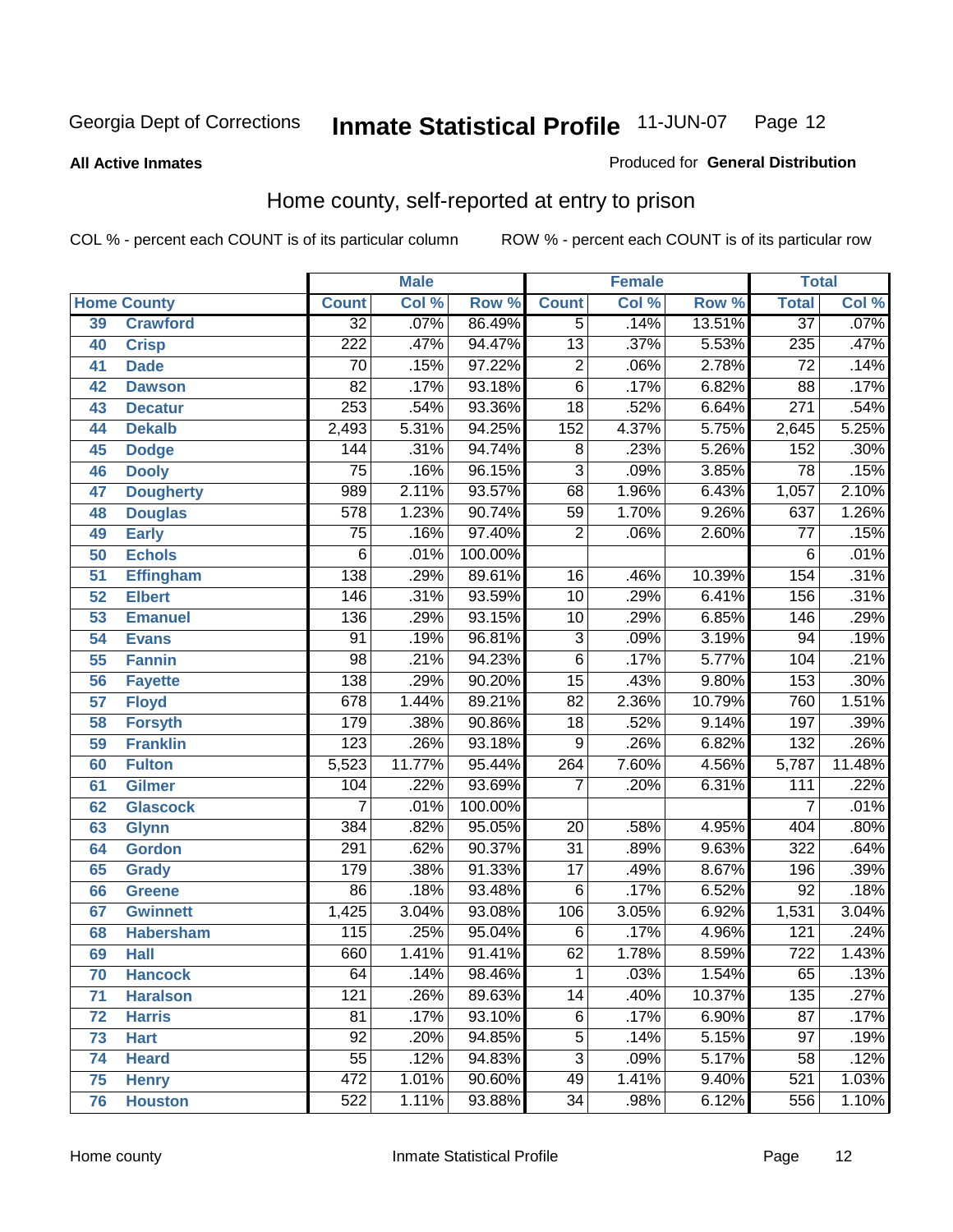**All Active Inmates**

#### Produced for **General Distribution**

### Home county, self-reported at entry to prison

|     |                    |                  | <b>Male</b> |         |                  | <b>Female</b> |        | <b>Total</b>     |       |
|-----|--------------------|------------------|-------------|---------|------------------|---------------|--------|------------------|-------|
|     | <b>Home County</b> | <b>Count</b>     | Col %       | Row %   | <b>Count</b>     | Col %         | Row %  | <b>Total</b>     | Col % |
| 77  | <b>Irwin</b>       | 68               | .14%        | 100.00% |                  |               |        | 68               | .13%  |
| 78  | <b>Jackson</b>     | $\overline{205}$ | .44%        | 90.71%  | $\overline{21}$  | .60%          | 9.29%  | 226              | .45%  |
| 79  | <b>Jasper</b>      | $\overline{62}$  | .13%        | 96.88%  | $\overline{2}$   | .06%          | 3.13%  | 64               | .13%  |
| 80  | <b>Jeff Davis</b>  | $\overline{77}$  | .16%        | 96.25%  | $\overline{3}$   | .09%          | 3.75%  | 80               | .16%  |
| 81  | <b>Jefferson</b>   | 104              | .22%        | 96.30%  | $\overline{4}$   | .12%          | 3.70%  | 108              | .21%  |
| 82  | <b>Jenkins</b>     | $\overline{70}$  | .15%        | 94.59%  | 4                | .12%          | 5.41%  | $\overline{74}$  | .15%  |
| 83  | <b>Johnson</b>     | $\overline{55}$  | .12%        | 88.71%  | $\overline{7}$   | .20%          | 11.29% | 62               | .12%  |
| 84  | <b>Jones</b>       | $\overline{71}$  | .15%        | 92.21%  | $\overline{6}$   | .17%          | 7.79%  | 77               | .15%  |
| 85  | <b>Lamar</b>       | $\overline{77}$  | .16%        | 96.25%  | $\overline{3}$   | .09%          | 3.75%  | $\overline{80}$  | .16%  |
| 86  | Lanier             | $\overline{34}$  | .07%        | 80.95%  | $\overline{8}$   | .23%          | 19.05% | $\overline{42}$  | .08%  |
| 87  | <b>Laurens</b>     | 295              | .63%        | 93.06%  | $\overline{22}$  | .63%          | 6.94%  | $\overline{317}$ | .63%  |
| 88  | Lee                | $\overline{58}$  | .12%        | 98.31%  | 1                | .03%          | 1.69%  | 59               | .12%  |
| 89  | <b>Liberty</b>     | $\overline{246}$ | .52%        | 93.54%  | $\overline{17}$  | .49%          | 6.46%  | 263              | .52%  |
| 90  | <b>Lincoln</b>     | $\overline{42}$  | .09%        | 100.00% |                  |               |        | 42               | .08%  |
| 91  | Long               | $\overline{39}$  | .08%        | 88.64%  | $\overline{5}$   | .14%          | 11.36% | $\overline{44}$  | .09%  |
| 92  | <b>Lowndes</b>     | $\overline{521}$ | 1.11%       | 94.90%  | $\overline{28}$  | .81%          | 5.10%  | 549              | 1.09% |
| 93  | <b>Lumpkin</b>     | $\overline{79}$  | .17%        | 88.76%  | $\overline{10}$  | .29%          | 11.24% | 89               | .18%  |
| 94  | <b>Macon</b>       | $\overline{88}$  | .19%        | 94.62%  | $\overline{5}$   | .14%          | 5.38%  | 93               | .18%  |
| 95  | <b>Madison</b>     | 124              | .26%        | 91.18%  | $\overline{12}$  | .35%          | 8.82%  | 136              | .27%  |
| 96  | <b>Marion</b>      | $\overline{41}$  | .09%        | 93.18%  | $\overline{3}$   | .09%          | 6.82%  | 44               | .09%  |
| 97  | <b>Mcduffie</b>    | 163              | .35%        | 95.88%  | $\overline{7}$   | .20%          | 4.12%  | 170              | .34%  |
| 98  | <b>Mcintosh</b>    | $\overline{54}$  | .12%        | 88.52%  | $\overline{7}$   | .20%          | 11.48% | 61               | .12%  |
| 99  | <b>Meriwether</b>  | 198              | .42%        | 94.29%  | $\overline{12}$  | .35%          | 5.71%  | $\overline{210}$ | .42%  |
| 100 | <b>Miller</b>      | $\overline{32}$  | .07%        | 94.12%  | $\overline{2}$   | .06%          | 5.88%  | 34               | .07%  |
| 101 | <b>Mitchell</b>    | 174              | .37%        | 91.10%  | $\overline{17}$  | .49%          | 8.90%  | 191              | .38%  |
| 102 | <b>Monroe</b>      | $\overline{140}$ | .30%        | 91.50%  | $\overline{13}$  | .37%          | 8.50%  | 153              | .30%  |
| 103 | <b>Montgomery</b>  | $\overline{38}$  | .08%        | 95.00%  | $\overline{2}$   | .06%          | 5.00%  | 40               | .08%  |
| 104 | <b>Morgan</b>      | $\overline{77}$  | .16%        | 90.59%  | $\overline{8}$   | .23%          | 9.41%  | 85               | .17%  |
| 105 | <b>Murray</b>      | $\overline{215}$ | .46%        | 91.10%  | $\overline{21}$  | .60%          | 8.90%  | $\overline{236}$ | .47%  |
| 106 | <b>Muscogee</b>    | 1,501            | 3.20%       | 93.00%  | $\overline{113}$ | 3.25%         | 7.00%  | 1,614            | 3.20% |
| 107 | <b>Newton</b>      | 501              | 1.07%       | 92.10%  | 43               | 1.24%         | 7.90%  | 544              | 1.08% |
| 108 | <b>Oconee</b>      | 49               | .10%        | 92.45%  | 4                | .12%          | 7.55%  | 53               | .11%  |
| 109 | <b>Oglethorpe</b>  | $\overline{52}$  | .11%        | 94.55%  | $\overline{3}$   | .09%          | 5.45%  | $\overline{55}$  | .11%  |
| 110 | <b>Paulding</b>    | 238              | .51%        | 89.81%  | $\overline{27}$  | .78%          | 10.19% | 265              | .53%  |
| 111 | <b>Peach</b>       | 108              | .23%        | 95.58%  | $\overline{5}$   | .14%          | 4.42%  | 113              | .22%  |
| 112 | <b>Pickens</b>     | 90               | .19%        | 87.38%  | $\overline{13}$  | .37%          | 12.62% | 103              | .20%  |
| 113 | <b>Pierce</b>      | $\overline{57}$  | .12%        | 91.94%  | 5                | .14%          | 8.06%  | 62               | .12%  |
| 114 | <b>Pike</b>        | 61               | .13%        | 95.31%  | $\overline{3}$   | .09%          | 4.69%  | 64               | .13%  |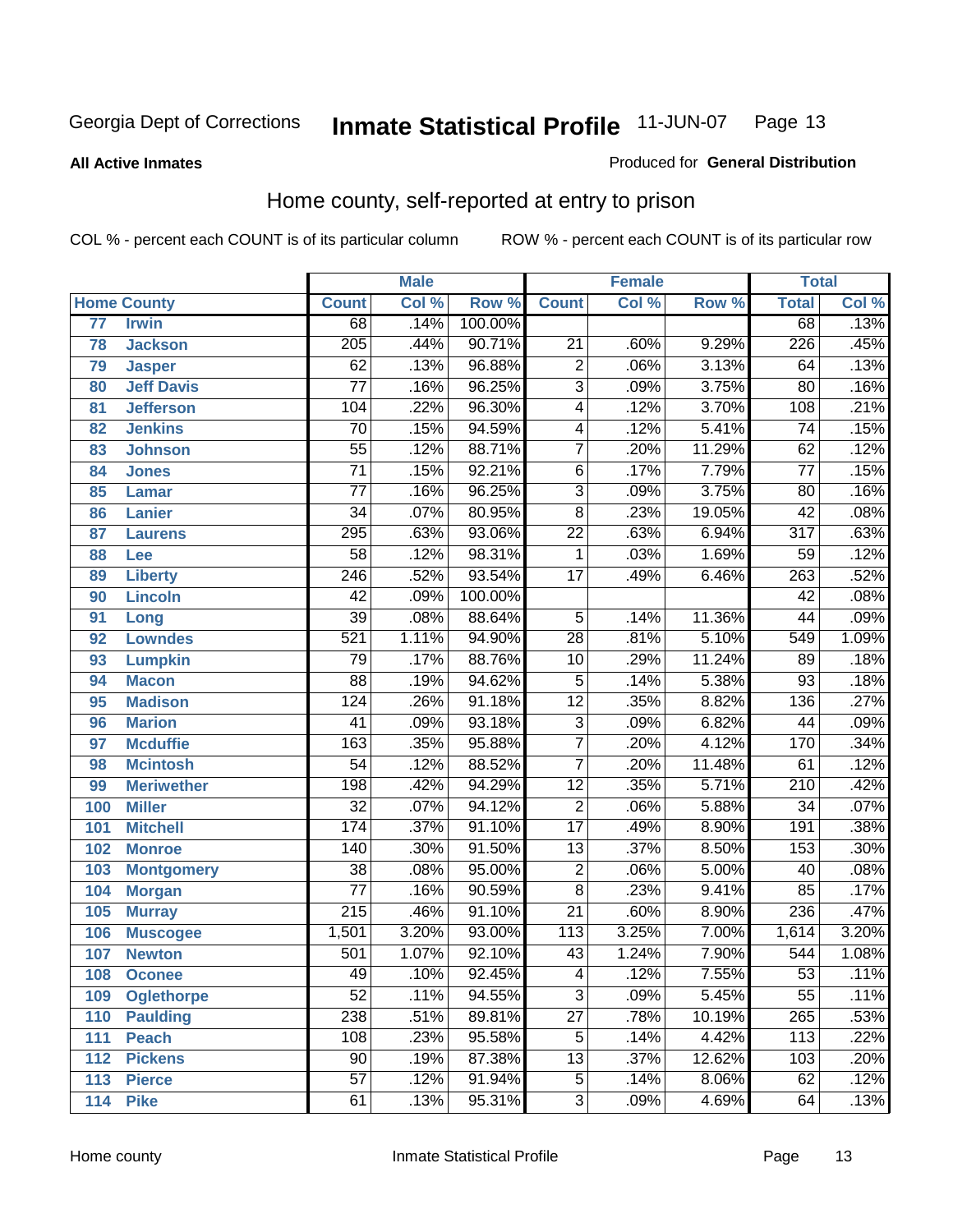#### **All Active Inmates**

#### Produced for **General Distribution**

### Home county, self-reported at entry to prison

|     |                    |                  | <b>Male</b> |         |                 | <b>Female</b> |        | <b>Total</b>     |                            |
|-----|--------------------|------------------|-------------|---------|-----------------|---------------|--------|------------------|----------------------------|
|     | <b>Home County</b> | <b>Count</b>     | Col %       | Row %   | <b>Count</b>    | Col %         | Row %  | <b>Total</b>     | $\overline{\text{Col }^9}$ |
| 115 | <b>Polk</b>        | 189              | .40%        | 91.30%  | $\overline{18}$ | .52%          | 8.70%  | 207              | .41%                       |
| 116 | <b>Pulaski</b>     | $\overline{81}$  | .17%        | 87.10%  | $\overline{12}$ | .35%          | 12.90% | $\overline{93}$  | .18%                       |
| 117 | <b>Putnam</b>      | 133              | .28%        | 97.08%  | 4               | .12%          | 2.92%  | 137              | .27%                       |
| 118 | Quitman            | $\overline{12}$  | .03%        | 85.71%  | $\overline{2}$  | .06%          | 14.29% | 14               | .03%                       |
| 119 | <b>Rabun</b>       | 63               | .13%        | 90.00%  | $\overline{7}$  | .20%          | 10.00% | $\overline{70}$  | .14%                       |
| 120 | <b>Randolph</b>    | $\overline{45}$  | .10%        | 95.74%  | $\overline{2}$  | .06%          | 4.26%  | $\overline{47}$  | .09%                       |
| 121 | <b>Richmond</b>    | 1,770            | 3.77%       | 94.35%  | 106             | 3.05%         | 5.65%  | 1,876            | 3.72%                      |
| 122 | <b>Rockdale</b>    | 291              | .62%        | 90.94%  | 29              | .83%          | 9.06%  | 320              | .63%                       |
| 123 | <b>Schley</b>      | $\overline{19}$  | .04%        | 100.00% |                 |               |        | $\overline{19}$  | .04%                       |
| 124 | <b>Screven</b>     | 124              | .26%        | 94.66%  | $\overline{7}$  | .20%          | 5.34%  | 131              | .26%                       |
| 125 | <b>Seminole</b>    | $\overline{59}$  | .13%        | 89.39%  | $\overline{7}$  | .20%          | 10.61% | 66               | .13%                       |
| 126 | <b>Spalding</b>    | 504              | 1.07%       | 91.80%  | $\overline{45}$ | 1.29%         | 8.20%  | 549              | 1.09%                      |
| 127 | <b>Stephens</b>    | 164              | .35%        | 91.62%  | $\overline{15}$ | .43%          | 8.38%  | 179              | .36%                       |
| 128 | <b>Stewart</b>     | $\overline{37}$  | .08%        | 97.37%  | 1               | .03%          | 2.63%  | $\overline{38}$  | .08%                       |
| 129 | <b>Sumter</b>      | 235              | .50%        | 94.00%  | $\overline{15}$ | .43%          | 6.00%  | 250              | .50%                       |
| 130 | <b>Talbot</b>      | $\overline{50}$  | .11%        | 92.59%  | 4               | .12%          | 7.41%  | $\overline{54}$  | .11%                       |
| 131 | <b>Taliaferro</b>  | $\overline{8}$   | .02%        | 100.00% |                 |               |        | 8                | .02%                       |
| 132 | <b>Tattnall</b>    | 134              | .29%        | 93.06%  | $\overline{10}$ | .29%          | 6.94%  | 144              | .29%                       |
| 133 | <b>Taylor</b>      | 65               | .14%        | 92.86%  | $\overline{5}$  | .14%          | 7.14%  | $\overline{70}$  | .14%                       |
| 134 | <b>Telfair</b>     | 134              | .29%        | 93.06%  | $\overline{10}$ | .29%          | 6.94%  | 144              | .29%                       |
| 135 | <b>Terrell</b>     | $\overline{73}$  | .16%        | 94.81%  | 4               | .12%          | 5.19%  | $\overline{77}$  | .15%                       |
| 136 | <b>Thomas</b>      | 283              | .60%        | 94.33%  | $\overline{17}$ | .49%          | 5.67%  | 300              | .60%                       |
| 137 | <b>Tift</b>        | 292              | .62%        | 96.05%  | $\overline{12}$ | .35%          | 3.95%  | 304              | .60%                       |
| 138 | <b>Toombs</b>      | $\overline{228}$ | .49%        | 92.31%  | $\overline{19}$ | .55%          | 7.69%  | $\overline{247}$ | .49%                       |
| 139 | <b>Towns</b>       | $\overline{24}$  | .05%        | 92.31%  | $\overline{2}$  | .06%          | 7.69%  | $\overline{26}$  | .05%                       |
| 140 | <b>Treutlen</b>    | $\overline{55}$  | .12%        | 96.49%  | $\overline{2}$  | .06%          | 3.51%  | $\overline{57}$  | .11%                       |
| 141 | <b>Troup</b>       | $\overline{574}$ | 1.22%       | 91.40%  | $\overline{54}$ | 1.55%         | 8.60%  | 628              | 1.25%                      |
| 142 | <b>Turner</b>      | 64               | .14%        | 95.52%  | $\overline{3}$  | .09%          | 4.48%  | 67               | .13%                       |
| 143 | <b>Twiggs</b>      | $\overline{53}$  | .11%        | 98.15%  | 1               | .03%          | 1.85%  | 54               | .11%                       |
| 144 | <b>Union</b>       | 62               | .13%        | 92.54%  | $\overline{5}$  | .14%          | 7.46%  | 67               | .13%                       |
| 145 | <b>Upson</b>       | $\overline{215}$ | .46%        | 93.07%  | $\overline{16}$ | .46%          | 6.93%  | $\overline{231}$ | .46%                       |
| 146 | <b>Walker</b>      | 313              | .67%        | 91.52%  | 29              | .83%          | 8.48%  | 342              | .68%                       |
| 147 | <b>Walton</b>      | $\overline{281}$ | .60%        | 94.61%  | $\overline{16}$ | .46%          | 5.39%  | $\overline{297}$ | .59%                       |
| 148 | <b>Ware</b>        | $\overline{278}$ | .59%        | 92.05%  | $\overline{24}$ | .69%          | 7.95%  | 302              | .60%                       |
| 149 | <b>Warren</b>      | 45               | .10%        | 91.84%  | 4               | .12%          | 8.16%  | 49               | .10%                       |
| 150 | <b>Washington</b>  | 118              | .25%        | 93.65%  | $\overline{8}$  | .23%          | 6.35%  | 126              | .25%                       |
| 151 | <b>Wayne</b>       | 153              | .33%        | 90.53%  | 16              | .46%          | 9.47%  | 169              | .34%                       |
| 152 | <b>Webster</b>     | $\overline{9}$   | .02%        | 90.00%  | 1               | .03%          | 10.00% | 10               | .02%                       |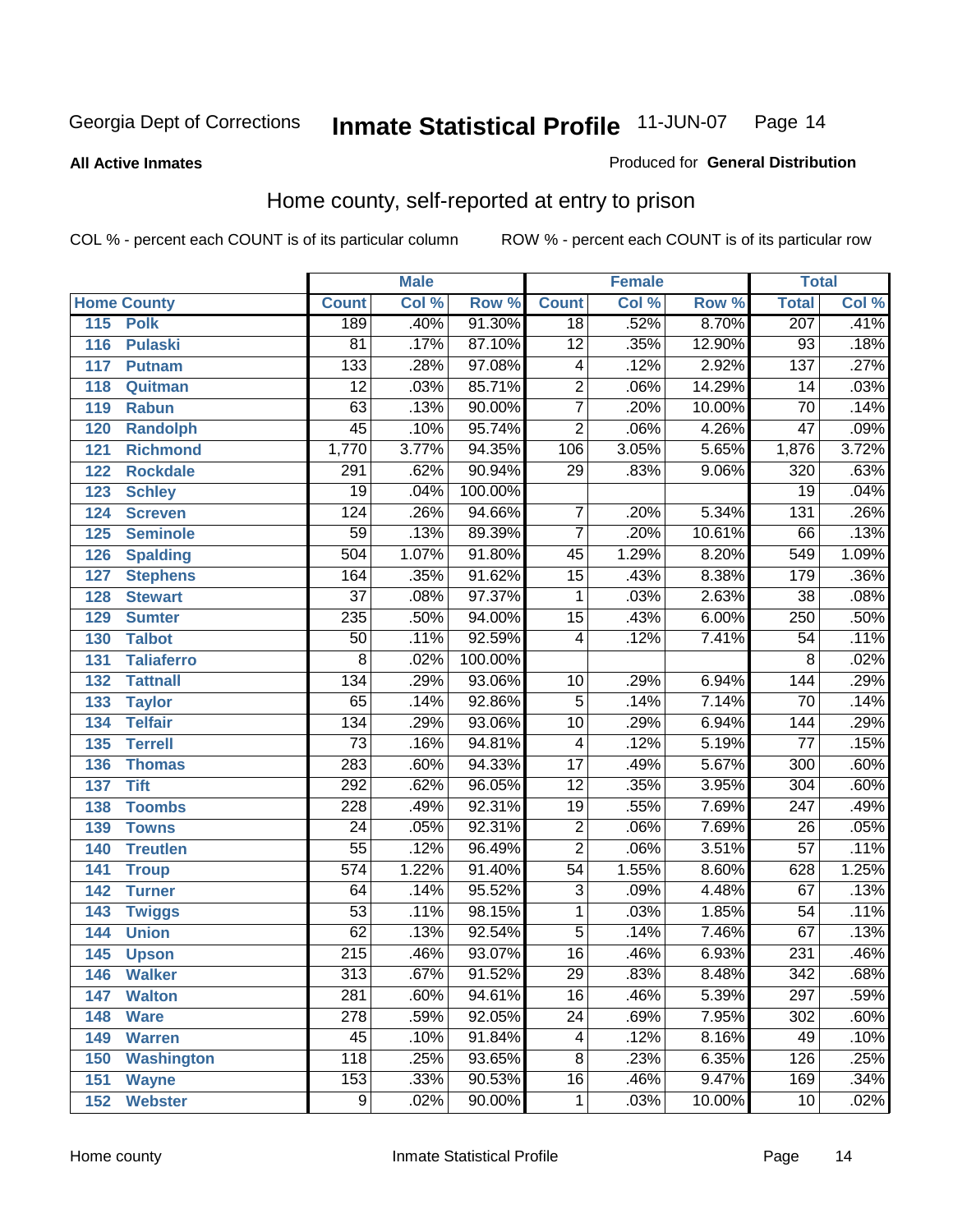**All Active Inmates**

#### Produced for **General Distribution**

### Home county, self-reported at entry to prison

|                      |                  |              | <b>Male</b> |        |              | <b>Female</b> |        |              | <b>Total</b> |  |
|----------------------|------------------|--------------|-------------|--------|--------------|---------------|--------|--------------|--------------|--|
| <b>Home County</b>   |                  | <b>Count</b> | Col %       | Row %  | <b>Count</b> | Col %         | Row %  | <b>Total</b> | Col %        |  |
| 153                  | <b>Wheeler</b>   | 19           | .04%        | 90.48% | 2            | .06%          | 9.52%  | 21           | .04%         |  |
| 154                  | <b>White</b>     | 74           | .16%        | 84.09% | 14           | .40%          | 15.91% | 88           | .17%         |  |
| 155                  | <b>Whitfield</b> | 651          | 1.39%       | 90.79% | 66           | 1.90%         | 9.21%  | 717          | 1.42%        |  |
| 156                  | <b>Wilcox</b>    | 56           | .12%        | 93.33% | 4            | .12%          | 6.67%  | 60           | .12%         |  |
| 157                  | <b>Wilkes</b>    | 60           | .13%        | 92.31% | 5            | .14%          | 7.69%  | 65           | .13%         |  |
| 158                  | <b>Wilkinson</b> | 70           | .15%        | 87.50% | 10           | .29%          | 12.50% | 80           | .16%         |  |
| 159                  | <b>Worth</b>     | 113          | .24%        | 94.96% | 6            | .17%          | 5.04%  | 119          | .24%         |  |
| 160                  | <b>Unknown</b>   | 2,748        | 5.86%       | 92.28% | 230          | 6.62%         | 7.72%  | 2,978        | 5.91%        |  |
| <b>Total Rported</b> |                  | 46,928       | 100%        | 93.11% | 3,475        | 100%          | 6.89%  | 50,403       | 100%         |  |

| <b>rted</b><br>N <sub>O1</sub> | 141    | 60    | 2,201  |
|--------------------------------|--------|-------|--------|
| Total                          | 49,069 | 3.535 | 52.604 |

| <b>Mode</b> | ---<br>.tor | <b>ulton</b> | . |
|-------------|-------------|--------------|---|
|             |             |              |   |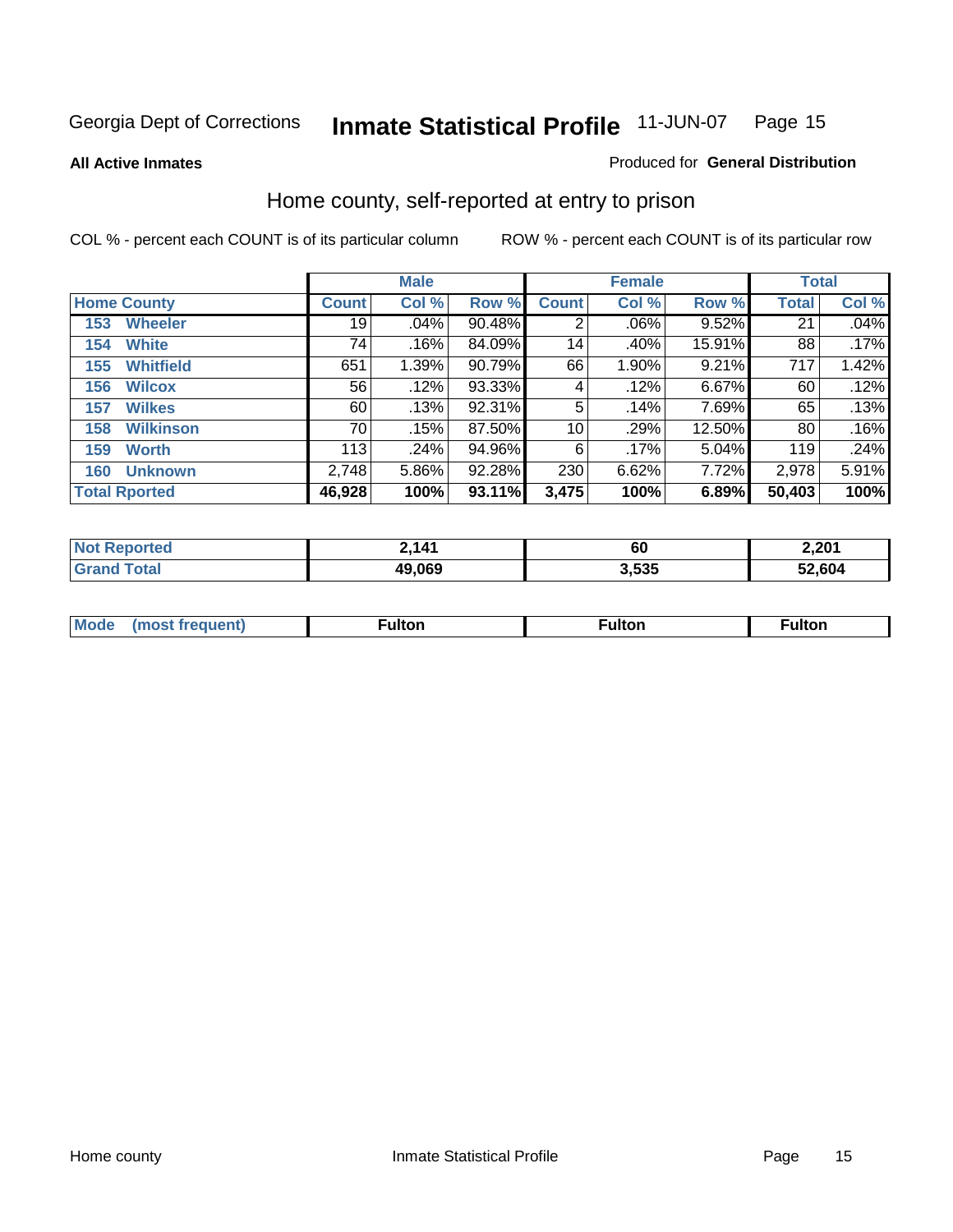**All Active Inmates**

#### Produced for **General Distribution**

### Environment to age 16, self-reported at entry to prison

|                                    | <b>Male</b>  |        | <b>Female</b> |              |        | <b>Total</b> |              |        |
|------------------------------------|--------------|--------|---------------|--------------|--------|--------------|--------------|--------|
| <b>Environment to age 16</b>       | <b>Count</b> | Col %  | Row %         | <b>Count</b> | Col %  | Row %        | <b>Total</b> | Col %  |
| <b>Rural/Farm</b>                  | ا 566.       | 3.32%  | 90.47%        | 165          | 4.78%  | $9.53\%$     | 1,731        | 3.42%  |
| <b>Rural/Nfarm</b><br>$\mathbf{2}$ | 2,405        | 5.10%  | 87.11%        | 356          | 10.30% | 12.89%       | 2,761        | 5.45%  |
| <b>S.M.S.A</b><br>3                | 15,667       | 33.19% | 96.00%        | 653          | 18.90% | 4.00%        | 16,320       | 32.22% |
| <b>Urban</b><br>4                  | 10,604       | 22.47% | 90.15%        | .158         | 33.52% | $9.85\%$     | 11,762       | 23.22% |
| <b>Small Town</b><br>5             | 16,956       | 35.93% | 93.79%        | 1,123        | 32.50% | 6.21%        | 18,079       | 35.69% |
| <b>Total Reported</b>              | 47,198       | 100%   | 93.18%        | 3,455        | 100%   | 6.82%        | 50,653       | 100%   |

| Reported<br><b>Not</b> | ,871   | 80    | 1,951  |
|------------------------|--------|-------|--------|
| Total                  | 49,069 | 3,535 | 52.604 |

| Mo<br>. . | . owr | <u>'''' ''</u><br>roa<br>_____ | .0W <sub>r</sub> |
|-----------|-------|--------------------------------|------------------|
|           |       |                                |                  |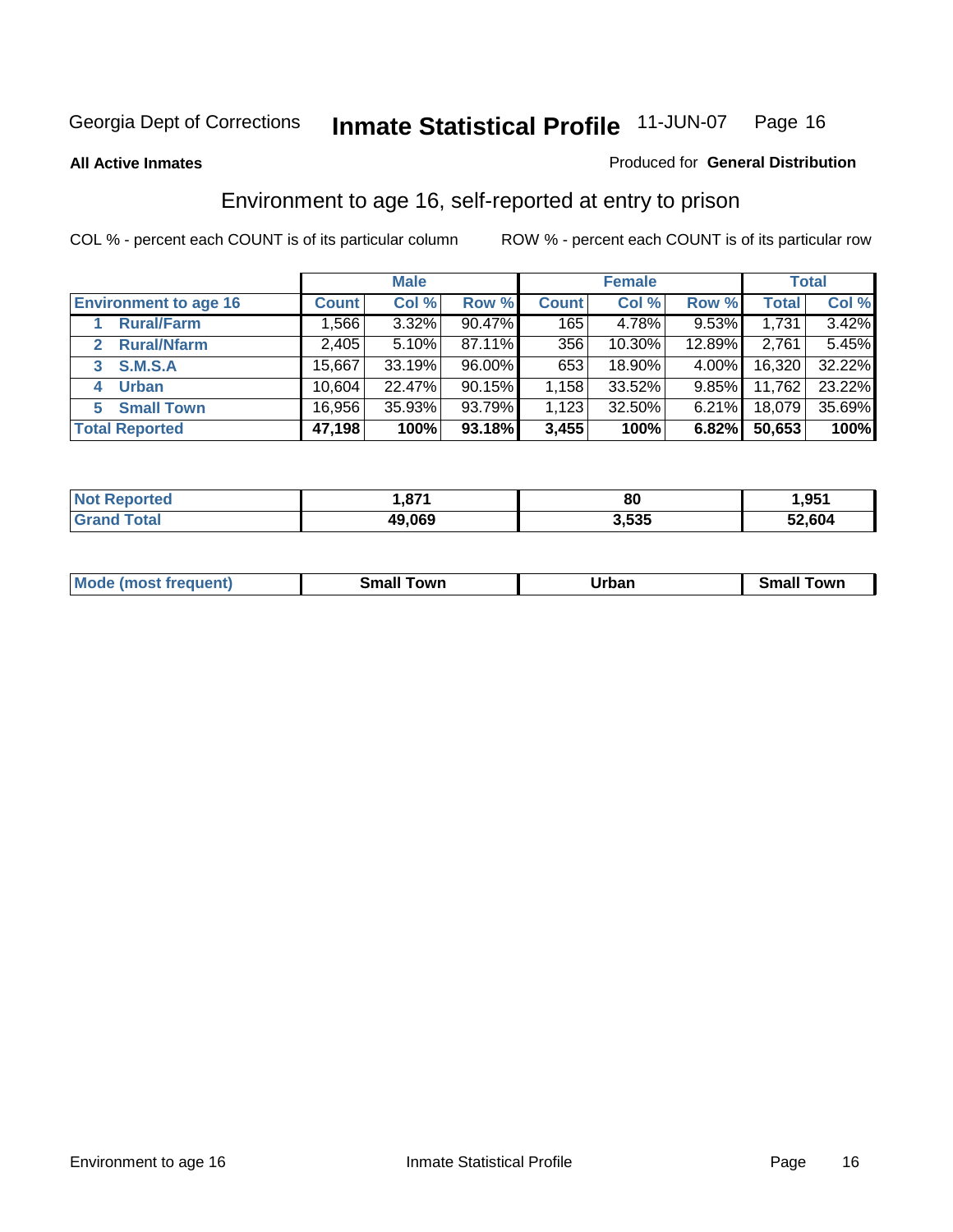#### **All Active Inmates**

#### Produced for **General Distribution**

### Guardian status to age 16, self-reported at entry to prison

|                                  |              | <b>Male</b> |         |                 | <b>Female</b> |          |              | <b>Total</b> |
|----------------------------------|--------------|-------------|---------|-----------------|---------------|----------|--------------|--------------|
| <b>Guardian Status To Age 16</b> | <b>Count</b> | Col %       | Row %   | <b>Count</b>    | Col %         | Row %    | <b>Total</b> | Col %        |
| 1 Orphanage                      | 45           | .14%        | 95.74%  | 2               | .16%          | 4.26%    | 47           | .14%         |
| 2 Father Only                    | 949          | 3.04%       | 96.54%  | 34              | 2.79%         | $3.46\%$ | 983          | 3.03%        |
| 3 Ftr Mtr Hd                     | 1,748        | 5.60%       | 95.89%  | 75              | 6.15%         | 4.11%    | 1,823        | 5.62%        |
| <b>4 Mother Only</b>             | 13,101       | 41.99%      | 97.15%  | 384             | 31.50%        | 2.85%    | 13,485       | 41.60%       |
| 5 Mtr Ftr Hd                     | 11,022       | 35.33%      | 95.68%  | 498             | 40.85%        | 4.32%    | 11,520       | 35.54%       |
| <b>6 Oth Female</b>              | 784          | 2.51%       | 95.84%  | 34              | 2.79%         | 4.16%    | 818          | 2.52%        |
| <b>7 Oth Male</b>                | 139          | .45%        | 96.53%  | 5               | .41%          | 3.47%    | 144          | .44%         |
| 8 Step-Parnts                    | 366          | 1.17%       | 100.00% |                 |               |          | 366          | 1.13%        |
| 9 Foster Home                    | 455          | 1.46%       | 95.79%  | 20 <sub>1</sub> | 1.64%         | 4.21%    | 475          | 1.47%        |
| <b>10 Grand Prnts</b>            | 2,588        | 8.30%       | 93.94%  | 167             | 13.70%        | 6.06%    | 2,755        | 8.50%        |
| <b>Total Reported</b>            | 31,197       | 100%        | 96.24%  | 1,219           | 100%          | 3.76%    | 32,416       | 100%         |

| <b>Not Reported</b> | 17,872 | 2,316 | 20,188 |
|---------------------|--------|-------|--------|
| <b>Grand Total</b>  | 49,069 | 3,535 | 52,604 |

| <b>Mou</b> | <b>Mother</b><br>Onlv | Hд<br>Mtr Ftr | Only<br>lMoth |
|------------|-----------------------|---------------|---------------|
|            |                       |               |               |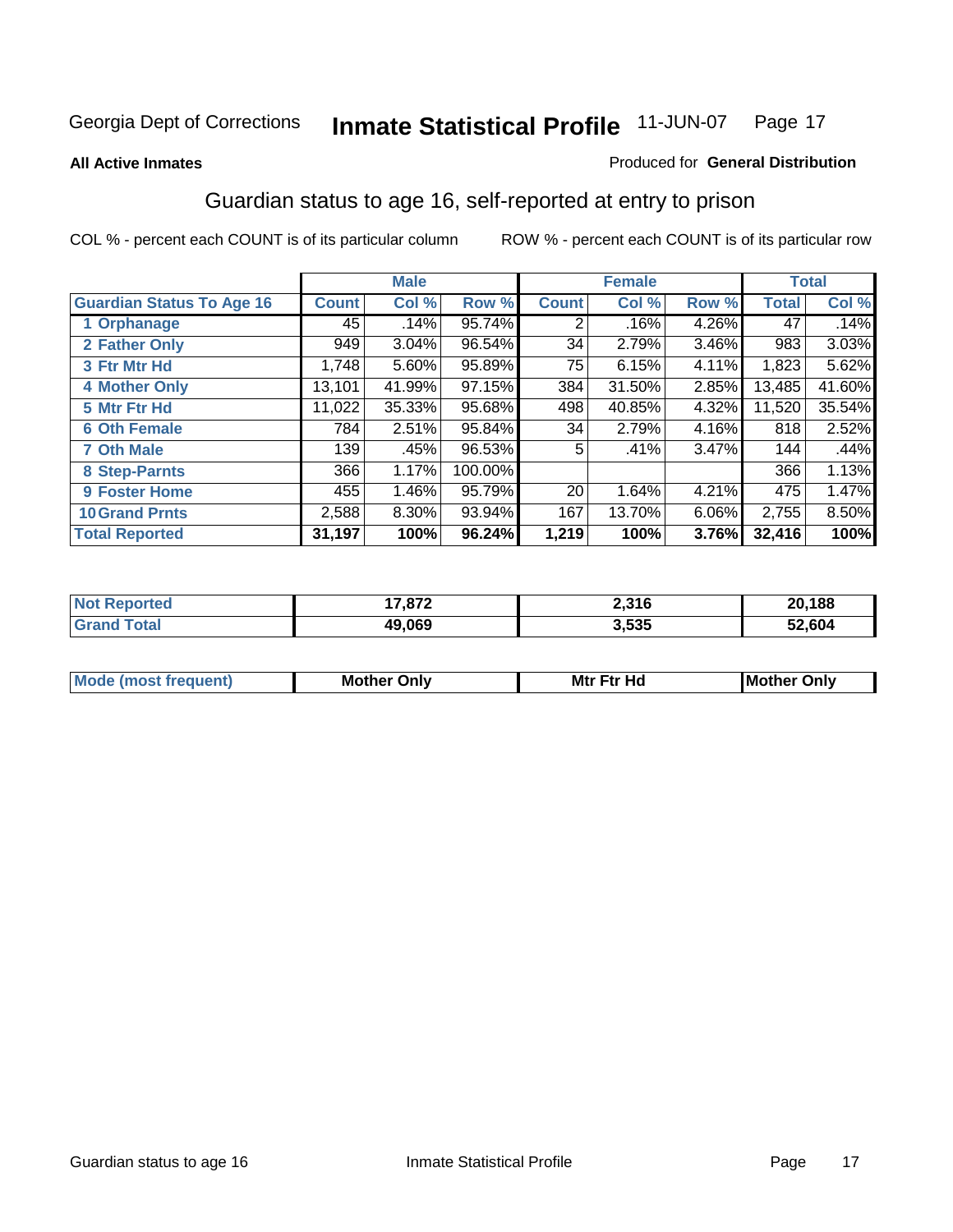#### **All Active Inmates**

#### Produced for **General Distribution**

### Employment status before prison, self-reported at entry to prison

|                       |                          |              | <b>Male</b> |        |              | <b>Female</b> |        |        | <b>Total</b> |
|-----------------------|--------------------------|--------------|-------------|--------|--------------|---------------|--------|--------|--------------|
|                       | <b>Employment Status</b> | <b>Count</b> | Col %       | Row %  | <b>Count</b> | Col %         | Row %  | Total  | Col %        |
|                       | <b>Full Time</b>         | 22,420       | 51.85%      | 96.14% | 900          | 47.85%        | 3.86%  | 23,320 | 51.69%       |
| $\mathbf{2}$          | <b>Part Time</b>         | 3,473        | 8.03%       | 97.58% | 86           | 4.57%         | 2.42%  | 3,559  | 7.89%        |
| 3                     | Unempl $<$ 6m            | 4,706        | 10.88%      | 96.57% | 167          | 8.88%         | 3.43%  | 4,873  | 10.80%       |
| 4                     | Unempl > 6m              | 7,312        | 16.91%      | 96.12% | 295          | 15.68%        | 3.88%  | 7,607  | 16.86%       |
| 5                     | <b>Never Workd</b>       | 3,392        | 7.84%       | 95.39% | 164          | 8.72%         | 4.61%  | 3,556  | 7.88%        |
| 6                     | <b>Student</b>           | 370          | .86%        | 87.68% | 52           | 2.76%         | 12.32% | 422    | .94%         |
| 7                     | <b>Incapable</b>         | 1,565        | 3.62%       | 87.82% | 217          | 11.54%        | 12.18% | 1,782  | 3.95%        |
| <b>Total Reported</b> |                          | 43,238       | 100%        | 95.83% | 1,881        | 100%          | 4.17%  | 45,119 | 100%         |

| E 094<br>כס נ | .654                | .485 |
|---------------|---------------------|------|
| 49.069        | <b>EOF</b><br>3.535 | .604 |

| <b>M</b> ດ | the contract of the contract of the contract of the contract of the contract of the contract of the contract of | the contract of the contract of the contract of the contract of the contract of the contract of the contract of | ----<br><b>Full Time</b> |
|------------|-----------------------------------------------------------------------------------------------------------------|-----------------------------------------------------------------------------------------------------------------|--------------------------|
|            |                                                                                                                 |                                                                                                                 |                          |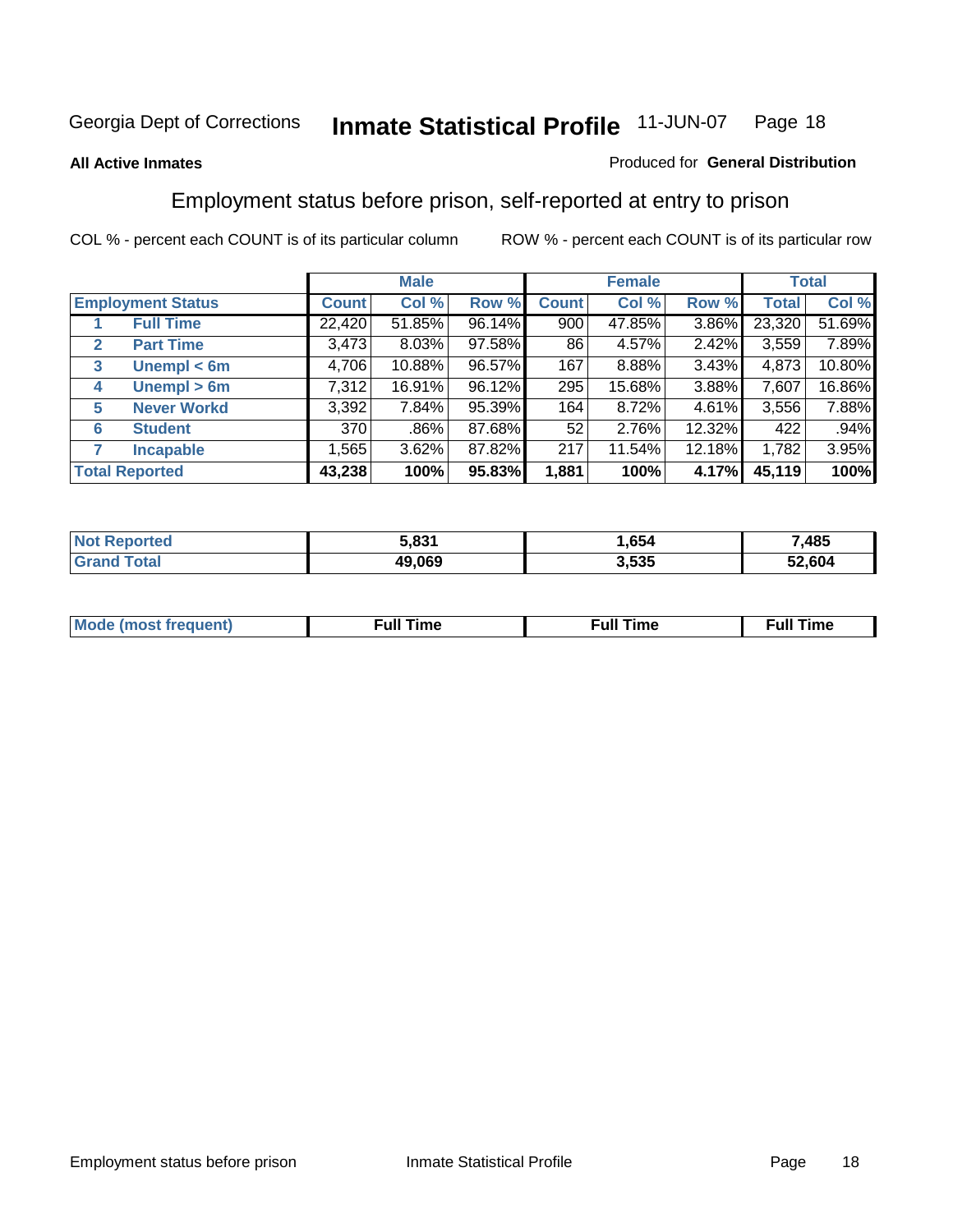#### **All Active Inmates**

Produced for **General Distribution**

### Age at admission

|                         |              | <b>Male</b> |         |                  | <b>Female</b> |        |              | <b>Total</b> |
|-------------------------|--------------|-------------|---------|------------------|---------------|--------|--------------|--------------|
| <b>Age At Admission</b> | <b>Count</b> | Col %       | Row %   | <b>Count</b>     | Col %         | Row %  | <b>Total</b> | Col %        |
| 13                      | 1            | 0.01%       | 100.00% |                  |               |        | 1            | 0.01%        |
| 14                      | 14           | 0.03%       | 93.33%  | 1                | 0.03%         | 6.67%  | 15           | 0.03%        |
| $\overline{15}$         | 62           | 0.13%       | 100.00% |                  |               |        | 62           | 0.12%        |
| 16                      | 180          | 0.37%       | 95.24%  | 9                | 0.25%         | 4.76%  | 189          | 0.36%        |
| $\overline{17}$         | 799          | 1.63%       | 96.27%  | $\overline{31}$  | 0.88%         | 3.73%  | 830          | 1.58%        |
| 18                      | 1,542        | 3.14%       | 97.29%  | 43               | 1.22%         | 2.71%  | 1,585        | 3.01%        |
| 19                      | 2,029        | 4.14%       | 96.71%  | 69               | 1.95%         | 3.29%  | 2,098        | 3.99%        |
| 20                      | 2,129        | 4.34%       | 95.60%  | 98               | 2.77%         | 4.40%  | 2,227        | 4.23%        |
| 21                      | 2,095        | 4.27%       | 95.31%  | 103              | 2.91%         | 4.69%  | 2,198        | 4.18%        |
| 22                      | 2,116        | 4.31%       | 95.70%  | $\overline{95}$  | 2.69%         | 4.30%  | 2,211        | 4.20%        |
| 23                      | 2,026        | 4.13%       | 93.80%  | 134              | 3.79%         | 6.20%  | 2,160        | 4.11%        |
| 24                      | 1,975        | 4.03%       | 92.42%  | 162              | 4.58%         | 7.58%  | 2,137        | 4.06%        |
| $\overline{25}$         | 2,029        | 4.14%       | 94.28%  | $\overline{123}$ | 3.48%         | 5.72%  | 2,152        | 4.09%        |
| 26                      | 1,936        | 3.95%       | 94.26%  | 118              | 3.34%         | 5.74%  | 2,054        | 3.90%        |
| 27                      | 1,797        | 3.66%       | 93.94%  | 116              | 3.28%         | 6.06%  | 1,913        | 3.64%        |
| 28                      | 1,671        | 3.41%       | 93.72%  | 112              | 3.17%         | 6.28%  | 1,783        | 3.39%        |
| 29                      | 1,611        | 3.28%       | 93.39%  | 114              | 3.22%         | 6.61%  | 1,725        | 3.28%        |
| 30                      | 1,550        | 3.16%       | 93.26%  | 112              | 3.17%         | 6.74%  | 1,662        | 3.16%        |
| 31                      | 1,481        | 3.02%       | 93.91%  | $\overline{96}$  | 2.72%         | 6.09%  | 1,577        | 3.00%        |
| 32                      | 1,390        | 2.83%       | 93.67%  | 94               | 2.66%         | 6.33%  | 1,484        | 2.82%        |
| 33                      | 1,375        | 2.80%       | 92.59%  | 110              | 3.11%         | 7.41%  | 1,485        | 2.82%        |
| 34                      | 1,372        | 2.80%       | 92.77%  | 107              | 3.03%         | 7.23%  | 1,479        | 2.81%        |
| 35                      | 1,353        | 2.76%       | 90.62%  | 140              | 3.96%         | 9.38%  | 1,493        | 2.84%        |
| 36                      | 1,363        | 2.78%       | 91.17%  | 132              | 3.73%         | 8.83%  | 1,495        | 2.84%        |
| 37                      | 1,186        | 2.42%       | 92.01%  | 103              | 2.91%         | 7.99%  | 1,289        | 2.45%        |
| 38                      | 1,167        | 2.38%       | 90.96%  | $\overline{116}$ | 3.28%         | 9.04%  | 1,283        | 2.44%        |
| 39                      | 1,206        | 2.46%       | 90.88%  | 121              | 3.42%         | 9.12%  | 1,327        | 2.52%        |
| 40                      | 1,116        | 2.27%       | 91.03%  | 110              | 3.11%         | 8.97%  | 1,226        | 2.33%        |
| 41                      | 1,132        | 2.31%       | 89.77%  | 129              | 3.65%         | 10.23% | 1,261        | 2.40%        |
| 42                      | 1,046        | 2.13%       | 89.79%  | 119              | 3.37%         | 10.21% | 1,165        | 2.21%        |
| 43                      | 997          | 2.03%       | 90.88%  | 100              | 2.83%         | 9.12%  | 1,097        | 2.09%        |
| 44                      | 894          | 1.82%       | 89.04%  | 110              | 3.11%         | 10.96% | 1,004        | 1.91%        |
| 45                      | 897          | 1.83%       | 92.19%  | $\overline{76}$  | 2.15%         | 7.81%  | 973          | 1.85%        |
| 46                      | 732          | 1.49%       | 91.39%  | 69               | 1.95%         | 8.61%  | 801          | 1.52%        |
| 47                      | 652          | 1.33%       | 91.32%  | 62               | 1.75%         | 8.68%  | 714          | 1.36%        |
| 48                      | 614          | 1.25%       | 91.23%  | 59               | 1.67%         | 8.77%  | 673          | 1.28%        |
| 49                      | 525          | 1.07%       | 92.43%  | 43               | 1.22%         | 7.57%  | 568          | 1.08%        |
| 50                      | 476          | 0.97%       | 94.07%  | 30               | 0.85%         | 5.93%  | 506          | 0.96%        |
| 51                      | 416          | 0.85%       | 91.43%  | 39               | 1.10%         | 8.57%  | 455          | 0.86%        |
| 52                      | 380          | 0.77%       | 93.37%  | 27               | 0.76%         | 6.63%  | 407          | 0.77%        |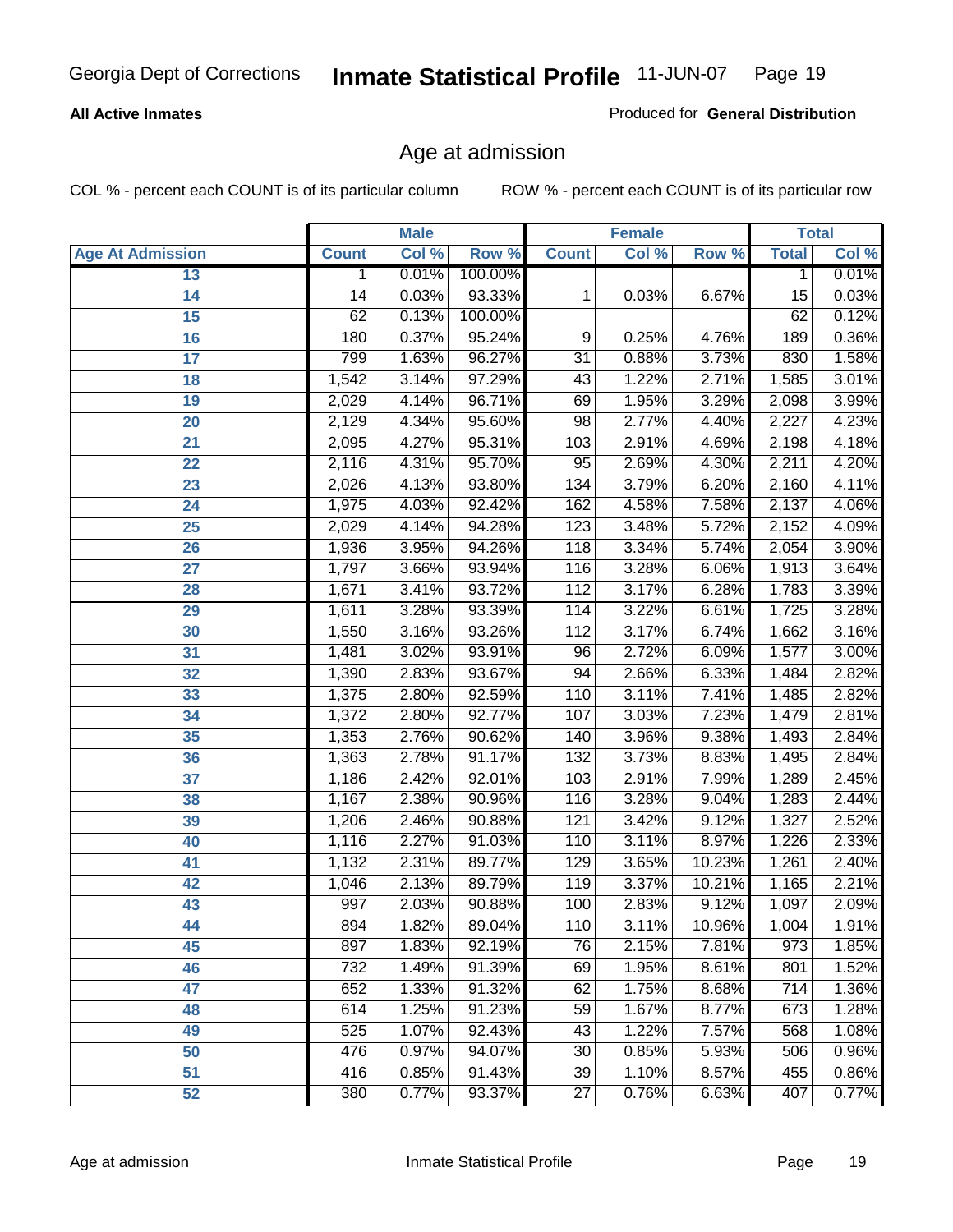#### **All Active Inmates**

Produced for **General Distribution**

### Age at admission

|                         | <b>Male</b>      |       | <b>Female</b>    |                           |       | <b>Total</b>     |                  |       |
|-------------------------|------------------|-------|------------------|---------------------------|-------|------------------|------------------|-------|
| <b>Age At Admission</b> | <b>Count</b>     | Col % | Row <sup>%</sup> | <b>Count</b>              | Col % | Row <sup>%</sup> | <b>Total</b>     | Col % |
| 53                      | 299              | 0.61% | 93.15%           | $\overline{22}$           | 0.62% | 6.85%            | 321              | 0.61% |
| 54                      | $\overline{210}$ | 0.43% | 91.70%           | $\overline{19}$           | 0.54% | 8.30%            | 229              | 0.44% |
| $\overline{55}$         | $\overline{214}$ | 0.44% | 95.54%           | $\overline{10}$           | 0.28% | 4.46%            | $\overline{224}$ | 0.43% |
| $\overline{56}$         | 186              | 0.38% | 93.94%           | $\overline{12}$           | 0.34% | 6.06%            | 198              | 0.38% |
| $\overline{57}$         | 139              | 0.28% | 93.92%           | $\overline{9}$            | 0.25% | 6.08%            | 148              | 0.28% |
| 58                      | 124              | 0.25% | 96.12%           | $\overline{5}$            | 0.14% | 3.88%            | 129              | 0.25% |
| 59                      | $\overline{103}$ | 0.21% | 93.64%           | $\overline{7}$            | 0.20% | 6.36%            | 110              | 0.21% |
| 60                      | $\overline{74}$  | 0.15% | 96.10%           | $\overline{3}$            | 0.08% | 3.90%            | $\overline{77}$  | 0.15% |
| 61                      | $\overline{58}$  | 0.12% | 95.08%           | $\overline{\overline{3}}$ | 0.08% | 4.92%            | 61               | 0.12% |
| 62                      | $\overline{57}$  | 0.12% | 98.28%           | $\overline{1}$            | 0.03% | 1.72%            | $\overline{58}$  | 0.11% |
| 63                      | 61               | 0.12% | 96.83%           | $\overline{2}$            | 0.06% | 3.17%            | $\overline{63}$  | 0.12% |
| 64                      | $\overline{39}$  | 0.08% | 95.12%           | $\overline{2}$            | 0.06% | 4.88%            | $\overline{41}$  | 0.08% |
| 65                      | $\overline{31}$  | 0.06% | 96.88%           | $\overline{1}$            | 0.03% | 3.13%            | $\overline{32}$  | 0.06% |
| 66                      | $\overline{26}$  | 0.05% | 96.30%           | $\overline{1}$            | 0.03% | 3.70%            | $\overline{27}$  | 0.05% |
| 67                      | $\overline{24}$  | 0.05% | 100.00%          |                           |       |                  | $\overline{24}$  | 0.05% |
| 68                      | $\overline{19}$  | 0.04% | 95.00%           | 1                         | 0.03% | 5.00%            | $\overline{20}$  | 0.04% |
| 69                      | $\overline{23}$  | 0.05% | 95.83%           | 1                         | 0.03% | 4.17%            | 24               | 0.05% |
| 70                      | $\overline{8}$   | 0.02% | 80.00%           | $\overline{2}$            | 0.06% | 20.00%           | $\overline{10}$  | 0.02% |
| 71                      | $\overline{6}$   | 0.01% | 100.00%          |                           |       |                  | 6                | 0.01% |
| $\overline{72}$         | $\overline{5}$   | 0.01% | 100.00%          |                           |       |                  | $\overline{5}$   | 0.01% |
| $\overline{73}$         | $\overline{5}$   | 0.01% | 100.00%          |                           |       |                  | $\overline{5}$   | 0.01% |
| $\overline{74}$         | $\overline{5}$   | 0.01% | 83.33%           | 1                         | 0.03% | 16.67%           | $\overline{6}$   | 0.01% |
| $\overline{75}$         | 4                | 0.01% | 100.00%          |                           |       |                  | 4                | 0.01% |
| 76                      | $\overline{5}$   | 0.01% | 100.00%          |                           |       |                  | 5                | 0.01% |
| 78                      | $\overline{3}$   | 0.01% | 100.00%          |                           |       |                  | $\overline{3}$   | 0.01% |
| 79                      | $\overline{4}$   | 0.01% | 80.00%           | $\mathbf{1}$              | 0.03% | 20.00%           | $\overline{5}$   | 0.01% |
| 80                      | 1                | 0.01% | 100.00%          |                           |       |                  | 1                | 0.01% |
| $\overline{81}$         | $\mathbf{1}$     | 0.01% | 100.00%          |                           |       |                  | 1                | 0.01% |
| 82                      | $\mathbf{1}$     | 0.01% | 100.00%          |                           |       |                  | 1                | 0.01% |
| 84                      | 1                | 0.01% | 100.00%          |                           |       |                  | 1                | 0.01% |
| <b>Total Reported</b>   | 49,068           | 100%  | 93.28%           | 3,535                     | 100%  | 6.72%            | 52,603           | 100%  |

| <b>Not Reported</b> |        |       |        |
|---------------------|--------|-------|--------|
| <b>Grand Total</b>  | 49,069 | 3,535 | 52,604 |

| <b>Mean</b><br>(average) | 31.73 | 33.92 | 31.88 |
|--------------------------|-------|-------|-------|
| <b>Median (middle)</b>   | 30    | 34    | 30    |
| Mode<br>(most frequent)  | ۷J    |       | 20    |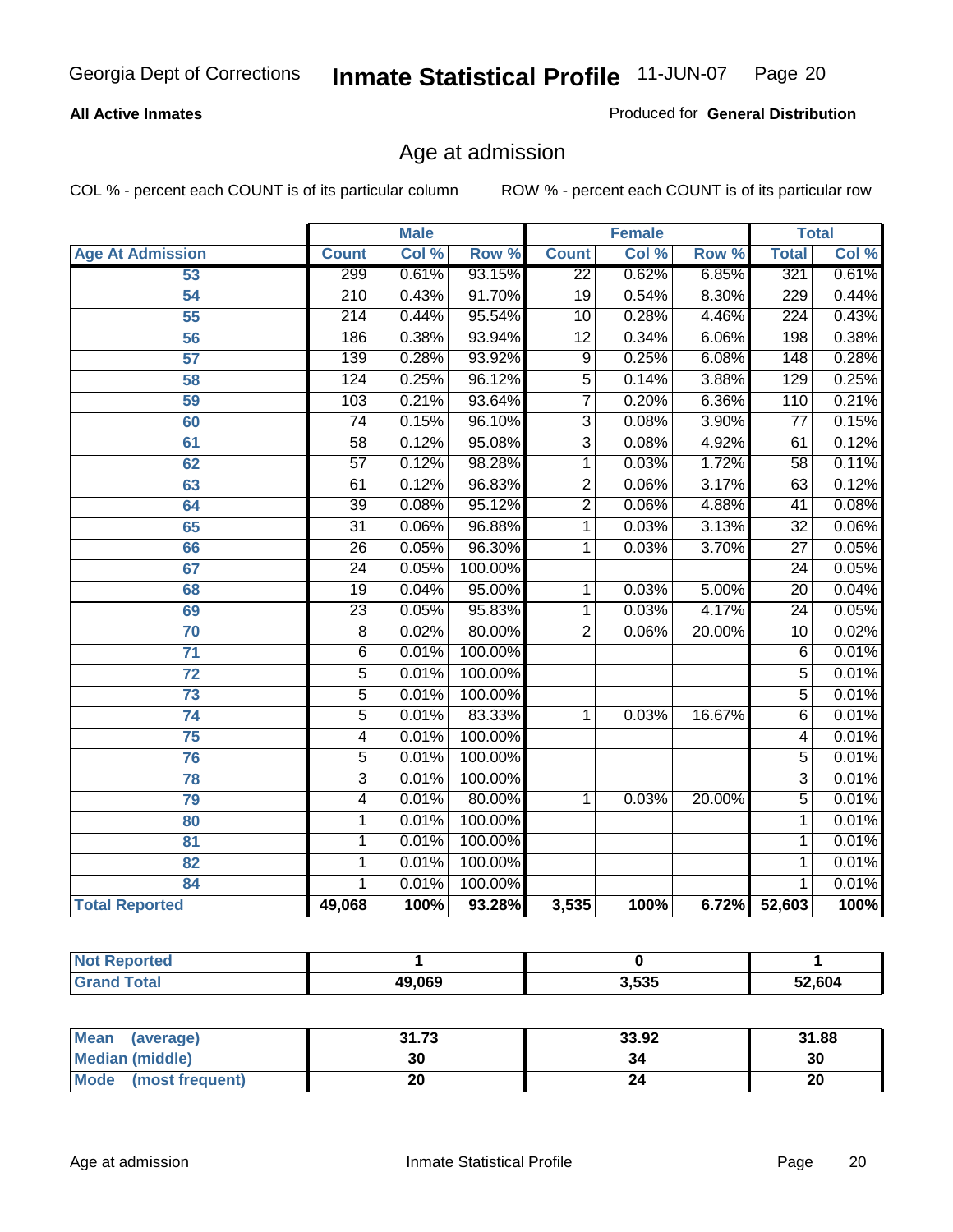#### **All Active Inmates**

Produced for **General Distribution**

### Age at release

|                       |              | <b>Male</b> |       |              | <b>Female</b> |       |              | <b>Total</b> |
|-----------------------|--------------|-------------|-------|--------------|---------------|-------|--------------|--------------|
| <b>Age At Release</b> | <b>Count</b> | Col %       | Row % | <b>Count</b> | Col %         | Row % | <b>Total</b> | Col %        |
| <b>Total Reported</b> |              |             |       |              |               |       |              |              |

| <b>Still Active</b> | 49,069 | 3,535 | 52,604 |
|---------------------|--------|-------|--------|
| <b>Not Reported</b> |        |       |        |
| <b>Grand Total</b>  | 49,069 | 3,535 | 52,604 |

| Mean (average)       | N/A | N/A | N/A |
|----------------------|-----|-----|-----|
| Median (middle)      | N/A | N/A | N/A |
| Mode (most frequent) | N/A | N/A | N/A |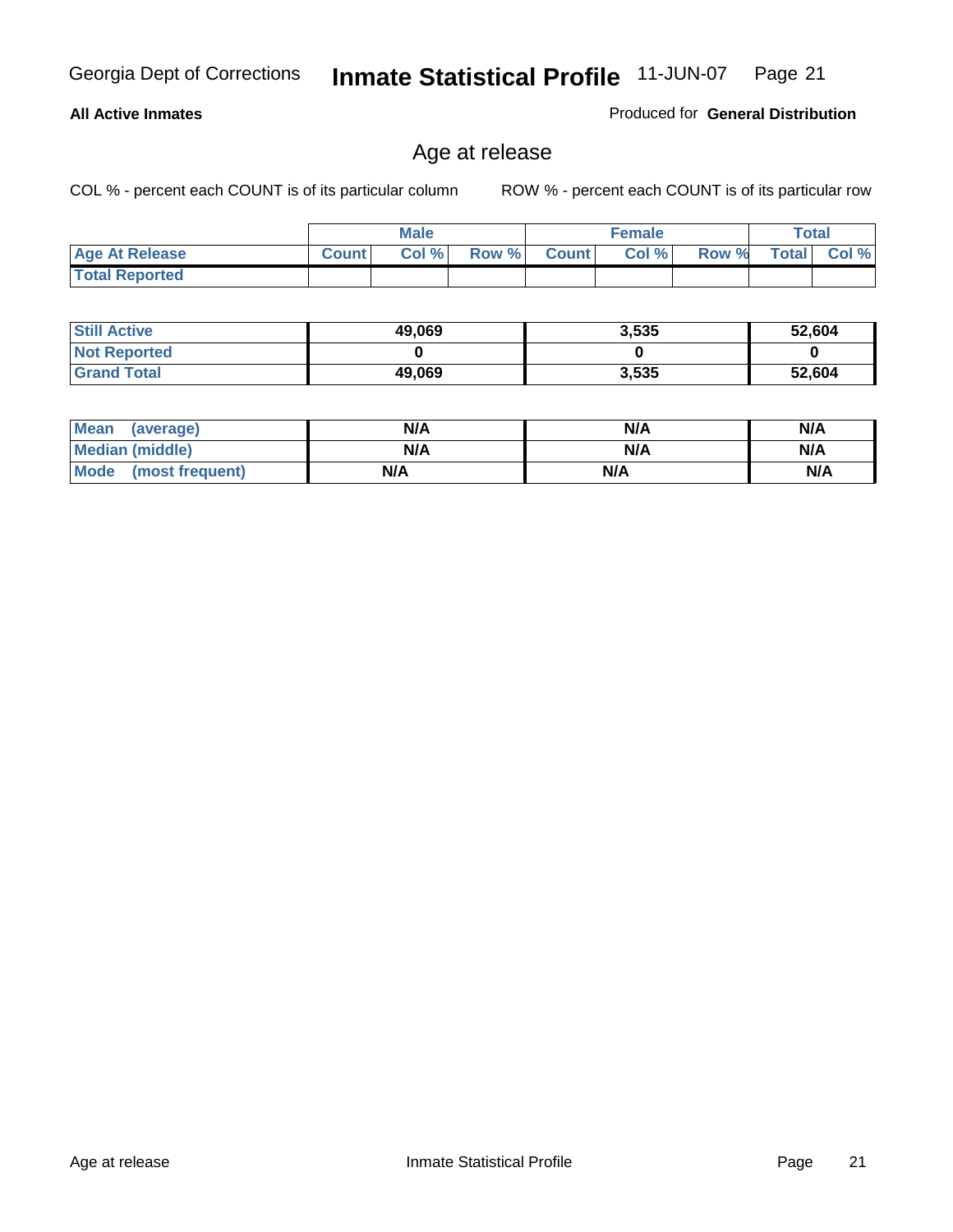#### **All Active Inmates**

#### Produced for **General Distribution**

### Height, measured at entry to prison

|                        |                  | <b>Male</b> |                  |                           | <b>Female</b> |         | <b>Total</b>     |        |
|------------------------|------------------|-------------|------------------|---------------------------|---------------|---------|------------------|--------|
| <b>Height</b>          | <b>Count</b>     | Col %       | Row <sup>%</sup> | <b>Count</b>              | Col %         | Row %   | <b>Total</b>     | Col %  |
| <b>Under four feet</b> | $\overline{11}$  | 0.02%       | 84.62%           | 2                         | 0.06%         | 15.38%  | $\overline{13}$  | 0.03%  |
| 4'01''                 |                  |             |                  | $\overline{\overline{3}}$ | 0.09%         | 100.00% | $\overline{3}$   | 0.01%  |
| 4'05''                 | $\overline{3}$   | 0.01%       | 60.00%           | $\overline{2}$            | 0.06%         | 40.00%  | $\overline{5}$   | 0.01%  |
| 4'06"                  | $\overline{2}$   | 0.01%       | 66.67%           | $\overline{1}$            | 0.03%         | 33.33%  | $\overline{3}$   | 0.01%  |
| 4'07"                  | $\overline{2}$   | 0.01%       | 50.00%           | $\overline{2}$            | 0.06%         | 50.00%  | 4                | 0.01%  |
| 4'08"                  |                  |             |                  | $\overline{3}$            | 0.09%         | 100.00% | 3                | 0.01%  |
| 4'09"                  | $\mathbf 1$      | 0.01%       | 12.50%           | $\overline{7}$            | 0.20%         | 87.50%  | $\overline{8}$   | 0.02%  |
| 4'10"                  | $\overline{2}$   | 0.01%       | 14.29%           | $\overline{12}$           | 0.35%         | 85.71%  | 14               | 0.03%  |
| 4'11''                 | 6                | 0.01%       | 8.11%            | 68                        | 1.96%         | 91.89%  | $\overline{74}$  | 0.14%  |
| 5'00''                 | 94               | 0.20%       | 41.78%           | 131                       | 3.78%         | 58.22%  | $\overline{225}$ | 0.44%  |
| 5'01''                 | $\overline{91}$  | 0.19%       | 32.16%           | 192                       | 5.54%         | 67.84%  | 283              | 0.55%  |
| 5'02''                 | $\overline{218}$ | 0.46%       | 38.05%           | 355                       | 10.25%        | 61.95%  | 573              | 1.12%  |
| 5'03''                 | 378              | 0.79%       | 49.35%           | 388                       | 11.20%        | 50.65%  | 766              | 1.49%  |
| 5'04"                  | $\overline{757}$ | 1.58%       | 58.05%           | $\overline{547}$          | 15.79%        | 41.95%  | 1,304            | 2.54%  |
| 5'05''                 | 1,586            | 3.32%       | 78.94%           | 423                       | 12.21%        | 21.06%  | 2,009            | 3.92%  |
| 5'06''                 | 3,113            | 6.51%       | 86.69%           | 478                       | 13.80%        | 13.31%  | 3,591            | 7.00%  |
| 5'07''                 | 4,281            | 8.96%       | 92.34%           | 355                       | 10.25%        | 7.66%   | 4,636            | 9.04%  |
| 5'08''                 | 5,003            | 10.47%      | 96.43%           | 185                       | 5.34%         | 3.57%   | 5,188            | 10.12% |
| 5'09''                 | 5,812            | 12.16%      | 97.55%           | 146                       | 4.21%         | 2.45%   | 5,958            | 11.62% |
| 5'10''                 | 5,434            | 11.37%      | 98.91%           | 60                        | 1.73%         | 1.09%   | 5,494            | 10.72% |
| 5'11''                 | 5,871            | 12.28%      | 98.92%           | 64                        | 1.85%         | 1.08%   | 5,935            | 11.58% |
| 6'00''                 | 5,586            | 11.69%      | 99.66%           | $\overline{19}$           | 0.55%         | 0.34%   | 5,605            | 10.93% |
| 6'01''                 | 3,779            | 7.91%       | 99.66%           | $\overline{13}$           | 0.38%         | 0.34%   | 3,792            | 7.40%  |
| 6'02''                 | 2,761            | 5.78%       | 99.82%           | $\overline{5}$            | 0.14%         | 0.18%   | 2,766            | 5.40%  |
| 6'03''                 | 1,573            | 3.29%       | 99.87%           | $\overline{2}$            | 0.06%         | 0.13%   | 1,575            | 3.07%  |
| 6'04''                 | 785              | 1.64%       | 100.00%          |                           |               |         | 785              | 1.53%  |
| 6'05''                 | $\overline{304}$ | 0.64%       | 99.67%           | 1                         | 0.03%         | 0.33%   | 305              | 0.59%  |
| 6'06''                 | 145              | 0.30%       | 100.00%          |                           |               |         | 145              | 0.28%  |
| 6'07''                 | 61               | 0.13%       | 100.00%          |                           |               |         | 61               | 0.12%  |
| 6'08''                 | $\overline{33}$  | 0.07%       | 100.00%          |                           |               |         | $\overline{33}$  | 0.06%  |
| 6'09''                 | $\overline{18}$  | 0.04%       | 100.00%          |                           |               |         | $\overline{18}$  | 0.04%  |
| 6'10''                 | 19               | 0.04%       | 100.00%          |                           |               |         | $\overline{19}$  | 0.04%  |
| 6'11''                 | $\overline{30}$  | 0.06%       | 100.00%          |                           |               |         | $\overline{30}$  | 0.06%  |
| Seven feet +           | $\overline{42}$  | 0.09%       | 100.00%          |                           |               |         | $\overline{42}$  | 0.08%  |
| <b>Total Reported</b>  | 47,801           | 100%        | 93.24%           | 3,464                     | 100%          | 6.76%   | 51,265           | 100%   |

| orted (                  | . 268. |       | 339. ا |
|--------------------------|--------|-------|--------|
| <sup>-</sup> otal<br>Gra | 49,069 | 3.535 | 52,604 |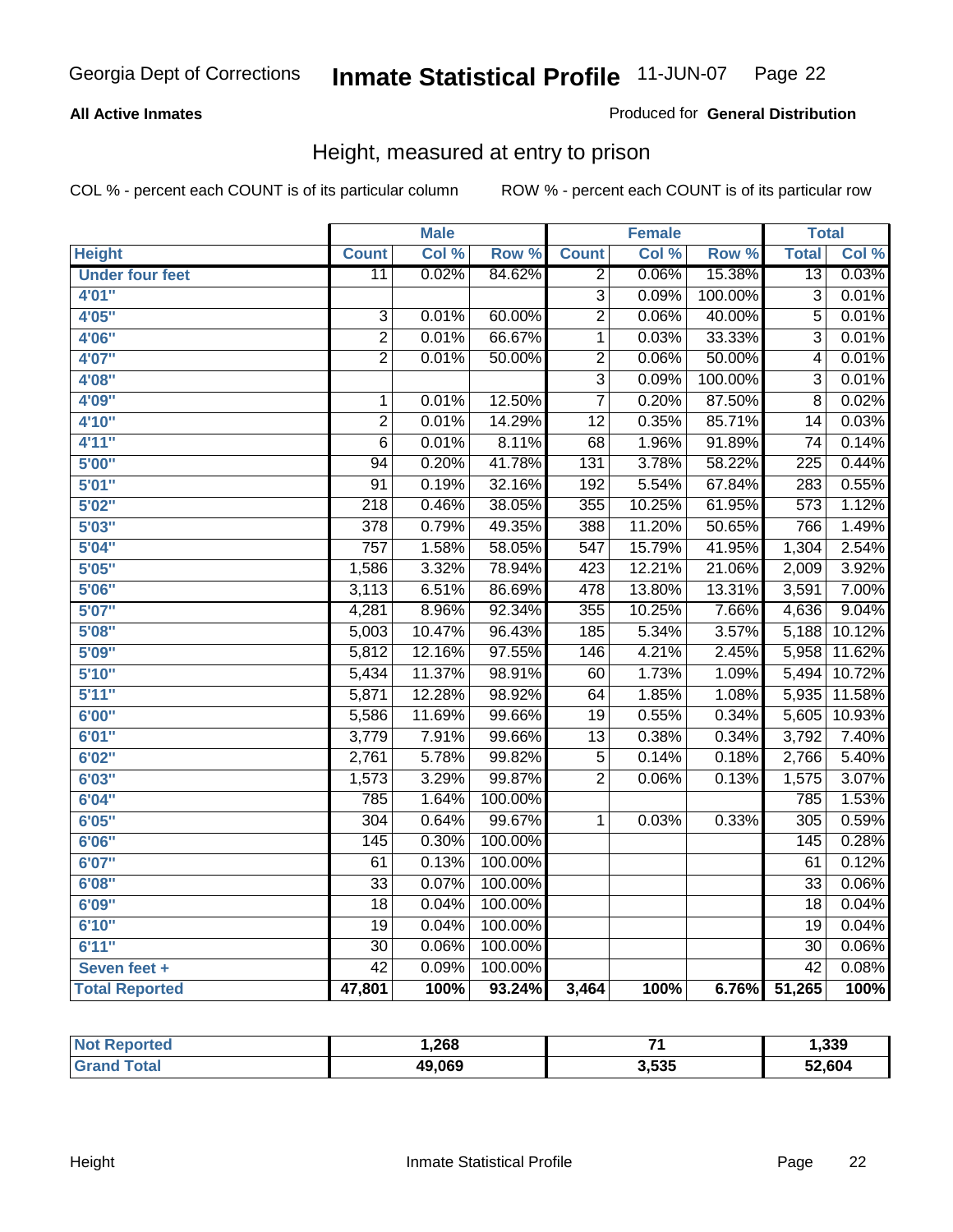#### **All Active Inmates**

#### Produced for **General Distribution**

### Height, measured at entry to prison

|                        | <b>Male</b> | <b>Female</b> | <b>Total</b> |
|------------------------|-------------|---------------|--------------|
| Mean (average)         | 5'10"       | 5'05"         | 5'10''       |
| <b>Median (middle)</b> | 5'10''      | 5'05"         | 5'10"        |
| Mode (most frequent)   | 5'11"       | 5'04"         | 5'09"        |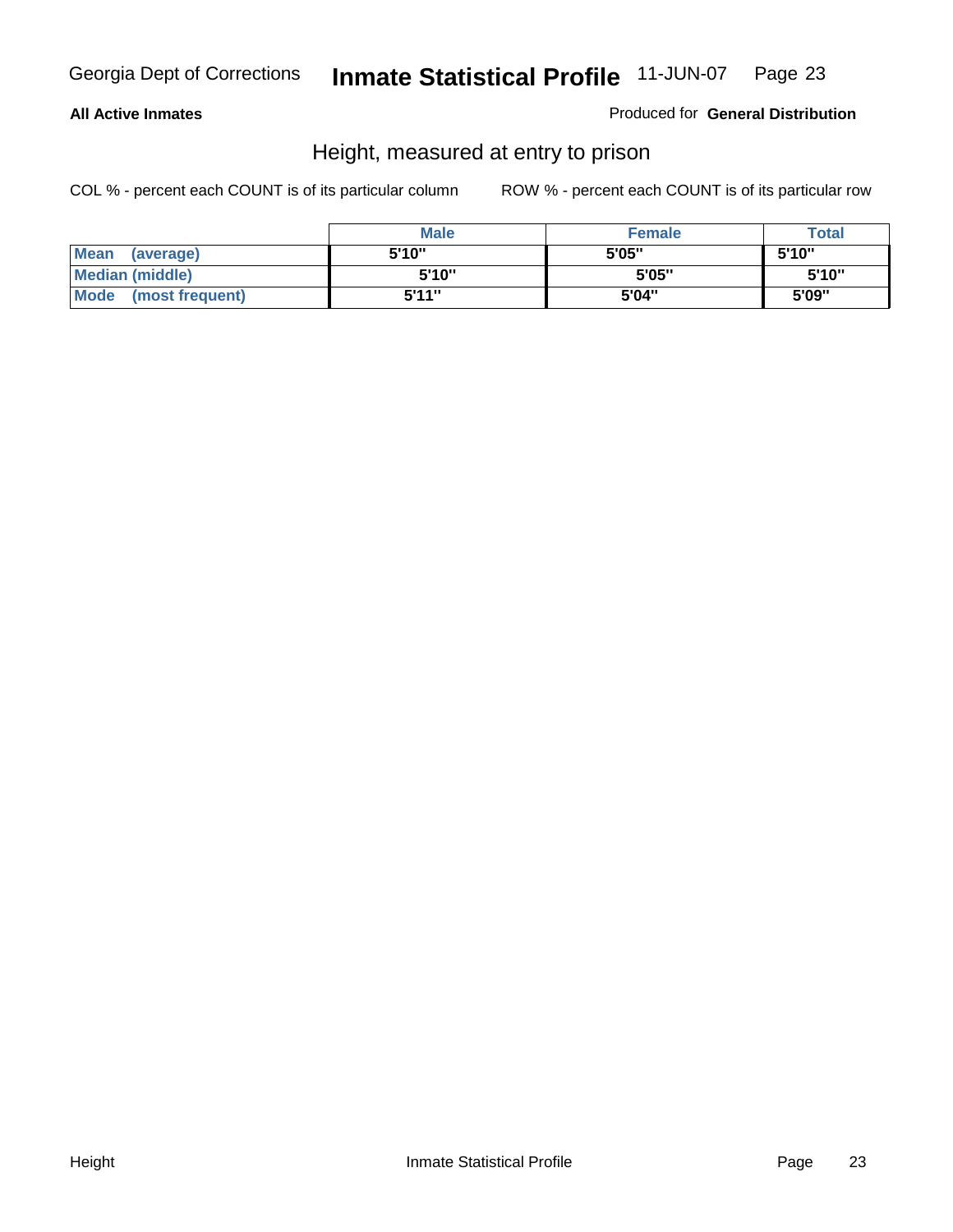#### **All Active Inmates**

#### Produced for **General Distribution**

### Weight, measured at entry to prison

|                        |                           | <b>Male</b> |         |                  | <b>Female</b> |        | <b>Total</b>     |        |
|------------------------|---------------------------|-------------|---------|------------------|---------------|--------|------------------|--------|
| Weight                 | <b>Count</b>              | Col %       | Row %   | <b>Count</b>     | Col %         | Row %  | <b>Total</b>     | Col %  |
| <b>Under 80 pounds</b> | 7                         | 0.01%       | 100.00% |                  |               |        | 7                | 0.01%  |
| 80 - 89 pounds         | $\overline{\overline{3}}$ | 0.01%       | 100.00% |                  |               |        | $\overline{3}$   | 0.01%  |
| 90 - 99 pounds         | $\overline{4}$            | 0.01%       | 50.00%  | $\overline{4}$   | 0.12%         | 50.00% | $\overline{8}$   | 0.02%  |
| 100 - 109 pounds       | $\overline{28}$           | 0.06%       | 40.58%  | $\overline{41}$  | 1.18%         | 59.42% | 69               | 0.13%  |
| 110 - 119 pounds       | 119                       | 0.25%       | 53.85%  | 102              | 2.94%         | 46.15% | $\overline{221}$ | 0.43%  |
| 120 - 129 pounds       | 524                       | 1.10%       | 71.10%  | $\overline{213}$ | 6.15%         | 28.90% | 737              | 1.44%  |
| 130 - 139 pounds       | 1,550                     | 3.24%       | 84.47%  | $\overline{285}$ | 8.23%         | 15.53% | 1,835            | 3.58%  |
| 140 - 149 pounds       | 3,180                     | 6.65%       | 90.08%  | 350              | 10.10%        | 9.92%  | 3,530            | 6.89%  |
| 150 - 159 pounds       | 4,808                     | 10.06%      | 92.34%  | 399              | 11.52%        | 7.66%  | 5,207            | 10.16% |
| 160 - 169 pounds       | 6,376                     | 13.34%      | 94.73%  | 355              | 10.25%        | 5.27%  | 6,731            | 13.13% |
| 170 - 179 pounds       | 6,156                     | 12.88%      | 94.85%  | 334              | 9.64%         | 5.15%  | 6,490            | 12.66% |
| 180 - 189 pounds       | 6,183                     | 12.93%      | 95.93%  | 262              | 7.56%         | 4.07%  | 6,445            | 12.57% |
| 190 - 199 pounds       | 4,717                     | 9.87%       | 95.54%  | $\overline{220}$ | 6.35%         | 4.46%  | 4,937            | 9.63%  |
| 200 - 209 pounds       | 3,887                     | 8.13%       | 93.98%  | 249              | 7.19%         | 6.02%  | 4,136            | 8.07%  |
| 210 - 219 pounds       | 2,884                     | 6.03%       | 94.50%  | 168              | 4.85%         | 5.50%  | 3,052            | 5.95%  |
| 220 - 229 pounds       | 2,274                     | 4.76%       | 94.99%  | 120              | 3.46%         | 5.01%  | 2,394            | 4.67%  |
| 230 - 239 pounds       | 1,521                     | 3.18%       | 94.12%  | $\overline{95}$  | 2.74%         | 5.88%  | 1,616            | 3.15%  |
| 240 - 249 pounds       | 1,091                     | 2.28%       | 94.46%  | 64               | 1.85%         | 5.54%  | 1,155            | 2.25%  |
| 250 - 259 pounds       | 720                       | 1.51%       | 92.54%  | $\overline{58}$  | 1.67%         | 7.46%  | 778              | 1.52%  |
| 260 - 269 pounds       | 544                       | 1.14%       | 93.15%  | $\overline{40}$  | 1.15%         | 6.85%  | 584              | 1.14%  |
| 270 - 279 pounds       | 341                       | 0.71%       | 93.42%  | $\overline{24}$  | 0.69%         | 6.58%  | 365              | 0.71%  |
| 280 - 289 pounds       | $\overline{278}$          | 0.58%       | 92.67%  | $\overline{22}$  | 0.64%         | 7.33%  | $\overline{300}$ | 0.59%  |
| 290 - 299 pounds       | 186                       | 0.39%       | 93.94%  | $\overline{12}$  | 0.35%         | 6.06%  | 198              | 0.39%  |
| 300 - 309 pounds       | 118                       | 0.25%       | 88.06%  | $\overline{16}$  | 0.46%         | 11.94% | 134              | 0.26%  |
| 310 - 319 pounds       | 86                        | 0.18%       | 92.47%  | 7                | 0.20%         | 7.53%  | $\overline{93}$  | 0.18%  |
| 320 - 329 pounds       | 61                        | 0.13%       | 87.14%  | $\overline{9}$   | 0.26%         | 12.86% | 70               | 0.14%  |
| 330 - 339 pounds       | $\overline{25}$           | 0.05%       | 96.15%  | $\mathbf{1}$     | 0.03%         | 3.85%  | $\overline{26}$  | 0.05%  |
| 340 - 349 pounds       | 38                        | 0.08%       | 82.61%  | $\overline{8}$   | 0.23%         | 17.39% | 46               | 0.09%  |
| 350 - 359 pounds       | $\overline{37}$           | 0.08%       | 94.87%  | $\overline{2}$   | 0.06%         | 5.13%  | $\overline{39}$  | 0.08%  |
| 360 - 369 pounds       | $\overline{17}$           | 0.04%       | 85.00%  | $\overline{3}$   | 0.09%         | 15.00% | $\overline{20}$  | 0.04%  |
| 370 - 379 pounds       | $\overline{6}$            | 0.01%       | 100.00% |                  |               |        | $6\phantom{1}6$  | 0.01%  |
| 380 - 389 pounds       | $\overline{2}$            | 0.01%       | 66.67%  | 1                | 0.03%         | 33.33% | $\overline{3}$   | 0.01%  |
| 390 - 399 pounds       | $\overline{4}$            | 0.01%       | 100.00% |                  |               |        | 4                | 0.01%  |
| 400 pounds and over    | $\overline{26}$           | 0.05%       | 100.00% |                  |               |        | $\overline{26}$  | 0.05%  |
| <b>Total Reported</b>  | 47,801                    | 100%        | 93.24%  | 3,464            | 100%          | 6.76%  | 51,265           | 100.0% |

| : Reported<br><b>Not</b> | 268. ا | -24   | 339,   |
|--------------------------|--------|-------|--------|
| `otal<br>Gra             | 49,069 | 3,535 | 52,604 |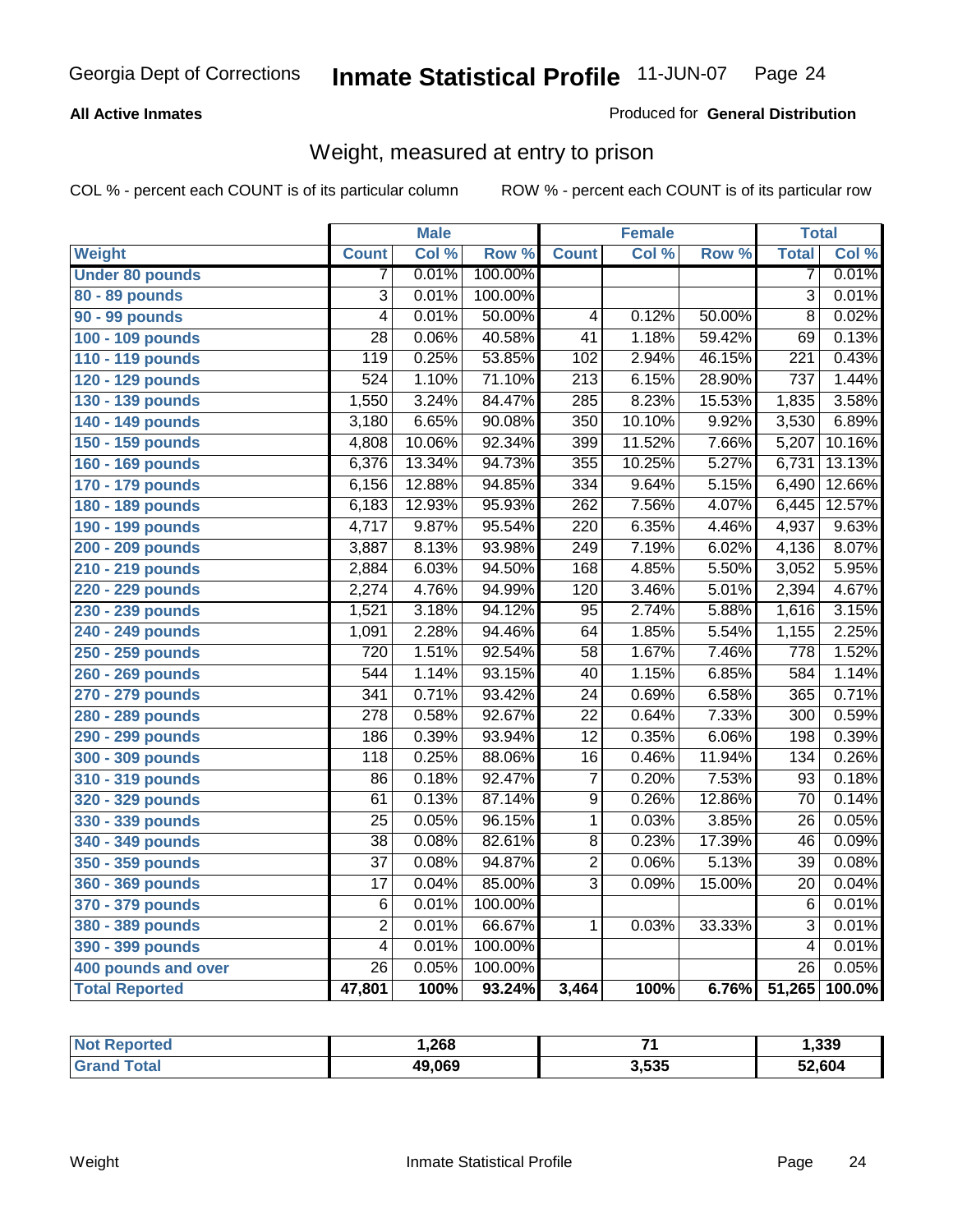#### **All Active Inmates**

#### Produced for **General Distribution**

### Weight, measured at entry to prison

|                         | <b>Male</b> | <b>Female</b> | Total |
|-------------------------|-------------|---------------|-------|
| Mean<br>(average)       | 186         | 176           | 185   |
| <b>Median (middle)</b>  | 180         | 169           | 180   |
| Mode<br>(most frequent) | 180         | 150           | 180   |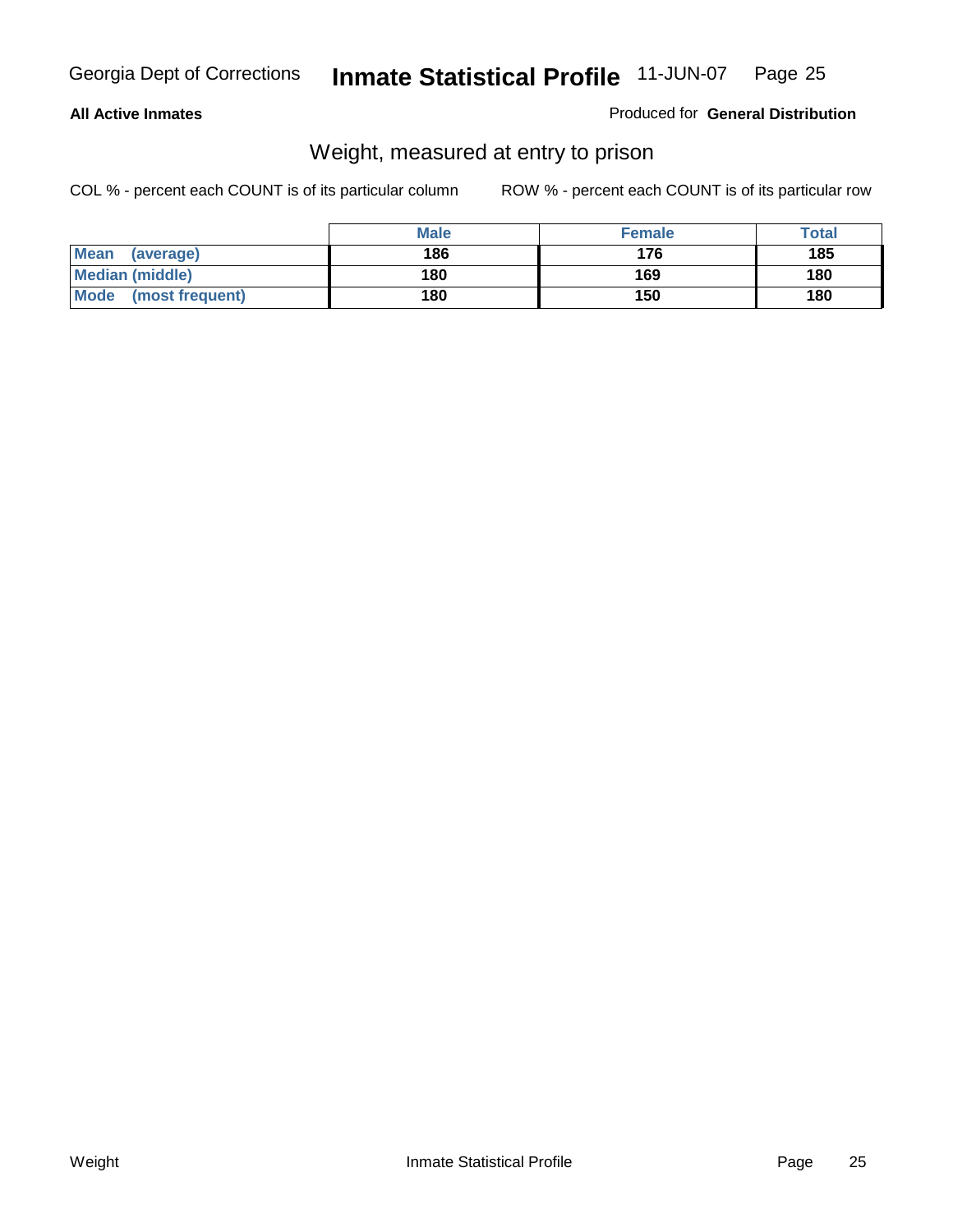**All Active Inmates**

#### Produced for **General Distribution**

### Military service

|                             |              | <b>Male</b> |                    |       | <b>Female</b> |          |              | <b>Total</b> |
|-----------------------------|--------------|-------------|--------------------|-------|---------------|----------|--------------|--------------|
| <b>Race Group</b>           | <b>Count</b> | Col %       | <b>Row % Count</b> |       | Col %         | Row %    | <b>Total</b> | Col %        |
| <b>Air Force</b>            | 290          | .79%        | 97.32%             | 8     | .24%          | 2.68%    | 298          | .75%         |
| $\mathbf{2}$<br><b>Army</b> | 2,161        | 5.90%       | 98.81%             | 26    | .79%          | 1.19%    | 2,187        | 5.47%        |
| <b>Navy</b><br>3            | 630          | 1.72%       | 99.53%             | 3     | .09%          | .47%     | 633          | 1.58%        |
| <b>Marines</b><br>4         | 494          | 1.35%       | 99.60%             | 2     | $.06\%$       | .40%     | 496          | 1.24%        |
| <b>Coast Guard</b><br>5     | 25           | $.07\%$     | 96.15%             |       | .03%          | 3.85%    | 26           | .07%         |
| <b>None</b><br>96           | 33,057       | 90.18%      | 91.01%             | 3,264 | 98.79%        | $8.99\%$ | 36,321       | 90.89%       |
| <b>Total Reported</b>       | 36,657       | 100%        | 91.73%             | 3,304 | 100%          | 8.27%    | 39,961       | 100%         |

| orted<br>NO.          | 12,412 | つつへ<br>ZJ I | 2,643  |
|-----------------------|--------|-------------|--------|
| ⊺otal<br><b>Grand</b> | 49,069 | 3.535       | 52,604 |

|  | <b>Mou</b> | Army | Army | Army |
|--|------------|------|------|------|
|--|------------|------|------|------|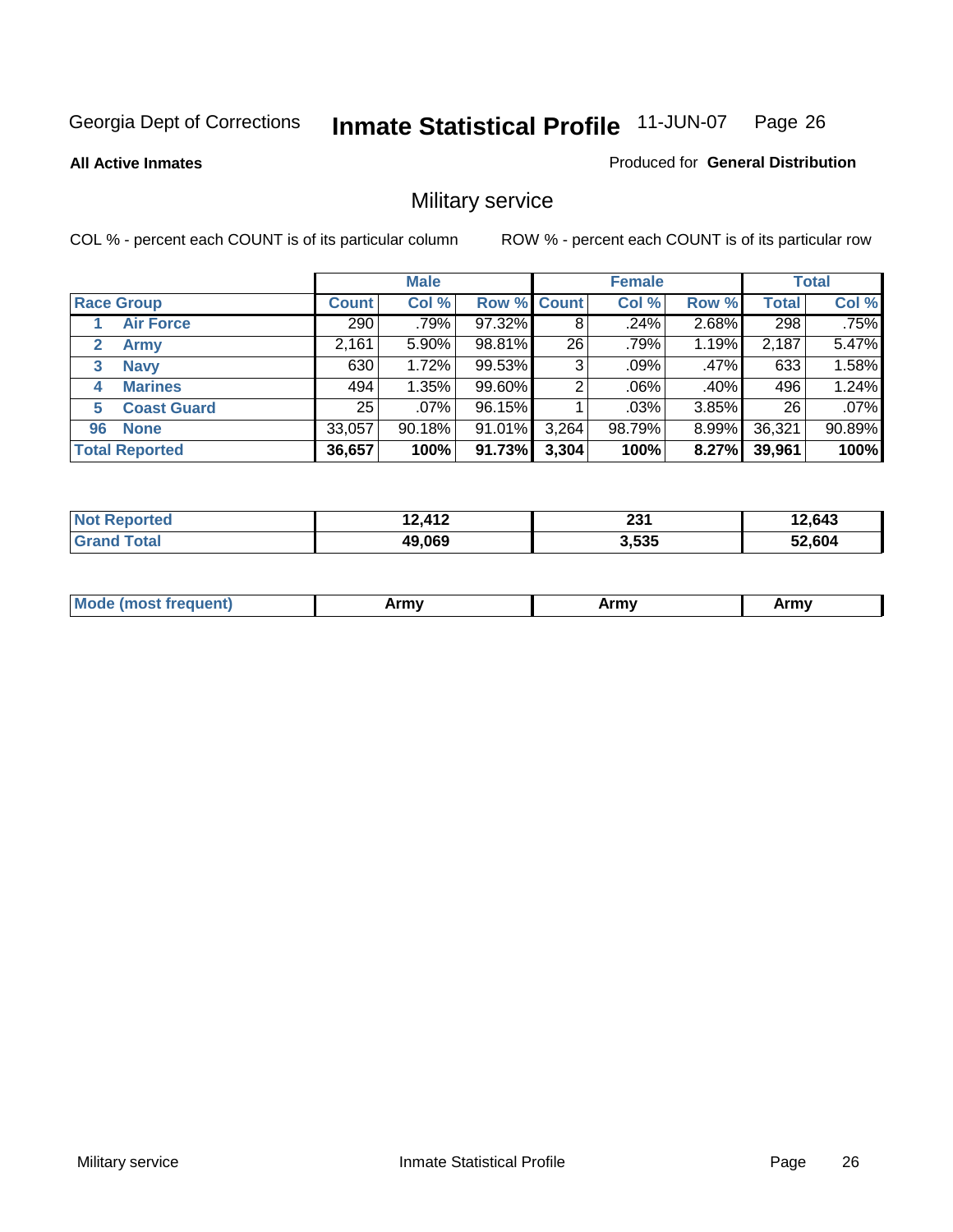#### **All Active Inmates**

#### Produced for **General Distribution**

### Type of admission to prison

|                |                             |              | <b>Male</b> |                    |     | <b>Female</b> |        |              | <b>Total</b> |
|----------------|-----------------------------|--------------|-------------|--------------------|-----|---------------|--------|--------------|--------------|
|                | <b>Type of Admission</b>    | <b>Count</b> | Col %       | <b>Row % Count</b> |     | Col %         | Row %  | <b>Total</b> | Col %        |
| 1              | <b>Committed From Court</b> | 32,527       | 69.20%      | 93.49% 2,265       |     | 67.09%        | 6.51%  | 34,792       | 69.06%       |
| $\overline{2}$ | <b>Return Appeal/Bond</b>   |              | .01%        | 100.00%            |     |               |        |              | .01%         |
| 3              | <b>Parole Rev/New Sent</b>  | 4,676        | 9.95%       | 94.87%             | 253 | 7.49%         | 5.13%  | 4,929        | 9.78%        |
| 4              | <b>Par Rev/No New Sent</b>  | 1,934        | 4.11%       | 93.48%             | 135 | 4.00%         | 6.52%  | 2,069        | 4.11%        |
| 5              | <b>Prob Viol/Total Rev</b>  |              | .01%        | 100.00%            |     |               |        |              | .01%         |
| 6              | <b>Prob Viol/Partial</b>    | 2,754        | 5.86%       | 89.42%             | 326 | 9.66%         | 10.58% | 3,080        | 6.11%        |
| 7              | <b>Admit Fm Other Cust</b>  | 46           | .10%        | 93.88%             | 3   | .09%          | 6.12%  | 49           | .10%         |
| 9              | <b>Prob Rev/Remainder</b>   | 4,210        | 8.96%       | 91.68%             | 382 | 11.32%        | 8.32%  | 4,592        | 9.11%        |
| 10             | <b>New Sent/Par Rev Pnd</b> | 22           | .05%        | 100.00%            |     |               |        | 22           | .04%         |
| 11             | <b>Life W/O Parole</b>      | 294          | .63%        | 98.99%             | 3   | .09%          | 1.01%  | 297          | .59%         |
| 30             | <b>Par Rev/Rsn Unknown</b>  | 69           | .15%        | 100.00%            |     |               |        | 69           | .14%         |
| 32             | <b>Pb Parole Rescinded</b>  | 15           | .03%        | 100.00%            |     |               |        | 15           | .03%         |
| 33             | <b>Prob Revoc/Spec Cond</b> | 122          | .26%        | 93.85%             | 8   | .24%          | 6.15%  | 130          | .26%         |
| 40             | <b>Par Rev/Revoc Center</b> | 263          | .56%        | 99.62%             |     | .03%          | .38%   | 264          | .52%         |
| 44             | <b>Whitworth Detention</b>  | 61           | .13%        | 100.00%            |     |               |        | 61           | .12%         |
| 50             | <b>Dcys At Risk</b>         | 5            | .01%        | 100.00%            |     |               |        | 5            | .01%         |
|                | <b>Total Reported</b>       | 47,006       | 100%        | 93.3% 3,376        |     | 100%          | 6.7%   | 50,382       | 100%         |

| NO)<br>τeα | 2063   | 159   | 2222         |
|------------|--------|-------|--------------|
|            | 49.069 | 3,535 | <b>2.604</b> |

| Mou.<br>uent)<br>most trea | Court Cmmt | Cmmt<br>COULLET. | Cmm<br>∶ourt |
|----------------------------|------------|------------------|--------------|
|                            |            |                  |              |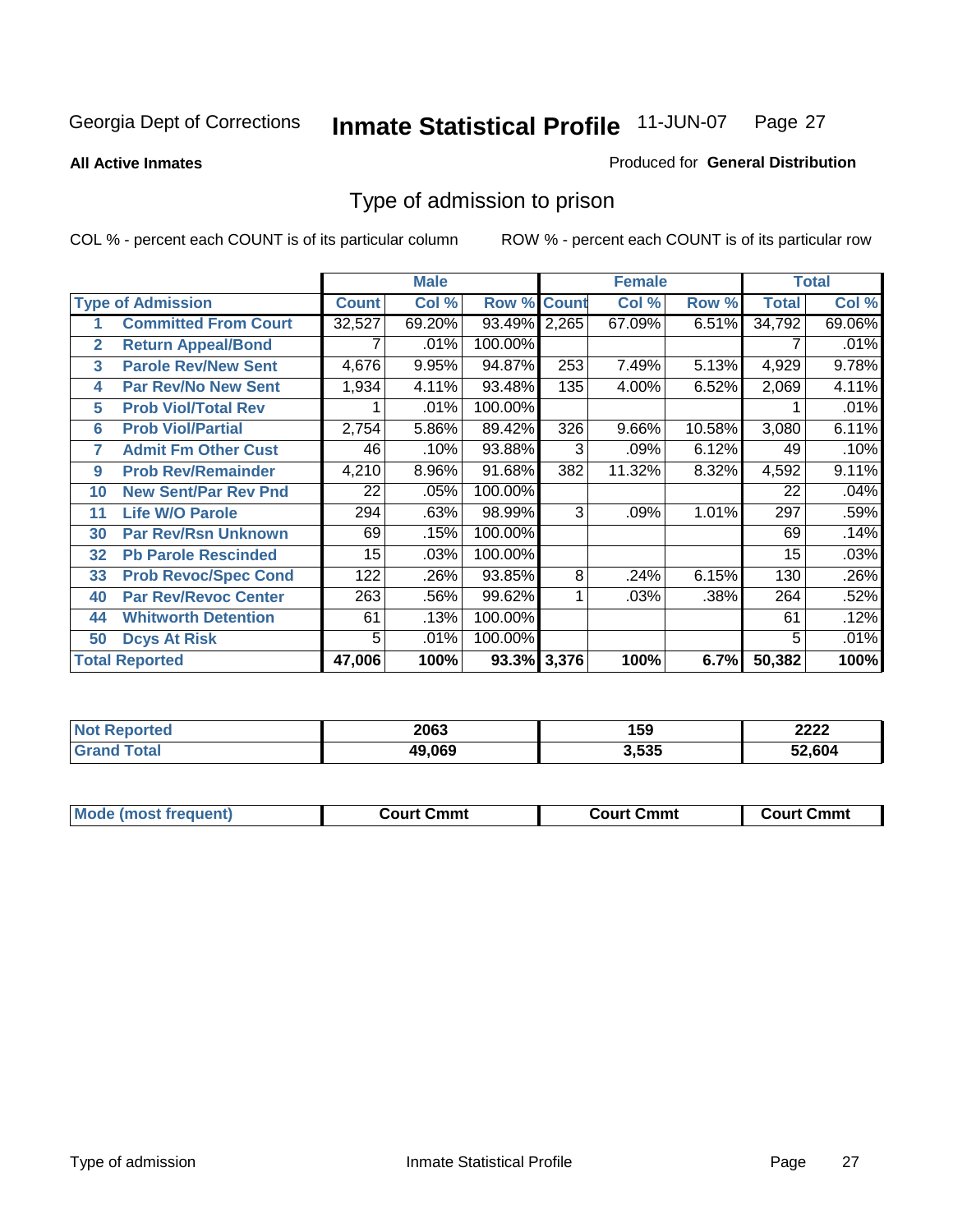**All Active Inmates**

#### Produced for **General Distribution**

### Current / last security status

|                        |              | <b>Male</b> |             |       | <b>Female</b> |          |              | <b>Total</b> |
|------------------------|--------------|-------------|-------------|-------|---------------|----------|--------------|--------------|
| <b>Security Status</b> | <b>Count</b> | Col %       | Row % Count |       | Col %         | Row %    | <b>Total</b> | Col %        |
| 1 Wrk Releas           | 712          | 1.54%       | 82.03%      | 156   | 4.82%         | 17.97%   | 868          | 1.75%        |
| 2 Trusty               | 1,805        | 3.90%       | 88.92%      | 225   | 6.96%         | 11.08%   | 2,030        | 4.10%        |
| 3 Minimum              | 17,943       | 38.79%      | 90.98%      | 1,780 | 55.02%        | $9.02\%$ | 19,723       | 39.85%       |
| 4 Medium               | 19,455       | 42.06%      | 95.79%      | 854   | 26.40%        | 4.21%    | 20,309       | 41.04%       |
| 5 Close                | 5,821        | 12.58%      | 96.44%      | 215   | 6.65%         | 3.56%    | 6,036        | 12.20%       |
| 6 Maximum              | 518          | 1.12%       | 99.04%      | 5     | .15%          | $.96\%$  | 523          | 1.06%        |
| <b>Total Reported</b>  | 46,254       | 100%        | 93.46%      | 3,235 | 100%          | 6.54%    | 49,489       | 100%         |

| <b>Still being diagnosed</b> | 2,809  | 300   | 3,109  |
|------------------------------|--------|-------|--------|
| <b>Not Reported</b>          |        |       |        |
| <b>Grand Total</b>           | 49.069 | 3,535 | 52,604 |

| M | <br><br>$  -$ | <br>- -<br>Me |
|---|---------------|---------------|
|   |               |               |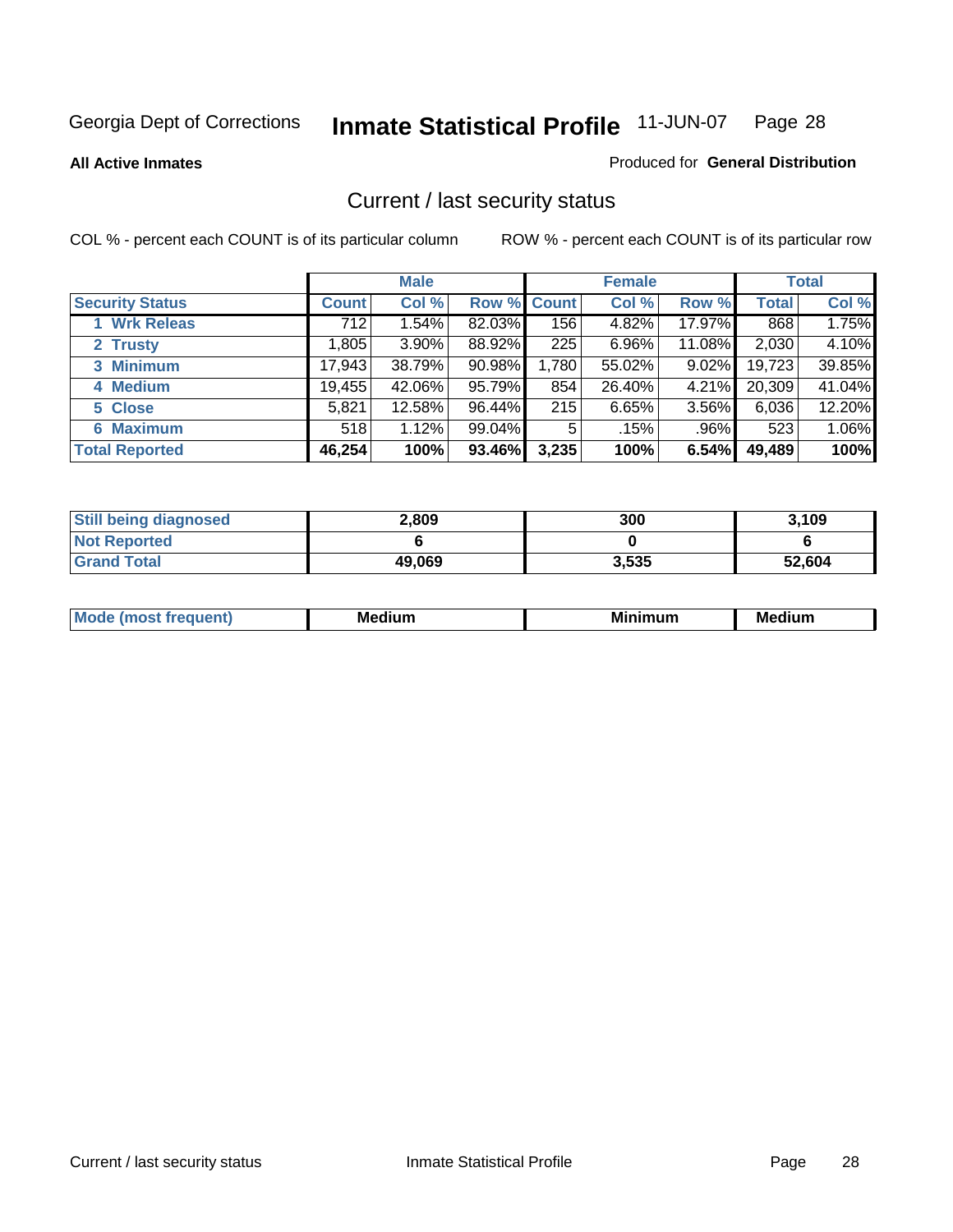**All Active Inmates**

#### Produced for **General Distribution**

### Current / last type of institution

|                            |              | <b>Male</b> |         |                  | <b>Female</b> |          |              | <b>Total</b> |
|----------------------------|--------------|-------------|---------|------------------|---------------|----------|--------------|--------------|
| <b>Type of Institution</b> | <b>Count</b> | Col %       | Row %   | <b>Count</b>     | Col %         | Row %    | <b>Total</b> | Col %        |
| <b>Transitional Center</b> | 1,727        | 3.52%       | 88.70%  | $\overline{220}$ | 6.22%         | 11.30%   | 1,947        | 3.70%        |
| <b>State Hospital</b>      |              | $.01\%$     | 100.00% |                  |               |          |              | .01%         |
| <b>County Camp</b>         | 4,898        | 9.98%       | 100.00% |                  |               |          | 4,898        | 9.31%        |
| <b>State Prison</b>        | 34,511       | 70.33%      | 91.24%  | 3,315            | 93.78%        | $8.76\%$ | 37,826       | 71.91%       |
| <b>Private Prison</b>      | 4,929        | 10.05%      | 100.00% |                  |               |          | 4,929        | 9.37%        |
| <b>Prison Annex</b>        | 1,398        | 2.85%       | 100.00% |                  |               |          | 1,398        | 2.66%        |
| <b>Pre Release Center</b>  | 1,283        | 2.61%       | 100.00% |                  |               |          | 1,283        | 2.44%        |
| <b>Inmate Boot Camp</b>    | 322          | .66%        | 100.00% |                  |               |          | 322          | .61%         |
| <b>Total Reported</b>      | 49,069       | 100%        | 93.28%  | 3,535            | 100%          | 6.72%    | 52,604       | 100%         |

| <b>Not Reported</b> |        |       |        |
|---------------------|--------|-------|--------|
| <b>Grand Total</b>  | 49,069 | 3,535 | 52.604 |

| <b>Mode (most frequent)</b> | State Prison | <b>State Prison</b> | <b>State Prison I</b> |
|-----------------------------|--------------|---------------------|-----------------------|
|                             |              |                     |                       |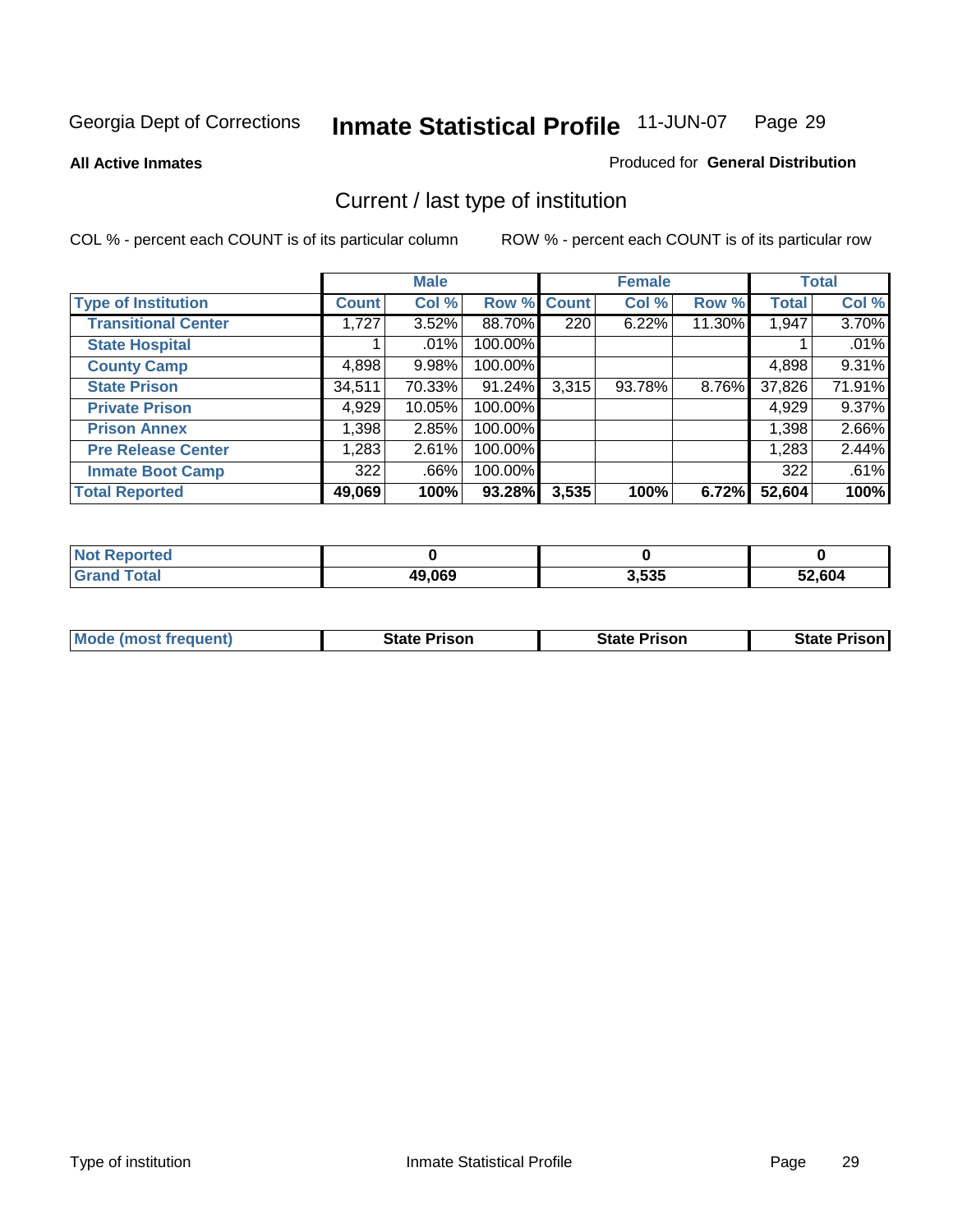**All Active Inmates**

#### Produced for **General Distribution**

### Institution type - transitional centers

|     |                                          |              | <b>Male</b> |         |              | <b>Female</b> |         |              | <b>Total</b> |
|-----|------------------------------------------|--------------|-------------|---------|--------------|---------------|---------|--------------|--------------|
|     | <b>Institution Type - Trans. Centers</b> | <b>Count</b> | Col %       | Row %   | <b>Count</b> | Col %         | Row %   | <b>Total</b> | Col %        |
| 220 | <b>Albany Trans-Ctr</b>                  | 138          | 7.99%       | 100.00% |              |               |         | 138          | 7.09%        |
| 223 | <b>Atlanta Male Trans-Ctr</b>            | 247          | 14.30%      | 100.00% |              |               |         | 247          | 12.69%       |
| 246 | <b>Augusta Trans-Ctr</b>                 | 185          | 10.71%      | 100.00% |              |               |         | 185          | $9.50\%$     |
| 249 | <b>Clayton Transitional Ctr</b>          | 310          | 17.95%      | 100.00% |              |               |         | 310          | 15.92%       |
| 247 | <b>Coastal Transitional Ctr</b>          | 247          | 14.30%      | 100.00% |              |               |         | 247          | 12.69%       |
| 225 | <b>Columbus Trans-Ctr</b>                | 179          | 10.36%      | 100.00% |              |               |         | 179          | 9.19%        |
| 252 | <b>Emanuel-Swainsboro Tc</b>             | 14           | .81%        | 100.00% |              |               |         | 14           | .72%         |
| 250 | <b>Helms Trans-Ctr</b>                   | 103          | 5.96%       | 100.00% |              |               |         | 103          | 5.29%        |
| 248 | <b>Lagrange Trans Ctr</b>                | 146          | 8.45%       | 100.00% |              |               |         | 146          | 7.50%        |
| 231 | <b>Macon Male Trans-Ctr</b>              | 158          | 9.15%       | 100.00% |              |               |         | 158          | 8.12%        |
| 235 | <b>Metro Womens Trans-Ctr</b>            |              |             |         | 220          | 100.00%       | 100.00% | 220          | 11.30%       |
|     | <b>Total Reported</b>                    | 1,727        | 100%        | 88.7%   | 220          | 100%          | 11.3%   | 1,947        | 100%         |

| <b>ortea</b><br>N<br>. |          |                  |      |
|------------------------|----------|------------------|------|
| $-1$                   | ラヘラ<br>. | nne<br>LLV<br>__ | ,947 |

| Mode (most frequent) | 249 Clayton Transitional Ctrl 235 Metro Womens Trans- | Ctr | 249 Clayton<br><b>Transitional Ctr</b> |
|----------------------|-------------------------------------------------------|-----|----------------------------------------|
|                      |                                                       |     |                                        |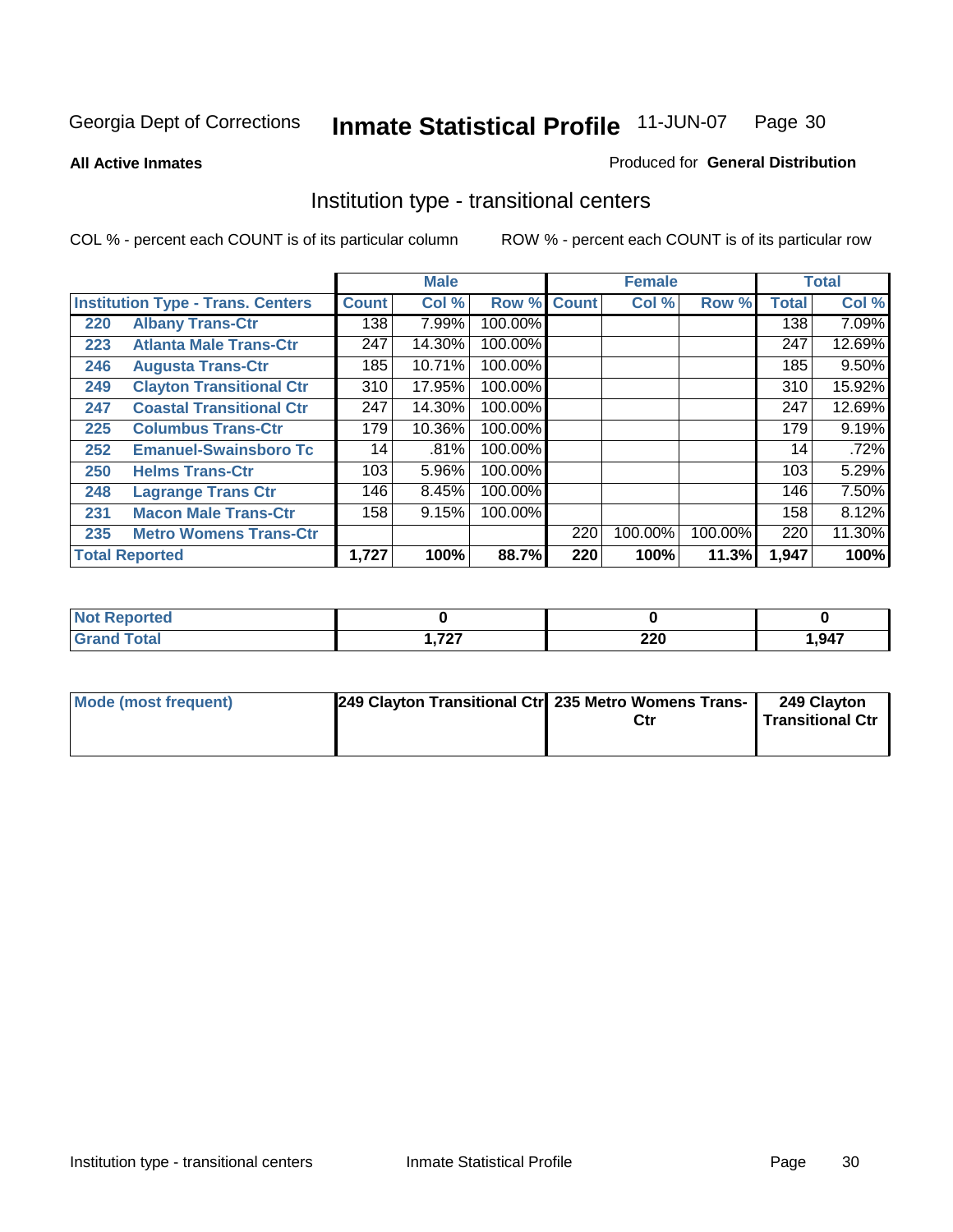**All Active Inmates**

#### Produced for **General Distribution**

### Institution type - mental hospitals

|                                                  | <b>Male</b> |                    | <b>Female</b> |                    | Total   |
|--------------------------------------------------|-------------|--------------------|---------------|--------------------|---------|
| <b>Institution Type - Mental Hospitals Count</b> | Col%        | <b>Row % Count</b> | Col%          | <b>Row % Total</b> | Col %   |
| <b>302 Central State Hospital</b>                | $100.00\%$  | 100.00%            |               |                    | 100.00% |
| <b>Total Reported</b>                            | 100%        | 100%               |               | %                  | 100%    |

| Not Reported |  |  |
|--------------|--|--|
| <b>Total</b> |  |  |

| Mode (most frequent)<br>302 Central State Hospital | Null | <b>302 Central State</b><br><b>Hospital</b> |
|----------------------------------------------------|------|---------------------------------------------|
|----------------------------------------------------|------|---------------------------------------------|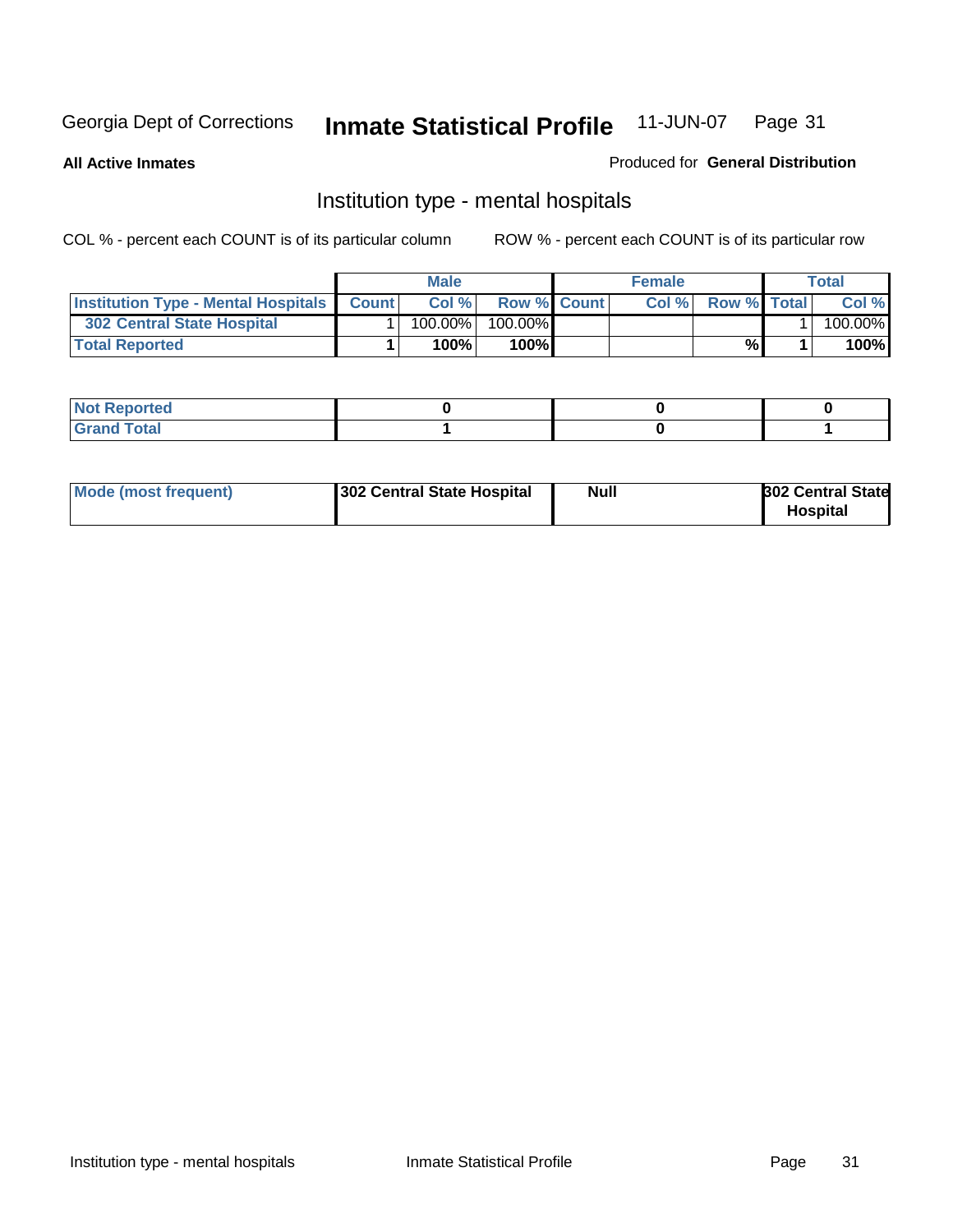#### **All Active Inmates**

#### Produced for **General Distribution**

### Institution type - county prisons

|                                          |                  | <b>Male</b> |         |              | <b>Female</b>             |                          |                  | <b>Total</b> |
|------------------------------------------|------------------|-------------|---------|--------------|---------------------------|--------------------------|------------------|--------------|
| <b>Institution Type - County Prisons</b> | <b>Count</b>     | Col %       | Row %   | <b>Count</b> | $\overline{\text{Col}}$ % | Row %                    | <b>Total</b>     | Col %        |
| <b>Bulloch County Ci</b><br>402          | 137              | 2.80%       | 100.00% |              |                           |                          | 137              | 2.80%        |
| <b>Carroll County Ci</b><br>404          | $\overline{225}$ | 4.59%       | 100.00% |              |                           |                          | 225              | 4.59%        |
| <b>Clarke County Ci</b><br>406           | 106              | 2.16%       | 100.00% |              |                           |                          | 106              | 2.16%        |
| <b>Clayton County Ci</b><br>456          | 218              | 4.45%       | 100.00% |              |                           |                          | $\overline{218}$ | 4.45%        |
| <b>Colquitt County Ci</b><br>407         | 170              | 3.47%       | 100.00% |              |                           |                          | 170              | 3.47%        |
| <b>Coweta County Ci</b><br>409           | $\overline{202}$ | 4.12%       | 100.00% |              |                           |                          | $\overline{202}$ | 4.12%        |
| <b>Decatur County Ci</b><br>411          | 214              | 4.37%       | 100.00% |              |                           |                          | $\overline{214}$ | 4.37%        |
| <b>Effingham County Ci</b><br>413        | 226              | 4.61%       | 100.00% |              |                           |                          | 226              | 4.61%        |
| <b>Floyd County Ci</b><br>415            | 341              | 6.96%       | 100.00% |              |                           |                          | 341              | 6.96%        |
| <b>Gwinnett County Ci</b><br>419         | 177              | 3.61%       | 100.00% |              |                           |                          | 177              | 3.61%        |
| <b>Hall County Ci</b><br>420             | 147              | 3.00%       | 100.00% |              |                           |                          | 147              | 3.00%        |
| <b>Harris County Ci</b><br>422           | 103              | 2.10%       | 100.00% |              |                           |                          | 103              | 2.10%        |
| <b>Jackson County Ci</b><br>426          | 168              | 3.43%       | 100.00% |              |                           |                          | 168              | 3.43%        |
| <b>Jefferson County Ci</b><br>428        | 181              | 3.70%       | 100.00% |              |                           |                          | 181              | 3.70%        |
| <b>Mitchell County Ci</b><br>433         | 116              | 2.37%       | 100.00% |              |                           |                          | 116              | 2.37%        |
| <b>Muscogee County Ci</b><br>435         | 499              | 10.19%      | 100.00% |              |                           |                          | 499              | 10.19%       |
| <b>Richmond County Ci</b><br>439         | 204              | 4.16%       | 100.00% |              |                           |                          | 204              | 4.16%        |
| <b>Screven County Prison</b><br>440      | 138              | 2.82%       | 100.00% |              |                           |                          | 138              | 2.82%        |
| <b>Spalding County Ci</b><br>441         | 362              | 7.39%       | 100.00% |              |                           |                          | 362              | 7.39%        |
| <b>Stewart County Ci</b><br>442          | 91               | 1.86%       | 100.00% |              |                           |                          | 91               | 1.86%        |
| <b>Sumter County Ci</b><br>443           | $\overline{318}$ | 6.49%       | 100.00% |              |                           |                          | $\overline{318}$ | 6.49%        |
| <b>Terrell County Ci</b><br>444          | 126              | 2.57%       | 100.00% |              |                           |                          | 126              | 2.57%        |
| <b>Thomas County Ci</b><br>445           | 163              | 3.33%       | 100.00% |              |                           |                          | 163              | 3.33%        |
| <b>Troup County Ci</b><br>447            | 266              | 5.43%       | 100.00% |              |                           |                          | 266              | 5.43%        |
| <b>Total Reported</b>                    | 4,898            | 100%        | 100%    |              |                           | $\overline{\frac{9}{6}}$ | 4,898            | 100%         |

| iteto.                      |       |            |
|-----------------------------|-------|------------|
| $\sim$ $\sim$ $\sim$ $\sim$ | 4.898 | 000<br>סשר |

| Mode (most frequent) | 435 Muscogee County Ci | <b>Null</b> | 435 Muscogee     |
|----------------------|------------------------|-------------|------------------|
|                      |                        |             | <b>County Ci</b> |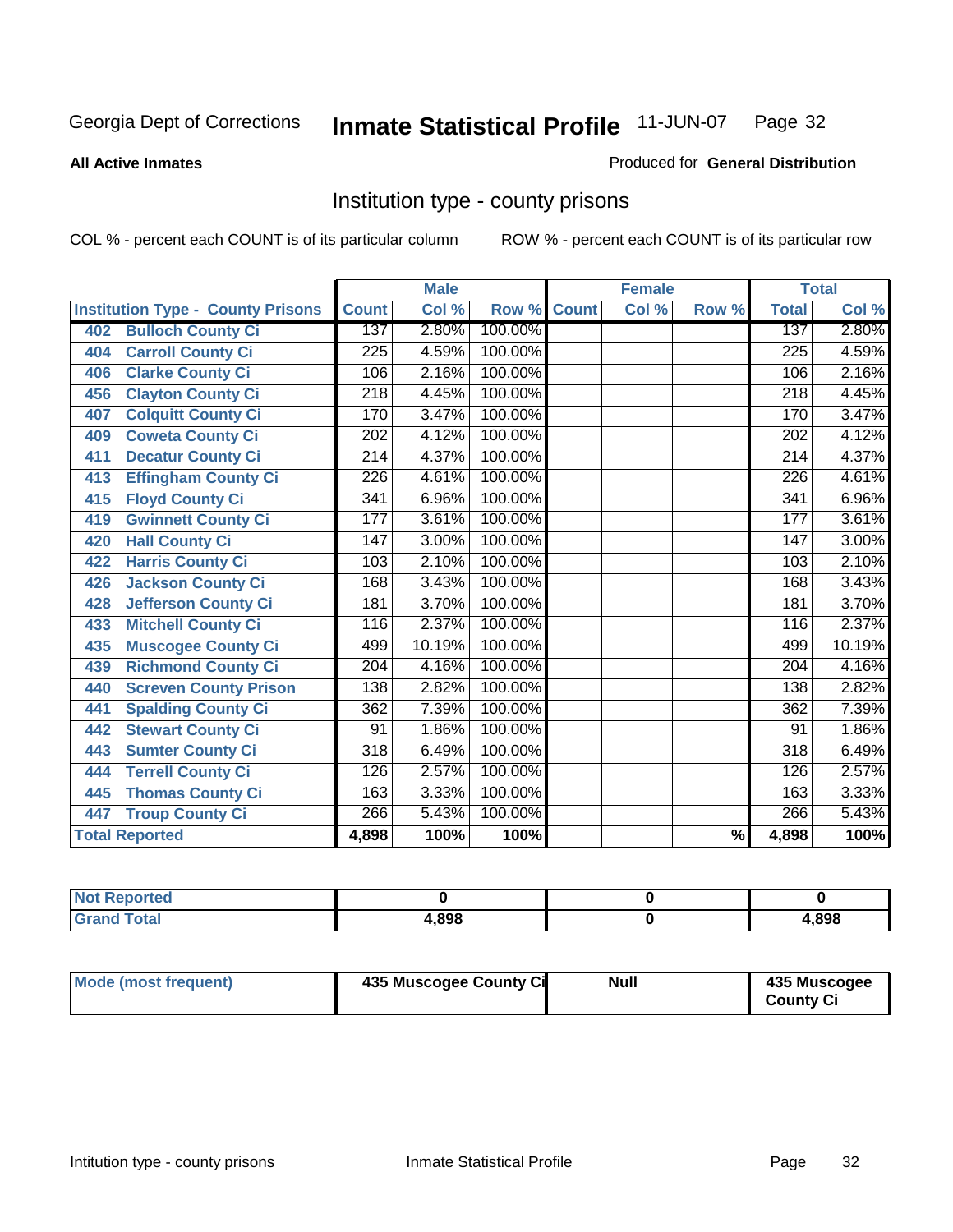**All Active Inmates**

#### Produced for **General Distribution**

### Institution type - state prisons

|     |                                            |                  | <b>Male</b> |         |              | <b>Female</b> |         | <b>Total</b>     |          |
|-----|--------------------------------------------|------------------|-------------|---------|--------------|---------------|---------|------------------|----------|
|     | <b>Institution Type - State Prisons</b>    | <b>Count</b>     | Col %       | Row %   | <b>Count</b> | Col %         | Row %   | <b>Total</b>     | Col %    |
| 508 | <b>Arrendale State Prison</b>              |                  |             |         | 1,294        | 39.03%        | 100.00% | 1,294            | 3.42%    |
| 532 | <b>Augusta State Med.</b><br><b>Prison</b> | 1,228            | 3.56%       | 100.00% |              |               |         | 1,228            | 3.25%    |
| 543 | <b>Autry State Prison</b>                  | 1,588            | 4.60%       | 100.00% |              |               |         | 1,588            | 4.20%    |
| 553 | <b>Baldwin State Prison</b>                | 851              | 2.47%       | 100.00% |              |               |         | 851              | 2.25%    |
| 536 | <b>Bostick State Prison</b>                | 699              | 2.03%       | 100.00% |              |               |         | 699              | 1.85%    |
| 534 | <b>Burrus Corr Trn Cntr</b>                | 423              | 1.23%       | 100.00% |              |               |         | 423              | 1.12%    |
| 547 | <b>Calhoun State Prison</b>                | 1,303            | 3.78%       | 100.00% |              |               |         | 1,303            | 3.44%    |
| 531 | <b>Central State Prison</b>                | 813              | 2.36%       | 100.00% |              |               |         | 813              | 2.15%    |
| 523 | <b>Coastal State Prison</b>                | 1,433            | 4.15%       | 100.00% |              |               |         | 1,433            | 3.79%    |
| 503 | <b>Dodge State Prison</b>                  | 1,221            | 3.54%       | 100.00% |              |               |         | 1,221            | 3.23%    |
| 548 | <b>Dooly State Prison</b>                  | 1,322            | 3.83%       | 100.00% |              |               |         | 1,322            | 3.49%    |
| 521 | <b>Ga Diag &amp; Class Pris</b>            | 1,755            | 5.09%       | 100.00% |              |               |         | 1,755            | 4.64%    |
| 522 | <b>Ga Diag &amp; Class Pris-</b>           | 369              | 1.07%       | 100.00% |              |               |         | 369              | .98%     |
|     | <b>Perm</b>                                |                  |             |         |              |               |         |                  |          |
| 517 | <b>Ga State Prison</b>                     | 911              | 2.64%       | 99.89%  | 1.           | .03%          | .11%    | 912              | 2.41%    |
| 541 | <b>Hancock State Prison</b>                | 1,273            | 3.69%       | 100.00% |              |               |         | 1,273            | 3.37%    |
| 540 | <b>Hays State Prison</b>                   | 890              | 2.58%       | 100.00% |              |               |         | 890              | 2.35%    |
| 551 | <b>Homerville State Prison</b>             | 189              | .55%        | 100.00% |              |               |         | 189              | .50%     |
| 545 | <b>Johnson State Prison</b>                | 1,578            | 4.57%       | 100.00% |              |               |         | 1,578            | 4.17%    |
| 510 | <b>Lee State Prison</b>                    | 747              | 2.16%       | 100.00% |              |               |         | 747              | 1.97%    |
| 502 | <b>Lowndes State Prison</b>                | 301              | .87%        | 100.00% |              |               |         | 301              | .80%     |
| 549 | <b>Macon State Prison</b>                  | 1,467            | 4.25%       | 100.00% |              |               |         | 1,467            | 3.88%    |
| 519 | <b>Men'S State Prison</b>                  | 669              | 1.94%       | 100.00% |              |               |         | 669              | 1.77%    |
| 554 | <b>Metro State Prison (W)</b>              |                  |             |         | 915          | 27.60%        | 100.00% | 915              | 2.42%    |
| 561 | <b>Milan State Prison</b>                  | $\overline{249}$ | .72%        | 100.00% |              |               |         | $\overline{249}$ | .66%     |
| 509 | <b>Montgomery State Prison</b>             | 398              | 1.15%       | 100.00% |              |               |         | 398              | 1.05%    |
| 505 | <b>Phillips State Prison</b>               | 832              | 2.41%       | 100.00% |              |               |         | 832              | 2.20%    |
| 557 | <b>Pulaski State Prison (W)</b>            |                  |             |         | 1,105        | 33.33%        | 100.00% | 1,105            | 2.92%    |
| 529 | <b>Rivers State Prison</b>                 | 1,136            | 3.29%       | 100.00% |              |               |         | 1,136            | $3.00\%$ |
| 533 | <b>Rogers State Prison</b>                 | 1,284            | 3.72%       | 100.00% |              |               |         | 1,284            | 3.39%    |
| 530 | <b>Rutledge State Prison</b>               | 583              | 1.69%       | 100.00% |              |               |         | 583              | 1.54%    |
| 525 | <b>Scott State Prison</b>                  | 1,256            | 3.64%       | 100.00% |              |               |         | 1,256            | 3.32%    |
| 550 | <b>Smith State Prison</b>                  | 1,126            | 3.26%       | 100.00% |              |               |         | 1,126            | 2.98%    |
| 542 | <b>Telfair State Prison</b>                | 1,187            | 3.44%       | 100.00% |              |               |         | 1,187            | 3.14%    |
| 537 | <b>Valdosta State Prison</b>               | 885              | 2.56%       | 100.00% |              |               |         | 885              | 2.34%    |
| 506 | <b>Walker State Prison</b>                 | 627              | 1.82%       | 100.00% |              |               |         | 627              | 1.66%    |
| 501 | <b>Ware State Prison</b>                   | 1,048            | 3.04%       | 100.00% |              |               |         | 1,048            | 2.77%    |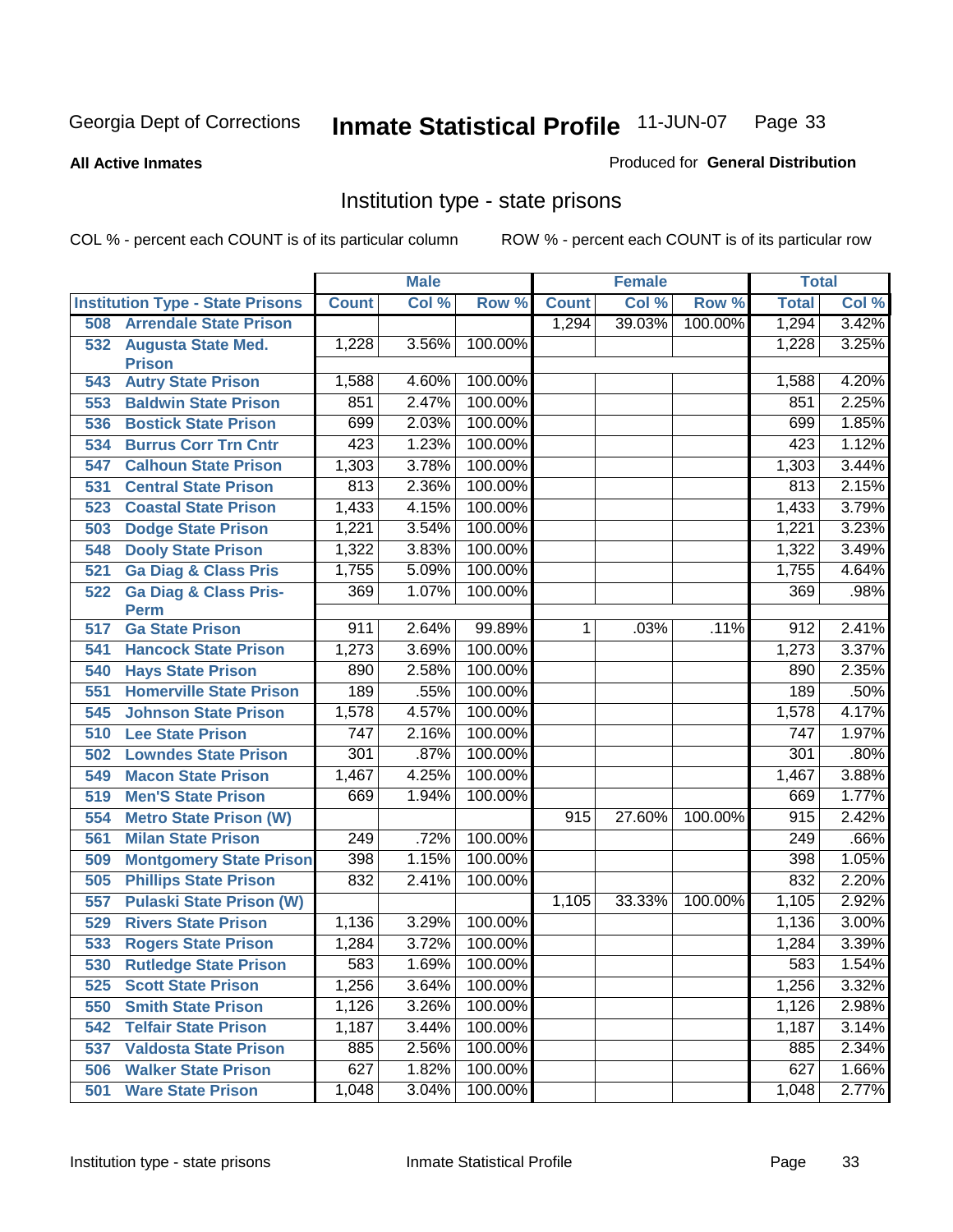**All Active Inmates**

#### Produced for **General Distribution**

### Institution type - state prisons

|                                         |              | <b>Male</b> |            |              | <b>Female</b> |       | <b>Total</b> |       |
|-----------------------------------------|--------------|-------------|------------|--------------|---------------|-------|--------------|-------|
| <b>Institution Type - State Prisons</b> | <b>Count</b> | Col %       | Row %      | <b>Count</b> | Col %         | Row % | Total        | Col % |
| <b>Washington Sp</b><br>552             | .163         | $3.37\%$    | $100.00\%$ |              |               |       | 1.163        | 3.07% |
| <b>Wayne State Prison</b><br>507        | 195          | $.57\%$     | $100.00\%$ |              |               |       | 195          | .52%  |
| <b>Wilcox State Prison</b><br>546       | 1.512        | 4.38%       | $100.00\%$ |              |               |       | 1.512        | 4.00% |
| <b>Total Reported</b>                   | 34,511       | 100%        | $91.24\%$  | 3,315        | 100%          | 8.76% | 37,826       | 100%  |

| <b>NOT</b><br>Reported |            |                        |        |
|------------------------|------------|------------------------|--------|
| Total                  | <b>E44</b> | <b>3 94 E</b><br>J.JIJ | 37,826 |

| Mode (most frequent) | 521 Ga Diag & Class Pris | 508 Arrendale State Prison | 521 Ga Diag &<br><b>Class Pris</b> |
|----------------------|--------------------------|----------------------------|------------------------------------|
|----------------------|--------------------------|----------------------------|------------------------------------|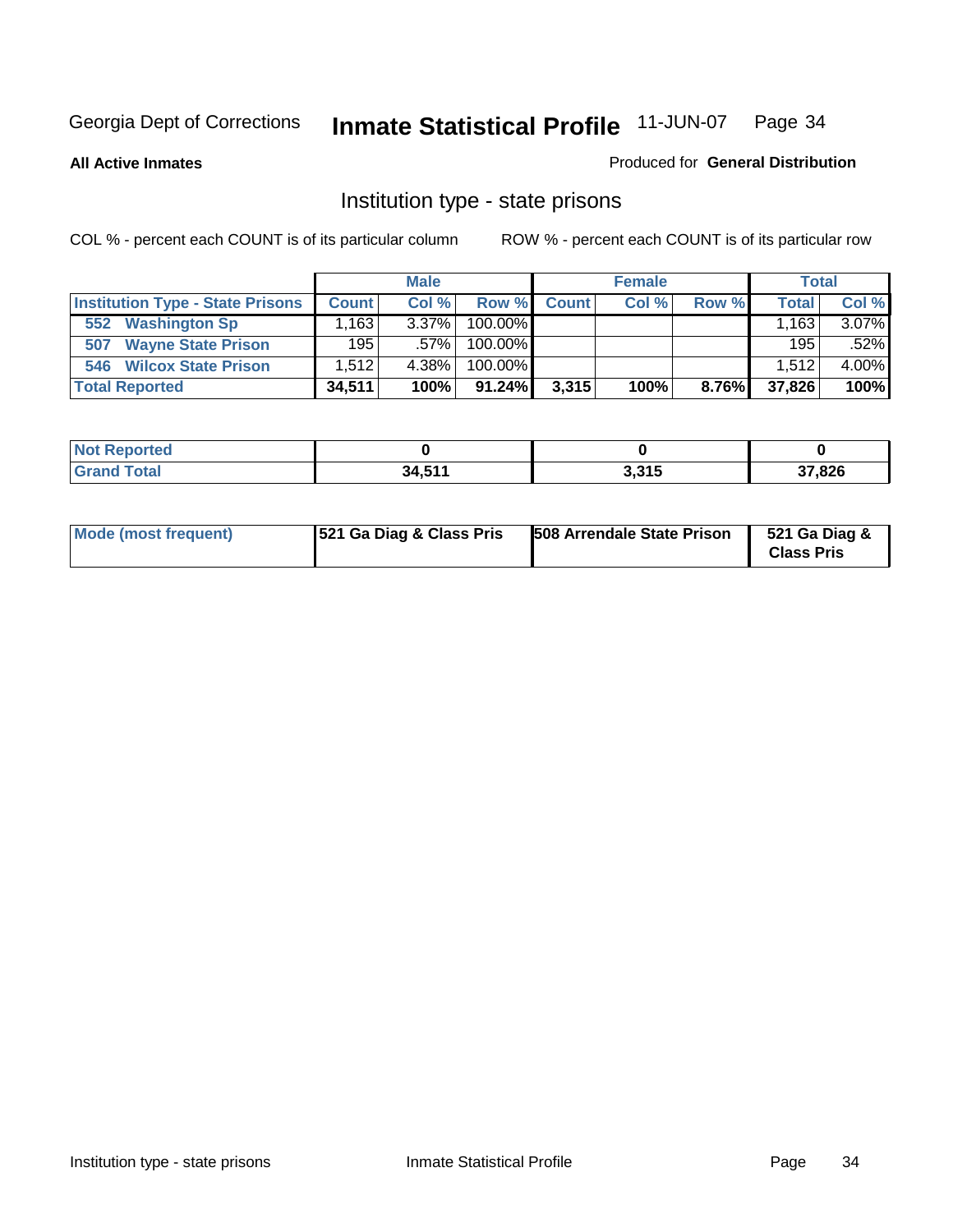**All Active Inmates**

#### Produced for **General Distribution**

### Institution type - private prisons

|                                           |                   | <b>Male</b> |             | <b>Female</b> |       |       | <b>Total</b> |
|-------------------------------------------|-------------------|-------------|-------------|---------------|-------|-------|--------------|
| <b>Institution Type - Private Prisons</b> | <b>Count</b>      | Col %       | Row % Count | Col %         | Row % | Total | Col %        |
| <b>Coffee Corr Facility</b><br>569        | .665              | 33.78%      | 100.00%     |               |       | 1.665 | 33.78%       |
| 567 D Ray James Corr Fac                  | .604 <sup>†</sup> | 32.54%      | 100.00%     |               |       | 1,604 | 32.54%       |
| <b>Wheeler Corr Facility</b><br>571       | .660 <sup>1</sup> | 33.68%      | 100.00%     |               |       | 066.1 | 33.68%       |
| <b>Total Reported</b>                     | 4,929             | 100%        | 100%        |               | %     | 4,929 | 100%         |

| Reported<br><b>NOT</b> |       |      |
|------------------------|-------|------|
| <b>Total</b><br>$\sim$ | 1,929 | ,929 |

| Mode (most frequent) | 569 Coffee Corr Facility | <b>Null</b> | 569 Coffee Corr<br><b>Facility</b> |
|----------------------|--------------------------|-------------|------------------------------------|
|----------------------|--------------------------|-------------|------------------------------------|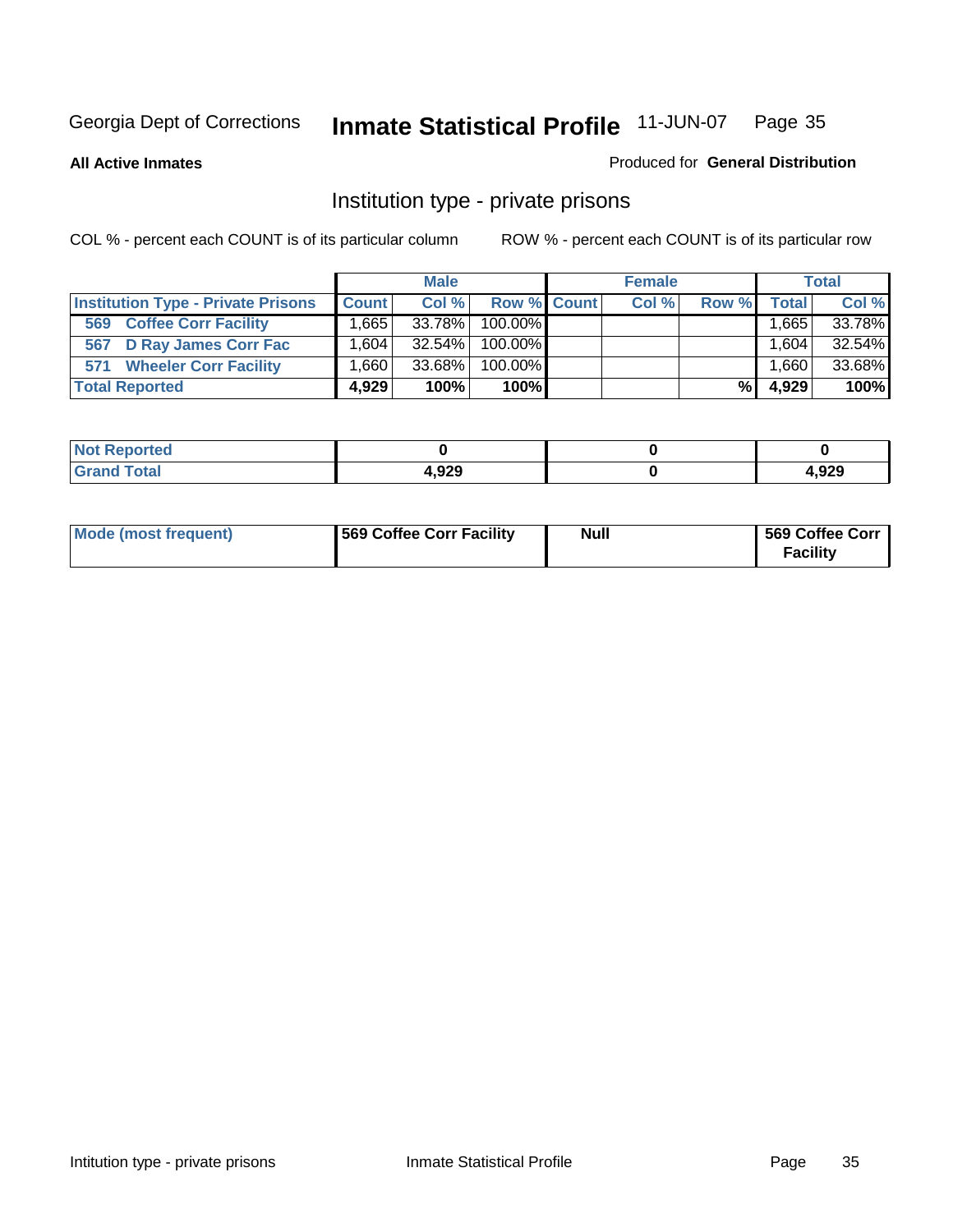#### **All Active Inmates**

#### Produced for **General Distribution**

### Institution type - prison annexes

|                                                | <b>Male</b> |           | <b>Female</b> |              |       | <b>Total</b> |       |        |
|------------------------------------------------|-------------|-----------|---------------|--------------|-------|--------------|-------|--------|
| <b>Institution Type - Prison Annexes Count</b> |             | Col %     | Row %         | <b>Count</b> | Col % | Row %        | Total | Col %  |
| <b>7541 Hancock Annex</b>                      | 206         | 14.74%    | 100.00%       |              |       |              | 206   | 14.74% |
| 7540 Hays Annex                                | 550         | $39.34\%$ | $100.00\%$    |              |       |              | 550   | 39.34% |
| <b>7505 Phillips Annex</b>                     | 225         | $16.09\%$ | 100.00%       |              |       |              | 225   | 16.09% |
| 7501 Ware Annex                                | 209         | 14.95%    | $100.00\%$    |              |       |              | 209   | 14.95% |
| 7552 Washington Sp Annex                       | 208         | 14.88%    | 100.00%       |              |       |              | 208   | 14.88% |
| <b>Total Reported</b>                          | 1,398       | 100%      | $100\%$       |              |       | %            | 1,398 | 100%   |

| $^{\mathrm{H}}$ Not.<br><b>Reported</b> |      |      |
|-----------------------------------------|------|------|
| <b>Total</b><br>' Grand                 | ,398 | ,398 |

| Mode (most frequent) | 7540 Hays Annex | <b>Null</b> | <b>7540 Hays Annex</b> |
|----------------------|-----------------|-------------|------------------------|
|                      |                 |             |                        |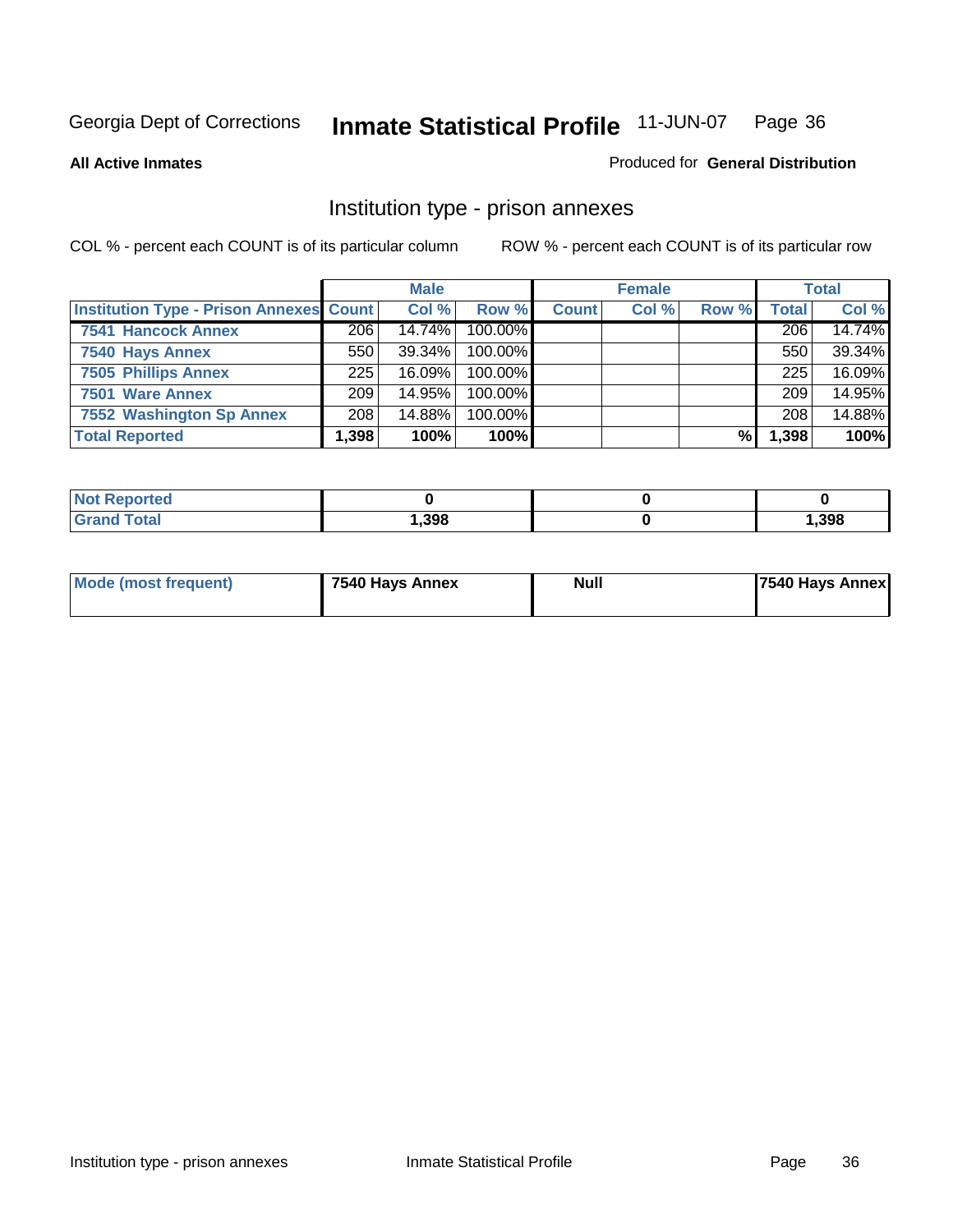#### **All Active Inmates**

### Produced for **General Distribution**

## Institution type - pre-release centers

|                                         |        | <b>Male</b> |         |              | <b>Female</b> |       |              | <b>Total</b> |
|-----------------------------------------|--------|-------------|---------|--------------|---------------|-------|--------------|--------------|
| Institution Type - Prison Annexes Count |        | Col %       | Row %   | <b>Count</b> | Col %         | Row % | <b>Total</b> | Col %        |
| 7507 Appling Pre-Release Ctr            | 183    | 14.26%      | 100.00% |              |               |       | 183          | 14.26%       |
| 7521 Lamar Pre-Release Center           | 189    | 14.73%      | 100.00% |              |               |       | 189          | 14.73%       |
| 7550 Long Pre-Release Center            | 189    | 14.73%      | 100.00% |              |               |       | 189          | 14.73%       |
| 7543 Pelham Pre-Release                 | 159    | 12.39%      | 100.00% |              |               |       | 159          | 12.39%       |
| <b>Center</b>                           |        |             |         |              |               |       |              |              |
| 7546 Turner Pre-Release Center          | 187    | 14.58%      | 100.00% |              |               |       | 187          | 14.58%       |
| 556 Western Pre-Release Cntr            | 196    | 15.28%      | 100.00% |              |               |       | 196          | 15.28%       |
| 7572 Wilkes Pre-Release Center          | 180    | 14.03%      | 100.00% |              |               |       | 180          | 14.03%       |
| <b>Total Reported</b>                   | 283, ا | 100%        | 100%    |              |               | %     | 1,283        | 100%         |

| <b>Reported</b>             |       |       |
|-----------------------------|-------|-------|
| <b>Total</b><br><b>Gran</b> | 1,283 | 1,283 |

| Mode (most frequent) | 556 Western Pre-Release | <b>Null</b> | <b>1556 Western Pre-I</b> |
|----------------------|-------------------------|-------------|---------------------------|
|                      | Cntr                    |             | <b>Release Cntr</b>       |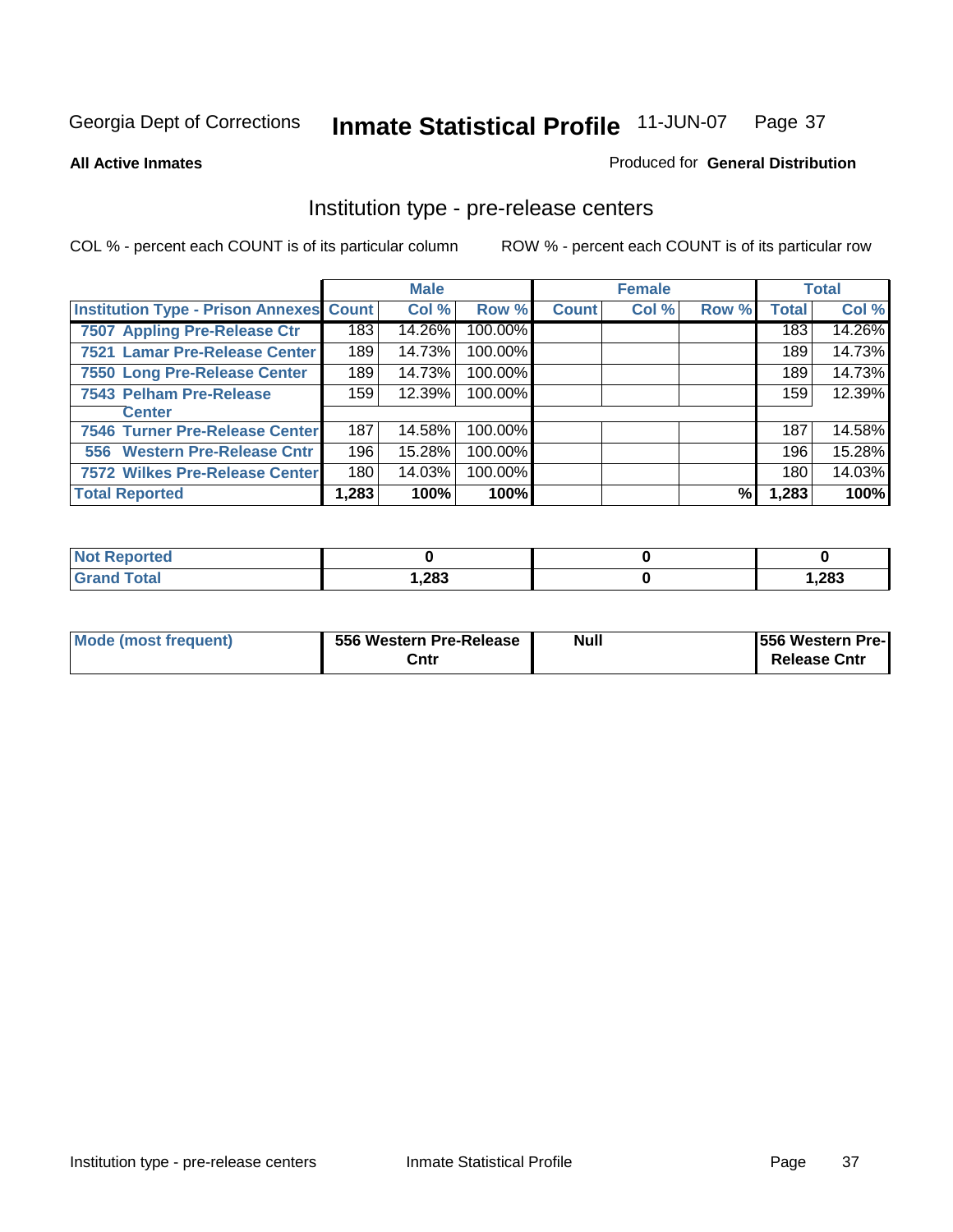**All Active Inmates**

#### Produced for **General Distribution**

## Institution type - inmate boot camp

|                                      |              | <b>Male</b> |         |       | <b>Female</b> |       |       | <b>Total</b> |
|--------------------------------------|--------------|-------------|---------|-------|---------------|-------|-------|--------------|
| <b>Institution Type - Boot Camps</b> | <b>Count</b> | Col %       | Row %   | Count | Col %         | Row % | Total | Col %        |
| 9553 Baldwin Diag Ibc                |              | 1.55%       | 100.00% |       |               |       |       | 1.55%1       |
| 9534 Burruss Inm Boot Camp           | 317          | 98.45%      | 100.00% |       |               |       | 317   | 98.45%       |
| <b>Total Rported</b>                 | 322          | 100%        | 100%    |       |               | %     | 322   | 100%         |

| τeα<br>. <i>.</i> |     |     |
|-------------------|-----|-----|
| υιαι              | າງາ | າາາ |
| ---               | ◡▵▴ | JZZ |

| Mode (most frequent) | 9534 Burruss Inm Boot<br>Camp | <b>Null</b> | 9534 Burruss Inm<br><b>Boot Camp</b> |
|----------------------|-------------------------------|-------------|--------------------------------------|
|----------------------|-------------------------------|-------------|--------------------------------------|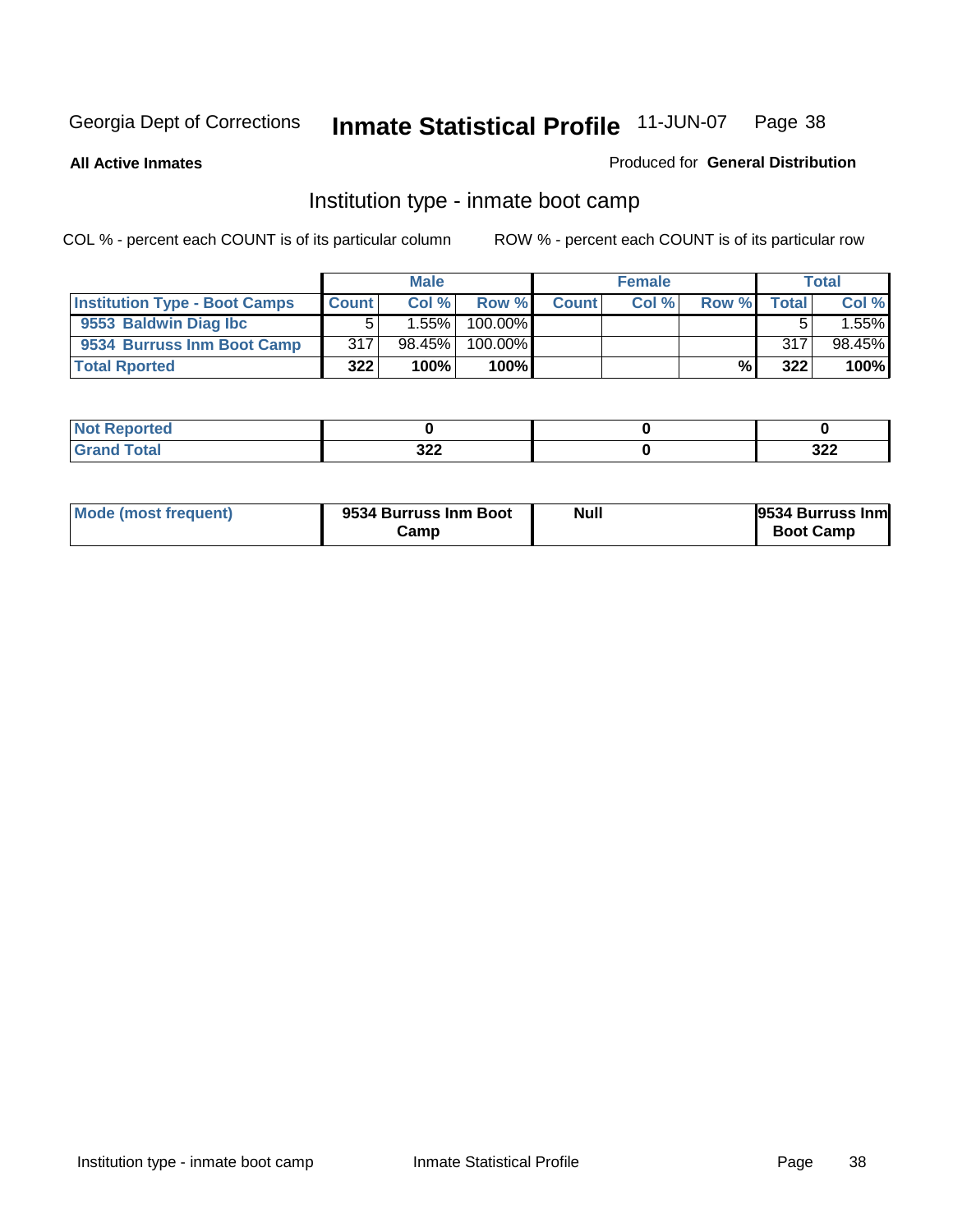**All Active Inmates**

#### Produced for **General Distribution**

## Number of disciplinary reports

|                                       |              | <b>Male</b> |        |              | <b>Female</b> |          |              | <b>Total</b> |
|---------------------------------------|--------------|-------------|--------|--------------|---------------|----------|--------------|--------------|
| <b>Number of Disciplinary Reports</b> | <b>Count</b> | Col %       | Row %  | <b>Count</b> | Col %         | Row %    | <b>Total</b> | Col %        |
|                                       | 20,916       | 42.63%      | 90.88% | 2,098        | 59.35%        | 9.12%    | 23,014       | 43.75%       |
|                                       | 6,862        | 13.98%      | 92.53% | 554          | 15.67%        | 7.47%    | 7,416        | 14.10%       |
| $\mathbf{2}$                          | 3,901        | 7.95%       | 94.64% | 221          | 6.25%         | $5.36\%$ | 4,122        | 7.84%        |
| 3                                     | 2,628        | 5.36%       | 95.18% | 133          | 3.76%         | 4.82%    | 2,761        | 5.25%        |
|                                       | ,940         | 3.95%       | 95.57% | 90           | 2.55%         | $4.43\%$ | 2,030        | 3.86%        |
| 5                                     | ا 518. ا     | 3.09%       | 96.20% | 60           | 1.70%         | 3.80%    | 1,578        | $3.00\%$     |
| <b>More Than 5</b>                    | 11,304       | 23.04%      | 96.76% | 379          | 10.72%        | 3.24%    | 11,683       | 22.21%       |
| <b>Total Reported</b>                 | 49,069       | 100%        | 93.28% | 3,535        | 100%          | 6.72%    | 52,604       | 100.0%       |

| N                |        |       |        |
|------------------|--------|-------|--------|
| $\sim$<br>______ | 10.000 | 3,535 | 52.604 |

| Mean (average)       | 5.18 | 2.42 | 5.00 |
|----------------------|------|------|------|
| Median (middle)      |      |      |      |
| Mode (most frequent) |      |      |      |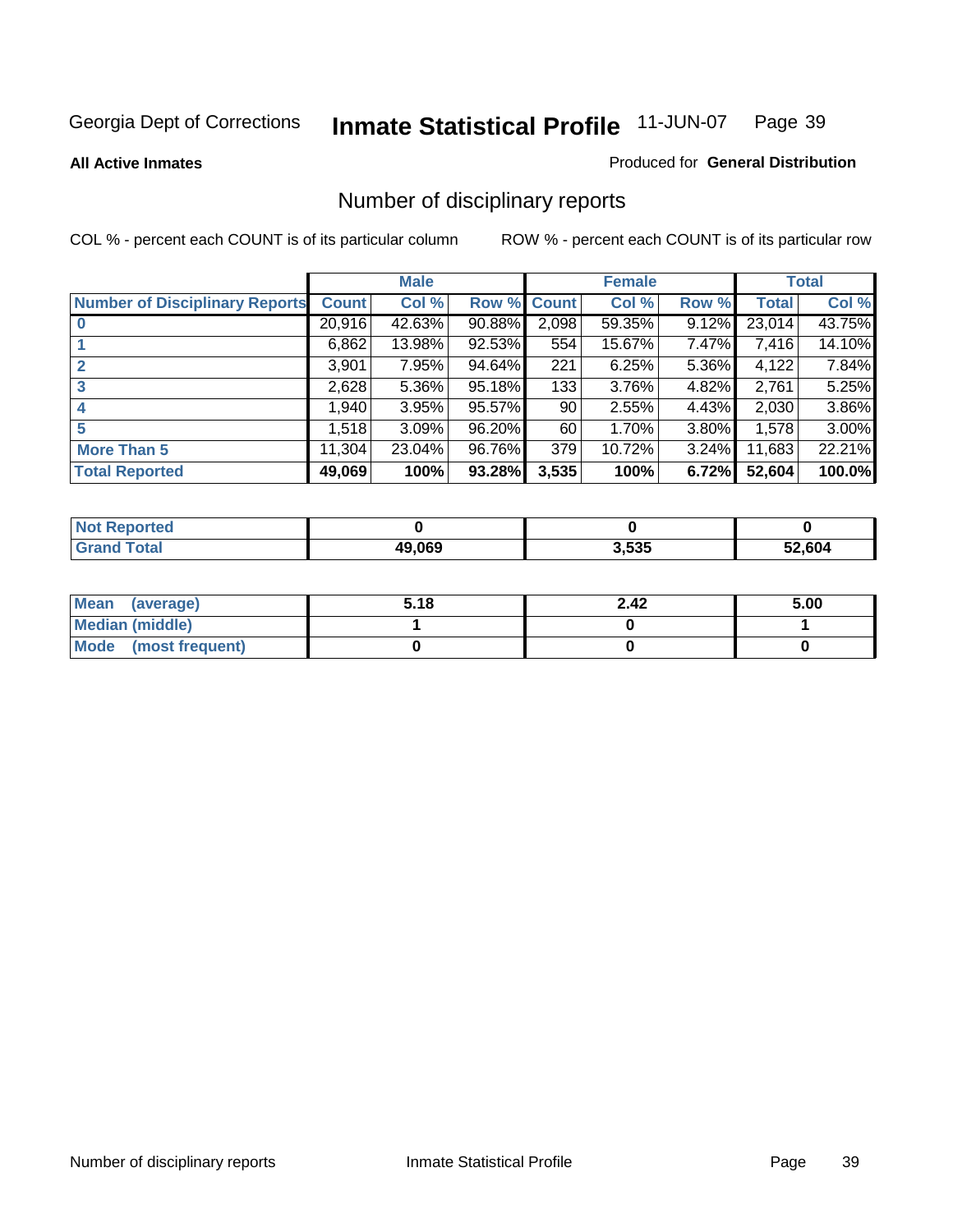**All Active Inmates**

#### Produced for **General Distribution**

## Number of transfers

|                            |         | <b>Male</b> |        |              | <b>Female</b> |          |              | <b>Total</b> |
|----------------------------|---------|-------------|--------|--------------|---------------|----------|--------------|--------------|
| <b>Number of Transfers</b> | Count l | Col %       | Row %  | <b>Count</b> | Col %         | Row %    | <b>Total</b> | Col %        |
|                            | 3,685   | $7.51\%$    | 84.99% | 651          | 18.42%        | 15.01%   | 4,336        | 8.24%        |
|                            | 19,472  | 39.68%      | 91.20% | 1,878        | 53.13%        | $8.80\%$ | 21,350       | 40.59%       |
|                            | 10,381  | 21.16%      | 94.21% | 638          | 18.05%        | 5.79%    | 11,019       | 20.95%       |
| 3                          | 5,659   | 11.53%      | 96.45% | 208          | 5.88%         | 3.55%    | 5,867        | 11.15%       |
|                            | 3,420   | 6.97%       | 97.80% | 77           | 2.18%         | $2.20\%$ | 3,497        | 6.65%        |
| 5                          | 2,126   | 4.33%       | 98.38% | 35           | 0.99%         | 1.62%    | 2,161        | 4.11%        |
| <b>More Than 5</b>         | 4,326   | 8.82%       | 98.90% | 48           | 1.36%         | $1.10\%$ | 4,374        | 8.31%        |
| <b>Total Reported</b>      | 49,069  | 100%        | 93.28% | 3,535        | 100.0%        | 6.72%    | 52,604       | 100%         |

| ntec<br>NO   |        |       |        |
|--------------|--------|-------|--------|
| <b>Total</b> | 49.069 | 3,535 | 52.604 |

| Mean (average)       | 2.42 | 30. ا | 2.34 |
|----------------------|------|-------|------|
| Median (middle)      |      |       |      |
| Mode (most frequent) |      |       |      |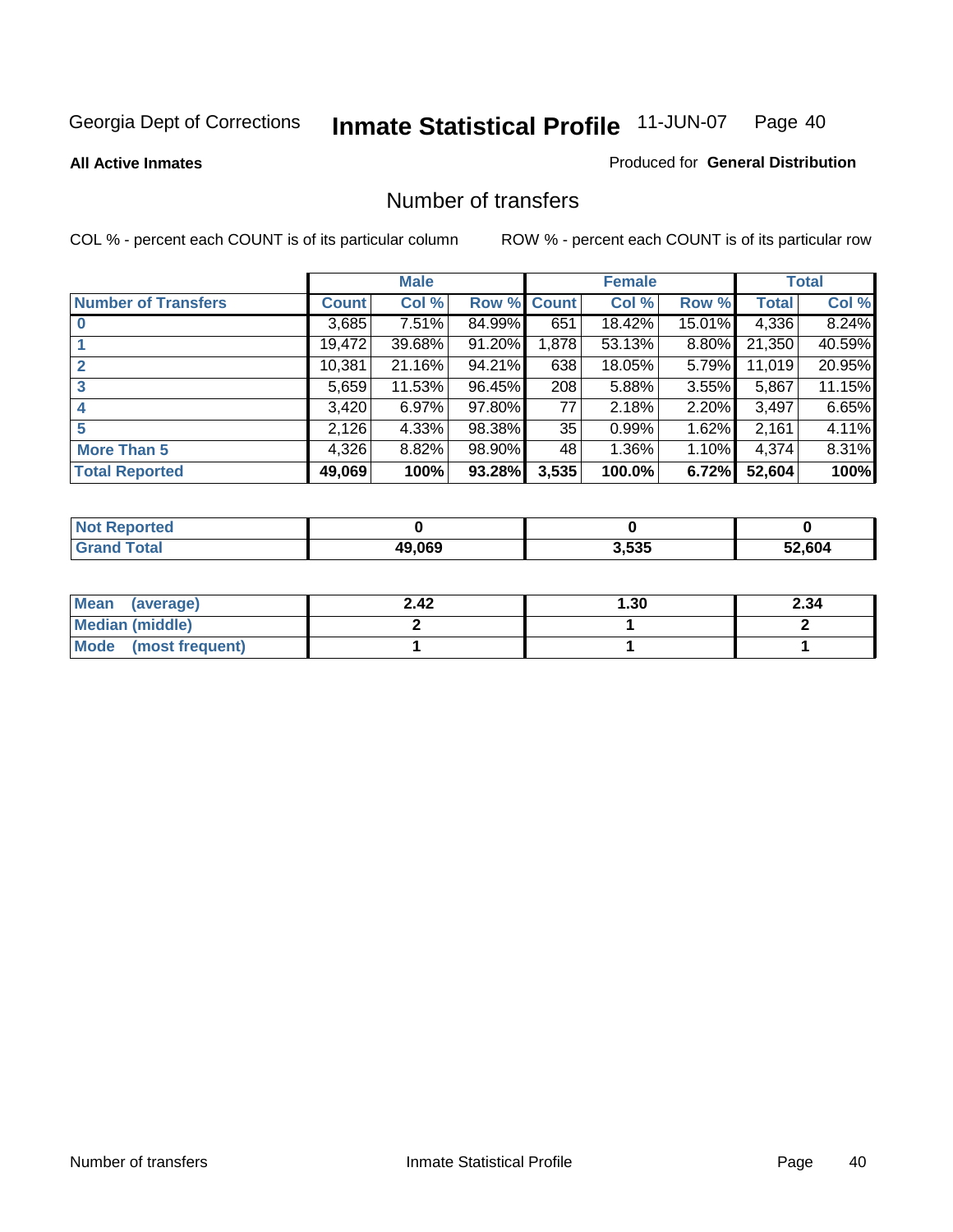**All Active Inmates**

Produced for **General Distribution**

## Number of escapes

|                          |              | <b>Male</b> |             |       | <b>Female</b> |       |        | <b>Total</b> |
|--------------------------|--------------|-------------|-------------|-------|---------------|-------|--------|--------------|
| <b>Number of Escapes</b> | <b>Count</b> | Col %       | Row % Count |       | Col %         | Row % | Total  | Col %        |
|                          | 48,762       | 99.37%      | 93.25%      | 3,527 | 99.77%        | 6.75% | 52,289 | 99.40%       |
|                          | 285          | 0.58%       | $97.27\%$   | 8     | 0.23%         | 2.73% | 293    | 0.56%        |
|                          | 16           | 0.03%       | 100.00%     |       |               |       | 16     | 0.03%        |
|                          | 5            | 0.01%       | 100.00%     |       |               |       | 5      | 0.01%        |
|                          |              | 0.01%       | $100.00\%$  |       |               |       |        | 0.01%        |
| <b>Total Reported</b>    | 49,069       | 100%        | 93.28%      | 3,535 | 100%          | 6.72% | 52,604 | 100.0%       |

| <b>Reported</b><br><b>Not</b> |        |       |        |
|-------------------------------|--------|-------|--------|
| <b>Total</b>                  | 49,069 | 3,535 | 52.604 |

| Mean (average)       |  | .01 |
|----------------------|--|-----|
| Median (middle)      |  |     |
| Mode (most frequent) |  |     |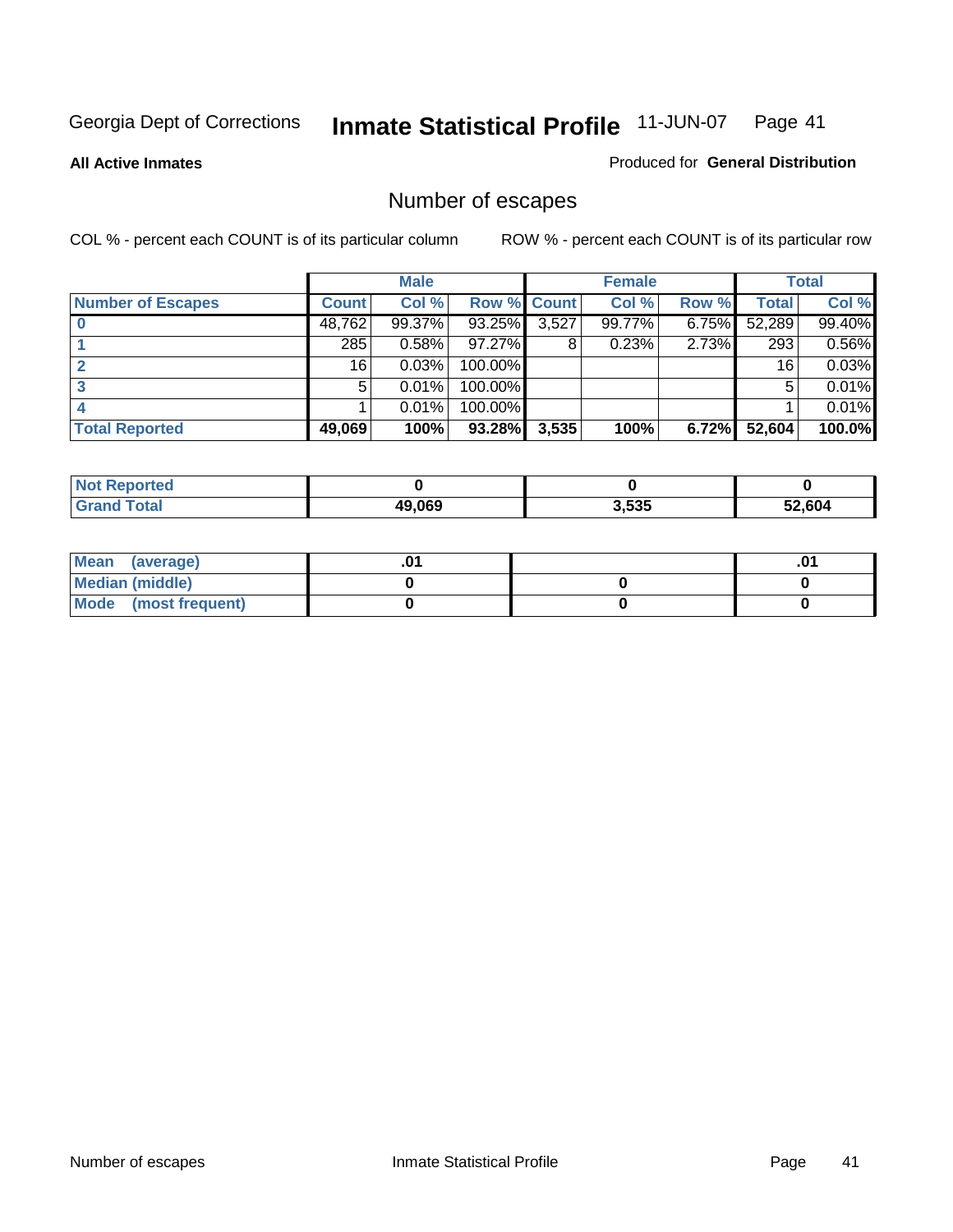**All Active Inmates**

#### Produced for **General Distribution**

## Probable future release type

|                                         |        | <b>Male</b> |                    |     | <b>Female</b> |          | <b>Total</b> |        |
|-----------------------------------------|--------|-------------|--------------------|-----|---------------|----------|--------------|--------|
| <b>Probable Future Release Type</b>     | Count  | Col%        | <b>Row % Count</b> |     | Col %         | Row %    | <b>Total</b> | Col %  |
| <b>Paroled with probation to follow</b> | 7,065  | 14.40%      | 92.69%             | 557 | 15.76%        | $7.31\%$ | 7,622        | 14.49% |
| Paroled w/o probation to follow         | 7,706  | 15.70%      | 93.55%             | 531 | 15.02%        | $6.45\%$ | 8,237        | 15.66% |
| <b>Maxout with probation to follow</b>  | 13,145 | 26.79%      | 92.65% 1.043       |     | 29.50%        | $7.35\%$ | 14,188       | 26.97% |
| <b>Maxout w/o probation to follow</b>   | 12,367 | 25.20%      | 92.89%             | 947 | 26.79%        | $7.11\%$ | 13,314       | 25.31% |
| Life, LWOP or death sentence            | 8,786  | 17.91%      | 95.06%             | 457 | 12.93%        | $4.94\%$ | 9,243        | 17.57% |
| <b>Total Reported</b>                   | 49,069 | 100%        | 93.28% 3,535       |     | 100%          | 6.72%    | 52,604       | 100%   |

| <b>Not</b><br>Reported       |        |        |        |
|------------------------------|--------|--------|--------|
| <b>Total</b><br><b>Grand</b> | 49,069 | 49,069 | 52,604 |

| Mode (most frequent) | Maxout with PROB follow   Maxout with PROB follow   Maxout with PROB |        |
|----------------------|----------------------------------------------------------------------|--------|
|                      |                                                                      | follow |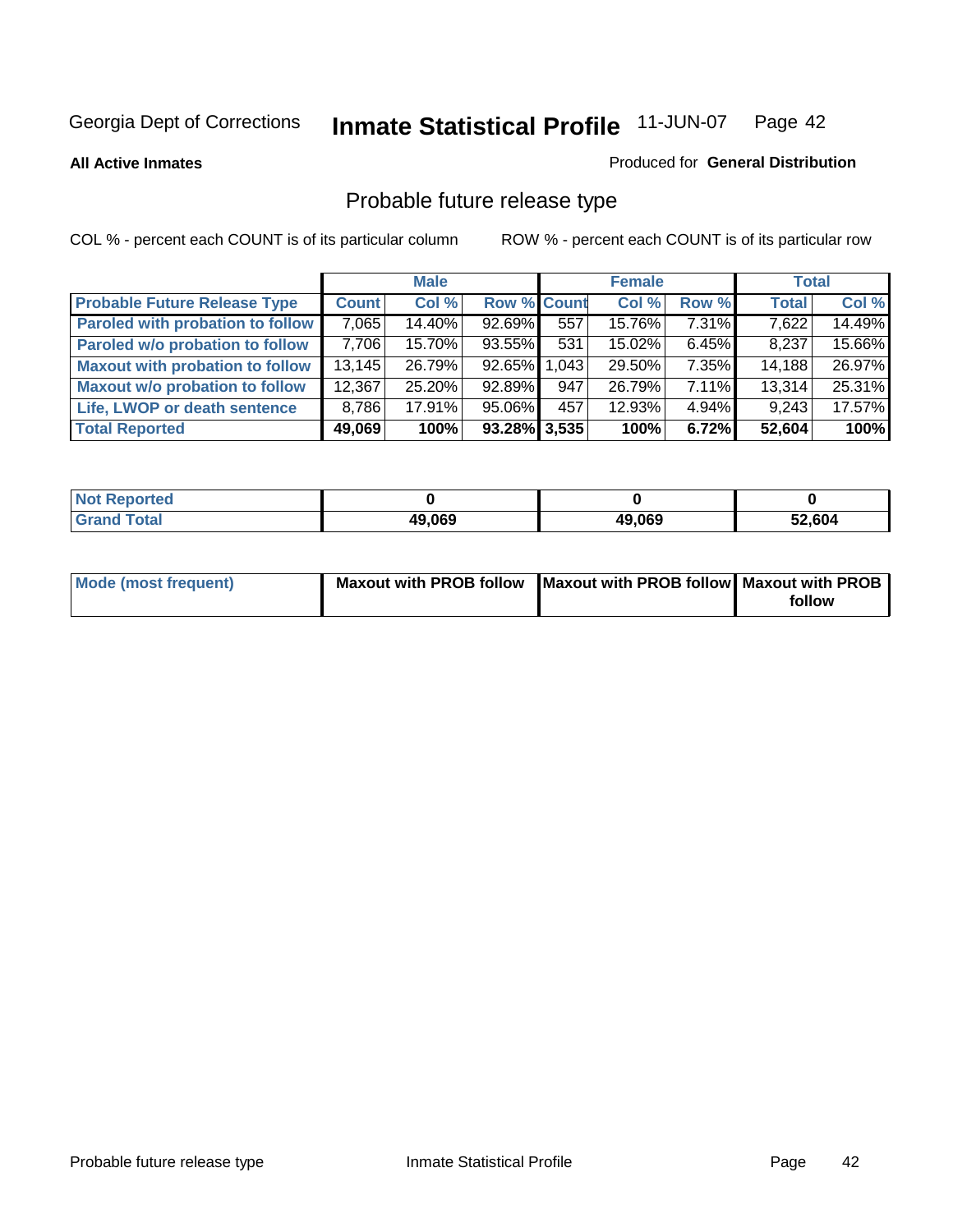**All Active Inmates**

Produced for **General Distribution**

## Actual release type

|                            |              | <b>Male</b> |                    | <b>Female</b> |        |       | $\tau$ otal |
|----------------------------|--------------|-------------|--------------------|---------------|--------|-------|-------------|
| <b>Actual Release Type</b> | <b>Count</b> | Col %       | <b>Row % Count</b> | Col %         | Row %I | Total | Col %       |
| <b>Total Reported</b>      |              | $\%$        | %                  | %             | %      |       | %           |

| <b>Still Active</b> | 49,069 | 3,535 | 52,604 |
|---------------------|--------|-------|--------|
| <b>Not Reported</b> |        |       |        |
| <b>Grand Total</b>  | 49,069 | 3,535 | 52,604 |

| ∣M∩<br>requent) | <b>Null</b> | <b>Null</b> | Null |
|-----------------|-------------|-------------|------|
|                 |             |             |      |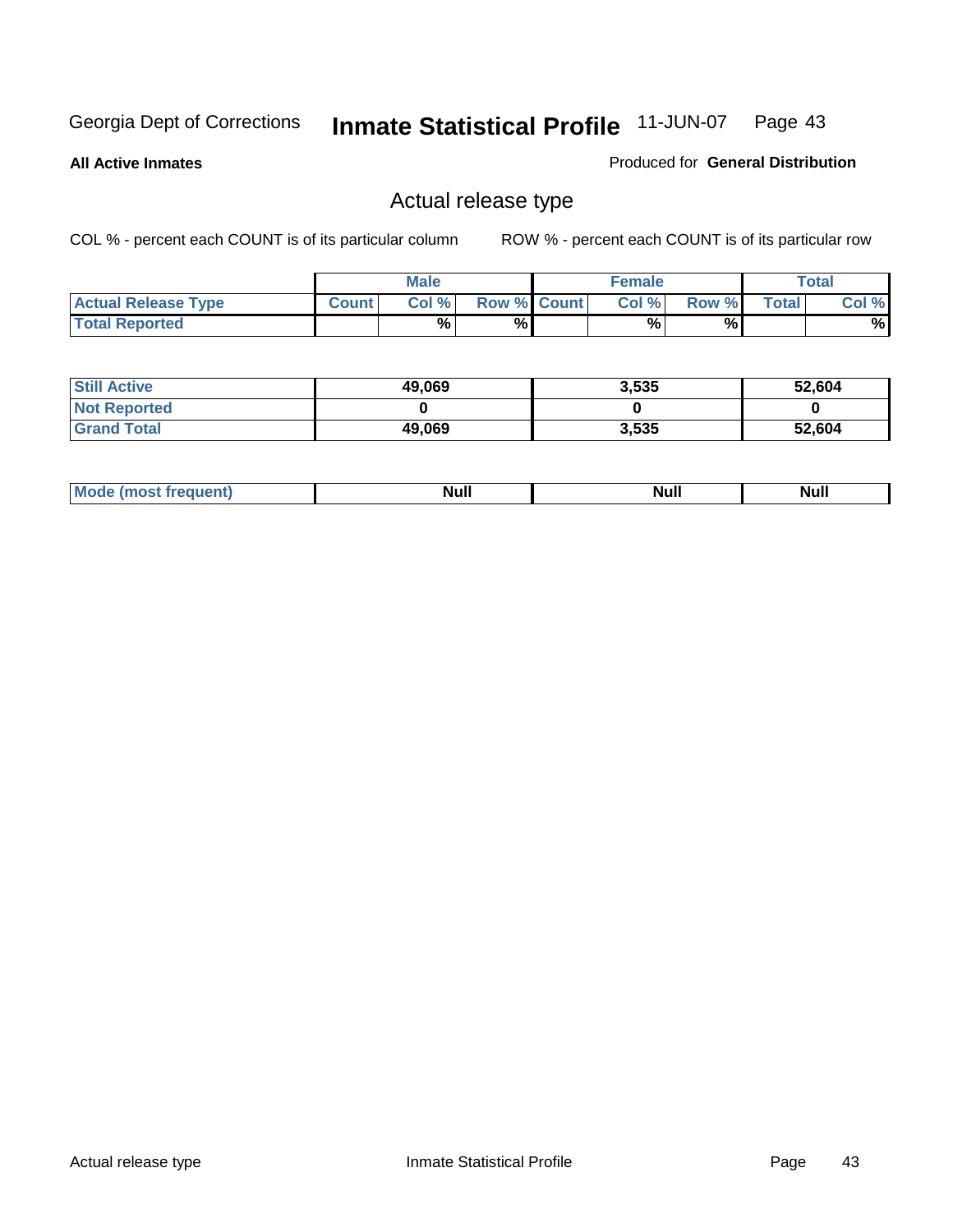### **All Active Inmates**

### Produced for **General Distribution**

## Time served in current (or last) institution

|                            |              | <b>Male</b> |        |              | <b>Female</b> |       |        | <b>Total</b> |
|----------------------------|--------------|-------------|--------|--------------|---------------|-------|--------|--------------|
| <b>Time In Institution</b> | <b>Count</b> | Col %       | Row %  | <b>Count</b> | Col %         | Row % | Total  | Col %        |
| 0 to 3 months              | 11,474       | 23.38%      | 92.79% | 891          | 25.21%        | 7.21% | 12,365 | 23.51%       |
| 3.01 to 6 months           | 7,442        | 15.17%      | 93.53% | 515          | 14.57%        | 6.47% | 7,957  | 15.13%       |
| 6.01 to 9 months           | 4,868        | 9.92%       | 92.42% | 399          | 11.29%        | 7.58% | 5,267  | 10.01%       |
| 9.01 to 12 months          | 4,348        | 8.86%       | 92.37% | 359          | 10.16%        | 7.63% | 4,707  | 8.95%        |
| 12.01 to 18 months         | 6,386        | 13.01%      | 92.87% | 490          | 13.86%        | 7.13% | 6,876  | 13.07%       |
| <b>18.01 to 24 months</b>  | 3,530        | 7.19%       | 94.39% | 210          | 5.94%         | 5.61% | 3,740  | 7.11%        |
| 2.01 to 3 years            | 3,752        | 7.65%       | 90.43% | 397          | 11.23%        | 9.57% | 4,149  | 7.89%        |
| 3.01 to 4 years            | 2,189        | 4.46%       | 97.20% | 63           | 1.78%         | 2.80% | 2,252  | 4.28%        |
| 4.01 to 5 years            | 1,316        | 2.68%       | 96.98% | 41           | 1.16%         | 3.02% | 1,357  | 2.58%        |
| 5.01 to 6 years            | 1,008        | 2.05%       | 96.00% | 42           | 1.19%         | 4.00% | 1,050  | 2.00%        |
| 6.01 to 7 years            | 666          | 1.36%       | 94.74% | 37           | 1.05%         | 5.26% | 703    | 1.34%        |
| 7.01 to 8 years            | 559          | 1.14%       | 95.72% | 25           | 0.71%         | 4.28% | 584    | 1.11%        |
| 8.01 to 9 years            | 478          | 0.97%       | 95.60% | 22           | 0.62%         | 4.40% | 500    | 0.95%        |
| 9.01 to 10 years           | 313          | 0.64%       | 96.01% | 13           | 0.37%         | 3.99% | 326    | 0.62%        |
| Over 10 years              | 740          | 1.51%       | 95.98% | 31           | 0.88%         | 4.02% | 771    | 1.47%        |
| <b>Total Reported</b>      | 49,069       | 100%        | 93.28% | 3,535        | 100%          | 6.72% | 52,604 | 100.0%       |

| orted<br>N |        |       |        |
|------------|--------|-------|--------|
| `ofai      | 49.069 | 3.535 | 52.604 |

| <b>Mean</b><br>(average)  | 19 months | 15 months | 19 months |
|---------------------------|-----------|-----------|-----------|
| Median (middle)           | 10 months | 9 months  | 10 months |
| l Mode<br>(most frequent) | 0 months  | months    | months    |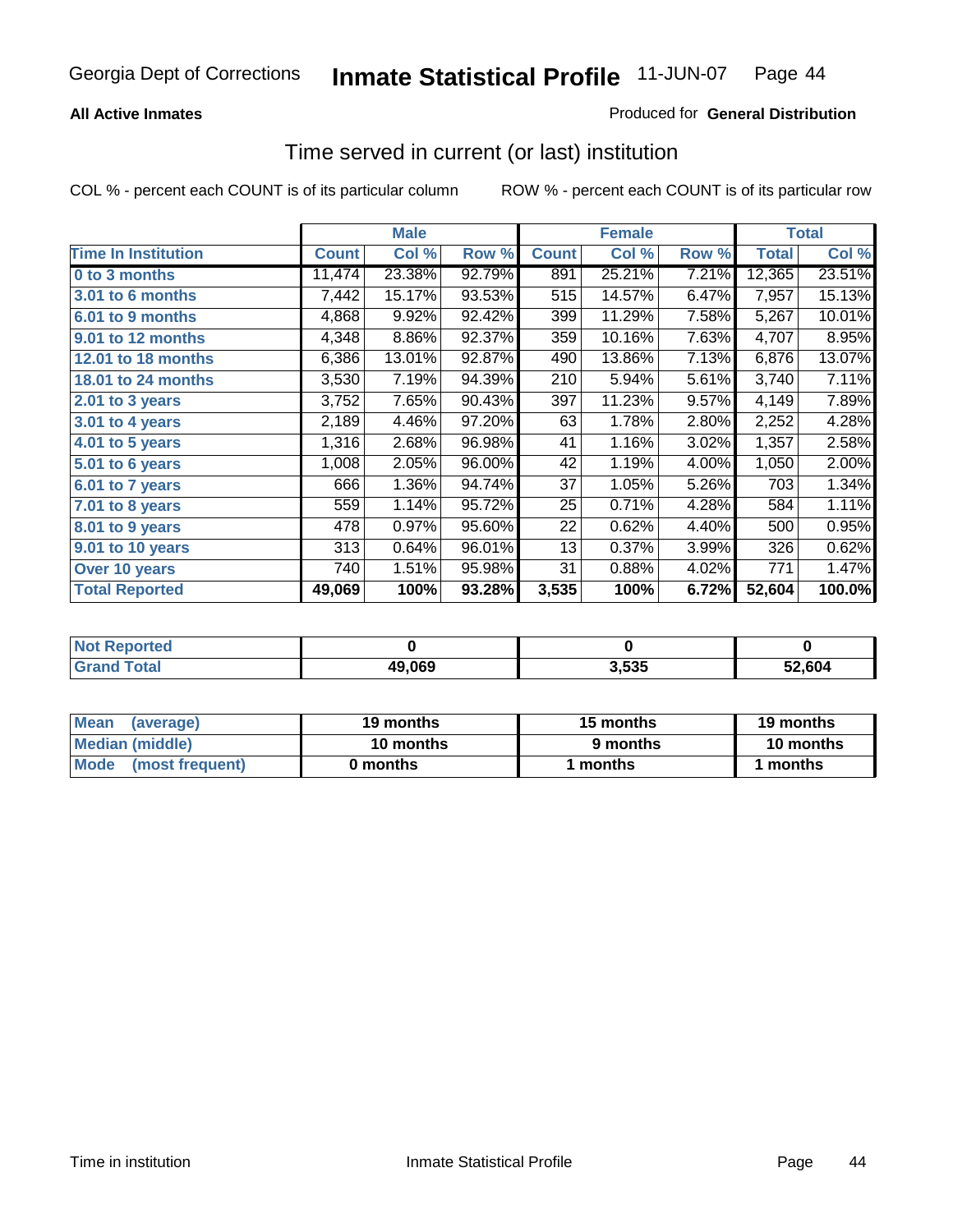**All Active Inmates**

#### Produced for **General Distribution**

## Highest grade level attained

|                              |                  | <b>Male</b> |         |                  | <b>Female</b> |        |                  | <b>Total</b> |
|------------------------------|------------------|-------------|---------|------------------|---------------|--------|------------------|--------------|
| <b>Grade Level</b>           | <b>Count</b>     | Col %       | Row %   | <b>Count</b>     | Col %         | Row %  | <b>Total</b>     | Col %        |
| No school at all             | $\overline{48}$  | 0.10%       | 97.96%  | 1                | 0.03%         | 2.04%  | 49               | 0.10%        |
| Grade 1                      | 46               | 0.10%       | 100.00% |                  |               |        | 46               | 0.09%        |
| <b>Grade 2</b>               | 63               | 0.13%       | 95.45%  | 3                | 0.09%         | 4.55%  | 66               | 0.13%        |
| <b>Grade 3</b>               | $\overline{132}$ | 0.28%       | 96.35%  | $\overline{5}$   | 0.15%         | 3.65%  | 137              | 0.27%        |
| Grade 4                      | 139              | 0.29%       | 97.20%  | 4                | 0.12%         | 2.80%  | $\overline{143}$ | 0.28%        |
| Grade 5                      | 224              | 0.47%       | 95.32%  | $\overline{11}$  | 0.32%         | 4.68%  | 235              | 0.46%        |
| Grade 6                      | 786              | 1.65%       | 95.39%  | $\overline{38}$  | 1.12%         | 4.61%  | 824              | 1.61%        |
| <b>Grade 7</b>               | 1,271            | 2.66%       | 93.52%  | $\overline{88}$  | 2.59%         | 6.48%  | 1,359            | 2.66%        |
| <b>Grade 8</b>               | 4,552            | 9.54%       | 94.13%  | 284              | 8.36%         | 5.87%  | 4,836            | 9.46%        |
| <b>Grade 9</b>               | 7,453            | 15.62%      | 94.29%  | 451              | 13.28%        | 5.71%  | 7,904            | 15.47%       |
| Grade 10                     | 9,991            | 20.94%      | 94.73%  | 556              | 16.37%        | 5.27%  | 10,547           | 20.64%       |
| Grade 11                     | 8,858            | 18.57%      | 94.81%  | 485              | 14.28%        | 5.19%  | 9,343            | 18.28%       |
| <b>Grade 12 or GED</b>       | 8,756            | 18.35%      | 93.86%  | $\overline{573}$ | 16.87%        | 6.14%  | 9,329            | 18.26%       |
| <b>Some tech school</b>      | $\overline{517}$ | 1.08%       | 77.40%  | 151              | 4.45%         | 22.60% | 668              | 1.31%        |
| <b>Completed tech school</b> | 865              | 1.81%       | 74.89%  | 290              | 8.54%         | 25.11% | 1,155            | 2.26%        |
| College, 1 year              | 1,169            | 2.45%       | 90.97%  | 116              | 3.42%         | 9.03%  | 1,285            | 2.51%        |
| College, 2 year              | 1,610            | 3.37%       | 89.89%  | 181              | 5.33%         | 10.11% | 1,791            | 3.50%        |
| College, 3 year              | 484              | 1.01%       | 88.48%  | 63               | 1.86%         | 11.52% | $\overline{547}$ | 1.07%        |
| <b>Bachelor's degree</b>     | 593              | 1.24%       | 87.98%  | 81               | 2.39%         | 12.02% | 674              | 1.32%        |
| <b>Master's degree</b>       | 93               | 0.19%       | 90.29%  | 10               | 0.29%         | 9.71%  | 103              | 0.20%        |
| Ph.D. degree                 | $\overline{27}$  | 0.06%       | 90.00%  | $\overline{3}$   | 0.09%         | 10.00% | 30               | 0.06%        |
| Law degree                   | $\overline{16}$  | 0.03%       | 88.89%  | $\overline{2}$   | 0.06%         | 11.11% | $\overline{18}$  | 0.04%        |
| <b>Some medical school</b>   | 4                | 0.01%       | 100.00% |                  |               |        | 4                | 0.01%        |
| <b>Medical degree</b>        | 8                | 0.02%       | 100.00% |                  |               |        | $\overline{8}$   | 0.02%        |
| <b>Total Reported</b>        | 47,705           | 100%        | 93.35%  | 3,396            | 100.0%        | 6.65%  | 51,101           | 100.0%       |

| 364    | 139           | .503 |
|--------|---------------|------|
| PAN PI | ? らい<br>J.JJJ | 604  |

| <b>Mean</b><br>(average)       | 10.44    | 11.08           | 10.48    |
|--------------------------------|----------|-----------------|----------|
| Median (middle)                | Grade 10 | Grade 11        | Grade 10 |
| <b>Mode</b><br>(most frequent) | Grade 10 | Grade 12 or GED | Grade 10 |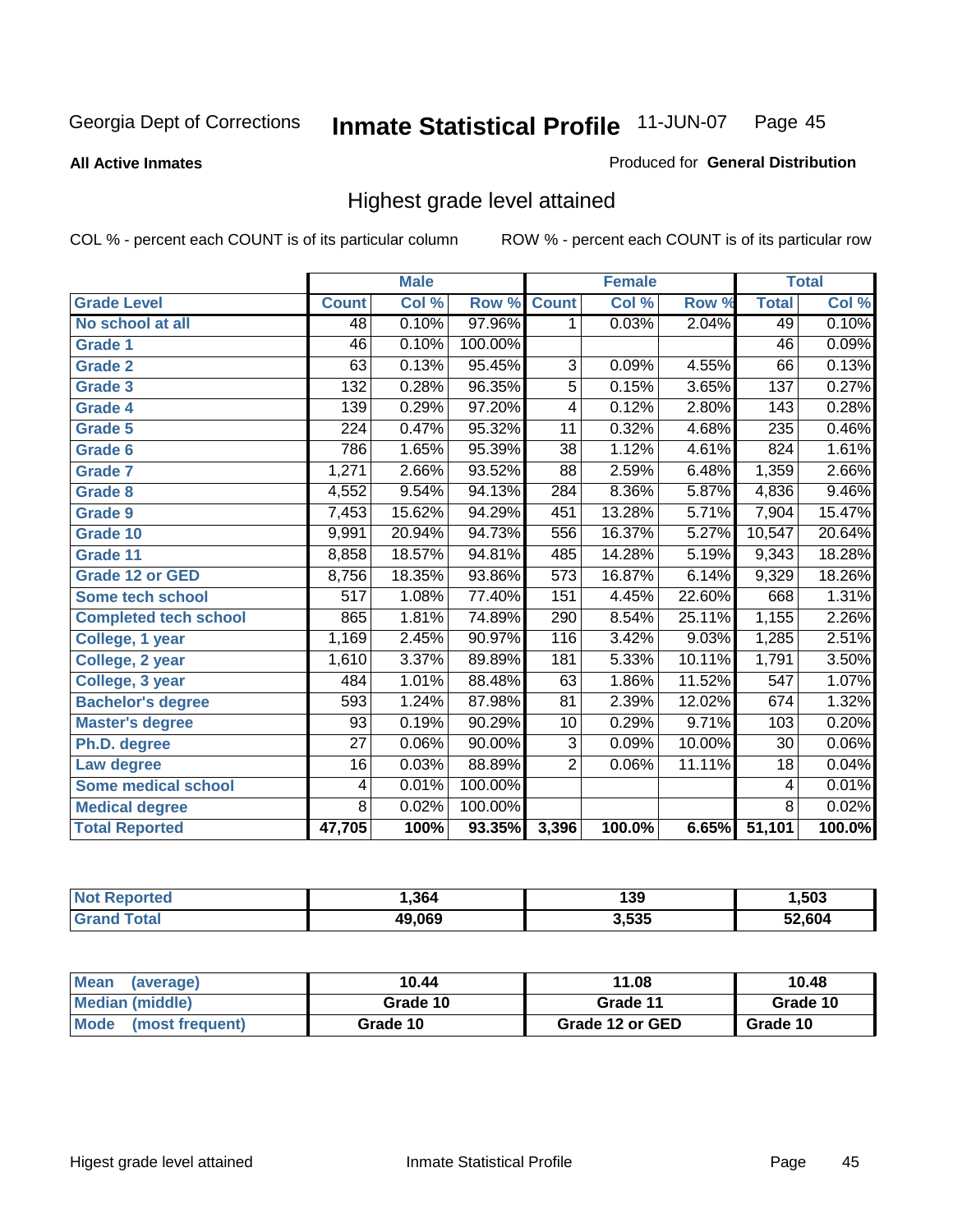#### **All Active Inmates**

## Produced for **General Distribution**

## Culture fair IQ scores

|                       |              | <b>Male</b> |        |              | <b>Female</b> |        |              | <b>Total</b> |
|-----------------------|--------------|-------------|--------|--------------|---------------|--------|--------------|--------------|
| <b>IQ Scores</b>      | <b>Count</b> | Col %       | Row %  | <b>Count</b> | Col %         | Row %  | <b>Total</b> | Col %        |
| $60 - 69$             | 1,309        | 2.89%       | 94.24% | 80           | 3.08%         | 5.76%  | 1,389        | 2.90%        |
| $70 - 79$             | 3,576        | 7.88%       | 94.43% | 211          | 8.13%         | 5.57%  | 3,787        | 7.90%        |
| $80 - 89$             | 6,573        | 14.49%      | 91.70% | 595          | 22.94%        | 8.30%  | 7,168        | 14.95%       |
| $90 - 99$             | 11,276       | 24.86%      | 92.50% | 914          | 35.24%        | 7.50%  | 12,190       | 25.42%       |
| $100 - 109$           | 11,912       | 26.27%      | 96.82% | 391          | 15.07%        | 3.18%  | 12,303       | 25.66%       |
| $110 - 119$           | 8,395        | 18.51%      | 97.65% | 202          | 7.79%         | 2.35%  | 8,597        | 17.93%       |
| $120 - 129$           | 2,201        | 4.85%       | 95.36% | 107          | 4.12%         | 4.64%  | 2,308        | 4.81%        |
| $130 - 139$           | 88           | 0.19%       | 58.67% | 62           | 2.39%         | 41.33% | 150          | 0.31%        |
| 140 & Up              | 22           | 0.05%       | 40.74% | 32           | 1.23%         | 59.26% | 54           | 0.11%        |
| <b>Total Reported</b> | 45,352       | 100%        | 94.59% | 2,594        | 100%          | 5.41%  | 47,946       | 100%         |

| <b>Not Reported</b>         | 3,163  | 692   | 3,855  |
|-----------------------------|--------|-------|--------|
| <b>Not Valid (under 60)</b> | 554    | 249   | 803    |
| <b>Grand Total</b>          | 49,069 | 3,535 | 52,604 |

| <b>Mean</b><br>(average)       | 99 | 96 | 98 |
|--------------------------------|----|----|----|
| <b>Median (middle)</b>         | 99 | 94 | 99 |
| <b>Mode</b><br>(most frequent) | 99 | 96 | 99 |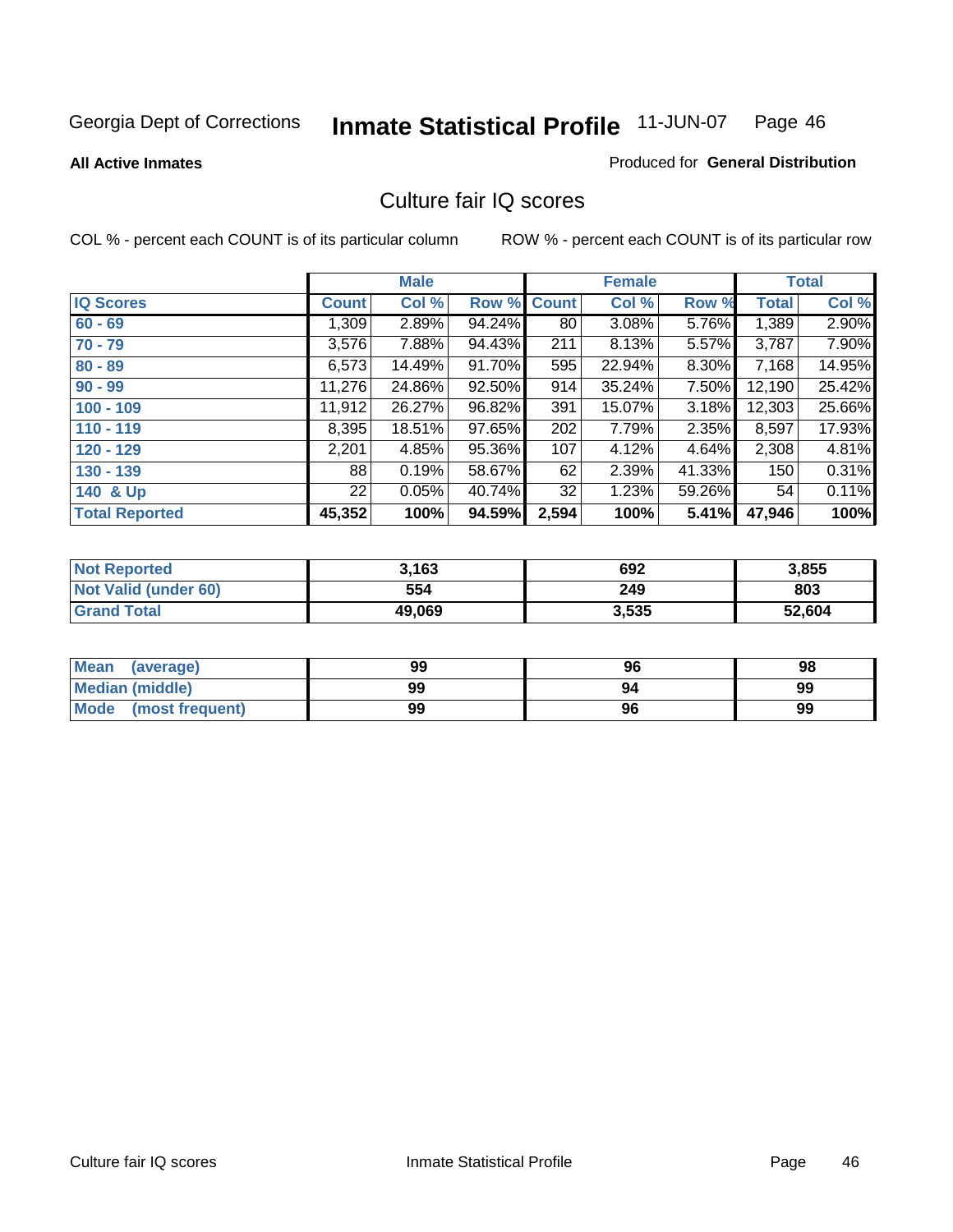#### **All Active Inmates**

#### Produced for **General Distribution**

## Wide Range Achievement Test (WRAT) reading score

|                           |              | <b>Male</b> |        |              | <b>Female</b> |        |              | <b>Total</b> |
|---------------------------|--------------|-------------|--------|--------------|---------------|--------|--------------|--------------|
| <b>WRAT Reading Score</b> | <b>Count</b> | Col %       | Row %  | <b>Count</b> | Col %         | Row %  | <b>Total</b> | Col %        |
| 0.1 to 0.9                | 829          | 1.80%       | 98.57% | 12           | 0.42%         | 1.43%  | 841          | 1.72%        |
| 1.0 to 1.9                | 1,097        | 2.38%       | 96.65% | 38           | 1.34%         | 3.35%  | 1,135        | 2.32%        |
| 2.0 to 2.9                | 2,263        | 4.91%       | 95.69% | 102          | 3.58%         | 4.31%  | 2,365        | 4.84%        |
| 3.0 to 3.9                | 3,434        | 7.46%       | 96.57% | 122          | 4.29%         | 3.43%  | 3,556        | 7.27%        |
| 4.0 to 4.9                | 4,263        | 9.26%       | 95.97% | 179          | 6.29%         | 4.03%  | 4,442        | 9.08%        |
| 5.0 to 5.9                | 3,809        | 8.27%       | 94.31% | 230          | 8.08%         | 5.69%  | 4,039        | 8.26%        |
| 6.0 to 6.9                | 3,699        | 8.03%       | 94.58% | 212          | 7.45%         | 5.42%  | 3,911        | 8.00%        |
| 7.0 to 7.9                | 2,037        | 4.42%       | 94.74% | 113          | 3.97%         | 5.26%  | 2,150        | 4.40%        |
| 8.0 to 8.9                | 4,302        | 9.34%       | 94.84% | 234          | 8.22%         | 5.16%  | 4,536        | 9.28%        |
| 9.0 to 9.9                | 4,099        | 8.90%       | 94.75% | 227          | 7.98%         | 5.25%  | 4,326        | 8.85%        |
| 10.0 to 10.9              | 2,156        | 4.68%       | 94.23% | 132          | 4.64%         | 5.77%  | 2,288        | 4.68%        |
| 11.0 to 11.9              | 2,110        | 4.58%       | 94.07% | 133          | 4.67%         | 5.93%  | 2,243        | 4.59%        |
| 12.0 to 12.9              | 7,979        | 17.33%      | 96.77% | 266          | 9.35%         | 3.23%  | 8,245        | 16.86%       |
| 13                        | 3,971        | 8.62%       | 82.44% | 846          | 29.73%        | 17.56% | 4,817        | 9.85%        |
| <b>Total Reported</b>     | 46,048       | 100%        | 94.18% | 2,846        | 100.0%        | 5.82%  | 48,894       | 100%         |

| Reported<br><b>Not</b> | 3.021  | 689   | 3,710  |
|------------------------|--------|-------|--------|
| 'otal                  | 49,069 | 3,535 | 52,604 |

| <b>Mean</b><br>(average)       | 8.09           | 9.23 | 8.15 |
|--------------------------------|----------------|------|------|
| Median (middle)                | י ה<br>0.Z     | ນ.ວ  | О.Д  |
| <b>Mode</b><br>(most frequent) | 1 2 9<br>I ∠.O | יי   | 12.8 |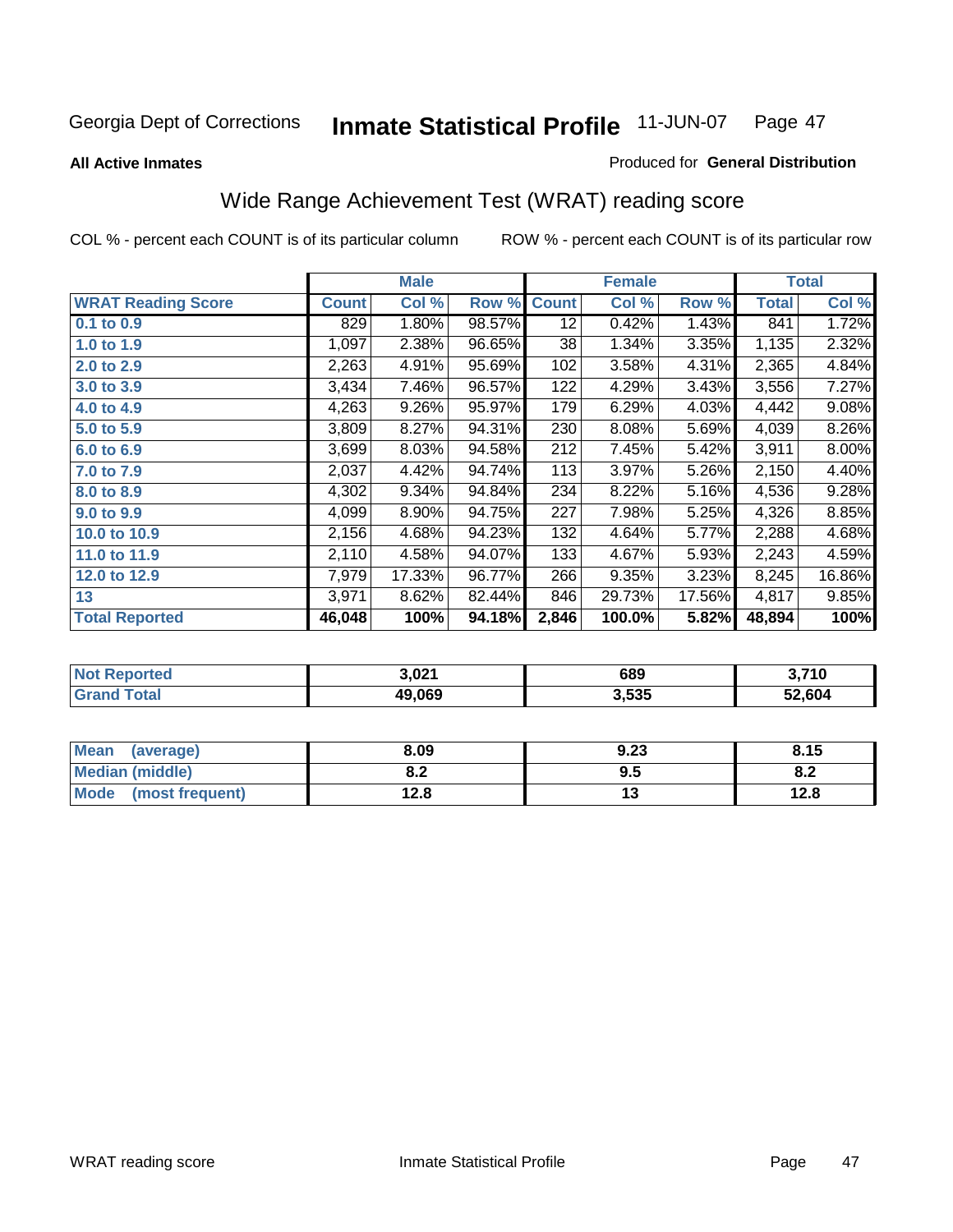**All Active Inmates**

#### Produced for **General Distribution**

## Wide Range Achievement Test (WRAT) math score

|                              |              | <b>Male</b> |         |              | <b>Female</b> |        |              | <b>Total</b> |
|------------------------------|--------------|-------------|---------|--------------|---------------|--------|--------------|--------------|
| <b>WRAT Mathematic Score</b> | <b>Count</b> | Col %       | Row %   | <b>Count</b> | Col %         | Row %  | <b>Total</b> | Col %        |
| 0.1 to 0.9                   | 78           | 0.17%       | 100.00% |              |               |        | 78           | 0.16%        |
| 1.0 to 1.9                   | 238          | 0.52%       | 95.97%  | 10           | 0.35%         | 4.03%  | 248          | 0.51%        |
| 2.0 to 2.9                   | 1,138        | 2.47%       | 94.36%  | 68           | 2.39%         | 5.64%  | 1,206        | 2.47%        |
| 3.0 to 3.9                   | 2,896        | 6.29%       | 95.96%  | 122          | 4.29%         | 4.04%  | 3,018        | 6.17%        |
| 4.0 to 4.9                   | 4,711        | 10.23%      | 95.64%  | 215          | 7.56%         | 4.36%  | 4,926        | 10.08%       |
| 5.0 to 5.9                   | 5,925        | 12.87%      | 95.43%  | 284          | 9.99%         | 4.57%  | 6,209        | 12.70%       |
| 6.0 to 6.9                   | 11,111       | 24.13%      | 94.59%  | 636          | 22.37%        | 5.41%  | 11,747       | 24.03%       |
| 7.0 to 7.9                   | 6,994        | 15.19%      | 93.55%  | 482          | 16.95%        | 6.45%  | 7,476        | 15.29%       |
| 8.0 to 8.9                   | 3,026        | 6.57%       | 92.99%  | 228          | 8.02%         | 7.01%  | 3,254        | 6.66%        |
| 9.0 to 9.9                   | 4,181        | 9.08%       | 92.54%  | 337          | 11.85%        | 7.46%  | 4,518        | 9.24%        |
| 10.0 to 10.9                 | 2,647        | 5.75%       | 92.62%  | 211          | 7.42%         | 7.38%  | 2,858        | 5.85%        |
| 11.0 to 11.9                 | 1,561        | 3.39%       | 92.86%  | 120          | 4.22%         | 7.14%  | 1,681        | 3.44%        |
| 12.0 to 12.9                 | 1,101        | 2.39%       | 96.66%  | 38           | 1.34%         | 3.34%  | 1,139        | 2.33%        |
| 13                           | 442          | 0.96%       | 82.77%  | 92           | 3.24%         | 17.23% | 534          | 1.09%        |
| <b>Total Reported</b>        | 46,049       | 100%        | 94.19%  | 2,843        | 100%          | 5.81%  | 48,892       | 100.0%       |

| <b>orted</b><br>NO: | 3,020  | 692   | ר די<br>$\epsilon$ |
|---------------------|--------|-------|--------------------|
| <b>ota</b><br>Gr.   | 49.069 | 3,535 | 52,604             |

| <b>Mean</b><br>(average) | .03 | 7.50 | 7.06 |
|--------------------------|-----|------|------|
| Median (middle)          | 6.9 |      | 6.9  |
| Mode<br>(most frequent)  | 6.9 | 7.4  | 6.9  |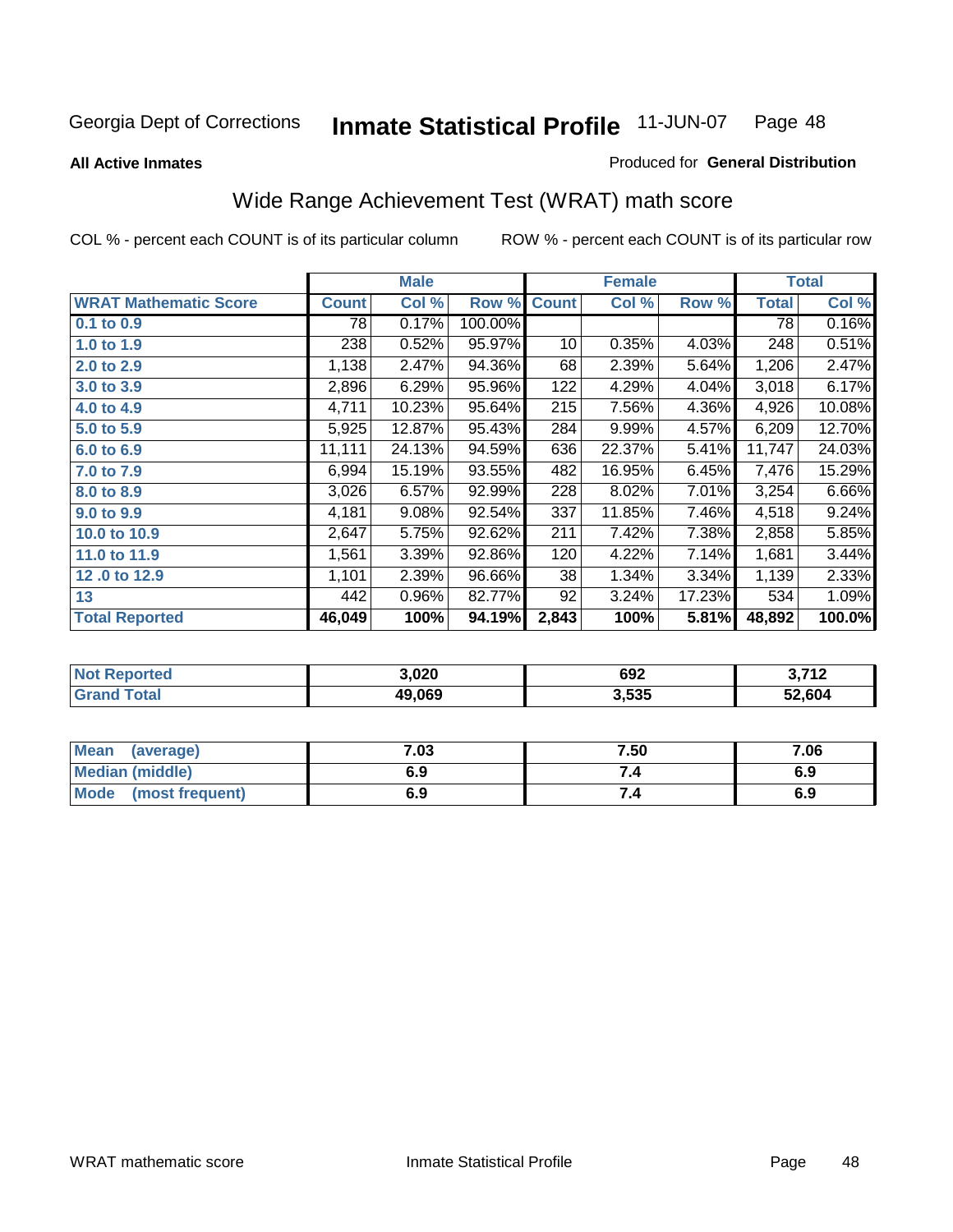#### **All Active Inmates**

### Produced for **General Distribution**

## Wide Range Achievement Test (WRAT) spelling score

|                            |              | <b>Male</b> |        |              | <b>Female</b> |        |              | <b>Total</b> |
|----------------------------|--------------|-------------|--------|--------------|---------------|--------|--------------|--------------|
| <b>WRAT Spelling Score</b> | <b>Count</b> | Col %       | Row %  | <b>Count</b> | Col %         | Row %  | <b>Total</b> | Col %        |
| 0.1 to 0.9                 | 7341         | 1.59%       | 98.66% | 10           | 0.35%         | 1.34%  | 744          | 1.52%        |
| 1.0 to 1.9                 | 2,115        | 4.59%       | 97.96% | 44           | 1.55%         | 2.04%  | 2,159        | 4.42%        |
| 2.0 to 2.9                 | 3,631        | 7.89%       | 97.98% | 75           | 2.64%         | 2.02%  | 3,706        | 7.58%        |
| 3.0 to 3.9                 | 3,243        | 7.04%       | 97.74% | 75           | 2.64%         | 2.26%  | 3,318        | 6.79%        |
| 4.0 to 4.9                 | 4,476        | 9.72%       | 96.72% | 152          | 5.34%         | 3.28%  | 4,628        | 9.47%        |
| 5.0 to 5.9                 | 5,321        | 11.56%      | 95.68% | 240          | 8.44%         | 4.32%  | 5,561        | 11.37%       |
| 6.0 to 6.9                 | 5,789        | 12.57%      | 94.87% | 313          | 11.00%        | 5.13%  | 6,102        | 12.48%       |
| 7.0 to 7.9                 | 3,807        | 8.27%       | 93.29% | 274          | 9.63%         | 6.71%  | 4,081        | 8.35%        |
| 8.0 to 8.9                 | 3,516        | 7.64%       | 93.36% | 250          | 8.79%         | 6.64%  | 3,766        | 7.70%        |
| 9.0 to 9.9                 | 3,423        | 7.43%       | 92.34% | 284          | 9.98%         | 7.66%  | 3,707        | 7.58%        |
| 10.0 to 10.9               | 3,321        | 7.21%       | 91.36% | 314          | 11.04%        | 8.64%  | 3,635        | 7.43%        |
| 11.0 to 11.9               | 1,646        | 3.57%       | 90.54% | 172          | 6.05%         | 9.46%  | 1,818        | 3.72%        |
| 12.0 to 12.9               | 3,298        | 7.16%       | 95.40% | 159          | 5.59%         | 4.60%  | 3,457        | 7.07%        |
| 13                         | 1,729        | 3.75%       | 78.16% | 483          | 16.98%        | 21.84% | 2,212        | 4.52%        |
| <b>Total Reported</b>      | 46,049       | 100%        | 94.18% | 2,845        | 100.0%        | 5.82%  | 48,894       | 100%         |

| Reported<br><b>Not</b> | 3.020  | 690   | 3,710  |
|------------------------|--------|-------|--------|
| 'otal                  | 49,069 | 3,535 | 52,604 |

| <b>Mean</b><br>(average)       | 6.92               | 8.73 | 7.03 |
|--------------------------------|--------------------|------|------|
| <b>Median (middle)</b>         | <u>. . </u><br>O.Z | ბ.Ე  |      |
| <b>Mode</b><br>(most frequent) | . .<br>U.Z         | . .  | υ.Ζ  |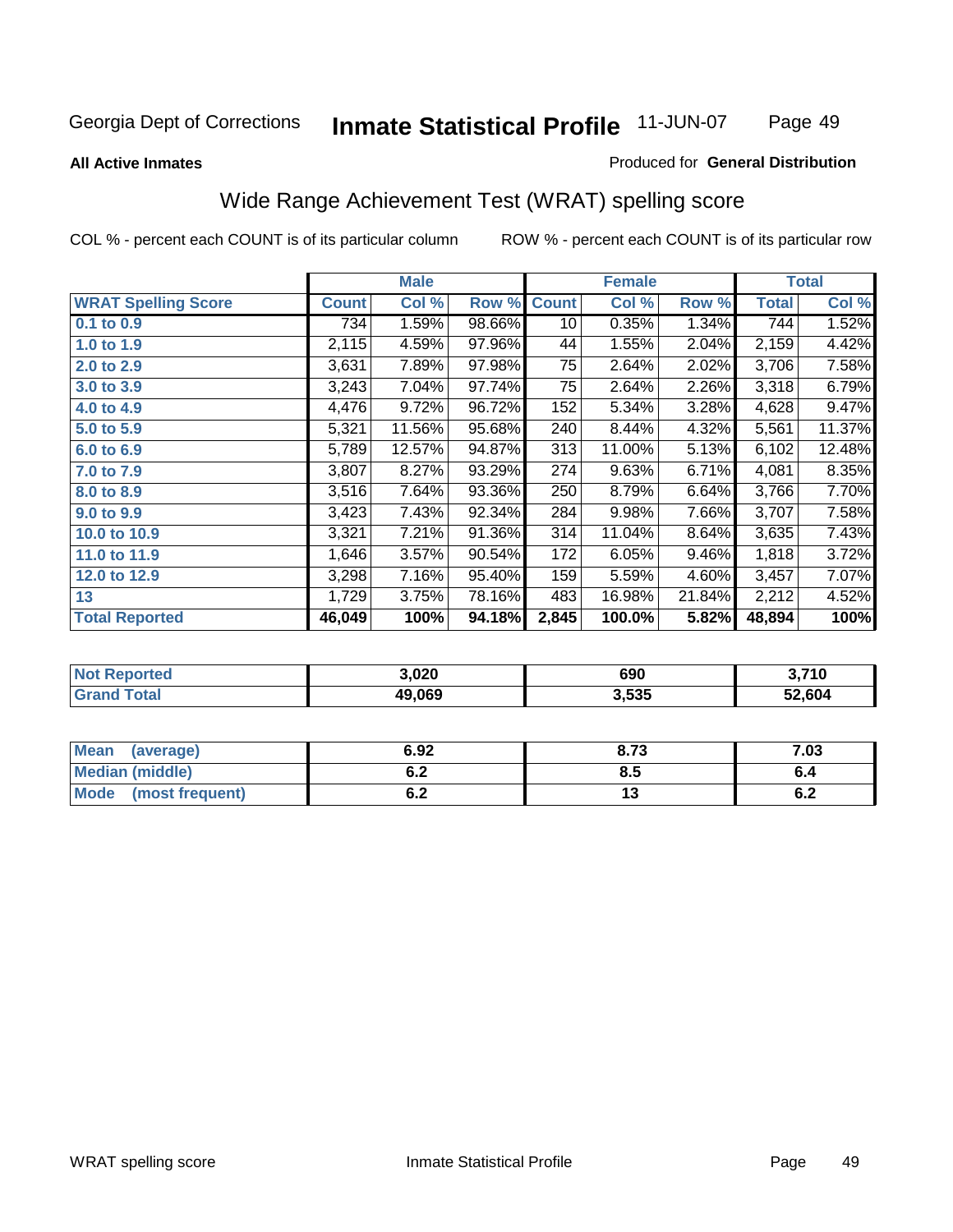#### **All Active Inmates**

#### Produced for **General Distribution**

## Scope of substance abuse - summary

|                        |        | <b>Male</b> |           |              | <b>Female</b> |          |              | <b>Total</b> |
|------------------------|--------|-------------|-----------|--------------|---------------|----------|--------------|--------------|
| <b>Substance Abuse</b> | Count  | Col %       | Row %     | <b>Count</b> | Col %         | Row %    | <b>Total</b> | Col %        |
| <b>None</b>            | 14,991 | 30.55%      | 93.09%    | 1.112        | 31.46%        | $6.91\%$ | 16,103       | 30.61%       |
| <b>Drugs only</b>      | 18,160 | 37.01%      | 90.13%    | 1,989        | 56.27%        | $9.87\%$ | 20.149       | 38.30%       |
| <b>Alcohol only</b>    | 3,508  | 7.15%       | 97.15%    | 103          | 2.91%         | 2.85%    | 3,611        | 6.86%        |
| Drugs and alcohol      | 12.410 | 25.29%      | $97.40\%$ | 331          | $9.36\%$      | $2.60\%$ | 12.741       | 24.22%       |
| <b>Total Reported</b>  | 49,069 | 100%        | 93.28%    | 3,535        | 100%          | 6.72%    | 52,604       | 100%         |

| <b>Not</b><br><b>Reported</b> |        |       |        |
|-------------------------------|--------|-------|--------|
| <b>Total</b>                  | 49.069 | 3,535 | 52,604 |

|  | Mode<br>(most frequent) | Drugs only | Drugs only | Drugs only |
|--|-------------------------|------------|------------|------------|
|--|-------------------------|------------|------------|------------|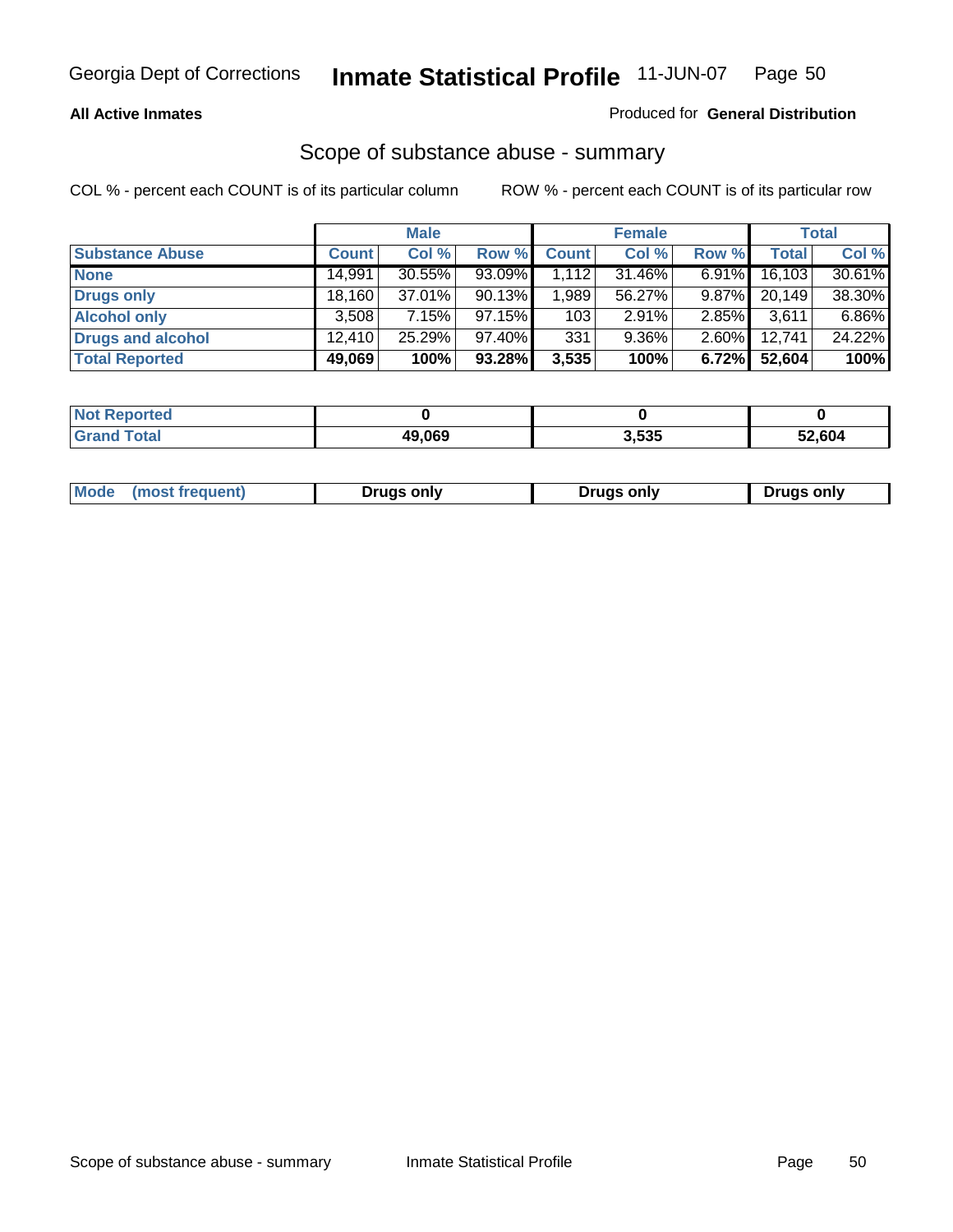### **All Active Inmates**

#### Produced for **General Distribution**

## Scope of substance abuse - detail

|                                      |              | <b>Male</b> |        |              | <b>Female</b> |        |              | <b>Total</b> |
|--------------------------------------|--------------|-------------|--------|--------------|---------------|--------|--------------|--------------|
| <b>Substance Abuse</b>               | <b>Count</b> | Col %       | Row %  | <b>Count</b> | Col %         | Row %  | <b>Total</b> | Col %        |
| No drug or alcohol problems          | 14,991       | 30.55%      | 93.09% | 1,112        | 31.46%        | 6.91%  | 16,103       | 30.61%       |
| <b>Drug addiction but no alcohol</b> | 434          | 0.88%       | 86.80% | 66           | 1.87%         | 13.20% | 500          | 0.95%        |
| <b>Drug addiction and alcohol</b>    | 200          | 0.41%       | 99.50% |              | 0.03%         | 0.50%  | 201          | 0.38%        |
| abuse                                |              |             |        |              |               |        |              |              |
| <b>Drug addiction and alcoholism</b> | 76           | 0.15%       | 96.20% | 3            | 0.08%         | 3.80%  | 79           | 0.15%        |
| No drug problem but alcohol          | 2,871        | 5.85%       | 98.32% | 49           | 1.39%         | 1.68%  | 2,920        | 5.55%        |
| abuse                                |              |             |        |              |               |        |              |              |
| No drug problem but alcoholism       | 637          | 1.30%       | 92.19% | 54           | 1.53%         | 7.81%  | 691          | 1.31%        |
| Drug experiment but no alcohol       | 8,390        | 17.10%      | 94.11% | 525          | 14.85%        | 5.89%  | 8,915        | 16.95%       |
| <b>Drug experiment &amp; alcohol</b> | 1,842        | 3.75%       | 98.77% | 23           | 0.65%         | 1.23%  | 1,865        | 3.55%        |
| abuse                                |              |             |        |              |               |        |              |              |
| Drug experiment & alcoholism         | 750          | 1.53%       | 96.40% | 28           | 0.79%         | 3.60%  | 778          | 1.48%        |
| Drug abuse but no alcohol            | 9,336        | 19.03%      | 86.98% | 1,398        | 39.55%        | 13.02% | 10,734       | 20.41%       |
| Drug abuse and alcohol abuse         | 8,096        | 16.50%      | 98.49% | 124          | 3.51%         | 1.51%  | 8,220        | 15.63%       |
| Drug abuse and alcoholism            | 1,446        | 2.95%       | 90.49% | 152          | 4.30%         | 9.51%  | 1,598        | 3.04%        |
| <b>Total Reported</b>                | 49,069       | 100%        | 93.28% | 3,535        | 100%          | 6.72%  | 52,604       | 100.0%       |

| <b>Not Reported</b> |        |       |        |
|---------------------|--------|-------|--------|
| 'otal               | 49.069 | 3.535 | 52.604 |

| Mode (most frequent) | No drug or alcohol problems Drug abuse but no alcohol No drug or alcohol |          |
|----------------------|--------------------------------------------------------------------------|----------|
|                      |                                                                          | problems |
|                      |                                                                          |          |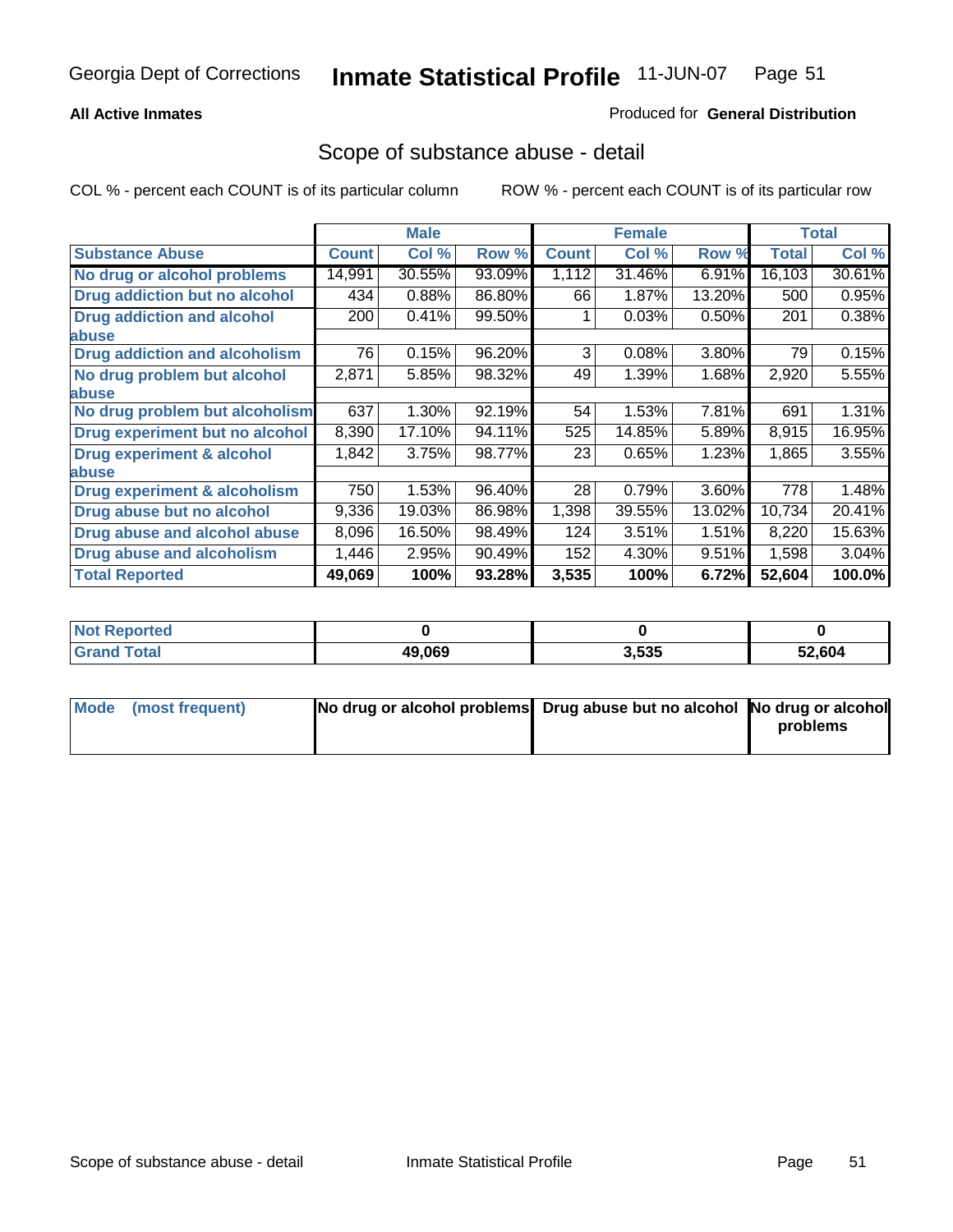#### **All Active Inmates**

#### Produced for **General Distribution**

## Current / last mental health treatment level

|                                    |              | <b>Male</b> |         |              | <b>Female</b> |        |              | <b>Total</b> |
|------------------------------------|--------------|-------------|---------|--------------|---------------|--------|--------------|--------------|
| <b>Mental Health Treatment Lev</b> | <b>Count</b> | Col %       | Row %   | <b>Count</b> | Col %         | Row %  | <b>Total</b> | Col %        |
| 1 No problem at current time       | 6,376        | 49.00%      | 93.79%  | 422          | 19.26%        | 6.21%  | 6,798        | 44.71%       |
| 2 Receiving outpatient             | 4,814        | 37.00%      | 74.36%  | 1,660        | 75.76%        | 25.64% | 6,474        | 42.58%       |
| treatment                          |              |             |         |              |               |        |              |              |
| 3 Inpatient, moderate              | 1,457        | 11.20%      | 95.29%  | 72           | 3.29%         | 4.71%  | 1,529        | 10.06%       |
| treatment                          |              |             |         |              |               |        |              |              |
| 4 Inpatient, intensive             | 355          | 2.73%       | 90.79%  | 36           | 1.64%         | 9.21%  | 391          | 2.57%        |
| treatment                          |              |             |         |              |               |        |              |              |
| <b>5 Undergoing crisis</b>         | 8            | 0.06%       | 100.00% |              |               |        | 8            | 0.05%        |
| stabilization                      |              |             |         |              |               |        |              |              |
| <b>6 Hospital for criminally</b>   | 2            | 0.02%       | 66.67%  | 1            | 0.05%         | 33.33% | 3            | 0.02%        |
| insane                             |              |             |         |              |               |        |              |              |
| <b>Total Evaluated</b>             | 13,012       | 100%        | 85.59%  | 2,191        | 100%          | 14.41% | 15,203       | 100%         |

| Never had MH evaluation | 36,057 | 344,  | 37,401 |
|-------------------------|--------|-------|--------|
| <b>Grand Total</b>      | 49,069 | 3,535 | 52,604 |

| <b>Median (middle)</b> | <b>Receiving outpatient</b><br>treatment | <b>Receiving outpatient</b><br>treatment | <b>Receiving</b><br>outpatient<br>treatment |
|------------------------|------------------------------------------|------------------------------------------|---------------------------------------------|
| <b>Mode</b>            | No problem at current time               | <b>Receiving outpatient</b>              | No problem at                               |
| (most frequent)        |                                          | treatment                                | current time                                |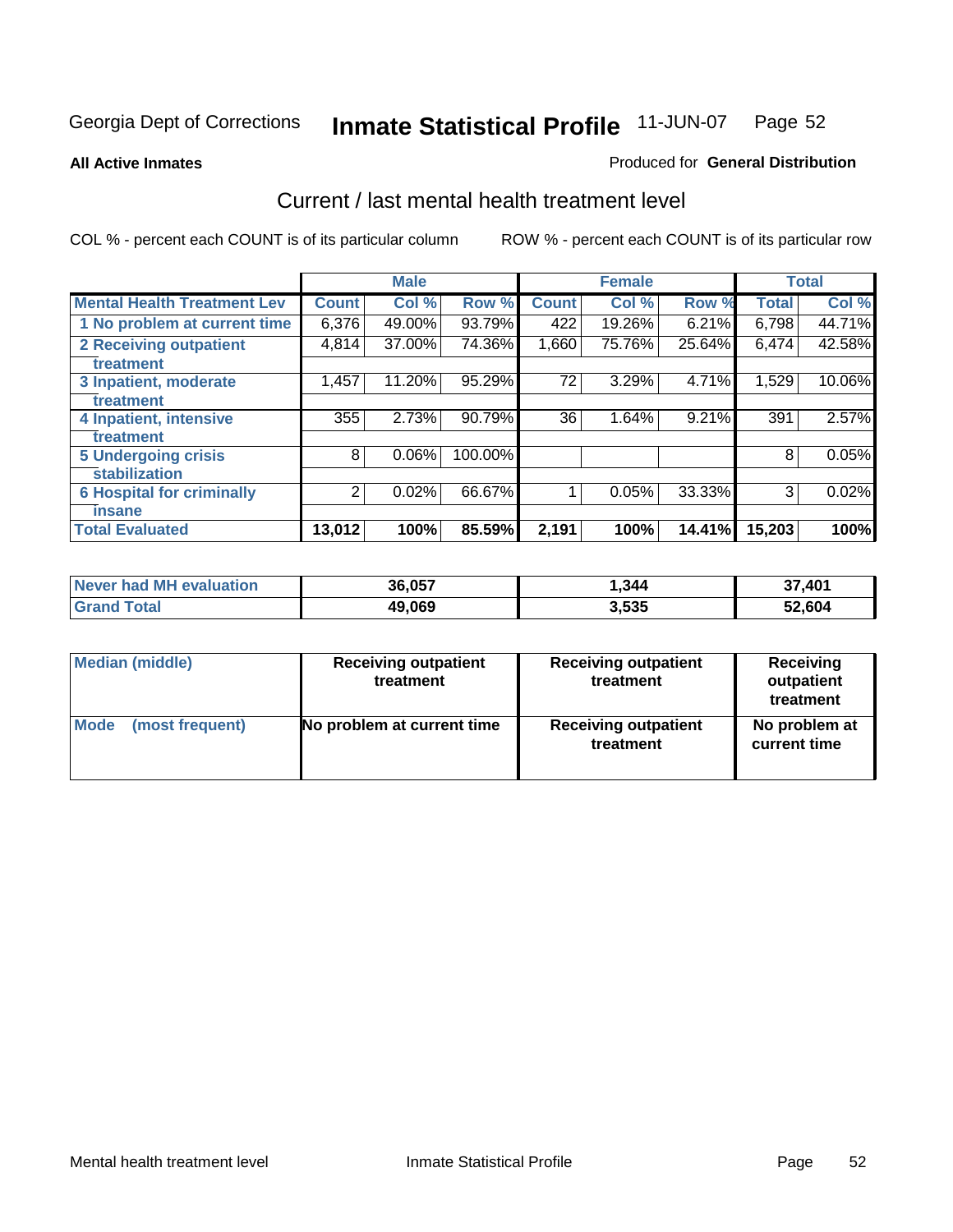### **All Active Inmates**

### Produced for **General Distribution**

## PULHESDWIT medical scale - 'P' overall condition ('P'hysical)

|                                   |              | <b>Male</b> |        |              | <b>Female</b> |         |              | <b>Total</b> |
|-----------------------------------|--------------|-------------|--------|--------------|---------------|---------|--------------|--------------|
| 'P' Overall Condition             | <b>Count</b> | Col %       | Row %  | <b>Count</b> | Col %         | Row %   | <b>Total</b> | Col %        |
| 1 No medical illness              | 35,715       | 75.25%      | 94.81% | ,956         | 56.70%        | 5.19%   | 37,671       | 73.99%       |
| 2 Well-controlled chronic illness | 9,128        | 19.23%      | 87.69% | 1,281        | 37.13%        | 12.31%  | 10,409       | 20.44%       |
| 3 Poorly-controlled chronic       | 2,539        | 5.35%       | 95.78% | 112          | 3.25%         | 4.22%   | 2,651        | 5.21%        |
| <b>illness</b>                    |              |             |        |              |               |         |              |              |
| 4 Significant problems requiring  | 76           | 0.16%       | 89.41% | 9            | 0.26%         | 10.59%  | 85           | 0.17%        |
| special housing                   |              |             |        |              |               |         |              |              |
| 5 Terminal illness, < 6 months    | 6            | 0.01%       | 85.71% |              | 0.03%         | 14.29%  |              | 0.01%        |
| to live                           |              |             |        |              |               |         |              |              |
| Inmate is pregnant<br>6           |              |             |        | 91           | 2.64%         | 100.00% | 91           | 0.18%        |
| <b>Total Reported</b>             | 47,464       | 100%        | 93.22% | 3,450        | 100%          | 6.78%   | 50,914       | 100%         |

| <b>Not Reported</b> | ,605   | u.    | ,690   |
|---------------------|--------|-------|--------|
| <b>Grand Total</b>  | 49,069 | 3,535 | 52,604 |

| Mode (most frequent) | 1 No medical illness | 1 No medical illness | 1 No medical |
|----------------------|----------------------|----------------------|--------------|
|                      |                      |                      | illness      |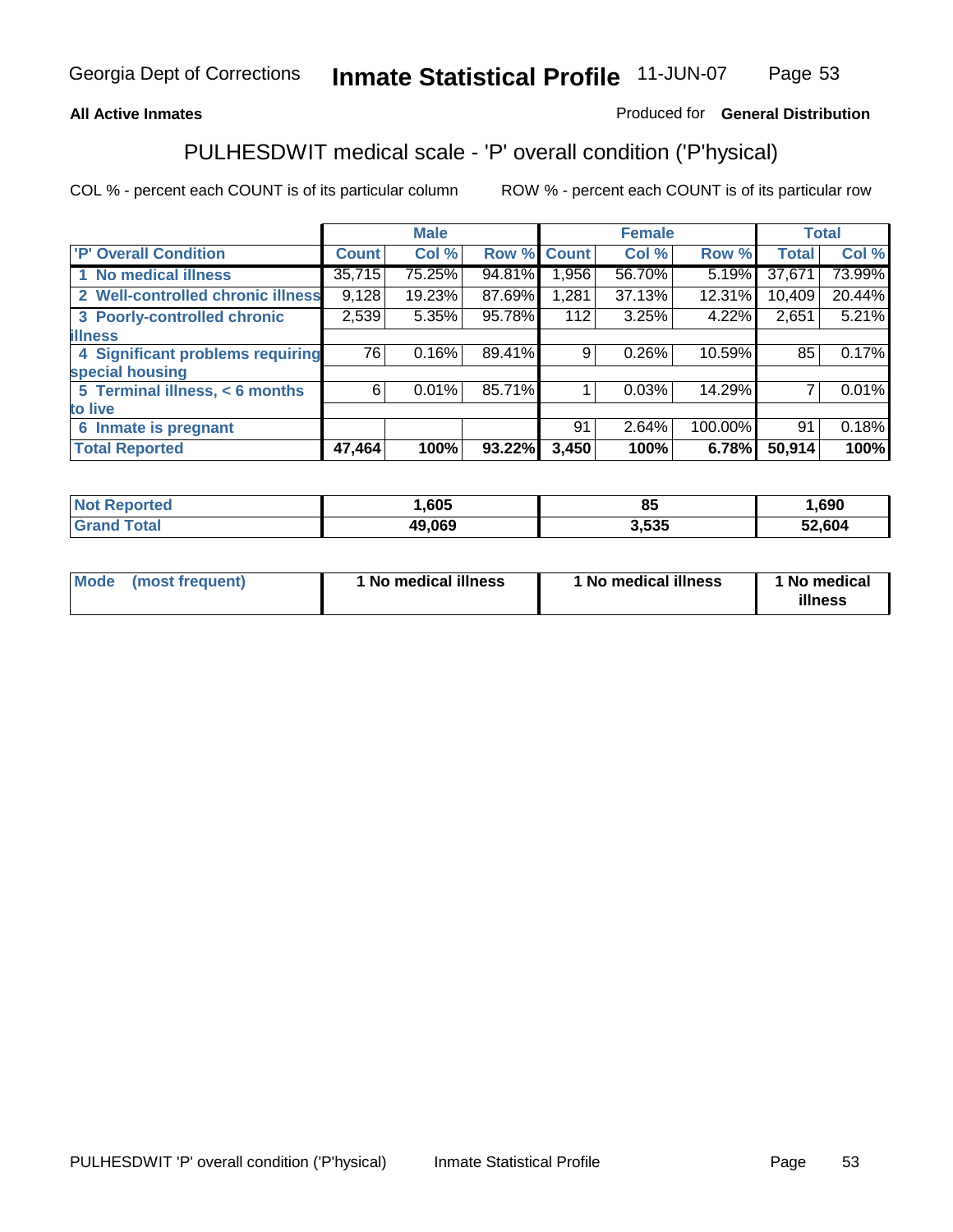#### **All Active Inmates**

#### Produced for **General Distribution**

## PULHESDWIT medical scale - 'U' upper body

|                              |              | <b>Male</b> |         |              | <b>Female</b> |       |              | <b>Total</b> |
|------------------------------|--------------|-------------|---------|--------------|---------------|-------|--------------|--------------|
| <b>U' Upper Body</b>         | <b>Count</b> | Col %       | Row %   | <b>Count</b> | Col %         | Row % | <b>Total</b> | Col %        |
| 1 Upper bones, joints,       | 45,894       | 96.69%      | 93.31%  | 3,291        | 95.39%        | 6.69% | 49,185       | 96.60%       |
| muscles all OK               |              |             |         |              |               |       |              |              |
| 2 One or both arms minimally | 1,307        | 2.75%       | 90.14%  | 143          | 4.14%         | 9.86% | 1,450        | 2.85%        |
| limited                      |              |             |         |              |               |       |              |              |
| 3 One or both arms           | 206          | 0.43%       | 94.50%  | 12           | 0.35%         | 5.50% | 218          | 0.43%        |
| moderately limited           |              |             |         |              |               |       |              |              |
| 4 One arm disabled,          | 52           | 0.11%       | 92.86%  | 4            | 0.12%         | 7.14% | 56           | 0.11%        |
| paralyzed, or amputated      |              |             |         |              |               |       |              |              |
| 5 Both arms disabled,        | 5            | 0.01%       | 100.00% |              |               |       | 5            | 0.01%        |
| paralyzed, or amputated      |              |             |         |              |               |       |              |              |
| <b>Total Reported</b>        | 47,464       | 100%        | 93.22%  | 3,450        | 100%          | 6.78% | 50,914       | 100%         |

| N <sub>of</sub><br><b>rted</b>  | ,605   | ზ5             | .690   |
|---------------------------------|--------|----------------|--------|
| $T_{\alpha}$ tal $\blacksquare$ | 49,069 | 3 535<br>,,,,, | 52.604 |

| <b>Mode</b> | (most frequent) | 1 Upper bones, joints,<br>muscles all OK | 1 Upper bones, joints,<br>muscles all OK | 1 Upper bones,<br>joints, muscles all<br>ΟK |
|-------------|-----------------|------------------------------------------|------------------------------------------|---------------------------------------------|
|-------------|-----------------|------------------------------------------|------------------------------------------|---------------------------------------------|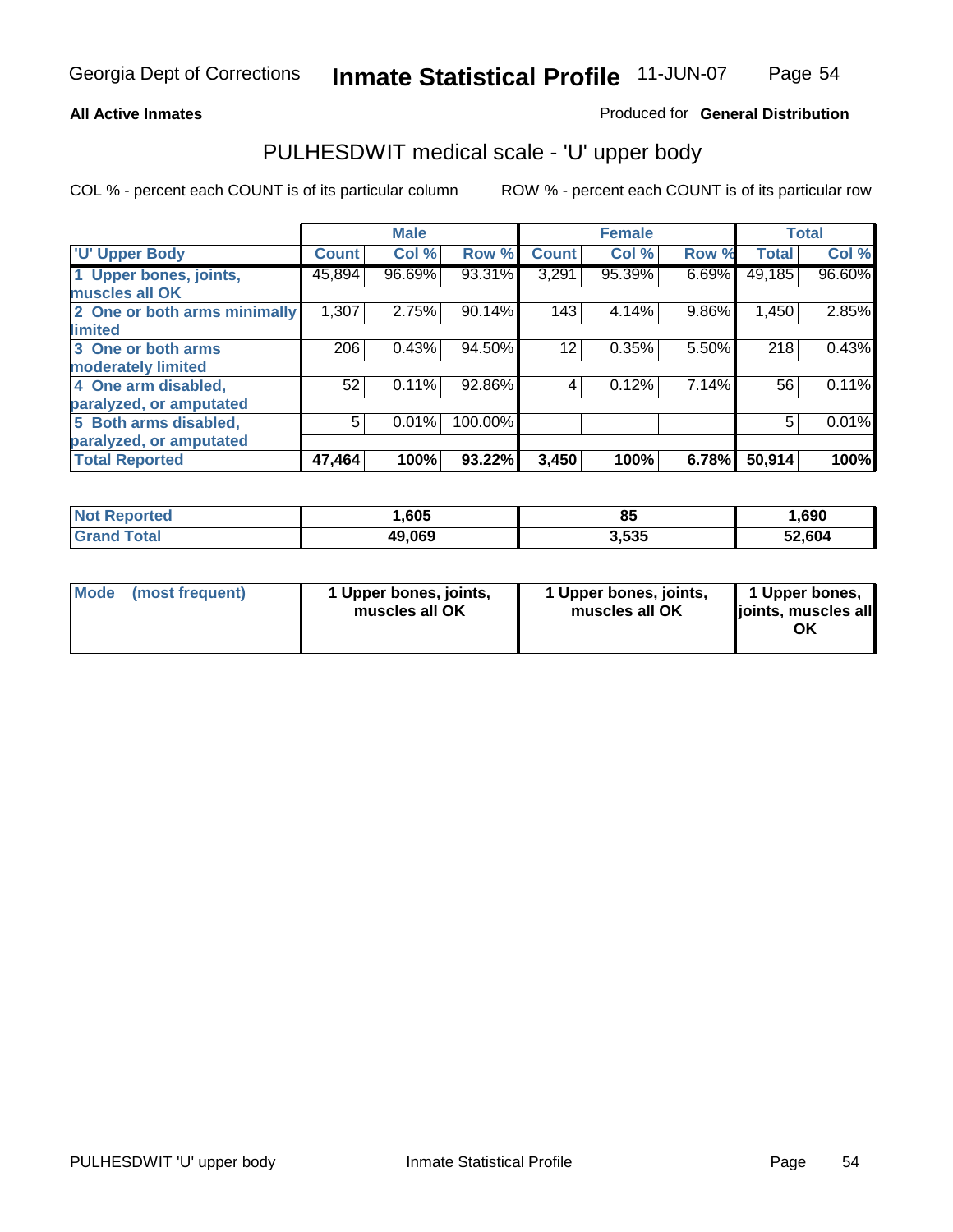#### **All Active Inmates**

#### Produced for **General Distribution**

## PULHESDWIT medical scale - 'L' lower body

|                                |              | <b>Male</b> |         |              | <b>Female</b> |        |              | <b>Total</b> |
|--------------------------------|--------------|-------------|---------|--------------|---------------|--------|--------------|--------------|
| <b>L' Lower Body</b>           | <b>Count</b> | Col %       | Row %   | <b>Count</b> | Col %         | Row %  | <b>Total</b> | Col %        |
| 1 Lower bones, joints,         | 43,860       | 92.41%      | 93.58%  | 3,008        | 87.19%        | 6.42%  | 46,868       | 92.05%       |
| muscles all OK                 |              |             |         |              |               |        |              |              |
| 2 One or both legs minimally   | 2,950        | 6.22%       | 87.82%  | 409          | 11.86%        | 12.18% | 3,359        | 6.60%        |
| limited                        |              |             |         |              |               |        |              |              |
| 3 One or both legs             | 540          | 1.14%       | 95.24%  | 27           | 0.78%         | 4.76%  | 567          | 1.11%        |
| moderately limited             |              |             |         |              |               |        |              |              |
| 4 One leg disabled, paralyzed, | 95           | 0.20%       | 94.06%  | 6            | 0.17%         | 5.94%  | 101          | 0.20%        |
| or amputated                   |              |             |         |              |               |        |              |              |
| 5 Both legs disabled,          | 19           | 0.04%       | 100.00% |              |               |        | 19           | 0.04%        |
| paralyzed, or amputated        |              |             |         |              |               |        |              |              |
| <b>Total Reported</b>          | 47,464       | 100%        | 93.22%  | 3,450        | 100%          | 6.78%  | 50,914       | 100%         |

| <b>Not Reported</b>     | ,605   | 85    | .690   |
|-------------------------|--------|-------|--------|
| $\tau$ otal<br>'Grand . | 49,069 | 3,535 | 52,604 |

|  | Mode (most frequent) | 1 Lower bones, joints,<br>muscles all OK | 1 Lower bones, joints,<br>muscles all OK | 1 Lower bones,<br>joints, muscles all<br>OK |
|--|----------------------|------------------------------------------|------------------------------------------|---------------------------------------------|
|--|----------------------|------------------------------------------|------------------------------------------|---------------------------------------------|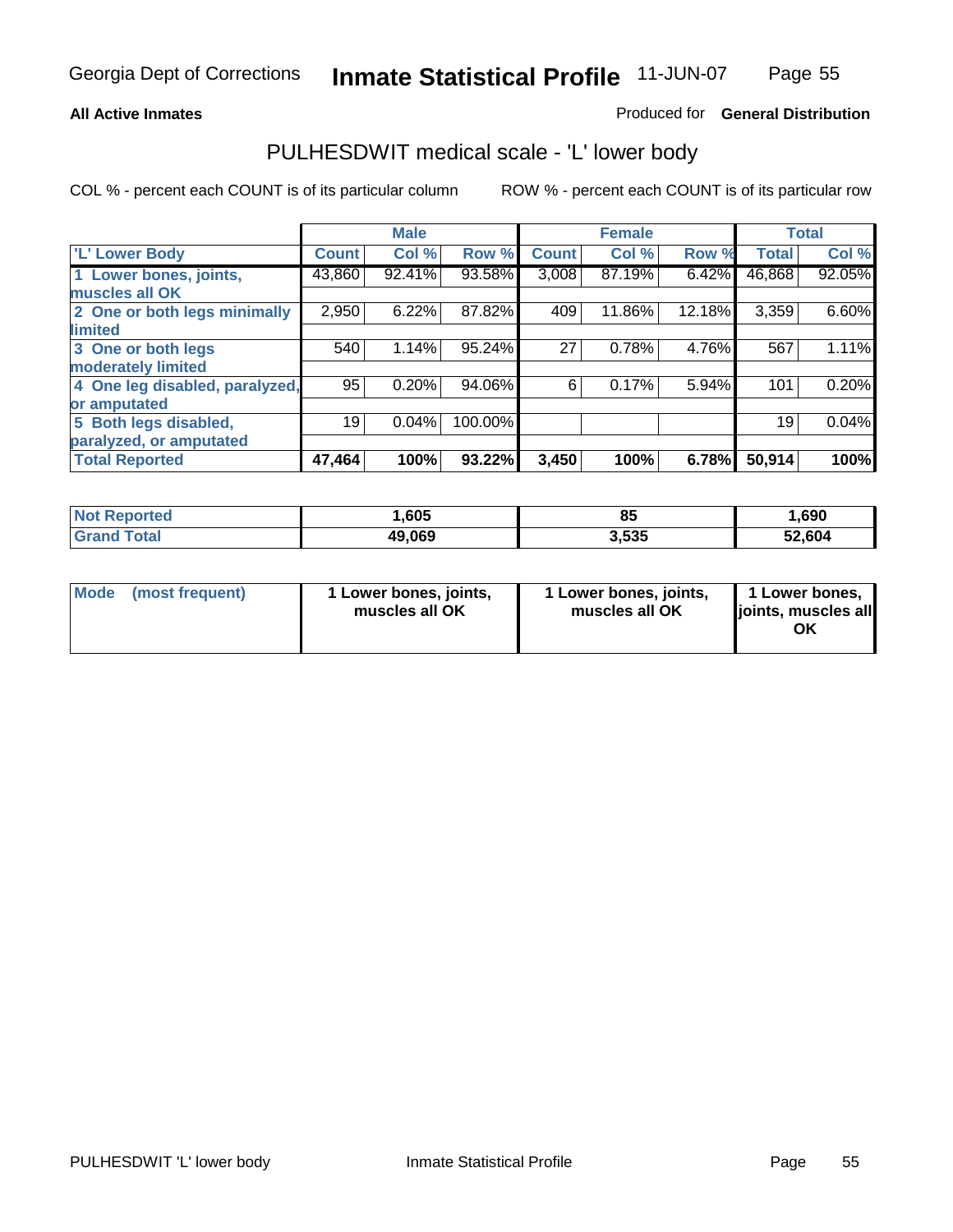#### **All Active Inmates**

### Produced for **General Distribution**

## PULHESDWIT medical scale - 'H' hearing

|                                |                 | <b>Male</b> |             |       | <b>Female</b> |        | <b>Total</b> |        |
|--------------------------------|-----------------|-------------|-------------|-------|---------------|--------|--------------|--------|
| <b>H'</b> Hearing              | <b>Count</b>    | Col %       | Row % Count |       | Col %         | Row %  | <b>Total</b> | Col %  |
| 1 Normal hearing both ears     | 47,098          | 99.23%      | 93.27%      | 3,400 | 98.55%        | 6.73%  | 50,498       | 99.18% |
| 2 Some loss in one ear with    | 285             | 0.60%       | 89.06%      | 35    | 1.01%         | 10.94% | 320          | 0.63%  |
| other OK, or mild loss in both |                 |             |             |       |               |        |              |        |
| 3 Total loss in one ear with   | 53              | 0.11%       | 84.13%      | 10    | 0.29%         | 15.87% | 63           | 0.12%  |
| mild loss in other             |                 |             |             |       |               |        |              |        |
| 4 Severe loss in both ears     | 13 <sub>1</sub> | 0.03%       | 86.67%      | 2     | $0.06\%$      | 13.33% | 15           | 0.03%  |
| 5 Total loss in both ears,     | 15              | 0.03%       | 83.33%      | 3     | 0.09%         | 16.67% | 18           | 0.04%  |
| requiring special housing      |                 |             |             |       |               |        |              |        |
| <b>Total Reported</b>          | 47,464          | 100%        | 93.22%      | 3,450 | 100%          | 6.78%  | 50,914       | 100%   |

| <b>Not</b><br><b>eported</b> | ,605   | QF.<br>၀၁ | ,690   |
|------------------------------|--------|-----------|--------|
| <sup>-</sup> otal            | 49.069 | 3,535     | 52,604 |

| Mode (most frequent) | 1 Normal hearing both ears 11 Normal hearing both ears 1 Normal hearing |           |
|----------------------|-------------------------------------------------------------------------|-----------|
|                      |                                                                         | both ears |
|                      |                                                                         |           |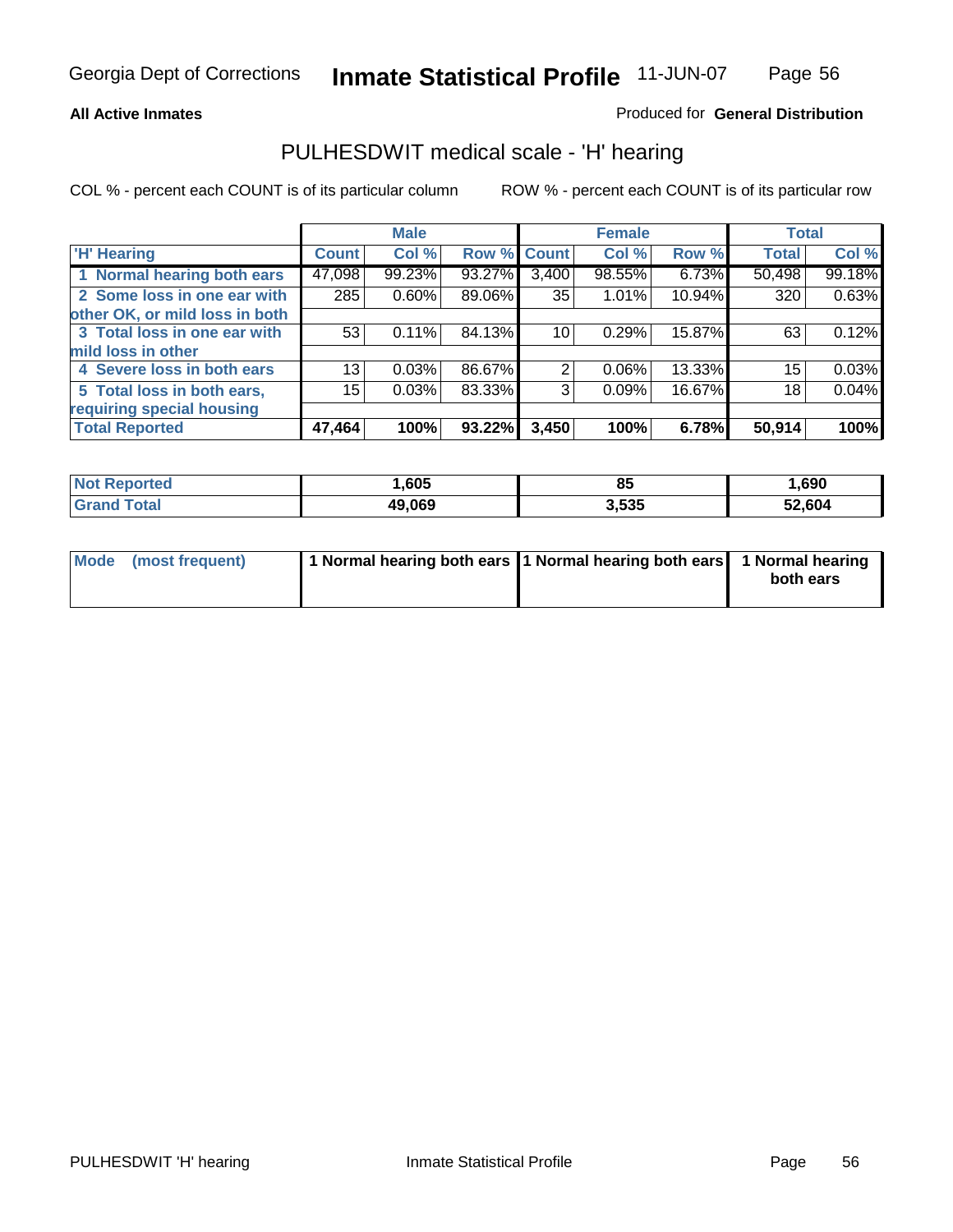#### **All Active Inmates**

### Produced for **General Distribution**

## PULHESDWIT medical scale - 'E' vision

|                                 |              | <b>Male</b> |             |       | <b>Female</b> |        |              | <b>Total</b> |
|---------------------------------|--------------|-------------|-------------|-------|---------------|--------|--------------|--------------|
| 'E' Vision                      | <b>Count</b> | Col %       | Row % Count |       | Col %         | Row %  | <b>Total</b> | Col %        |
| 1 Correctable to 20/40 in both  | 42,191       | 88.89%      | 94.85%      | 2,293 | 66.46%        | 5.15%  | 44,484       | 87.37%       |
| eyes                            |              |             |             |       |               |        |              |              |
| 2 Correctable to 20/70 in one   | 4,635        | 9.77%       | 81.02%      | 1,086 | 31.48%        | 18.98% | 5,721        | 11.24%       |
| eye, may be blind in other      |              |             |             |       |               |        |              |              |
| 3 Correctable to 20/200 in one  | 545          | 1.15%       | 89.49%      | 64    | 1.86%         | 10.51% | 609          | 1.20%        |
| eye, may be blind in other      |              |             |             |       |               |        |              |              |
| 4 One eye not correctable to    | 78           | 0.16%       | 91.76%      |       | 0.20%         | 8.24%  | 85           | 0.17%        |
| 20/200, other may be blind      |              |             |             |       |               |        |              |              |
| 5 Blind in both eyes, requiring | 15           | 0.03%       | 100.00%     |       |               |        | 15           | 0.03%        |
| special housing                 |              |             |             |       |               |        |              |              |
| <b>Total Reported</b>           | 47,464       | 100%        | 93.22%      | 3,450 | 100%          | 6.78%  | 50,914       | 100.0%       |

| <b>Not Reported</b> | ,605   | O L<br>uj | ,690   |
|---------------------|--------|-----------|--------|
| $F$ atal            | 49,069 | 3,535     | 52,604 |

| Mode | (most frequent) | 1 Correctable to 20/40 in<br>both eves | 1 Correctable to 20/40 in   1 Correctable to<br>both eves | 20/40 in both eyes |
|------|-----------------|----------------------------------------|-----------------------------------------------------------|--------------------|
|      |                 |                                        |                                                           |                    |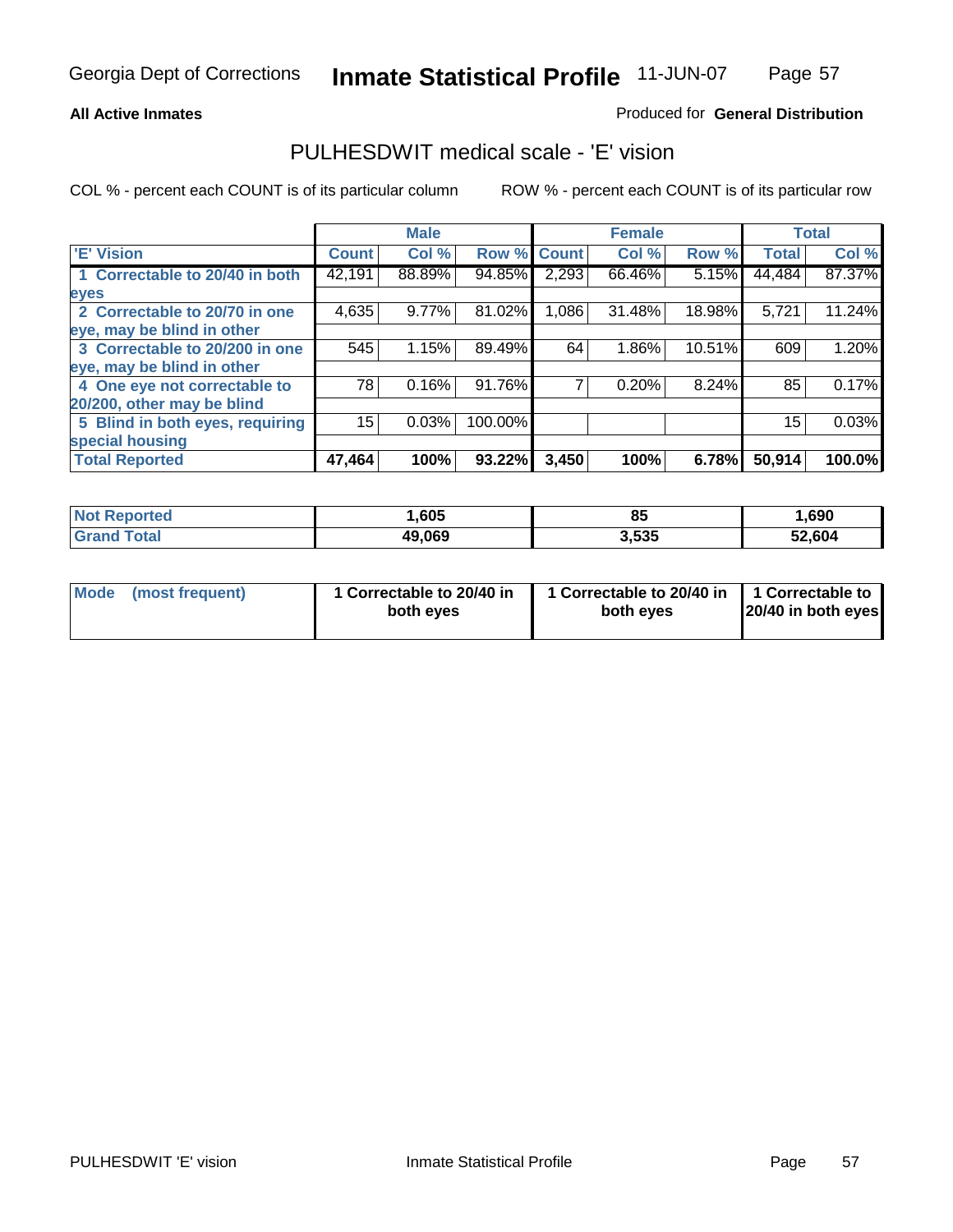## **All Active Inmates**

## Produced for **General Distribution**

## PULHESDWIT medical scale - 'S' pSychiatric

|                                        |              | <b>Male</b> |             |       | <b>Female</b> |        |              | <b>Total</b> |
|----------------------------------------|--------------|-------------|-------------|-------|---------------|--------|--------------|--------------|
| 'S' pSychiatric                        | <b>Count</b> | Col %       | Row % Count |       | Col %         | Row %  | <b>Total</b> | Col %        |
| 1 No impairment or disorders           | 41,193       | 88.04%      | 94.94%      | 2,196 | 63.74%        | 5.06%  | 43,389       | 86.37%       |
| 2 Stable, or in remission, or          | 4,535        | 9.69%       | 79.41%      | 1,176 | 34.14%        | 20.59% | 5,711        | 11.37%       |
| mild impairment or retardation         |              |             |             |       |               |        |              |              |
| 3 Requires moderate inpatient          | 993          | 2.12%       | 94.39%      | 59    | 1.71%         | 5.61%  | 1,052        | 2.09%        |
| treatment                              |              |             |             |       |               |        |              |              |
| 4 Requires intensive inpatient         | 63           | 0.13%       | 81.82%      | 14    | 0.41%         | 18.18% | 77           | 0.15%        |
| treatment                              |              |             |             |       |               |        |              |              |
| <b>5 Requires Crisis Stabilization</b> | 6            | 0.01%       | 100.00%     |       |               |        | 6            | 0.01%        |
| Unit (CSU) inpatient care              |              |             |             |       |               |        |              |              |
| <b>Total Reported</b>                  | 46,790       | 100%        | 93.14%      | 3,445 | 100%          | 6.86%  | 50,235       | 100%         |

| <b>Not Reported</b>       | 2,279  | 90    | 2,369  |
|---------------------------|--------|-------|--------|
| <b>Total</b><br>' Grand 1 | 49,069 | 3,535 | 52,604 |

| Mode (most frequent) | <b>1 No impairment or disorders</b> | 1 No impairment or<br>disorders | 11 No impairment or<br>disorders |
|----------------------|-------------------------------------|---------------------------------|----------------------------------|
|                      |                                     |                                 |                                  |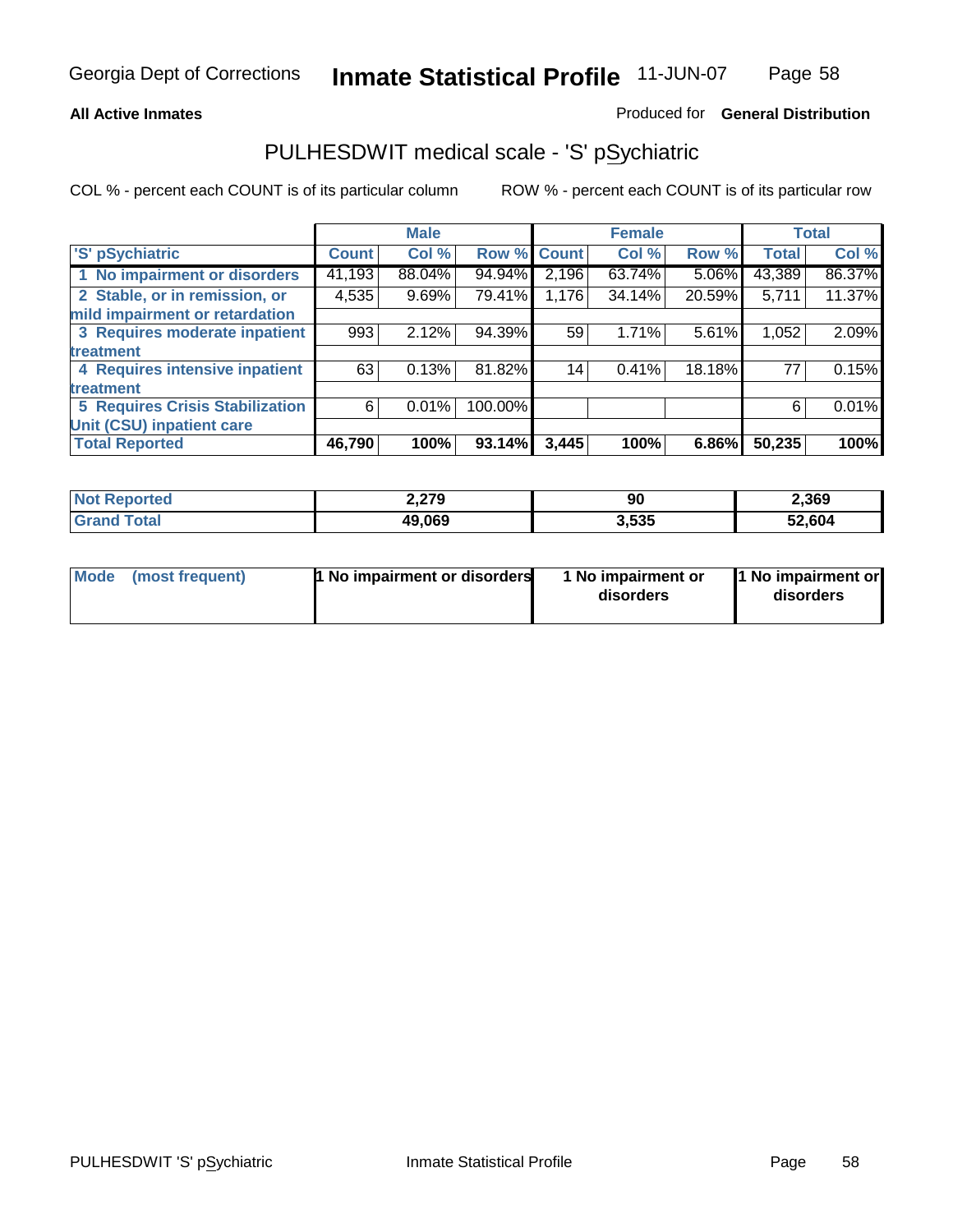#### **All Active Inmates**

#### Produced for **General Distribution**

## PULHESDWIT medical scale - 'D' dental

|                                 |              | <b>Male</b> |             |       | <b>Female</b> |         |              | <b>Total</b> |
|---------------------------------|--------------|-------------|-------------|-------|---------------|---------|--------------|--------------|
| 'D' Dental                      | <b>Count</b> | Col %       | Row % Count |       | Col %         | Row %   | <b>Total</b> | Col %        |
| 1 Minimal routine dental health | 17,038       | 36.64%      | 87.68%      | 2,395 | 69.50%        | 12.32%  | 19,433       | 38.90%       |
| <b>needs</b>                    |              |             |             |       |               |         |              |              |
| 2 Moderate cavities and/or      | 24,176       | 51.99%      | 97.20%      | 697   | 20.23%        | 2.80%   | 24,873       | 49.80%       |
| gum disease                     |              |             |             |       |               |         |              |              |
| 3 Extensive gum disease         | 5,284        | 11.36%      | 93.74%      | 353   | 10.24%        | 6.26%   | 5,637        | 11.29%       |
| and/or widespread decay         |              |             |             |       |               |         |              |              |
| 4 Urgent need for dental        | 6            | 0.01%       | 100.00%     |       |               |         | 6            | 0.01%        |
| <b>services</b>                 |              |             |             |       |               |         |              |              |
| 5 Life-threatening disease or   |              |             |             |       | 0.03%         | 100.00% |              | 0.01%        |
| extreme pain or infection       |              |             |             |       |               |         |              |              |
| <b>Total Reported</b>           | 46,504       | 100%        | 93.10%      | 3,446 | 100%          | 6.90%   | 49,950       | 100.0%       |

| <b>Not Reported</b> | 2,565  | 89    | 2,654  |
|---------------------|--------|-------|--------|
| Γota⊦               | 49,069 | 3,535 | 52,604 |

| <b>Mode</b> | (most frequent) | 2 Moderate cavities and/or<br>qum disease | Minimal routine dental<br>health needs | 2 Moderate<br>cavities and/or |
|-------------|-----------------|-------------------------------------------|----------------------------------------|-------------------------------|
|             |                 |                                           |                                        | qum disease                   |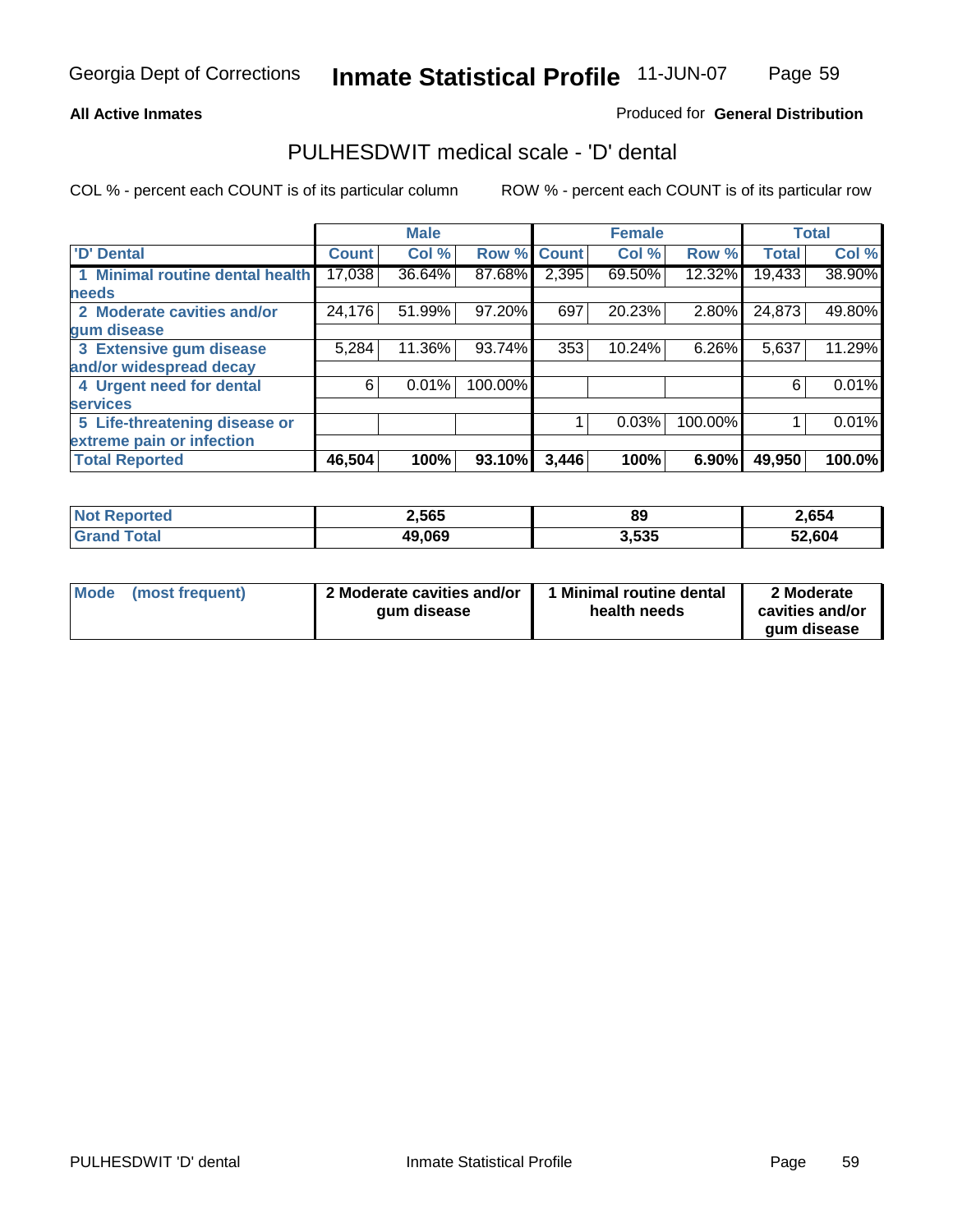#### **All Active Inmates**

#### Produced for **General Distribution**

## PULHESDWIT medical scale - 'W' work ability

|                                 |              | <b>Male</b> |        |              | <b>Female</b> |        |              | <b>Total</b> |
|---------------------------------|--------------|-------------|--------|--------------|---------------|--------|--------------|--------------|
| W' work ability                 | <b>Count</b> | Col %       | Row %  | <b>Count</b> | Col %         | Row %  | <b>Total</b> | Col %        |
| 1 Unrestricted work or activity | 40,669       | 85.68%      | 93.08% | 3,025        | 87.68%        | 6.92%  | 43,694       | 85.82%       |
| 2 Minor restrictions on type of | 5,278        | 11.12%      | 95.01% | 277          | 8.03%         | 4.99%  | 5,555        | 10.91%       |
| <b>work</b>                     |              |             |        |              |               |        |              |              |
| 3 Moderate restrictions on type | 1,200        | 2.53%       | 96.93% | 38           | 1.10%         | 3.07%  | 1,238        | 2.43%        |
| of work                         |              |             |        |              |               |        |              |              |
| 4 Major restrictions on type of | 261          | 0.55%       | 73.73% | 93           | 2.70%         | 26.27% | 354          | 0.70%        |
| <b>work</b>                     |              |             |        |              |               |        |              |              |
| 5 Cannot work under any         | 56           | 0.12%       | 76.71% | 17           | 0.49%         | 23.29% | 73           | 0.14%        |
| <b>circumstances</b>            |              |             |        |              |               |        |              |              |
| <b>Total Reported</b>           | 47,464       | 100%        | 93.22% | 3,450        | 100%          | 6.78%  | 50,914       | 100%         |

| <b>Not Reported</b>            | .605   | 85    | ,690   |
|--------------------------------|--------|-------|--------|
| <b>Total</b><br><b>Grand</b> 1 | 49,069 | 3,535 | 52,604 |

| <b>Mode</b>     | 1 Unrestricted work or | 1 Unrestricted work or | 1 Unrestricted   |
|-----------------|------------------------|------------------------|------------------|
| (most frequent) | activity               | activity               | work or activity |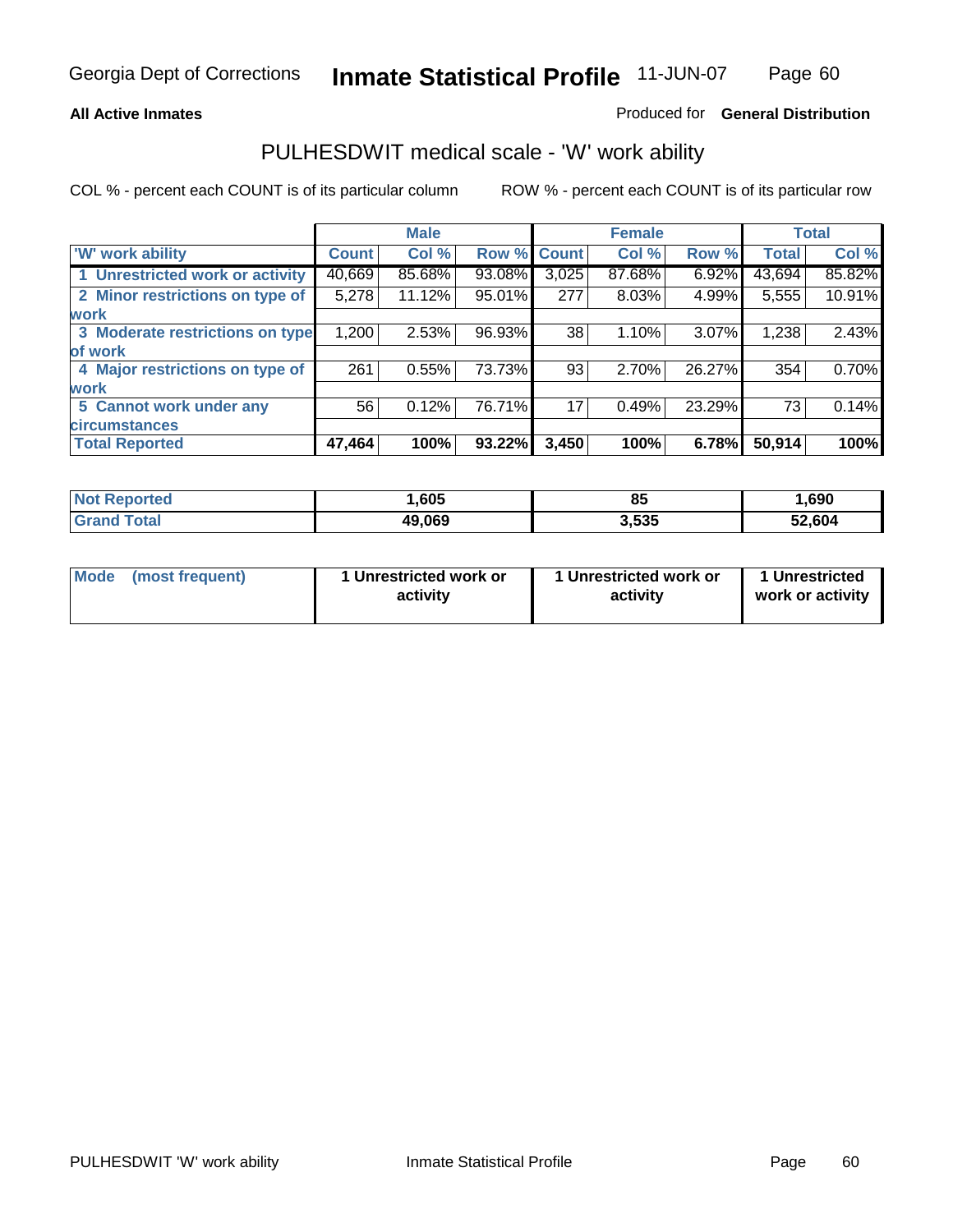## **All Active Inmates**

## Produced for **General Distribution**

## PULHESDWIT medical scale - 'I' impairment

|                                   |              | <b>Male</b> |             |       | <b>Female</b> |        | <b>Total</b> |        |
|-----------------------------------|--------------|-------------|-------------|-------|---------------|--------|--------------|--------|
| <b>T' Impairment</b>              | <b>Count</b> | Col %       | Row % Count |       | Col %         | Row %  | <b>Total</b> | Col %  |
| 1 No impairments or               | 47,141       | 99.32%      | 93.20%      | 3,442 | 99.77%        | 6.80%  | 50,583       | 99.35% |
| disabilities                      |              |             |             |       |               |        |              |        |
| 2 Wheelchair-bound but            | 55           | 0.12%       | 96.49%      | 2     | 0.06%         | 3.51%  | 57           | 0.11%  |
| otherwise OK                      |              |             |             |       |               |        |              |        |
| <b>3 Needs low-level Assisted</b> | 19           | 0.04%       | 86.36%      | 3     | 0.09%         | 13.64% | 22           | 0.04%  |
| Living (level I)                  |              |             |             |       |               |        |              |        |
| 4 Needs moderate Assisted         | 8            | 0.02%       | 100.00%     |       |               |        | 8            | 0.02%  |
| <b>Living (level II)</b>          |              |             |             |       |               |        |              |        |
| <b>5 Needs maximal Assisted</b>   | 241          | 0.51%       | 98.77%      | 3     | 0.09%         | 1.23%  | 244          | 0.48%  |
| <b>Living (level III)</b>         |              |             |             |       |               |        |              |        |
| <b>Total Reported</b>             | 47,464       | 100%        | 93.22%      | 3,450 | 100%          | 6.78%  | 50,914       | 100%   |

| <b>Reported</b><br>NO. | ,605   | 85    | ,690   |
|------------------------|--------|-------|--------|
| <b>ota</b>             | 49,069 | , 535 | 52.604 |

| <b>Mode</b> | (most frequent) | 1 No impairments or<br>disabilities | 1 No impairments or<br>disabilities | 1 1 No impairments<br>or disabilities |
|-------------|-----------------|-------------------------------------|-------------------------------------|---------------------------------------|
|-------------|-----------------|-------------------------------------|-------------------------------------|---------------------------------------|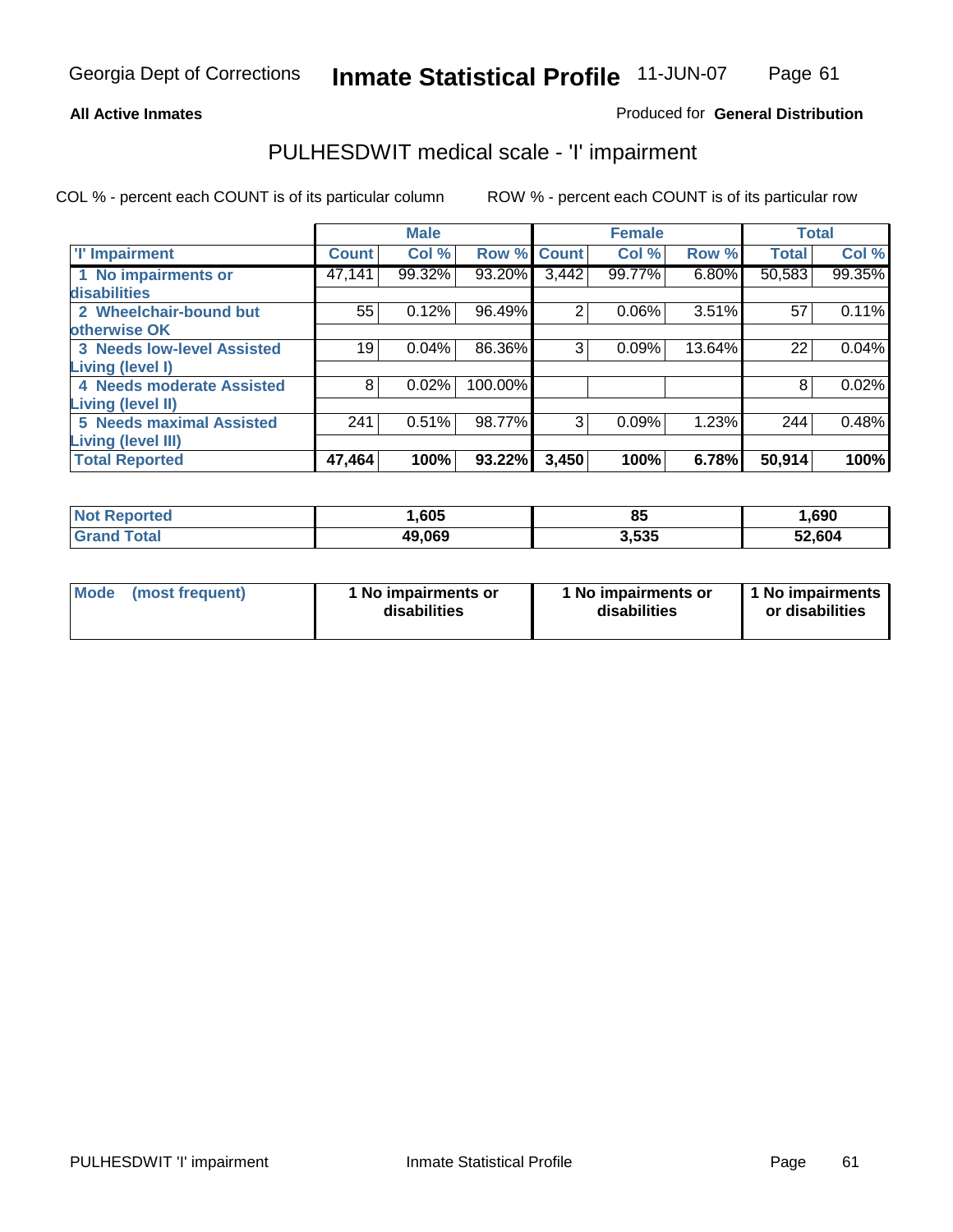#### **Inmate Statistical Profile** 11-JUN-07 Page Page 62

### **All Active Inmates Allowski** Produced fo **General Distribution**

## PULHESDWIT medical scale - 'T' transportability

|                              |              | <b>Male</b> |         |              | <b>Female</b> |       | <b>Total</b> |        |
|------------------------------|--------------|-------------|---------|--------------|---------------|-------|--------------|--------|
| <b>T' Transportability</b>   | <b>Count</b> | Col %       | Row %   | <b>Count</b> | Col %         | Row % | <b>Total</b> | Col %  |
| 1 Can be transported in any  | 47,370       | 99.80%      | 93.22%  | 3,445        | 99.86%        | 6.78% | 50,815       | 99.81% |
| ordinary approved vehicle    |              |             |         |              |               |       |              |        |
| 2 Wheelchair-bound, not      | 35           | 0.07%       | 94.59%  | 2            | 0.06%         | 5.41% | 37           | 0.07%  |
| needing special vehicle      |              |             |         |              |               |       |              |        |
| 3 Wheelchair-bound, requires | 14           | 0.03%       | 93.33%  |              | 0.03%         | 6.67% | 15           | 0.03%  |
| special vehicle              |              |             |         |              |               |       |              |        |
| 4 Needs specially-equipped   | 2            | 0.01%       | 100.00% |              |               |       |              | 0.01%  |
| medical vehicle              |              |             |         |              |               |       |              |        |
| <b>5 Requires ambulance</b>  | 43           | 0.09%       | 95.56%  | 2            | 0.06%         | 4.44% | 45           | 0.09%  |
| transport                    |              |             |         |              |               |       |              |        |
| <b>Total Reported</b>        | 47,464       | 100%        | 93.22%  | 3,450        | 100%          | 6.78% | 50,914       | 100.0% |

| <b>Not</b><br>Reported | .605   | 85    | 690, ا |
|------------------------|--------|-------|--------|
| Γotal<br><b>Grand</b>  | 49,069 | 3,535 | 52,604 |

| Mode (most frequent) | 1 Can be transported in any 1 Can be transported in any | ordinary approved vehicle   ordinary approved vehicle   transported in any | 1 Can be<br>ordinary approved<br>vehicle |
|----------------------|---------------------------------------------------------|----------------------------------------------------------------------------|------------------------------------------|
|                      |                                                         |                                                                            |                                          |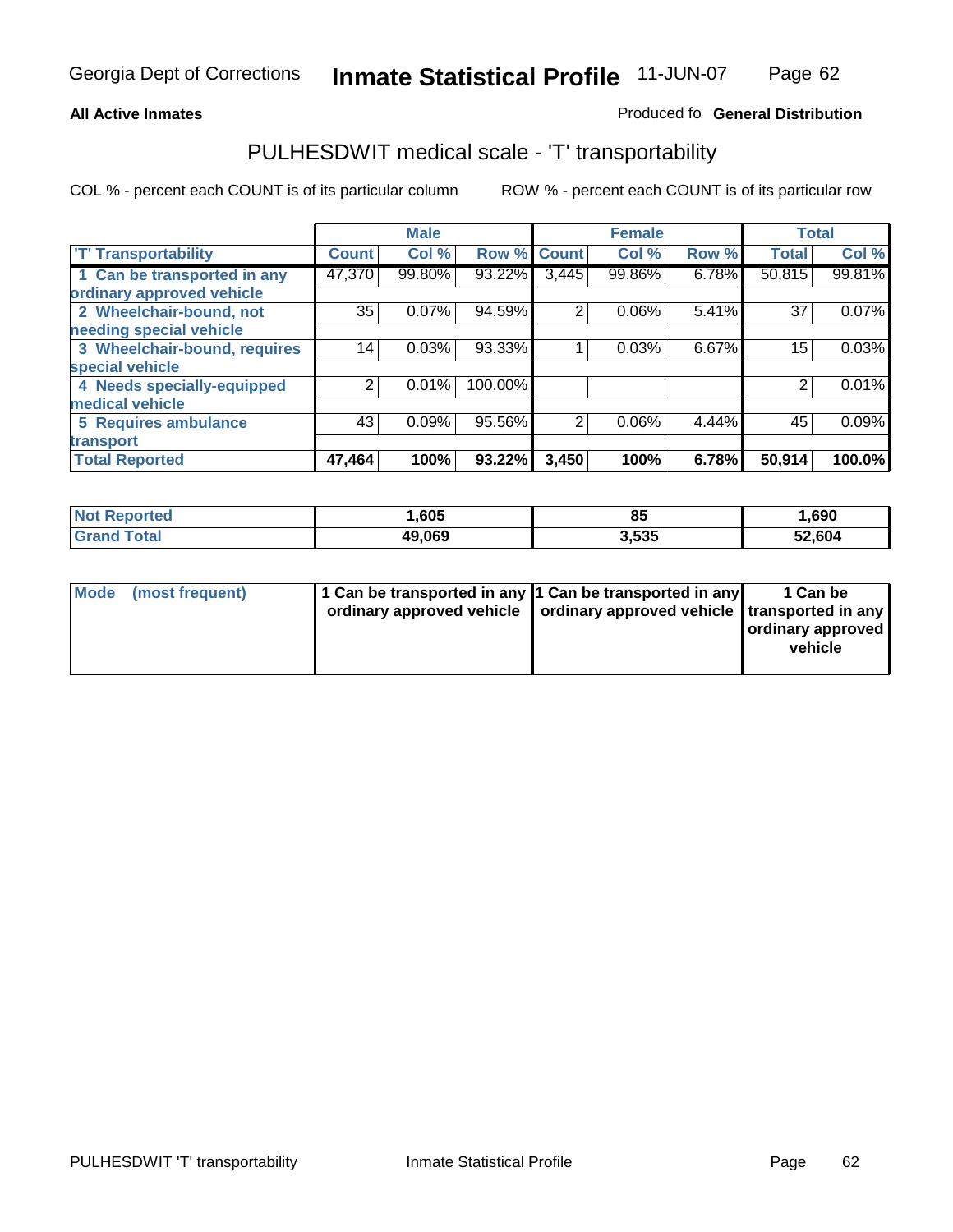### **All Active Inmates**

### Produced for **General Distribution**

## Criminality in family, self-reported

|                              |              | <b>Male</b> |           |              | <b>Female</b> |       |                 | <b>Total</b> |
|------------------------------|--------------|-------------|-----------|--------------|---------------|-------|-----------------|--------------|
| <b>Criminality In Family</b> | <b>Count</b> | Col %       | Row %     | <b>Count</b> | Col %         | Row % | <b>Total</b>    | Col %        |
| Yes, criminality in family   | 12.190       | 25.45%      | $90.47\%$ | 1,284        | 36.84%        |       | $9.53\%$ 13,474 | 26.22%       |
| No criminality in family     | 35,714       | 74.55%      | 94.19%    | 2,201        | 63.16%        |       | 5.81% 37,915    | 73.78%       |
| <b>Total Reported</b>        | 47,904       | 100%        | 93.22%    | 3,485        | 100%          |       | 6.78% 51,389    | 100%         |

| <b>Not Reported</b>          | 1,165  | 50    | .215.، |
|------------------------------|--------|-------|--------|
| <b>Total</b><br><b>Grand</b> | 49,069 | 3,535 | 52,604 |

| Mode (most frequent) |  | No criminality in family | No criminality in family | No criminality in<br>family |
|----------------------|--|--------------------------|--------------------------|-----------------------------|
|----------------------|--|--------------------------|--------------------------|-----------------------------|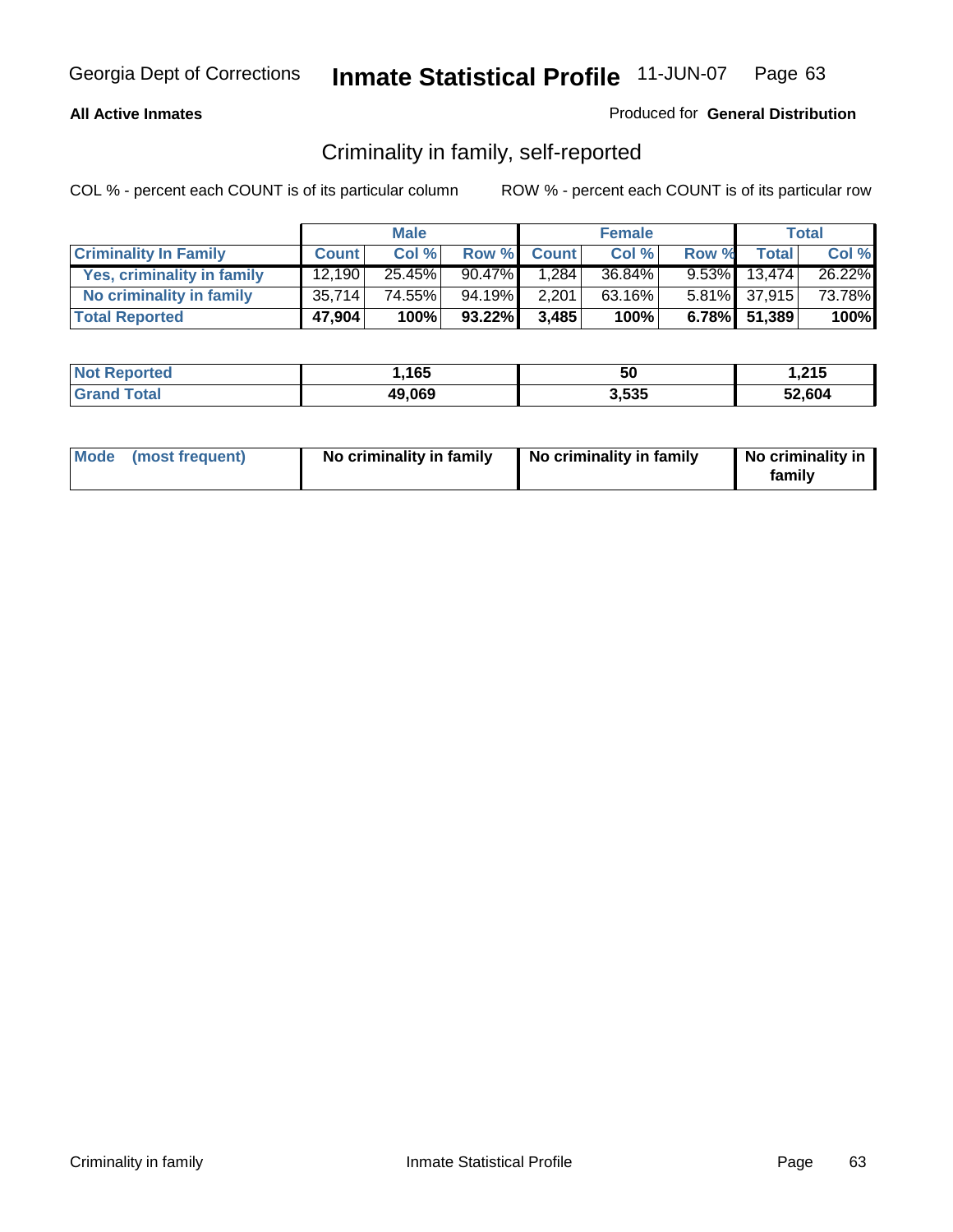### **All Active Inmates**

### Produced for **General Distribution**

## Alcoholism in family, self-reported

|                             |              | <b>Male</b> |           |              | <b>Female</b> |          |              | <b>Total</b> |
|-----------------------------|--------------|-------------|-----------|--------------|---------------|----------|--------------|--------------|
| <b>Alcoholism In Family</b> | <b>Count</b> | Col %       | Row %     | <b>Count</b> | Col %         | Row %    | <b>Total</b> | Col %        |
| Yes, alcoholism in family   | 7.866        | 16.42%      | $90.51\%$ | 825          | 23.67%        | $9.49\%$ | 8,691        | 16.91%       |
| No alcoholism in family     | 40,038       | 83.58%      | 93.77%    | 2,660        | 76.33%        | 6.23%    | 42,698       | 83.09%       |
| <b>Total Reported</b>       | 47,904       | 100%        | 93.22%    | 3,485        | 100%          |          | 6.78% 51,389 | 100%         |

| <b>Not Reported</b>          | 1,165  | 50    | .215.، |
|------------------------------|--------|-------|--------|
| <b>Total</b><br><b>Grand</b> | 49,069 | 3,535 | 52,604 |

|  | Mode (most frequent) | No alcoholism in family | No alcoholism in family | No alcoholism in<br>family |
|--|----------------------|-------------------------|-------------------------|----------------------------|
|--|----------------------|-------------------------|-------------------------|----------------------------|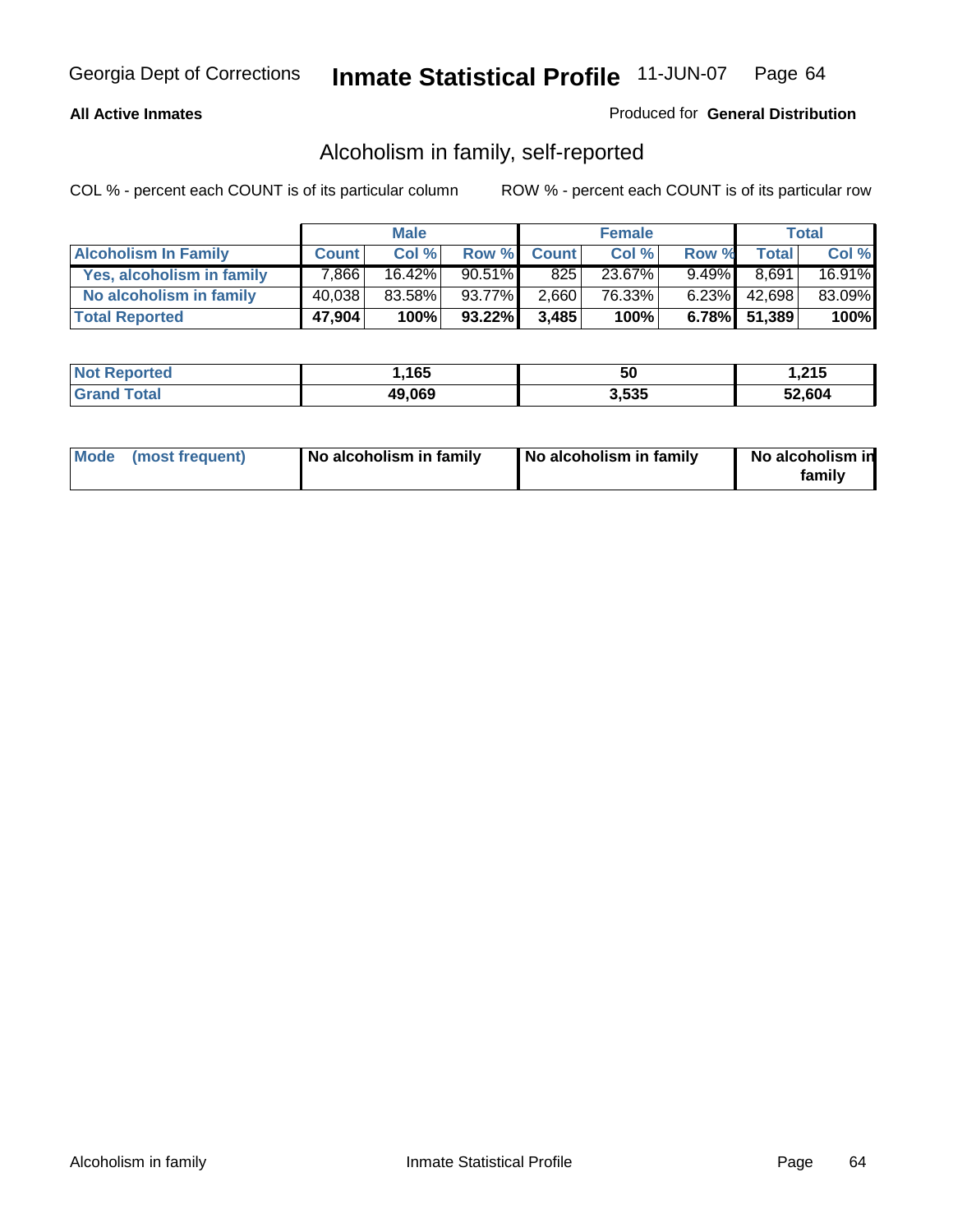### **All Active Inmates**

#### Produced for **General Distribution**

## Drug abuse in family, self-reported

|                           |              | <b>Male</b> |           |              | <b>Female</b> |           |              | <b>Total</b> |
|---------------------------|--------------|-------------|-----------|--------------|---------------|-----------|--------------|--------------|
| Drug Abuse In Family      | <b>Count</b> | Col %       | Row %     | <b>Count</b> | Col %         | Row %     | <b>Total</b> | Col %        |
| Yes, drug abuse in family | 4.406        | $9.20\%$    | $85.11\%$ | 771          | 22.12%        | $14.89\%$ | 5.177        | $10.07\%$    |
| No drug abuse in family   | 43,498       | $90.80\%$   | 94.13%    | 2.714        | 77.88%        | $5.87\%$  | 46,212       | 89.93%       |
| <b>Total Reported</b>     | 47,904       | 100%        | 93.22%    | 3,485        | 100%          |           | 6.78% 51,389 | 100%         |

| <b>Not Reported</b>          | 1,165  | 50    | .215.، |
|------------------------------|--------|-------|--------|
| <b>Total</b><br><b>Grand</b> | 49,069 | 3,535 | 52,604 |

|  | Mode (most frequent) | No drug abuse in family | No drug abuse in family | No drug abuse in<br>family |
|--|----------------------|-------------------------|-------------------------|----------------------------|
|--|----------------------|-------------------------|-------------------------|----------------------------|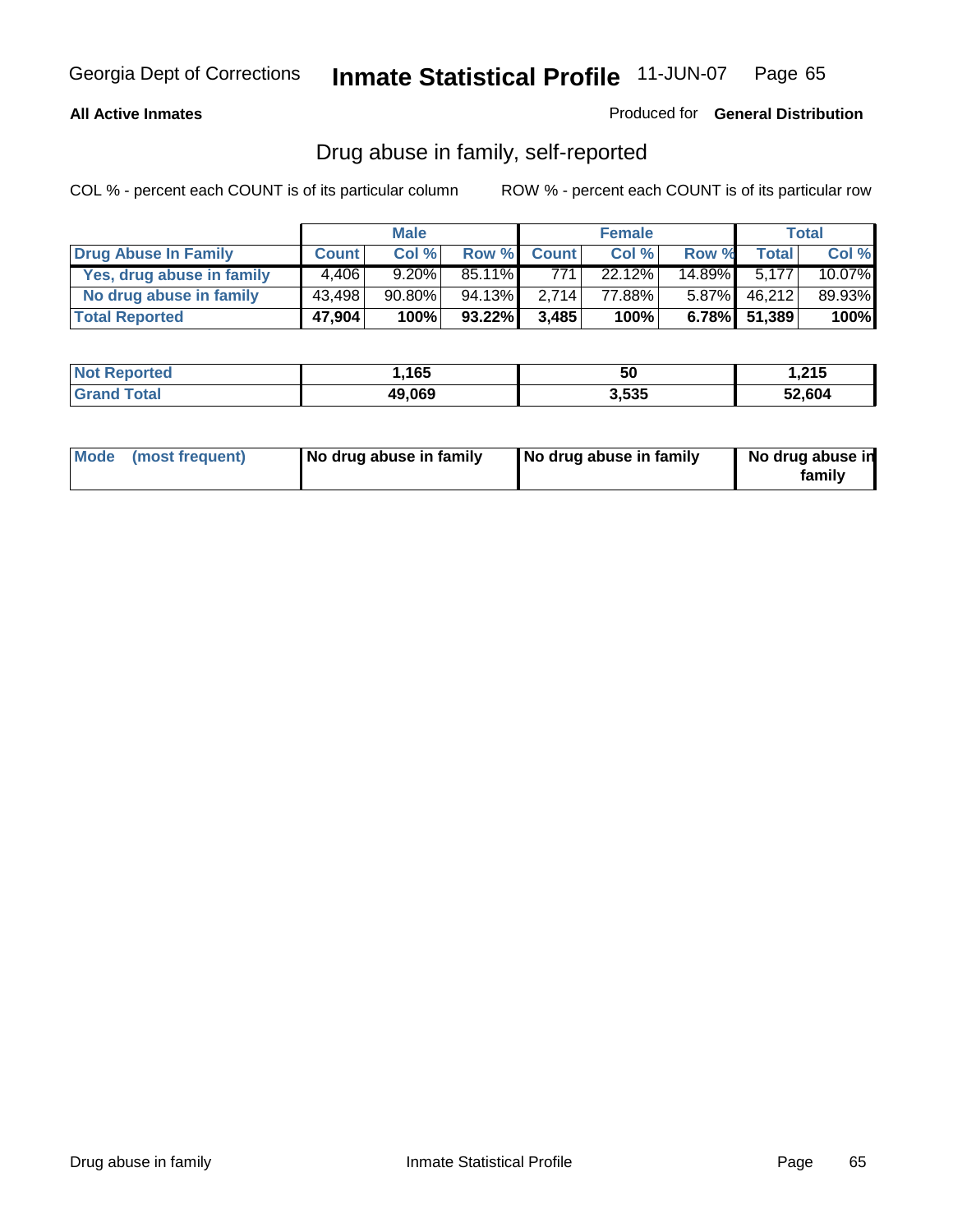### **All Active Inmates**

### Produced for **General Distribution**

## Subjected to frequent beatings, self-reported

|                                   |              | <b>Male</b> |         |              | <b>Female</b> |        |        | Total  |
|-----------------------------------|--------------|-------------|---------|--------------|---------------|--------|--------|--------|
| <b>Frequent beatings</b>          | <b>Count</b> | Col %       | Row %   | <b>Count</b> | Col %         | Row %  | Total  | Col %  |
| <b>Yes, subjected to frequent</b> | 1,871        | 3.91%       | 79.55%I | 481          | 13.80%        | 20.45% | 2,352  | 4.58%  |
| <b>beatings</b>                   |              |             |         |              |               |        |        |        |
| Not subjected to frequent         | 46,033       | 96.09%      | 93.87%  | 3,004        | 86.20%        | 6.13%  | 49,037 | 95.42% |
| <b>beatings</b>                   |              |             |         |              |               |        |        |        |
| <b>Total Reported</b>             | 47,904       | 100%        | 93.22%  | 3,485        | 100%          | 6.78%  | 51,389 | 100%   |

| orted<br><b>NOT</b>        | ,165   | ას    | .215   |
|----------------------------|--------|-------|--------|
| ⊺otal<br>"Gra <sub>r</sub> | 49,069 | 3,535 | 52,604 |

| <b>Mode</b><br>(most frequent) | Not subjected to frequent<br>beatings | Not subjected to frequent   Not subjected to  <br>beatings | <b>frequent beatings</b> |  |
|--------------------------------|---------------------------------------|------------------------------------------------------------|--------------------------|--|
|                                |                                       |                                                            |                          |  |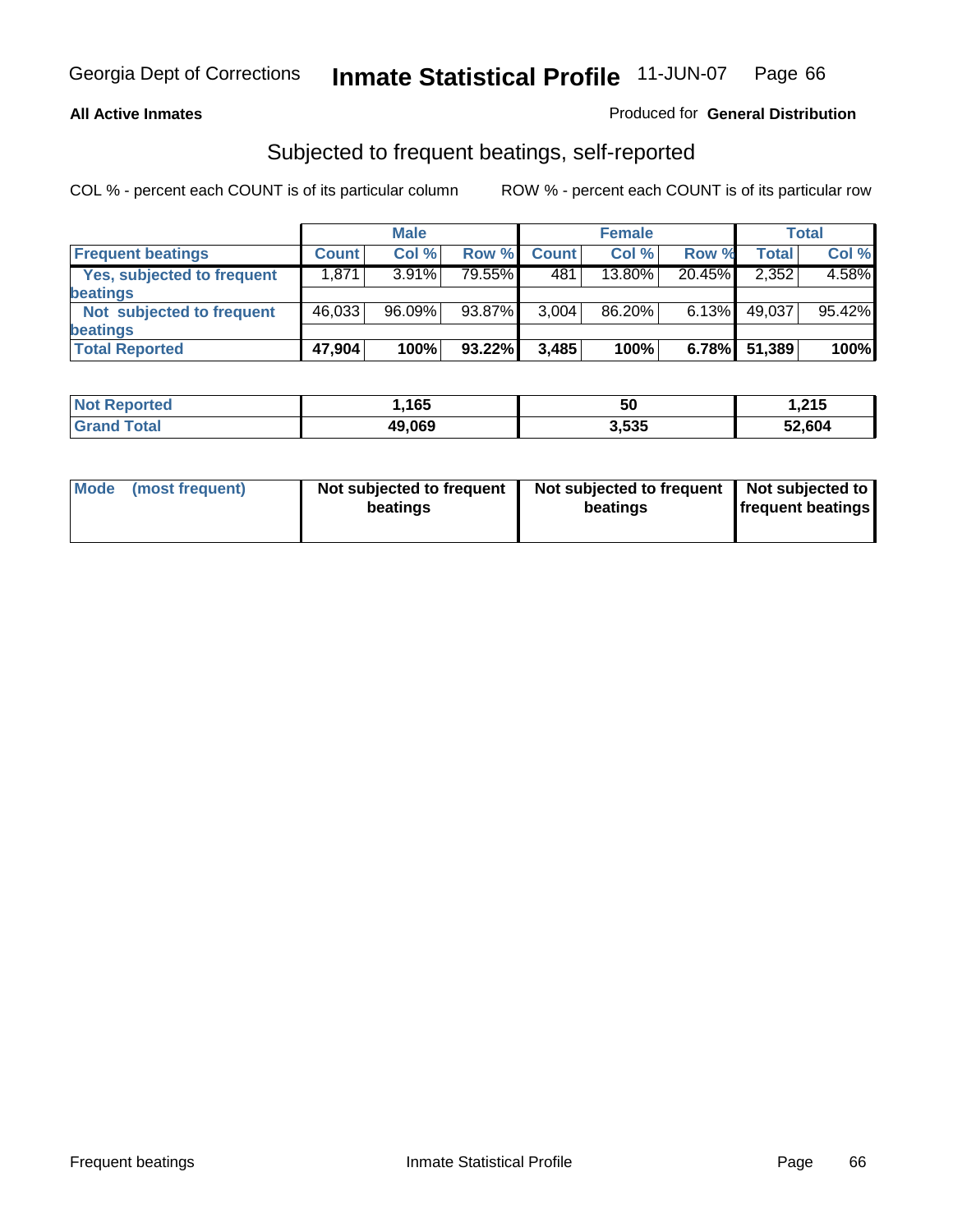### **All Active Inmates**

### Produced for **General Distribution**

## Father absent during inmate's childhood

|                           |              | <b>Male</b> |         |              | <b>Female</b> |       |              | Total  |
|---------------------------|--------------|-------------|---------|--------------|---------------|-------|--------------|--------|
| <b>Father Absent</b>      | <b>Count</b> | Col %       | Row %   | <b>Count</b> | Col %         | Row % | <b>Total</b> | Col %  |
| Yes, father was absent    | 23,634       | $49.34\%$   | 94.73%  | 1.316        | 37.76%        |       | 5.27% 24.950 | 48.55% |
| No, father was not absent | 24.270       | 50.66%      | 91.80%I | 2,169        | 62.24%        |       | 8.20% 26,439 | 51.45% |
| <b>Total Reported</b>     | 47,904       | 100%        | 93.22%  | 3,485        | 100%          |       | 6.78% 51,389 | 100%   |

| <b>Not Reported</b> | .165،  | .,<br>ას | 215. ا |
|---------------------|--------|----------|--------|
| <b>Grand Total</b>  | 49,069 | 3,535    | 52,604 |

| Mode (most frequent) |  | 「No, father was not absent ┃No, father was not absent ┃No, father was not | absent |
|----------------------|--|---------------------------------------------------------------------------|--------|
|----------------------|--|---------------------------------------------------------------------------|--------|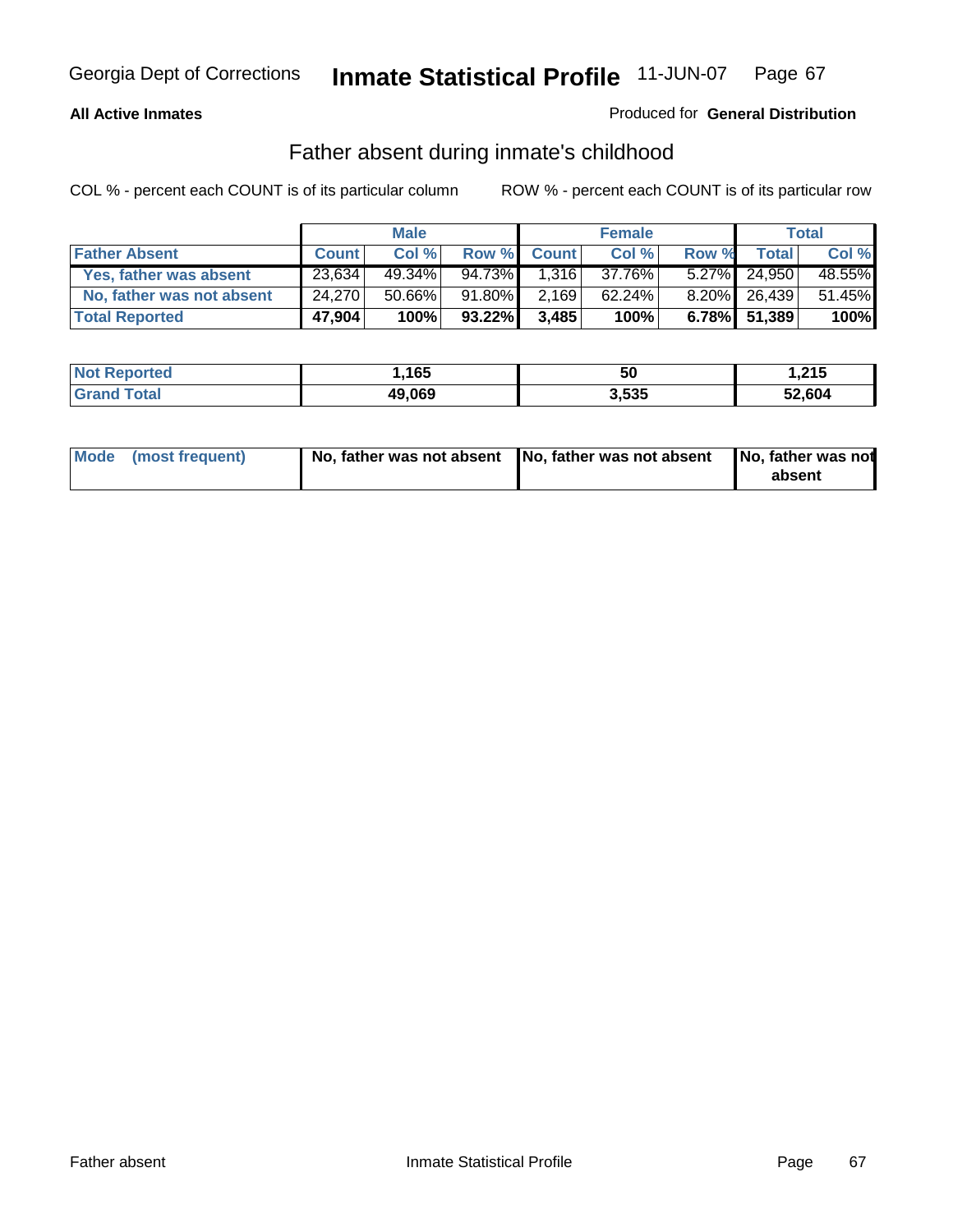### **All Active Inmates**

### Produced for **General Distribution**

## Mother absent during inmate's childhood

|                           |              | <b>Male</b> |        |              | <b>Female</b> |          |              | Total  |
|---------------------------|--------------|-------------|--------|--------------|---------------|----------|--------------|--------|
| <b>Mother Absent</b>      | <b>Count</b> | Col %       | Row %  | <b>Count</b> | Col %         | Row %    | <b>Total</b> | Col %  |
| Yes, mother was absent    | 6.310        | $13.17\%$   | 93.45% | 442          | 12.68%        | $6.55\%$ | 6,752        | 13.14% |
| No, mother was not absent | 41,594       | 86.83%      | 93.18% | 3.043        | 87.32%        | $6.82\%$ | 44,637       | 86.86% |
| <b>Total Reported</b>     | 47,904       | 100%        | 93.22% | 3,485        | 100%          |          | 6.78% 51,389 | 100%   |

| <b>Not Reported</b> | .165،  | 50    | 215. ا |
|---------------------|--------|-------|--------|
| <b>Grand Total</b>  | 49,069 | 3,535 | 52,604 |

| Mode (most frequent) | No, mother was not absent   No, mother was not absent   No, mother was | not absent |
|----------------------|------------------------------------------------------------------------|------------|
|----------------------|------------------------------------------------------------------------|------------|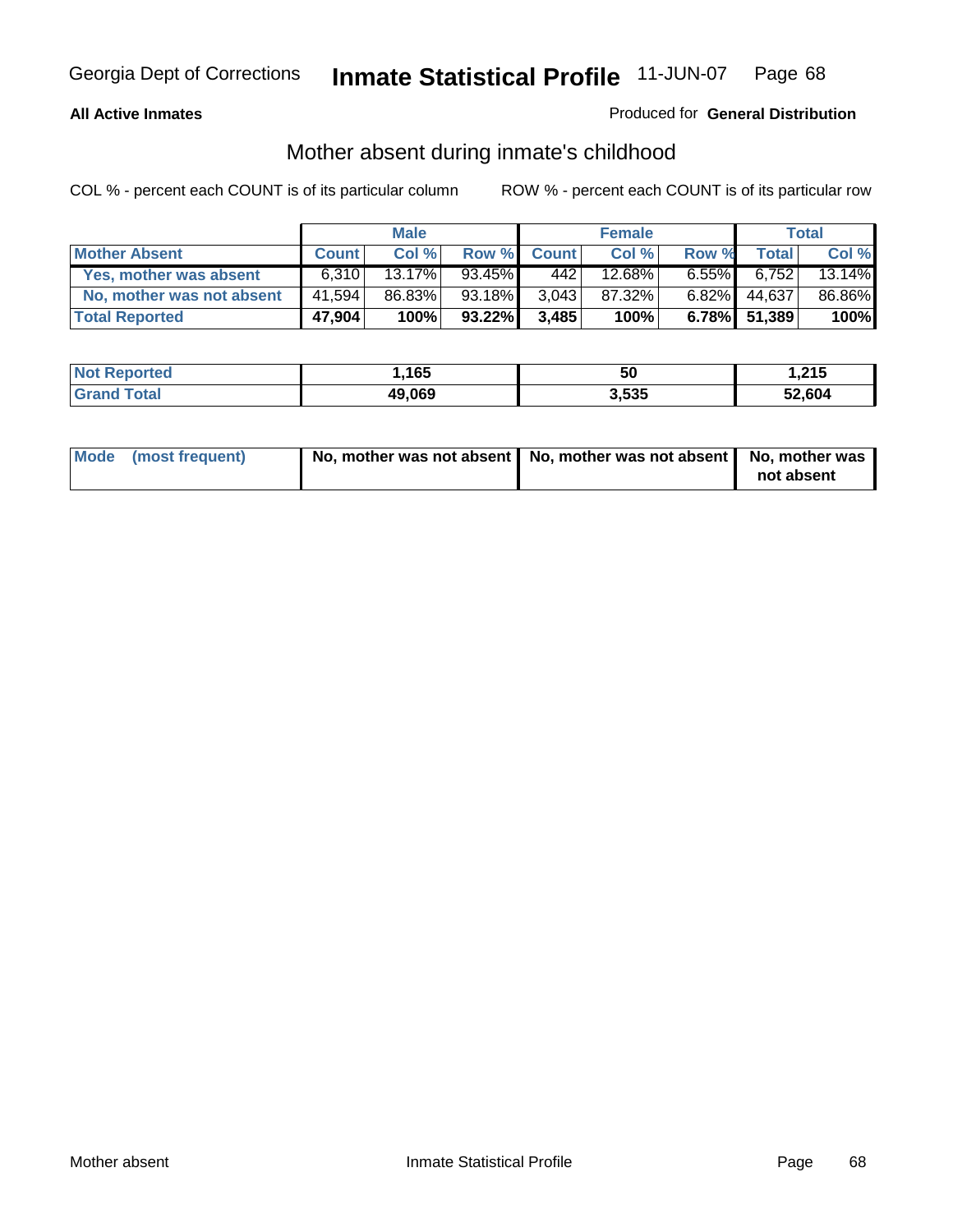#### **All Active Inmates**

#### Produced for **General Distribution**

## Number of prior Georgia incarcerations

|                                       |              | <b>Male</b> |             |       | <b>Female</b> |       |        | <b>Total</b> |
|---------------------------------------|--------------|-------------|-------------|-------|---------------|-------|--------|--------------|
| <b>Num of Prior GA Incarcerations</b> | <b>Count</b> | Col %       | Row % Count |       | Col %         | Row % | Total  | Col %        |
| $\bf{0}$                              | 27,881       | 56.82%      | 92.08%      | 2,399 | 67.86%        | 7.92% | 30,280 | 57.56%       |
|                                       | 8,845        | 18.03%      | 94.20%      | 545   | 15.42%        | 5.80% | 9,390  | 17.85%       |
|                                       | 4,921        | 10.03%      | 95.11%      | 253   | 7.16%         | 4.89% | 5,174  | 9.84%        |
| 3                                     | 3,051        | 6.22%       | 95.70%      | 137   | 3.88%         | 4.30% | 3,188  | 6.06%        |
| 4                                     | 1,888        | 3.85%       | $95.69\%$   | 85    | 2.40%         | 4.31% | 1,973  | 3.75%        |
| 5                                     | 1,103        | 2.25%       | 95.33%      | 54    | 1.53%         | 4.67% | 1,157  | 2.20%        |
| <b>More Than 5</b>                    | 1,380        | 2.81%       | 95.70%      | 62    | 1.75%         | 4.30% | 1,442  | 2.74%        |
| <b>Total Reported</b>                 | 49,069       | 100%        | 93.28%      | 3,535 | 100%          | 6.72% | 52,604 | 100%         |

| rted<br>N               |        |       |        |
|-------------------------|--------|-------|--------|
| ำfa.<br>. Car<br>______ | 19.069 | 3,535 | 52.604 |

| Mean (average)       | l.O3 | 1.01 |
|----------------------|------|------|
| Median (middle)      |      |      |
| Mode (most frequent) |      |      |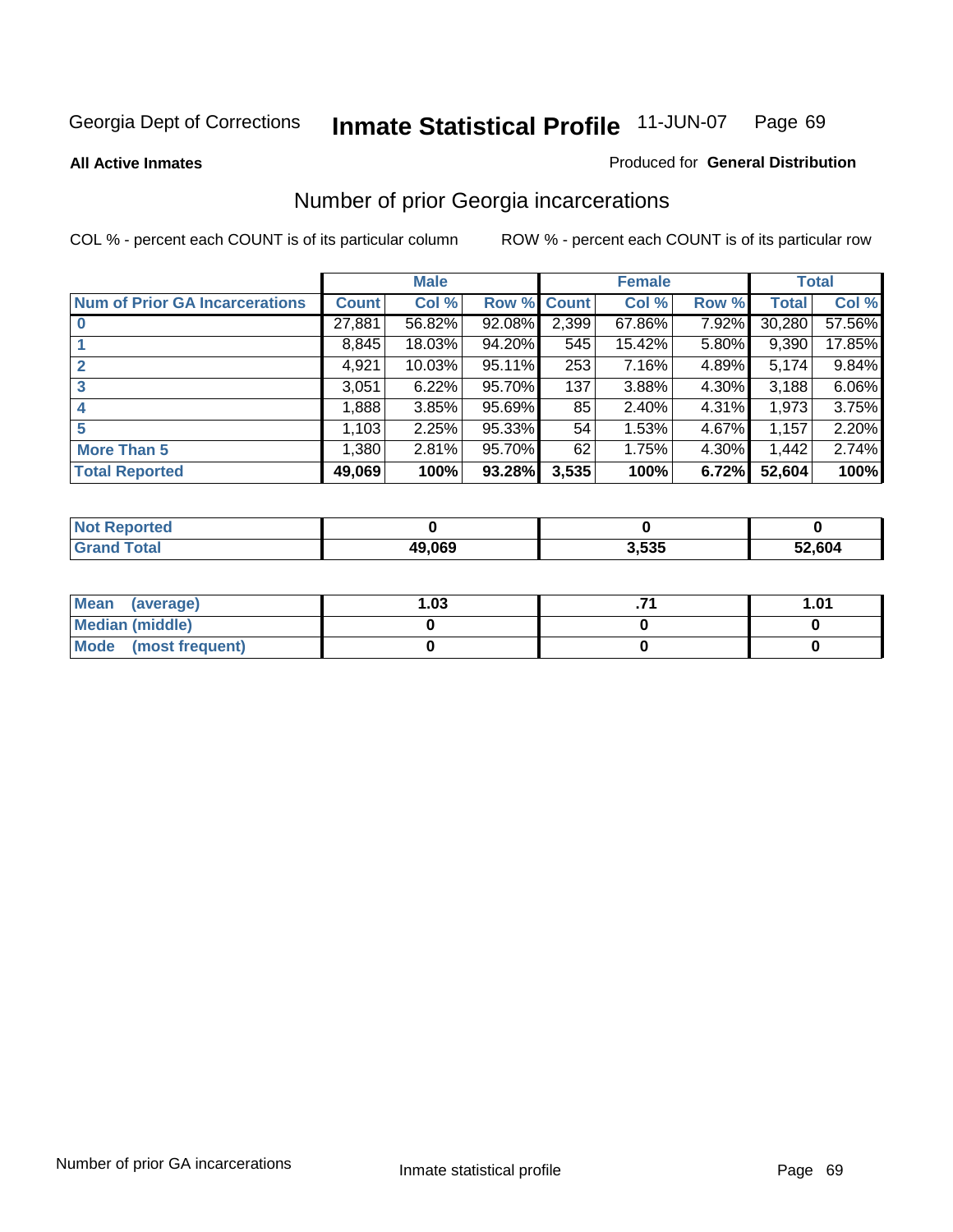**All Active Inmates**

#### Produced for **General Distribution**

## Prison sentence in years

COL % - percent each COUNT is of its particular column ROW % - percent each COUNT is of its particular row

|                                 |              | <b>Male</b> |         |              | <b>Female</b> |        |              | <b>Total</b> |
|---------------------------------|--------------|-------------|---------|--------------|---------------|--------|--------------|--------------|
| <b>Prison Sentence In Years</b> | <b>Count</b> | Col %       | Row %   | <b>Count</b> | Col %         | Row %  | <b>Total</b> | Col %        |
| $0 - 1$                         | 3,129        | 6.38%       | 91.36%  | 296          | 8.37%         | 8.64%  | 3,425        | 6.51%        |
| $1.1 - 2$                       | 3,680        | 7.50%       | 87.68%  | 517          | 14.63%        | 12.32% | 4,197        | 7.98%        |
| $2.1 - 3$                       | 3,736        | 7.61%       | 89.36%  | 445          | 12.59%        | 10.64% | 4,181        | 7.95%        |
| $3.1 - 4$                       | 2,629        | 5.36%       | 90.69%  | 270          | 7.64%         | 9.31%  | 2,899        | 5.51%        |
| $4.1 - 5$                       | 4,810        | 9.80%       | 91.41%  | 452          | 12.79%        | 8.59%  | 5,262        | 10.00%       |
| $5.1 - 6$                       | 1,995        | 4.07%       | 92.79%  | 155          | 4.38%         | 7.21%  | 2,150        | 4.09%        |
| $6.1 - 7$                       | 1,900        | 3.87%       | 93.87%  | 124          | 3.51%         | 6.13%  | 2,024        | 3.85%        |
| $7.1 - 8$                       | 1,791        | 3.65%       | 93.38%  | 127          | 3.59%         | 6.62%  | 1,918        | 3.65%        |
| $8.1 - 9$                       | 714          | 1.46%       | 93.58%  | 49           | 1.39%         | 6.42%  | 763          | 1.45%        |
| $9.1 - 10$                      | 6,028        | 12.28%      | 94.26%  | 367          | 10.38%        | 5.74%  | 6,395        | 12.16%       |
| $10.1 - 12$                     | 2,357        | 4.80%       | 95.81%  | 103          | 2.91%         | 4.19%  | 2,460        | 4.68%        |
| $12.1 - 15$                     | 3,423        | 6.98%       | 95.78%  | 151          | 4.27%         | 4.22%  | 3,574        | 6.79%        |
| $15.1 - 20$                     | 3,453        | 7.04%       | 96.61%  | 121          | 3.42%         | 3.39%  | 3,574        | 6.79%        |
| 20.1 - Over                     | 2,706        | 5.51%       | 97.62%  | 66           | 1.87%         | 2.38%  | 2,772        | 5.27%        |
| <b>Life</b>                     | 6,155        | 12.54%      | 95.57%  | 285          | 8.06%         | 4.43%  | 6,440        | 12.24%       |
| <b>Life Without Parole</b>      | 459          | 0.94%       | 98.71%  | 6            | 0.17%         | 1.29%  | 465          | 0.88%        |
| <b>Death</b>                    | 101          | 0.21%       | 99.02%  |              | 0.03%         | 0.98%  | 102          | 0.19%        |
| <b>Youthful Offenders</b>       | 3            | 0.01%       | 100.00% |              |               |        | 3            | 0.01%        |
| <b>Total Reported</b>           | 49,069       | 100%        | 93.28%  | 3,535        | 100%          | 6.72%  | 52,604       | 100%         |

| Reported<br>NOT. |        |       |        |
|------------------|--------|-------|--------|
| `otal            | 49.069 | 3,535 | 52,604 |

#### **Determinate (numeric) sentences only**

| Mean<br>$\cdots$ | апе | . . | . .<br>$\sim$ $\sim$ $\sim$ $\sim$ $\sim$ $\sim$ $\sim$ $\sim$ | חה פ<br>0.JL<br>- - - |
|------------------|-----|-----|----------------------------------------------------------------|-----------------------|
|                  |     |     |                                                                |                       |

**All sentences (including determinate), with life, life without parole, and death sentences figured at 45 years**

| $M_{\odot}$<br>. | $\sim$<br>4<br>14.V4 | $  -$ | גיד הו |
|------------------|----------------------|-------|--------|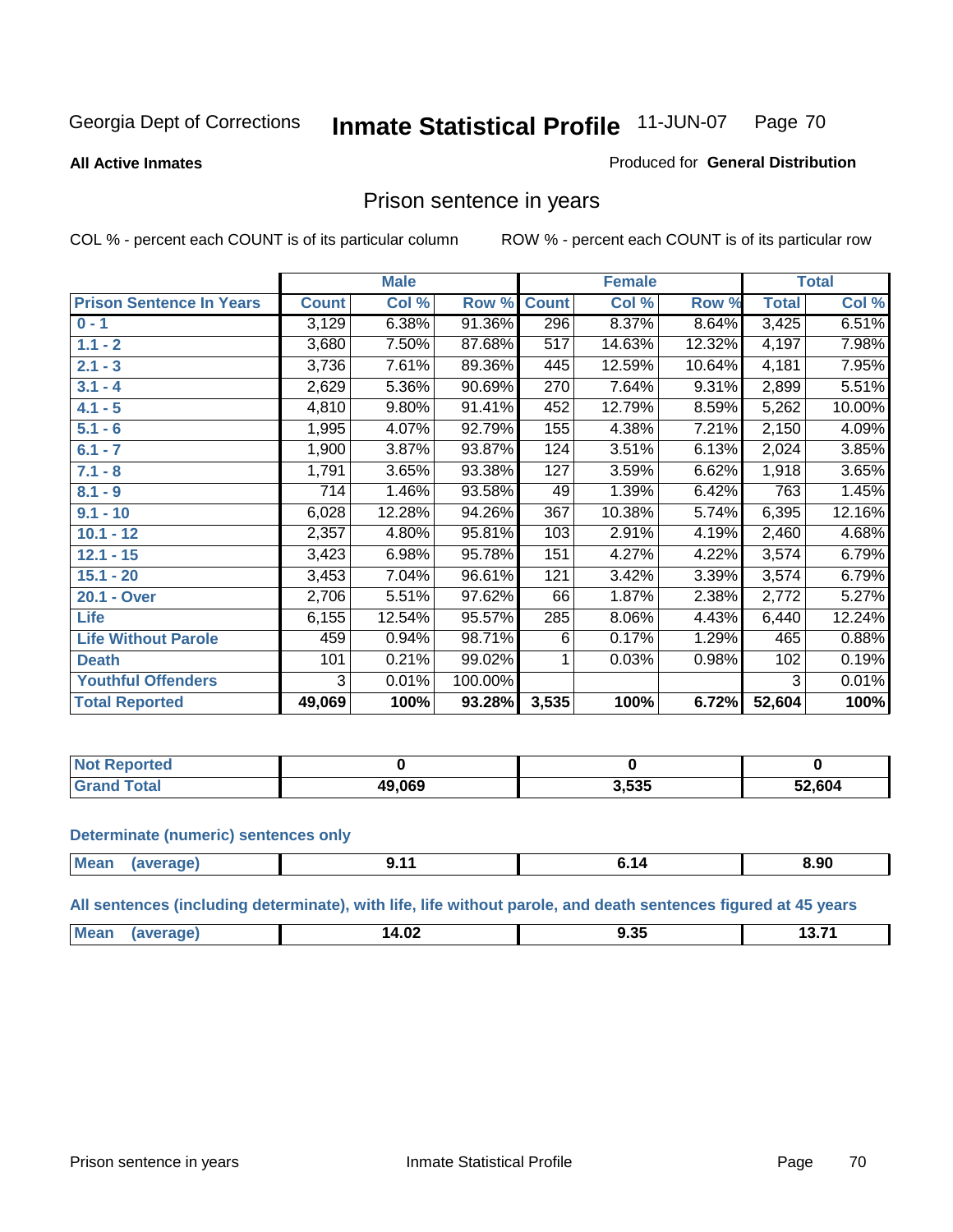#### **All Active Inmates**

#### Produced for **General Distribution**

## Primary offense, broken out into felonies vs misdemeanors

|                                  |              | <b>Male</b> |                    |       | <b>Female</b> |       | Total        |         |
|----------------------------------|--------------|-------------|--------------------|-------|---------------|-------|--------------|---------|
| <b>Felonies and Misdemeanors</b> | <b>Count</b> | Col%        | <b>Row % Count</b> |       | Col %         | Row % | <b>Total</b> | Col %   |
| <b>Felonies</b>                  | 46,997       | $99.99\%$   | $93.31\%$ 3.370    |       | 100.00%       | 6.69% | 50,367       | 99.99%  |
| <b>Misdemeanors</b>              |              | $.01\%$     | 100.00%            |       |               |       |              | $.01\%$ |
| <b>Total Reported</b>            | 47,004       | 100%        | 93.31%             | 3,370 | 100%          | 6.69% | 50,374       | 100%    |

| ted <sup>-</sup><br>Not<br>⋯ | 2065   | 165    | 2230  |
|------------------------------|--------|--------|-------|
|                              | 19.069 | 17,169 | 2,604 |

| Mode (most frequent) | elonies | elonies | onies<br>-е к |
|----------------------|---------|---------|---------------|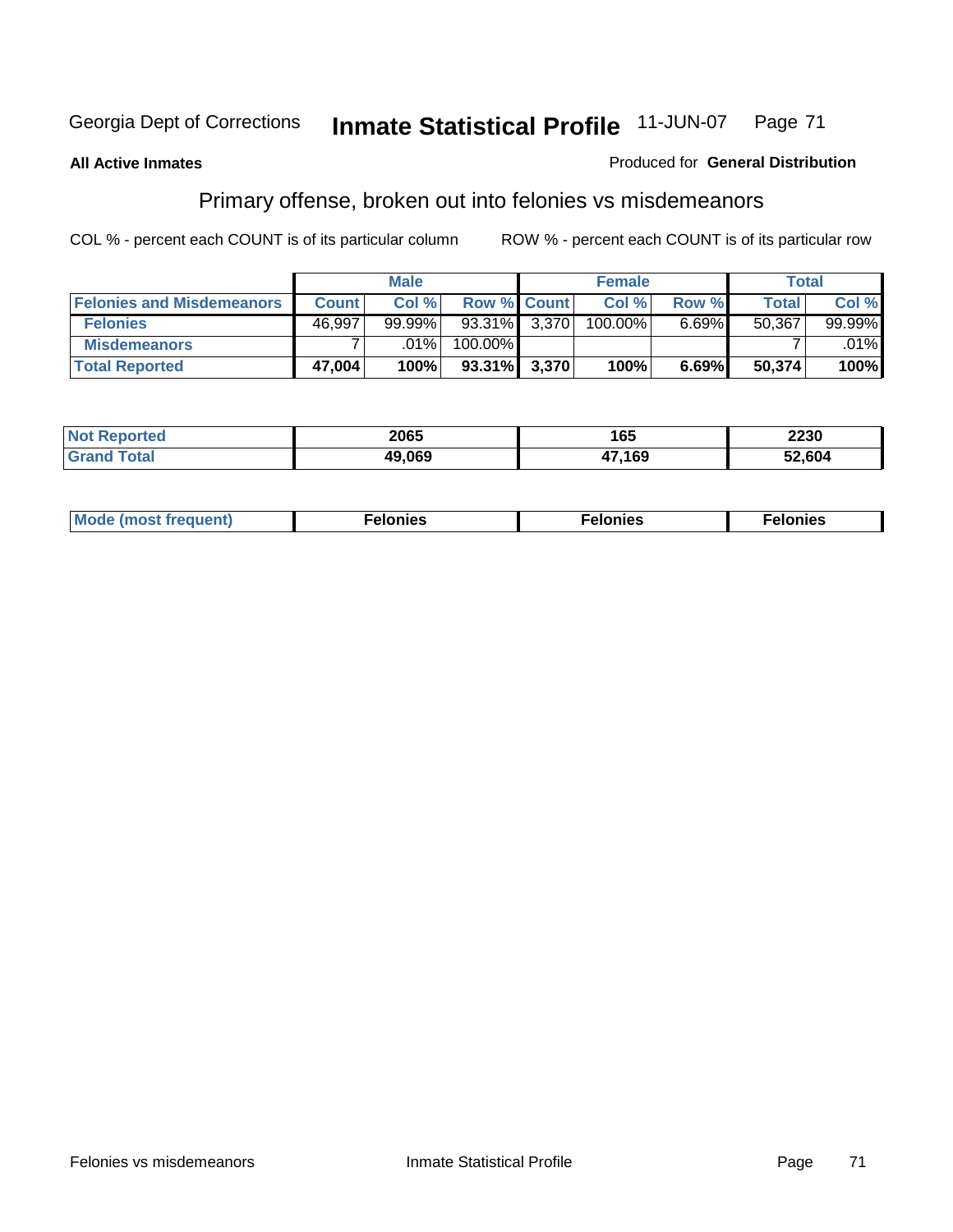#### **All Active Inmates**

#### Produced for **General Distribution**

## Primary offense, broken out into six broad crime categories

|                                  |              | <b>Male</b> |             |       | <b>Female</b> |          |              | <b>Total</b> |
|----------------------------------|--------------|-------------|-------------|-------|---------------|----------|--------------|--------------|
| <b>Crime Categories</b>          | <b>Count</b> | Col %       | Row % Count |       | Col %         | Row %    | <b>Total</b> | Col %        |
| <b>Violent</b>                   | 20,872       | 44.40%      | 94.33%      | 1,254 | 37.21%        | 5.67%    | 22,126       | 43.92%       |
| <b>Sex Crime</b><br>$\mathbf{2}$ | 7,081        | 15.06%      | 98.63%      | 98    | 2.91%         | 1.37%    | 7,179        | 14.25%       |
| $\mathbf{3}$<br><b>Property</b>  | 8,912        | 18.96%      | 89.11%      | 1,089 | 32.31%        | 10.89%   | 10,001       | 19.85%       |
| <b>Drug</b><br>4                 | 7,795        | 16.58%      | $90.65\%$   | 804   | 23.86%        | $9.35\%$ | 8,599        | 17.07%       |
| <b>Habit/DUI</b><br>5            | 158          | .34%        | 95.18%      | 8     | .24%          | 4.82%    | 166          | .33%         |
| <b>Other</b><br>6                | 2,186        | 4.65%       | 94.92%      | 117   | 3.47%         | 5.08%    | 2,303        | 4.57%        |
| <b>Total Reported</b>            | 47,004       | 100%        | 93.31%      | 3,370 | 100%          | 6.69%    | 50,374       | 100%         |

| orted<br>NO | 2065   | 165   | 2230   |
|-------------|--------|-------|--------|
| $\sim$ 40   | 49,069 | 3.535 | 52.604 |

| IМ      | .        | $-$      | -------- |
|---------|----------|----------|----------|
| 1119000 | -------- | -------- |          |
|         |          |          |          |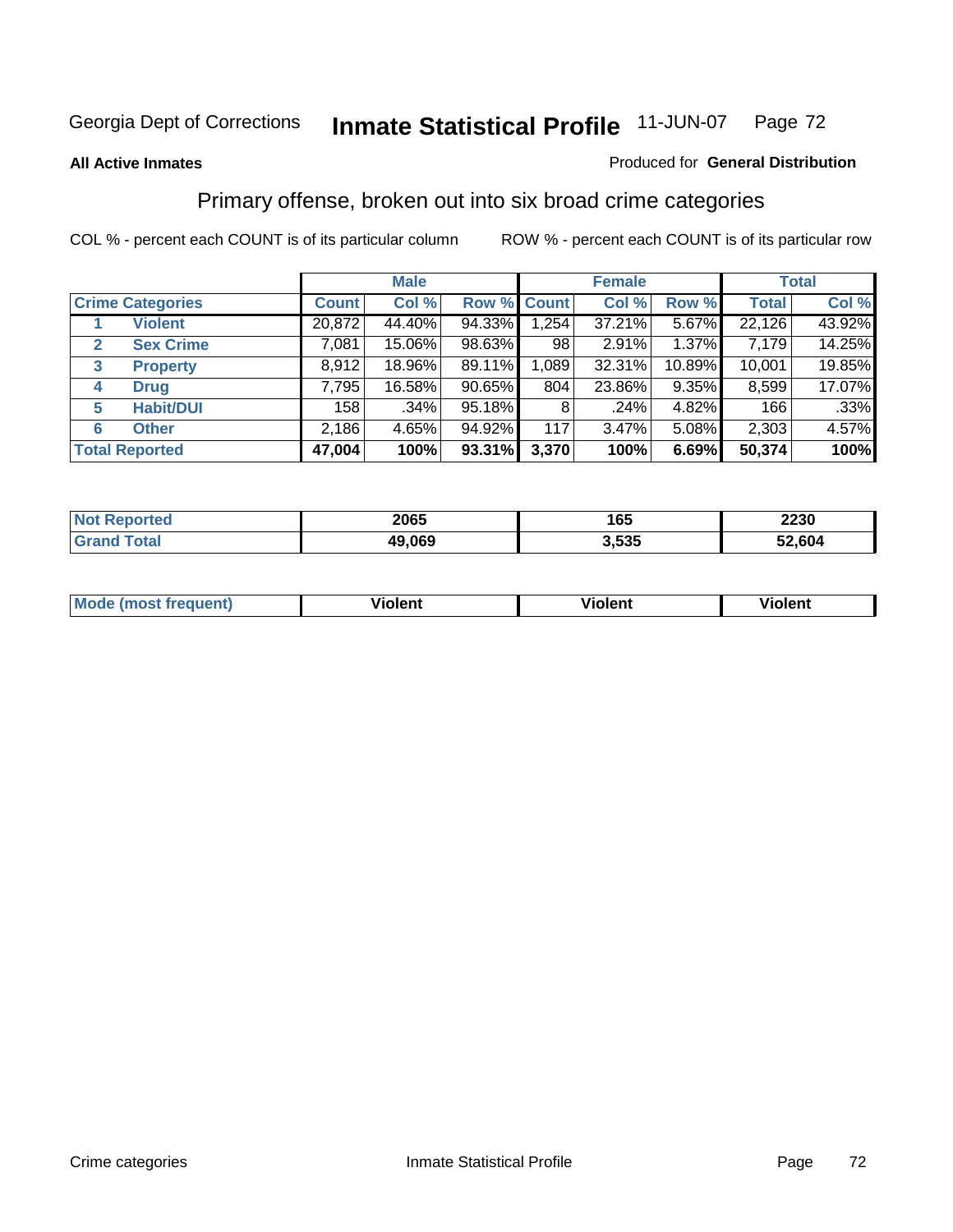**All Active Inmates**

### Produced for **General Distribution**

# Primary offense, detailed offense code

|      |                                                    | <b>Male</b>      |       |         |                  | <b>Female</b> | <b>Total</b> |                 |       |
|------|----------------------------------------------------|------------------|-------|---------|------------------|---------------|--------------|-----------------|-------|
|      | <b>Primary Offense</b>                             | <b>Count</b>     | Col % | Row %   | <b>Count</b>     | Col %         | Row %        | <b>Total</b>    | Col % |
| 71   | <b>Viol Motor Veh Law</b>                          | $\mathbf 1$      | .01%  | 100.00% |                  |               |              | $\mathbf 1$     | .01%  |
| 72   | Dui                                                | 1                | .01%  | 100.00% |                  |               |              | 1               | .01%  |
| 73   | <b>Obstr Of Law Enf Officer</b>                    | 1                | .01%  | 100.00% |                  |               |              | 1               | .01%  |
| 78   | <b>Terroristic Threats</b>                         | 1                | .01%  | 100.00% |                  |               |              | 1               | .01%  |
| 127  | <b>Interference With</b>                           | 1                | .01%  | 100.00% |                  |               |              | 1               | .01%  |
|      | <b>Custody</b>                                     |                  |       |         |                  |               |              |                 |       |
| 169  | <b>Methamphetamine</b>                             | $\mathbf{1}$     | .01%  | 100.00% |                  |               |              | 1               | .01%  |
|      | <b>Misdemnor</b>                                   |                  |       |         |                  |               |              |                 |       |
| 341  | <b>Reckless Driving</b>                            | 1                | .01%  | 100.00% |                  |               |              | 1               | .01%  |
| 1100 | <b>Misc Homicide Offense</b>                       | $\overline{14}$  | .03%  | 87.50%  | $\overline{2}$   | .06%          | 12.50%       | $\overline{16}$ | .03%  |
| 1101 | <b>Murder</b>                                      | 4,531            | 9.64% | 94.44%  | $\overline{267}$ | 7.92%         | 5.56%        | 4,798           | 9.52% |
| 1102 | <b>Voluntary Manslaughter</b>                      | 1,042            | 2.22% | 88.38%  | 137              | 4.07%         | 11.62%       | 1,179           | 2.34% |
| 1103 | <b>Involuntary</b>                                 | 111              | .24%  | 84.73%  | $\overline{20}$  | .59%          | 15.27%       | 131             | .26%  |
|      | <b>Manslaughter</b><br><b>Reckless Abandonment</b> | 1                | .01%  | 100.00% |                  |               |              |                 | .01%  |
| 1120 |                                                    |                  |       |         |                  |               |              | 1               |       |
| 1121 | <b>Feticide</b>                                    | $\overline{4}$   | .01%  | 100.00% |                  |               |              | 4               | .01%  |
| 1123 | <b>Vehicular Homicide</b>                          | $\overline{314}$ | .67%  | 89.46%  | $\overline{37}$  | 1.10%         | 10.54%       | 351             | .70%  |
| 1125 | <b>Conceal Death Of</b><br><b>Another</b>          | $\overline{13}$  | .03%  | 92.86%  | $\mathbf{1}$     | .03%          | 7.14%        | 14              | .03%  |
| 1127 | <b>Mistreatment Of Dead</b>                        | $\mathbf{1}$     | .01%  | 100.00% |                  |               |              | 1               | .01%  |
|      | <b>Body</b>                                        |                  |       |         |                  |               |              |                 |       |
| 1190 | <b>Atmpt Murder</b>                                | $\overline{3}$   | .01%  | 75.00%  | $\mathbf{1}$     | .03%          | 25.00%       | 4               | .01%  |
| 1191 | <b>Murder, Conspire To</b>                         | $\overline{5}$   | .01%  | 83.33%  | $\mathbf{1}$     | .03%          | 16.67%       | 6               | .01%  |
|      | <b>Commit</b>                                      |                  |       |         |                  |               |              |                 |       |
| 1300 | <b>Misc Assault/Battery</b>                        | $\overline{34}$  | .07%  | 97.14%  | $\mathbf{1}$     | .03%          | 2.86%        | $\overline{35}$ | .07%  |
| 1301 | <b>Family Violence Battery</b>                     | $\overline{73}$  | .16%  | 97.33%  | $\overline{2}$   | .06%          | 2.67%        | $\overline{75}$ | .15%  |
| 1302 | <b>Aggrav Assault</b>                              | 4,251            | 9.04% | 94.66%  | 240              | 7.12%         | 5.34%        | 4,491           | 8.92% |
| 1303 | <b>Atmpt Aggrav Assault</b>                        | 3                | .01%  | 75.00%  | 1                | .03%          | 25.00%       | 4               | .01%  |
| 1305 | <b>Aggrav Battery</b>                              | 713              | 1.52% | 93.57%  | 49               | 1.45%         | 6.43%        | 762             | 1.51% |
| 1306 | <b>Misc Family Violence</b>                        | 4                | .01%  | 100.00% |                  |               |              | 4               | .01%  |
| 1307 | <b>Terrorist Threats &amp; Acts</b>                | $\overline{302}$ | .64%  | 94.67%  | $\overline{17}$  | .50%          | 5.33%        | 319             | .63%  |
| 1308 | <b>False Imprisonment</b>                          | 170              | .36%  | 96.59%  | $\overline{6}$   | .18%          | 3.41%        | 176             | .35%  |
|      | 1311 Kidnapping                                    | 1,390            | 2.96% | 97.07%  | 42               | 1.25%         | 2.93%        | 1,432           | 2.84% |
| 1312 | <b>Interference With</b>                           | $\overline{2}$   | .01%  | 100.00% |                  |               |              | $\overline{2}$  | .01%  |
|      | <b>Custody</b>                                     |                  |       |         |                  |               |              |                 |       |
| 1314 | <b>Aggrav Assault Peace</b>                        | $\overline{307}$ | .65%  | 96.54%  | 11               | .33%          | 3.46%        | 318             | .63%  |
|      | <b>Ofcr</b>                                        |                  |       |         |                  |               |              |                 |       |
| 1315 | <b>Aggrav Battery Peace</b>                        | 13               | .03%  | 92.86%  | 1 <sup>1</sup>   | .03%          | 7.14%        | 14              | .03%  |
| 1316 | <b>Ofcr</b><br><b>Simple Battery</b>               | $\overline{2}$   | .01%  | 66.67%  | 1                | .03%          | 33.33%       | $\overline{3}$  | .01%  |
|      |                                                    |                  |       |         |                  |               |              |                 |       |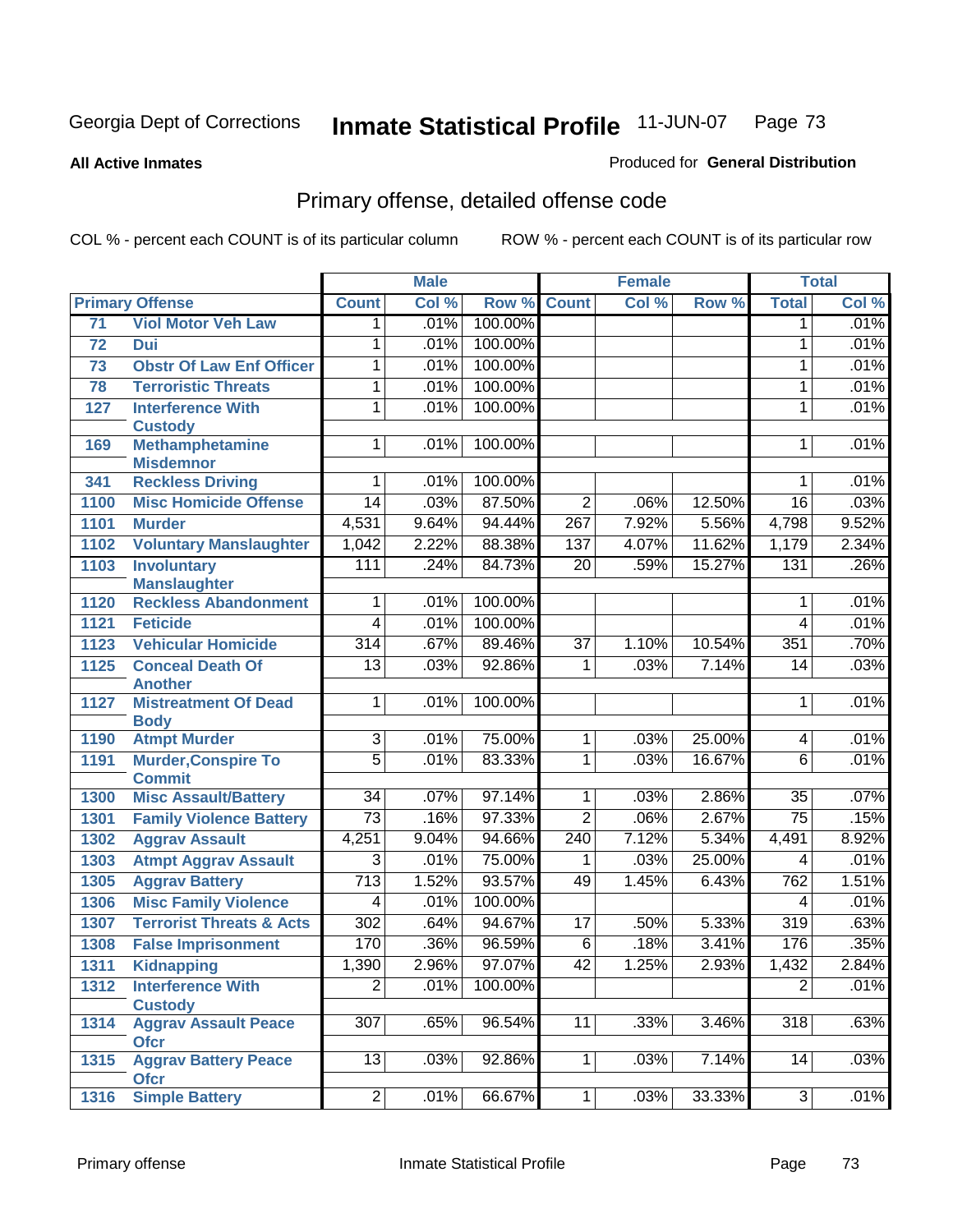**All Active Inmates**

### Produced for **General Distribution**

# Primary offense, detailed offense code

|      |                                           |                  | <b>Male</b> |         |                 | <b>Female</b> |         |                  | <b>Total</b> |
|------|-------------------------------------------|------------------|-------------|---------|-----------------|---------------|---------|------------------|--------------|
|      | <b>Primary Offense</b>                    | <b>Count</b>     | Col %       | Row %   | <b>Count</b>    | Col %         | Row %   | <b>Total</b>     | Col %        |
| 1317 | <b>Reck Cond Infected</b>                 | 9 <sup>1</sup>   | .02%        | 75.00%  | $\overline{3}$  | .09%          | 25.00%  | $\overline{12}$  | .02%         |
|      | <b>Person</b>                             |                  |             |         |                 |               |         |                  |              |
| 1318 | <b>Injury By Vehicle</b>                  | 68               | .14%        | 90.67%  | 7               | .21%          | 9.33%   | 75               | .15%         |
| 1320 | <b>Stalking</b>                           | 4                | .01%        | 100.00% |                 |               |         | 4                | .01%         |
| 1321 | <b>Aggrav Stalking</b>                    | $\overline{281}$ | .60%        | 95.90%  | 12              | .36%          | 4.10%   | $\overline{293}$ | .58%         |
| 1390 | <b>Atmpt Kidnap</b>                       | $\overline{2}$   | .01%        | 100.00% |                 |               |         | $\overline{2}$   | .01%         |
| 1400 | <b>Arson Misc</b>                         | $\overline{3}$   | .01%        | 75.00%  | $\mathbf{1}$    | .03%          | 25.00%  | 4                | .01%         |
| 1401 | <b>Arson 1st Degree</b>                   | 95               | .20%        | 84.82%  | $\overline{17}$ | .50%          | 15.18%  | $\overline{112}$ | .22%         |
| 1402 | <b>Arson 2nd Degree</b>                   | $\overline{11}$  | .02%        | 91.67%  | 1               | .03%          | 8.33%   | $\overline{12}$  | .02%         |
| 1403 | <b>Arson 3rd Degree</b>                   | $\overline{2}$   | .01%        | 100.00% |                 |               |         | $\overline{2}$   | .01%         |
| 1501 | <b>Crmnl Damage 1st</b>                   | $\overline{25}$  | .05%        | 92.59%  | $\overline{2}$  | .06%          | 7.41%   | $\overline{27}$  | .05%         |
|      | <b>Degree</b>                             |                  |             |         |                 |               |         |                  |              |
| 1502 | <b>Crmnl Damage 2nd</b>                   | 83               | .18%        | 94.32%  | 5               | .15%          | 5.68%   | 88               | .17%         |
| 1506 | <b>Degree</b><br><b>Alter Id</b>          | $\overline{5}$   | .01%        | 100.00% |                 |               |         | $\overline{5}$   | .01%         |
|      |                                           |                  |             |         |                 |               |         |                  |              |
| 1601 | <b>Burglary</b>                           | 4,760            | 10.13%      | 96.03%  | 197             | 5.85%         | 3.97%   | 4,957            | 9.84%        |
| 1602 | <b>Poss Burglar Tools</b>                 | 40               | .09%        | 97.56%  | 1               | .03%          | 2.44%   | 41               | .08%         |
| 1690 | <b>Atmpt Burglary</b>                     | $\overline{31}$  | .07%        | 96.88%  | 1               | .03%          | 3.13%   | $\overline{32}$  | .06%         |
| 1700 | <b>Misc Forgery</b>                       | 1                | .01%        | 50.00%  | 1               | .03%          | 50.00%  | $\overline{2}$   | .01%         |
| 1701 | <b>Forgery 1st Degree</b>                 | 1,042            | 2.22%       | 71.37%  | 418             | 12.40%        | 28.63%  | 1,460            | 2.90%        |
| 1702 | <b>Forgery 2nd Degree</b>                 | $\overline{35}$  | .07%        | 72.92%  | $\overline{13}$ | .39%          | 27.08%  | 48               | .10%         |
| 1704 | <b>Bad Checks</b>                         | $\overline{11}$  | .02%        | 68.75%  | $\overline{5}$  | .15%          | 31.25%  | $\overline{16}$  | .03%         |
| 1751 | <b>Theft Credit Card</b>                  | $\overline{23}$  | .05%        | 85.19%  | $\overline{4}$  | .12%          | 14.81%  | $\overline{27}$  | .05%         |
| 1753 | <b>Fraudulent Credit Card</b>             | 67               | .14%        | 70.53%  | 28              | .83%          | 29.47%  | $\overline{95}$  | .19%         |
| 1755 | <b>Recv Gds, Srvs Fraud</b>               |                  |             |         | $\overline{2}$  | .06%          | 100.00% | $\overline{2}$   | .01%         |
|      | <b>Obtnd</b>                              |                  |             |         |                 |               |         |                  |              |
| 1756 | <b>Financial Identity Fraud</b>           | $\overline{32}$  | .07%        | 59.26%  | 22              | .65%          | 40.74%  | $\overline{54}$  | .11%         |
| 1759 | <b>Telecommunications</b><br><b>Fraud</b> | $\overline{2}$   | .01%        | 100.00% |                 |               |         | $\overline{2}$   | .01%         |
| 1760 | <b>Computer Pornography</b>               | $\mathbf{1}$     | .01%        | 100.00% |                 |               |         | 1                | .01%         |
| 1761 | <b>Computer Theft</b>                     | $\overline{3}$   | .01%        | 37.50%  | 5               | .15%          | 62.50%  | 8                | .02%         |
| 1762 | <b>Computer Trespass</b>                  | $\overline{2}$   | .01%        | 100.00% |                 |               |         | 2                | .01%         |
| 1790 | <b>Atmpt Forgery</b>                      | $\overline{2}$   | .01%        | 100.00% |                 |               |         | $\overline{2}$   | .01%         |
| 1796 | <b>Fraudulent Access</b>                  |                  |             |         | $\mathbf{1}$    | .03%          | 100.00% | $\overline{1}$   | .01%         |
|      | <b>Compute</b>                            |                  |             |         |                 |               |         |                  |              |
| 1799 | <b>Misc Fraud</b>                         | $\overline{13}$  | .03%        | 65.00%  | $\overline{7}$  | .21%          | 35.00%  | $\overline{20}$  | .04%         |
| 1802 | <b>Theft By Taking</b>                    | 848              | 1.80%       | 88.24%  | 113             | 3.35%         | 11.76%  | 961              | 1.91%        |
| 1803 | <b>Theft By Deception</b>                 | 42               | .09%        | 80.77%  | 10              | .30%          | 19.23%  | 52               | .10%         |
| 1805 | <b>Theft Of Lost Property</b>             | 1                | .01%        | 50.00%  | $\overline{1}$  | .03%          | 50.00%  | $\overline{2}$   | .01%         |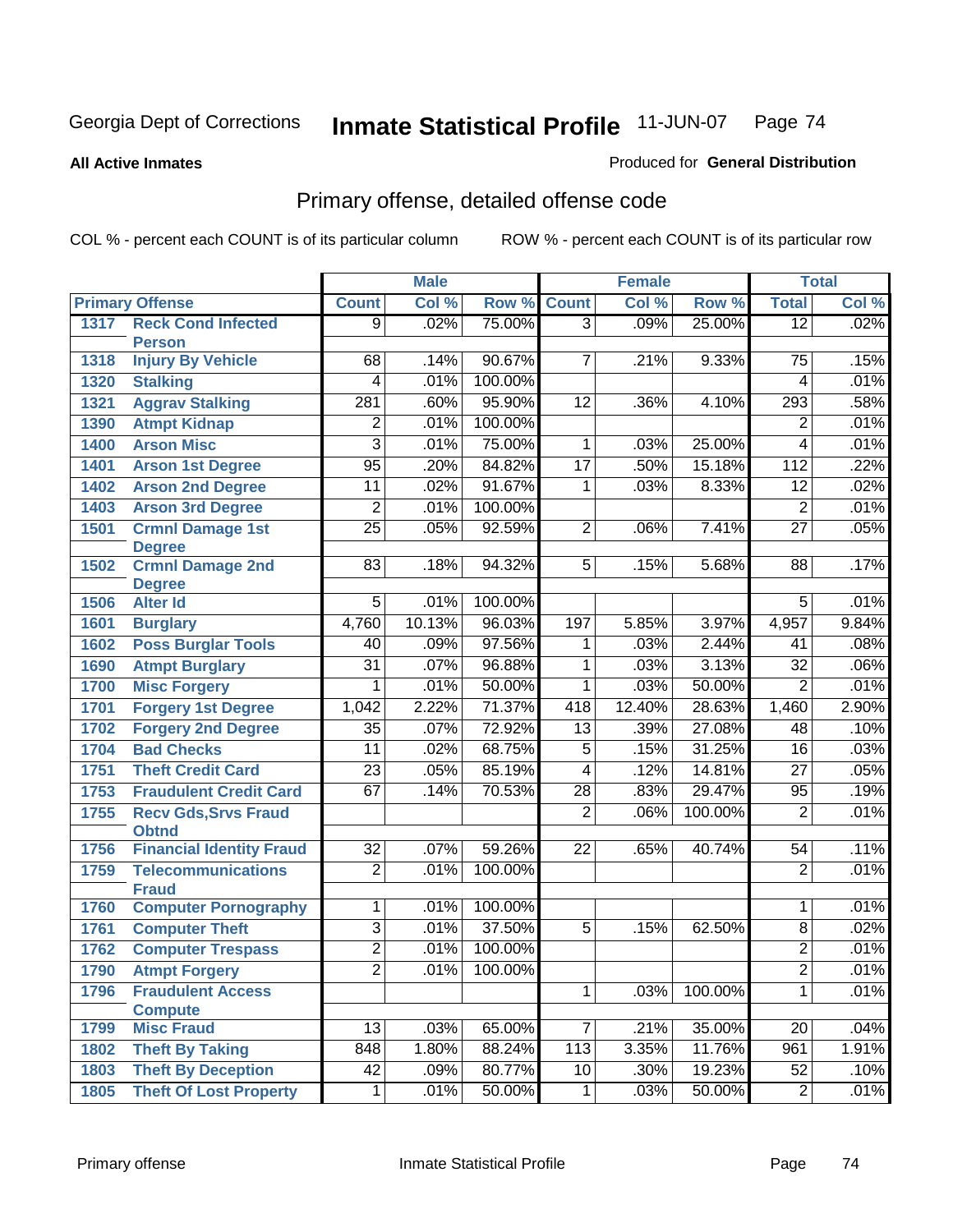#### **All Active Inmates**

#### Produced for **General Distribution**

# Primary offense, detailed offense code

|      |                                            | <b>Male</b>      |       |         | <b>Female</b>   |       | <b>Total</b> |                  |       |
|------|--------------------------------------------|------------------|-------|---------|-----------------|-------|--------------|------------------|-------|
|      | <b>Primary Offense</b>                     | <b>Count</b>     | Col % | Row %   | <b>Count</b>    | Col % | Row %        | <b>Total</b>     | Col % |
| 1806 | <b>Theft By Rec Stolen Prop</b>            | 894              | 1.90% | 95.21%  | 45              | 1.34% | 4.79%        | 939              | 1.86% |
| 1807 | <b>Theft Of Services</b>                   | $\overline{2}$   | .01%  | 100.00% |                 |       |              | 2                | .01%  |
| 1808 | <b>Theft By Conversion</b>                 | $\overline{33}$  | .07%  | 82.50%  | $\overline{7}$  | .21%  | 17.50%       | 40               | .08%  |
| 1811 | <b>Convsn Paymnts Real</b>                 | 1                | .01%  | 100.00% |                 |       |              | 1                | .01%  |
|      | <b>Propy</b>                               |                  |       |         |                 |       |              |                  |       |
| 1812 | <b>Atmpt Theft By Taking</b>               | $\overline{9}$   | .02%  | 100.00% |                 |       |              | $\overline{9}$   | .02%  |
| 1813 | <b>Theft Motorveh Or Part</b>              | 144              | .31%  | 94.74%  | $\overline{8}$  | .24%  | 5.26%        | 152              | .30%  |
| 1815 | <b>Theft Bring Prop In State</b>           | $\overline{13}$  | .03%  | 100.00% |                 |       |              | $\overline{13}$  | .03%  |
| 1816 | <b>Theft Recv Prop Out</b><br><b>State</b> | $\overline{4}$   | .01%  | 100.00% |                 |       |              | 4                | .01%  |
| 1821 | <b>Theft By Shoplifting</b>                | 418              | .89%  | 73.98%  | 147             | 4.36% | 26.02%       | 565              | 1.12% |
| 1880 | <b>Entering Vehicle</b>                    | 140              | .30%  | 95.89%  | 6               | .18%  | 4.11%        | 146              | .29%  |
| 1901 | <b>Robbery</b>                             | 1,766            | 3.76% | 93.69%  | 119             | 3.53% | 6.31%        | 1,885            | 3.74% |
| 1902 | <b>Armed Robbery</b>                       | 4,564            | 9.71% | 97.11%  | 136             | 4.04% | 2.89%        | 4,700            | 9.33% |
| 1903 | <b>Robbery By Force</b>                    | 156              | .33%  | 91.76%  | $\overline{14}$ | .42%  | 8.24%        | 170              | .34%  |
| 1904 | <b>Robbery By Intimidation</b>             | 232              | .49%  | 92.80%  | $\overline{18}$ | .53%  | 7.20%        | $\overline{250}$ | .50%  |
| 1905 | <b>Robbery By Sudden</b>                   | $\overline{113}$ | .24%  | 89.68%  | $\overline{13}$ | .39%  | 10.32%       | 126              | .25%  |
|      | <b>Snatch</b>                              |                  |       |         |                 |       |              |                  |       |
| 1911 | <b>Hijacking Motor Vehicle</b>             | $\overline{37}$  | .08%  | 94.87%  | $\overline{2}$  | .06%  | 5.13%        | $\overline{39}$  | .08%  |
| 1991 | <b>Atmpt Robbery</b>                       | $\overline{34}$  | .07%  | 89.47%  | $\overline{4}$  | .12%  | 10.53%       | $\overline{38}$  | .08%  |
| 1992 | <b>Atmpt Armed Robbery</b>                 | $\overline{53}$  | .11%  | 88.33%  | 7               | .21%  | 11.67%       | 60               | .12%  |
| 2000 | <b>Misc Sexual Offense</b>                 | 67               | .14%  | 100.00% |                 |       |              | 67               | .13%  |
| 2001 | Rape                                       | 1,820            | 3.87% | 99.73%  | $\overline{5}$  | .15%  | .27%         | 1,825            | 3.62% |
| 2002 | <b>Sodomy</b>                              | $\overline{14}$  | .03%  | 100.00% |                 |       |              | 14               | .03%  |
| 2003 | <b>Aggrav Sodomy</b>                       | 225              | .48%  | 99.12%  | $\overline{2}$  | .06%  | .88%         | $\overline{227}$ | .45%  |
| 2006 | <b>Incest</b>                              | 145              | .31%  | 96.03%  | $\overline{6}$  | .18%  | 3.97%        | 151              | .30%  |
| 2007 | <b>Bigamy</b>                              |                  |       |         | $\overline{1}$  | .03%  | 100.00%      | 1                | .01%  |
| 2009 | <b>Aggrav Sexual Battery</b>               | 139              | .30%  | 98.58%  | $\overline{2}$  | .06%  | 1.42%        | 141              | .28%  |
| 2011 | <b>Sexual Battery</b>                      | $\overline{5}$   | .01%  | 100.00% |                 |       |              | $\overline{5}$   | .01%  |
| 2016 | <b>Pimping A Minor Under</b><br>18         | $\overline{5}$   | .01%  | 83.33%  | $\mathbf{1}$    | .03%  | 16.67%       | $\overline{6}$   | .01%  |
| 2018 | <b>Statutory Rape</b>                      | $\overline{777}$ | 1.65% | 98.85%  | $\overline{9}$  | .27%  | 1.15%        | 786              | 1.56% |
| 2019 | <b>Child Molestation</b>                   | 2,234            | 4.75% | 98.11%  | 43              | 1.28% | 1.89%        | 2,277            | 4.52% |
| 2020 | <b>Enticing Child-Indec</b>                | 91               | .19%  | 95.79%  | 4               | .12%  | 4.21%        | 95               | .19%  |
|      | <b>Purp</b>                                |                  |       |         |                 |       |              |                  |       |
| 2021 | <b>Aggrav Child Molestation</b>            | 1,300            | 2.77% | 98.34%  | $\overline{22}$ | .65%  | 1.66%        | 1,322            | 2.62% |
| 2022 | <b>Necrophilia</b>                         | 1                | .01%  | 100.00% |                 |       |              | 1                | .01%  |
| 2023 | Sexl/Asslt/Agn/Pers/Cstd                   | 4                | .01%  | 100.00% |                 |       |              | 4                | .01%  |
|      | v                                          |                  |       |         |                 |       |              |                  |       |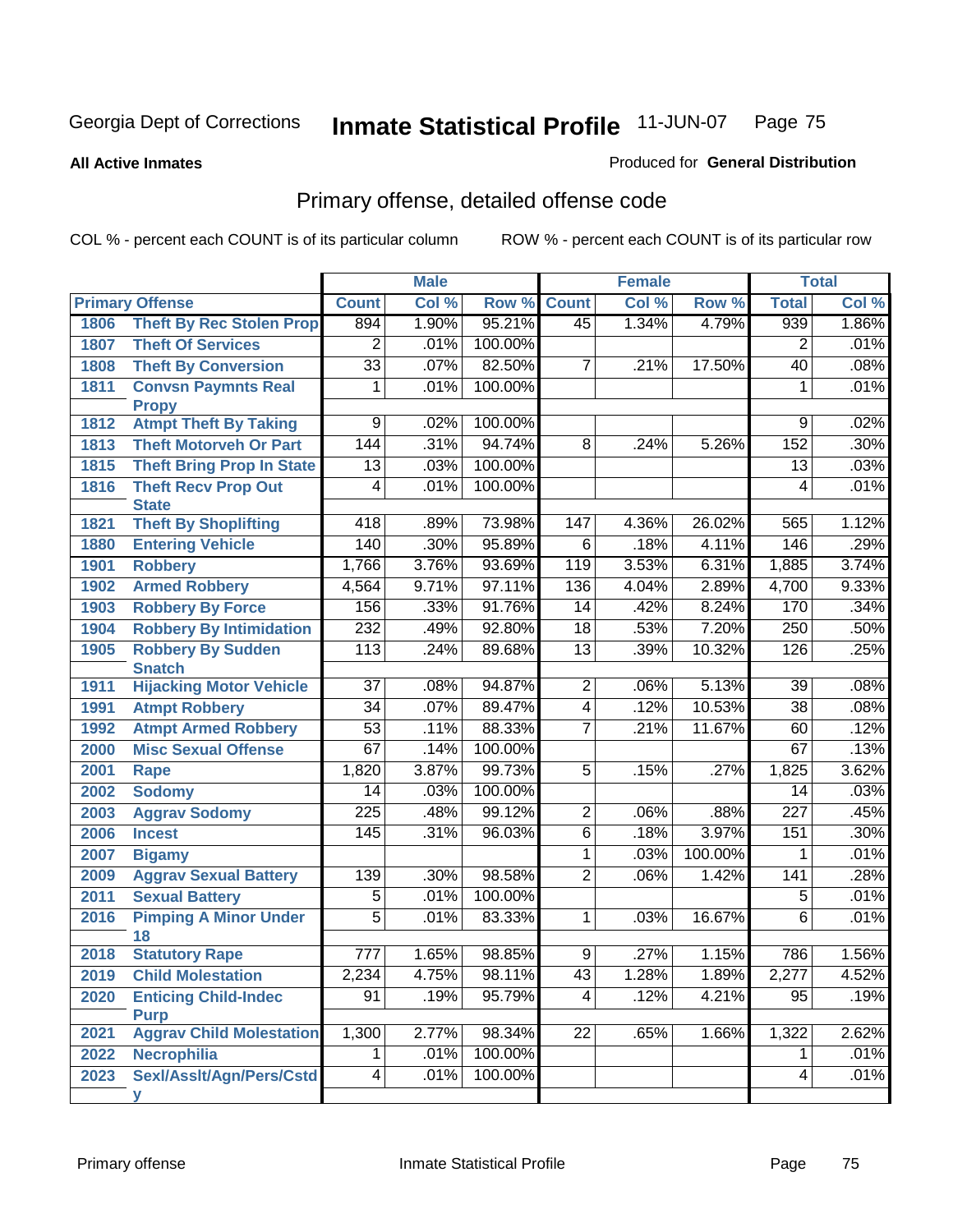**All Active Inmates**

### Produced for **General Distribution**

# Primary offense, detailed offense code

|      |                                                  |                                   | <b>Male</b> |         |                | <b>Female</b> |          |                  | <b>Total</b> |
|------|--------------------------------------------------|-----------------------------------|-------------|---------|----------------|---------------|----------|------------------|--------------|
|      | <b>Primary Offense</b>                           | <b>Count</b>                      | Col %       | Row %   | <b>Count</b>   | Col %         | Row %    | <b>Total</b>     | Col %        |
| 2025 | <b>Solicit Sodomy From</b>                       | $\overline{2}$                    | .01%        | 100.00% |                |               |          | 2                | .01%         |
|      | <b>Minor</b>                                     |                                   |             |         |                |               |          |                  |              |
| 2026 | <b>Sex Offender Fail Registr</b>                 | 87                                | .19%        | 96.67%  | 3              | .09%          | 3.33%    | 90               | .18%         |
| 2091 | <b>Atmpt Rape</b>                                | $\overline{20}$                   | .04%        | 100.00% |                |               |          | 20               | .04%         |
| 2093 | <b>Atmpt Aggrav Sodomy</b>                       | 3                                 | .01%        | 100.00% |                |               |          | $\overline{3}$   | .01%         |
| 2094 | <b>Atmpt Child Molestation</b>                   | $\overline{12}$                   | .03%        | 100.00% |                |               |          | $\overline{12}$  | .02%         |
| 2095 | <b>Agg Aslt W Intnt To Rape</b>                  | 62                                | .13%        | 100.00% |                |               |          | 62               | .12%         |
| 2097 | <b>Statutory Rape, Atmpt</b>                     | 1                                 | .01%        | 100.00% |                |               |          | 1                | .01%         |
| 2099 | <b>Agg Sex Battery Atmpt</b>                     | $\overline{2}$                    | .01%        | 100.00% |                |               |          | 2                | .01%         |
| 2100 | <b>Misc Obscenity</b>                            | $\overline{3}$                    | .01%        | 100.00% |                |               |          | $\overline{3}$   | .01%         |
| 2101 | <b>Distributing Obscene Mat</b>                  | 1                                 | .01%        | 100.00% |                |               |          | 1                | .01%         |
| 2205 | <b>False Swearng Writtn</b>                      | $\overline{6}$                    | .01%        | 60.00%  | 4              | .12%          | 40.00%   | 10               | .02%         |
|      | <b>Stmt</b>                                      |                                   |             |         |                |               |          |                  |              |
| 2300 | <b>Abuse Of Govt Office</b>                      | $\overline{2}$                    | .01%        | 100.00% |                |               |          | 2                | .01%         |
| 2301 | <b>Bribery Govt Officer</b>                      | $\overline{6}$                    | .01%        | 85.71%  | 1              | .03%          | 14.29%   | $\overline{7}$   | .01%         |
| 2313 | <b>Influencing Witness</b>                       | $\overline{3}$                    | .01%        | 100.00% |                |               |          | $\overline{3}$   | .01%         |
| 2314 | <b>Obstr Of Law Enf Officer</b>                  | 611                               | 1.30%       | 94.00%  | 39             | 1.16%         | $6.00\%$ | 650              | 1.29%        |
| 2315 | <b>Tampering With</b>                            | $\overline{4}$                    | .01%        | 57.14%  | $\overline{3}$ | .09%          | 42.86%   | 7                | .01%         |
| 2316 | <b>Evidence</b><br><b>Fleeing/Eluding Police</b> | $\overline{97}$                   | .21%        | 97.00%  | $\overline{3}$ | .09%          | 3.00%    | 100              | .20%         |
| 2401 | <b>Perjury</b>                                   | 4                                 | .01%        | 80.00%  | 1              | .03%          | 20.00%   | $\overline{5}$   | .01%         |
| 2402 | <b>False Swearing</b>                            | 1                                 | .01%        | 100.00% |                |               |          | 1                | .01%         |
| 2405 | <b>Impersonating Officer</b>                     | $\overline{6}$                    | .01%        | 100.00% |                |               |          | $\overline{6}$   | .01%         |
|      |                                                  |                                   | .01%        | 100.00% |                |               |          | $\overline{2}$   | .01%         |
| 2407 | <b>Embracery</b>                                 | $\overline{2}$<br>$\overline{31}$ |             | 91.18%  |                |               |          | $\overline{34}$  | .07%         |
| 2408 | <b>False Statements Govt</b>                     |                                   | .07%        |         | $\overline{3}$ | .09%          | 8.82%    |                  |              |
| 2501 | <b>Escape</b>                                    | $\overline{97}$                   | .21%        | 91.51%  | $\overline{9}$ | .27%          | 8.49%    | 106              | .21%         |
| 2502 | <b>Aiding Escape</b>                             |                                   |             |         | $\overline{1}$ | .03%          | 100.00%  | 1                | .01%         |
| 2503 | <b>Hindering Appreh Or Pun</b>                   | $\overline{2}$                    | .01%        | 50.00%  | $\overline{2}$ | .06%          | 50.00%   | 4                | .01%         |
| 2507 | <b>Mutiny In Penal Inst</b>                      | $\overline{3}$                    | .01%        | 100.00% |                |               |          | $\overline{3}$   | .01%         |
| 2511 | <b>Bail Jumping</b>                              | $\overline{9}$                    | .02%        | 100.00% |                |               |          | $\overline{9}$   | .02%         |
| 2590 | <b>Atmpt Escape</b>                              | $\overline{1}$                    | .01%        | 100.00% |                |               |          | 1                | .01%         |
| 2609 | <b>False Public Alarm</b>                        | $\overline{3}$                    | .01%        | 100.00% |                |               |          | $\overline{3}$   | .01%         |
| 2613 | <b>Crmnl Interfere Govt</b>                      | 40 <sup>1</sup>                   | .09%        | 100.00% |                |               |          | 40               | .08%         |
| 2703 | <b>Prop</b><br><b>Commerical Gambling</b>        | 1                                 | .01%        | 100.00% |                |               |          | 1                | .01%         |
| 2730 | <b>Lottery Violation</b>                         | 1                                 | .01%        | 100.00% |                |               |          | 1                | .01%         |
|      | <b>Removal Baggage, Cargo</b>                    | $\overline{5}$                    | .01%        | 100.00% |                |               |          | $\overline{5}$   | .01%         |
| 2761 | <b>Etc</b>                                       |                                   |             |         |                |               |          |                  |              |
| 2801 | <b>Cruelty To Children</b>                       | $\overline{233}$                  | $.50\%$     | 74.68%  | 79             | 2.34%         | 25.32%   | $\overline{312}$ | .62%         |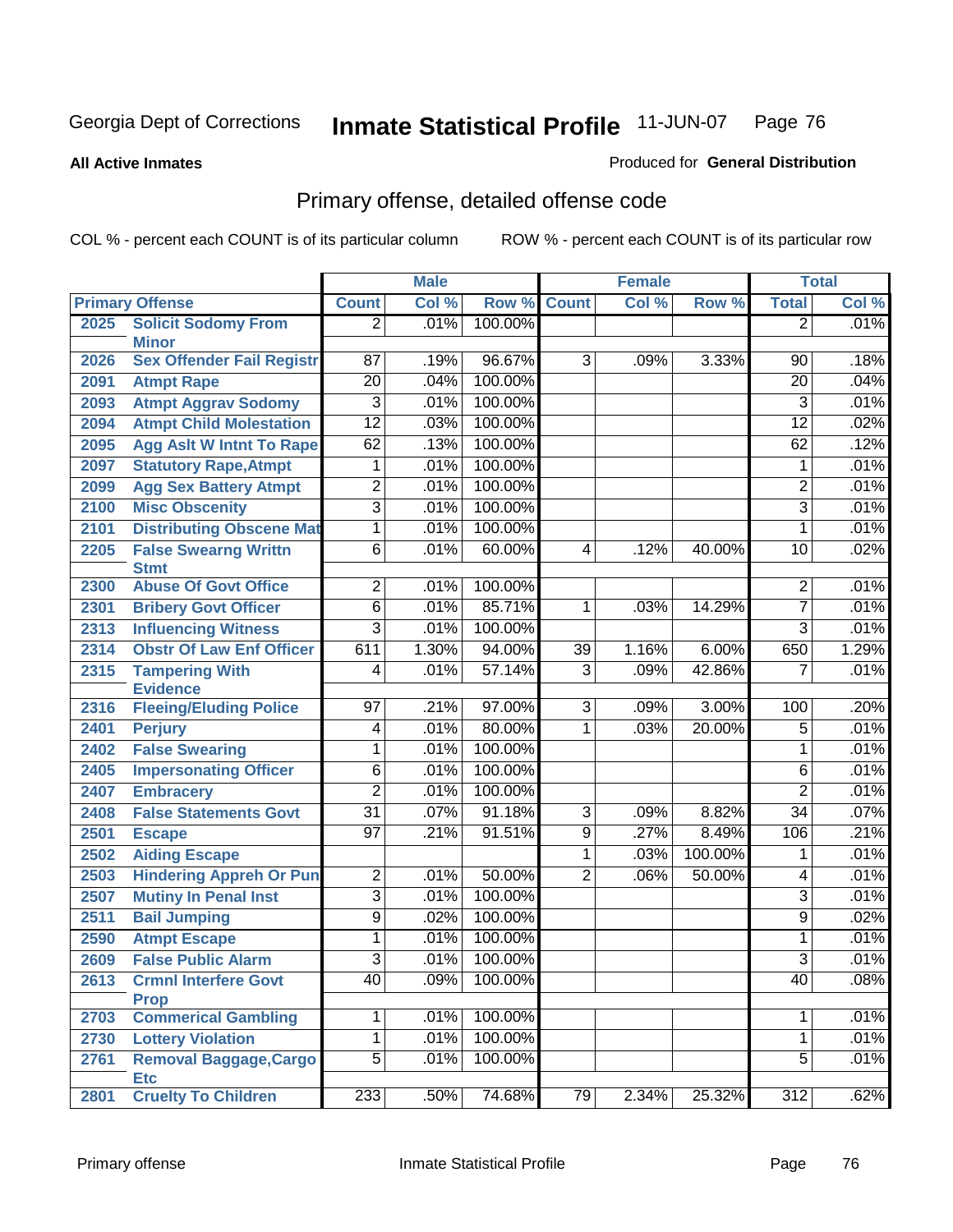#### **All Active Inmates**

## Produced for **General Distribution**

# Primary offense, detailed offense code

|      |                                               |                  | <b>Male</b> |         |                 | <b>Female</b> |         |                 | <b>Total</b> |
|------|-----------------------------------------------|------------------|-------------|---------|-----------------|---------------|---------|-----------------|--------------|
|      | <b>Primary Offense</b>                        | <b>Count</b>     | Col %       | Row %   | <b>Count</b>    | Col %         | Row %   | <b>Total</b>    | Col %        |
| 2802 | <b>Atmpt Cruelty To</b>                       | 1.               | .01%        | 50.00%  | 1               | .03%          | 50.00%  | $\overline{2}$  | .01%         |
|      | <b>Children</b>                               |                  |             |         |                 |               |         |                 |              |
| 2803 | <b>Manufact Meth Near</b>                     | 7                | .01%        | 58.33%  | $\overline{5}$  | .15%          | 41.67%  | 12              | .02%         |
|      | <b>Child</b>                                  |                  |             |         |                 |               |         |                 |              |
| 2811 | <b>Cruelty To Elder Person</b>                | 6                | .01%        | 75.00%  | 2               | .06%          | 25.00%  | 8               | .02%         |
| 2843 | <b>Sex Exploitation Child</b>                 | $\overline{34}$  | .07%        | 97.14%  | 1               | .03%          | 2.86%   | $\overline{35}$ | .07%         |
| 2852 | <b>Abandonment Of Child</b>                   | 1                | .01%        | 50.00%  | 1               | .03%          | 50.00%  | $\overline{2}$  | .01%         |
| 2854 | <b>Cntrbtng Delingency</b>                    |                  |             |         | $\overline{2}$  | .06%          | 100.00% | $\overline{2}$  | .01%         |
| 2900 | <b>Minor</b><br><b>Misc Weapon/Explosive</b>  | $\overline{3}$   | .01%        | 100.00% |                 |               |         | $\overline{3}$  | .01%         |
|      | <b>Off</b>                                    |                  |             |         |                 |               |         |                 |              |
| 2901 | <b>Carry Concealed Weapon</b>                 | 1                | .01%        | 100.00% |                 |               |         | 1               | .01%         |
| 2910 | <b>Poss Of Firearm Dur</b>                    | $\overline{257}$ | .55%        | 97.72%  | 6               | .18%          | 2.28%   | 263             | .52%         |
|      | <b>Crime</b>                                  |                  |             |         |                 |               |         |                 |              |
| 2911 | <b>Poss Knife During Crime</b>                | $\overline{2}$   | .01%        | 100.00% |                 |               |         | $\overline{2}$  | .01%         |
| 2912 | <b>Poss Of Certain</b>                        | $\overline{41}$  | .09%        | 97.62%  | 1               | .03%          | 2.38%   | $\overline{42}$ | .08%         |
|      | <b>Weapons</b>                                |                  |             |         |                 |               |         |                 |              |
| 2913 | <b>Poss Firearm 1st</b>                       | 45               | .10%        | 93.75%  | $\overline{3}$  | .09%          | 6.25%   | 48              | .10%         |
|      | <b>Offender</b>                               |                  |             |         |                 |               |         |                 |              |
| 2914 | <b>Poss Firearm Convct</b>                    | 788              | 1.68%       | 97.04%  | 24              | .71%          | 2.96%   | 812             | 1.61%        |
| 2915 | <b>Felon</b><br><b>Carry Weapon At School</b> | 7                | .01%        | 87.50%  | 1               | .03%          | 12.50%  | 8               | .02%         |
| 2963 | <b>Guard Line</b>                             | 1                | .01%        | 50.00%  | 1               | .03%          | 50.00%  | $\overline{2}$  | .01%         |
|      | <b>W/Weapon/Drugs</b>                         |                  |             |         |                 |               |         |                 |              |
| 2965 | <b>Poss Weapon By</b>                         | $\overline{7}$   | .01%        | 100.00% |                 |               |         | $\overline{7}$  | .01%         |
|      | <b>Prisoner</b>                               |                  |             |         |                 |               |         |                 |              |
| 2967 | <b>Destroy/Injur Police Dog</b>               | 1                | .01%        | 100.00% |                 |               |         | 1               | .01%         |
| 2971 | <b>Cruelty To Animals</b>                     | 4                | .01%        | 100.00% |                 |               |         | 4               | .01%         |
| 2972 | <b>Aggrav Cruelty To</b>                      | $\overline{2}$   | .01%        | 100.00% |                 |               |         | $\overline{2}$  | .01%         |
|      | <b>Animals</b>                                |                  |             |         |                 |               |         |                 |              |
| 3000 | <b>Misc Invasion Of Privacy</b>               | 1                | .01%        | 100.00% |                 |               |         | 1               | .01%         |
| 3002 | <b>Peeping Tom</b>                            | $\overline{26}$  | .06%        | 100.00% |                 |               |         | 26              | .05%         |
| 3404 | <b>Racketeering</b>                           | 65               | .14%        | 75.58%  | $\overline{21}$ | .62%          | 24.42%  | 86              | .17%         |
| 4001 | <b>S/D Narcotics Opiates</b>                  | $\overline{43}$  | .09%        | 95.56%  | $\overline{2}$  | .06%          | 4.44%   | 45              | .09%         |
| 4002 | <b>S/D Dep Stim Cntrf Drugs</b>               | 39               | .08%        | 82.98%  | $\overline{8}$  | .24%          | 17.02%  | $\overline{47}$ | .09%         |
| 4004 | <b>S/D Of Marijuana</b>                       | 286              | .61%        | 95.97%  | $\overline{12}$ | .36%          | 4.03%   | 298             | .59%         |
| 4006 | <b>Poss Narcotics Opiates</b>                 | 66               | .14%        | 88.00%  | $\overline{9}$  | .27%          | 12.00%  | $\overline{75}$ | .15%         |
| 4007 | <b>Poss Dep Stim Cntrf</b>                    | 63               | .13%        | 80.77%  | 15              | .45%          | 19.23%  | $\overline{78}$ | .15%         |
|      | <b>Drugs</b>                                  |                  |             |         |                 |               |         |                 |              |
| 4008 | <b>Poss Of Lsd</b>                            | 5                | .01%        | 100.00% |                 |               |         | 5               | .01%         |
| 4009 | <b>Poss Of Marijuana</b>                      | 321              | .68%        | 94.13%  | $\overline{20}$ | .59%          | 5.87%   | 341             | .68%         |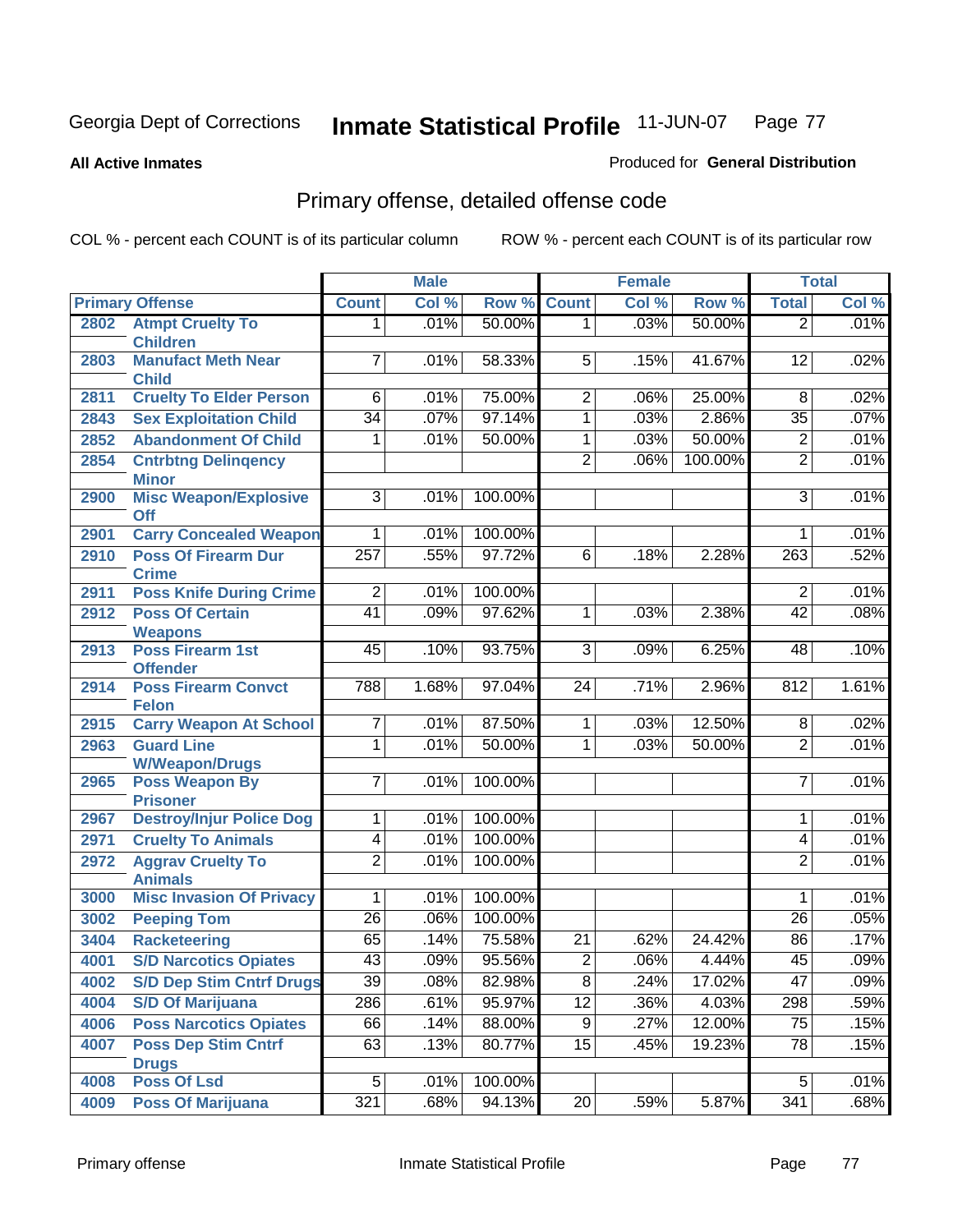#### **All Active Inmates**

### Produced for **General Distribution**

# Primary offense, detailed offense code

|      |                                            | <b>Male</b>      |       | <b>Female</b> |                 |       | <b>Total</b> |                 |       |
|------|--------------------------------------------|------------------|-------|---------------|-----------------|-------|--------------|-----------------|-------|
|      | <b>Primary Offense</b>                     | <b>Count</b>     | Col % | Row %         | <b>Count</b>    | Col % | Row %        | <b>Total</b>    | Col % |
| 4011 | <b>Illegal Attm To Obt Drugs</b>           | $\overline{12}$  | .03%  | 60.00%        | $\overline{8}$  | .24%  | 40.00%       | $\overline{20}$ | .04%  |
| 4012 | <b>Viol Ga Cntrl Sbst Act</b>              | $\overline{22}$  | .05%  | 91.67%        | $\overline{2}$  | .06%  | 8.33%        | 24              | .05%  |
| 4013 | <b>Viol Dngrous Drgs Act</b>               | 1                | .01%  | 100.00%       |                 |       |              | 1               | .01%  |
| 4014 | <b>Uniwfl Mfg/Del/Dist N-C S</b>           | $\overline{23}$  | .05%  | 95.83%        | 1               | .03%  | 4.17%        | 24              | .05%  |
| 4016 | <b>Poss Drug Related Matri</b>             | $\overline{18}$  | .04%  | 100.00%       |                 |       |              | $\overline{18}$ | .04%  |
| 4017 | <b>S/D Cont Sub Public</b>                 | 99               | .21%  | 94.29%        | $\overline{6}$  | .18%  | 5.71%        | 105             | .21%  |
| 4018 | <b>S/D Cont Sub School</b>                 | $\overline{52}$  | .11%  | 92.86%        | $\overline{4}$  | .12%  | 7.14%        | $\overline{56}$ | .11%  |
| 4021 | <b>S/D Cocaine</b>                         | 1,578            | 3.36% | 93.87%        | 103             | 3.06% | 6.13%        | 1,681           | 3.34% |
| 4022 | <b>Poss Of Cocaine</b>                     | 2,305            | 4.90% | 89.86%        | 260             | 7.72% | 10.14%       | 2,565           | 5.09% |
| 4030 | <b>Poss Ephedrine</b>                      | $\overline{15}$  | .03%  | 88.24%        | $\overline{2}$  | .06%  | 11.76%       | 17              | .03%  |
| 4031 | <b>Poss Methamphetamine</b>                | 853              | 1.81% | 82.50%        | 181             | 5.37% | 17.50%       | 1,034           | 2.05% |
| 4032 | <b>Sale Methamphetamine</b>                | 145              | .31%  | 87.35%        | 21              | .62%  | 12.65%       | 166             | .33%  |
| 4034 | <b>Sale Mda/Extsy</b>                      | 1                | .01%  | 50.00%        | $\overline{1}$  | .03%  | 50.00%       | $\overline{2}$  | .01%  |
| 4090 | <b>Atmpt Viol Substance Act</b>            | $\overline{17}$  | .04%  | 80.95%        | $\overline{4}$  | .12%  | 19.05%       | $\overline{21}$ | .04%  |
| 4100 | <b>Misc Drugs Trafficking</b>              | 121              | .26%  | 93.80%        | $\overline{8}$  | .24%  | 6.20%        | 129             | .26%  |
| 4101 | <b>Traf Cocaine Less 200</b>               | 514              | 1.09% | 95.36%        | $\overline{25}$ | .74%  | 4.64%        | 539             | 1.07% |
|      | Gm                                         |                  |       |               |                 |       |              |                 |       |
| 4102 | <b>Traf Cocaine 201-400 Gm</b>             | 93               | .20%  | 93.94%        | 6               | .18%  | 6.06%        | 99              | .20%  |
| 4103 | <b>Traf Cocaine 401+ Gm</b>                | 142              | .30%  | 94.67%        | $\overline{8}$  | .24%  | 5.33%        | 150             | .30%  |
| 4111 | <b>Traf Narcotic Less 14 Gm</b>            | 8                | .02%  | 100.00%       |                 |       |              | 8               | .02%  |
| 4112 | <b>Traf Narcotic 15-28 Gm</b>              | 4                | .01%  | 100.00%       |                 |       |              | 4               | .01%  |
| 4113 | <b>Traf Narcotic 29+ Gm</b>                | $\overline{5}$   | .01%  | 100.00%       |                 |       |              | $\overline{5}$  | .01%  |
| 4121 | Traf Marijna 10-2000 Lb                    | 39               | .08%  | 88.64%        | 5               | .15%  | 11.36%       | 44              | .09%  |
| 4122 | Traf Marijna 2001-10k Lb                   | $\overline{5}$   | .01%  | 100.00%       |                 |       |              | $\overline{5}$  | .01%  |
| 4126 | <b>Traf Amphtmine 28-199</b>               | $\overline{5}$   | .01%  | 100.00%       |                 |       |              | 5               | .01%  |
|      | Gm                                         |                  |       |               |                 |       |              |                 |       |
| 4127 | <b>Traf Amphtmine 200-399</b>              |                  |       |               | $\mathbf 1$     | .03%  | 100.00%      | 1               | .01%  |
|      | Gm                                         |                  |       |               |                 |       |              |                 |       |
| 4128 | Traf Amphtmine 400+ Gm                     | $\overline{3}$   | .01%  | 100.00%       |                 |       |              | $\overline{3}$  | .01%  |
| 4130 | <b>Cnspire Traffic Cntrl Sub</b>           | $\overline{7}$   | .01%  | 100.00%       |                 |       |              | $\overline{7}$  | .01%  |
| 4131 | <b>Transactions Drug</b>                   | $\overline{1}$   | .01%  | 100.00%       |                 |       |              | 1               | .01%  |
|      | <b>Objects</b>                             | $\vert 4 \vert$  |       |               |                 |       |              | 4               |       |
| 4133 | <b>Use Comm Facity Vio C</b><br><b>Sub</b> |                  | .01%  | 100.00%       |                 |       |              |                 | .01%  |
| 4134 | <b>Att/Consprcy Commt</b>                  | $\overline{26}$  | .06%  | 78.79%        | 7               | .21%  | 21.21%       | 33              | .07%  |
|      | C/S/Of                                     |                  |       |               |                 |       |              |                 |       |
| 4140 | <b>Traf Methamph 28-199</b>                | $\overline{278}$ | .59%  | 89.68%        | 32              | .95%  | 10.32%       | 310             | .62%  |
|      | Gm                                         |                  |       |               |                 |       |              |                 |       |
| 4141 | <b>Traf Methamph 200-399</b>               | 53               | .11%  | 91.38%        | 5               | .15%  | 8.62%        | 58              | .12%  |
|      | Gm                                         |                  |       |               |                 |       |              |                 |       |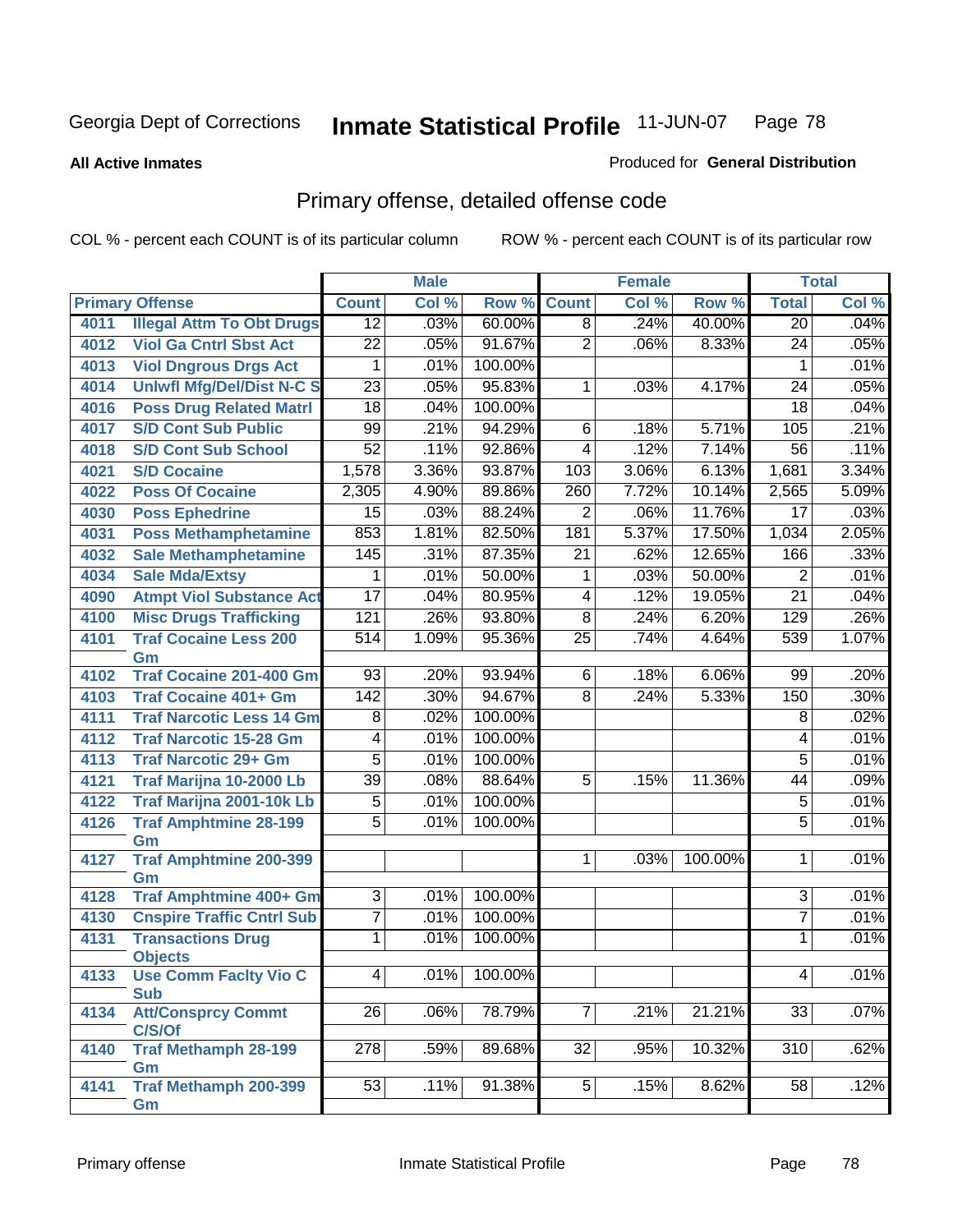**All Active Inmates**

#### Produced for **General Distribution**

# Primary offense, detailed offense code

|                      |                                  | <b>Male</b>      |       |         |                | <b>Female</b> |         | <b>Total</b>     |         |
|----------------------|----------------------------------|------------------|-------|---------|----------------|---------------|---------|------------------|---------|
|                      | <b>Primary Offense</b>           | <b>Count</b>     | Col % | Row %   | <b>Count</b>   | Col %         | Row %   | <b>Total</b>     | Col %   |
| 4142                 | <b>Traf Methamph 400+ Gm</b>     | 77               | .16%  | 98.72%  | 1.             | .03%          | 1.28%   | $\overline{78}$  | .15%    |
| 4143                 | <b>Manf Methamph 28-199</b>      | $\overline{32}$  | .07%  | 86.49%  | 5              | .15%          | 13.51%  | $\overline{37}$  | $.07\%$ |
|                      | Gm                               |                  |       |         |                |               |         |                  |         |
| 4144                 | <b>Manf Methamph 200-399</b>     |                  | .01%  | 100.00% |                |               |         |                  | .01%    |
|                      | Gm                               |                  |       |         |                |               |         |                  |         |
| 4146                 | <b>Traf Methamph Unspec</b>      | 205              | .44%  | 90.71%  | 21             | .62%          | 9.29%   | 226              | .45%    |
|                      | Amt                              |                  |       |         |                |               |         |                  |         |
| 4147                 | <b>Manf Methamph Unspec</b>      | $\overline{199}$ | .42%  | 92.56%  | 16             | .47%          | 7.44%   | $\overline{215}$ | .43%    |
|                      | Amt                              |                  |       |         |                |               |         |                  |         |
| 4150                 | <b>Traf Mda/Extsy 28-199gm</b>   |                  | .01%  | 100.00% |                |               |         | 1                | .01%    |
| 5001                 | <b>Viol Motor Vehicle Laws</b>   | $\overline{32}$  | .07%  | 88.89%  | 4              | .12%          | 11.11%  | 36               | .07%    |
| 5003                 | <b>Chop Shop Violation</b>       | 3                | .01%  | 100.00% |                |               |         | 3                | .01%    |
| 5004                 | <b>Drvng Habtl Violator</b>      | 117              | .25%  | 96.69%  | 4              | .12%          | 3.31%   | 121              | .24%    |
| 5005                 | <b>Habit Traf Viol/Impaired</b>  | 5                | .01%  | 100.00% |                |               |         | 5                | .01%    |
| 5006                 | <b>Habit Traf Viol/Other</b>     | $\overline{2}$   | .01%  | 100.00% |                |               |         | $\overline{2}$   | .01%    |
| 6000                 | <b>Misc Mrals/Pblic H/Safty</b>  | $\overline{16}$  | .03%  | 100.00% |                |               |         | $\overline{16}$  | .03%    |
| 6200                 | <b>Misc Correctionl Inst Off</b> | 13               | .03%  | 92.86%  | 1              | .03%          | 7.14%   | 14               | .03%    |
| 8001                 | <b>Violatn Othr States Law</b>   |                  |       |         | 1              | .03%          | 100.00% | 1                | .01%    |
| 9901                 | <b>Conspiracy</b>                | 44               | .09%  | 88.00%  | $\overline{6}$ | .18%          | 12.00%  | 50               | .10%    |
| 9905                 | <b>Crmnl Atmpt</b>               | 21               | .04%  | 91.30%  | $\overline{2}$ | .06%          | 8.70%   | 23               | .05%    |
| 9910                 | <b>Crmnl Solicitation</b>        | 3                | .01%  | 75.00%  | 1              | .03%          | 25.00%  | 4                | .01%    |
| 9911                 | <b>Party To A Crime</b>          | 6                | .01%  | 100.00% |                |               |         | 6                | .01%    |
| <b>Total Rported</b> |                                  | 47,004           | 100%  | 93.31%  | 3,370          | 100%          | 6.69%   | 50,374           | 100%    |

| τec | 2,065          | 165   | 2,230  |
|-----|----------------|-------|--------|
|     | 49,069<br>11 V | 3,535 | 52.604 |

| Mode (most frequent) | 1601 Burglary | 1701 Forgery 1st Degree | 1601 Burglary |
|----------------------|---------------|-------------------------|---------------|
|----------------------|---------------|-------------------------|---------------|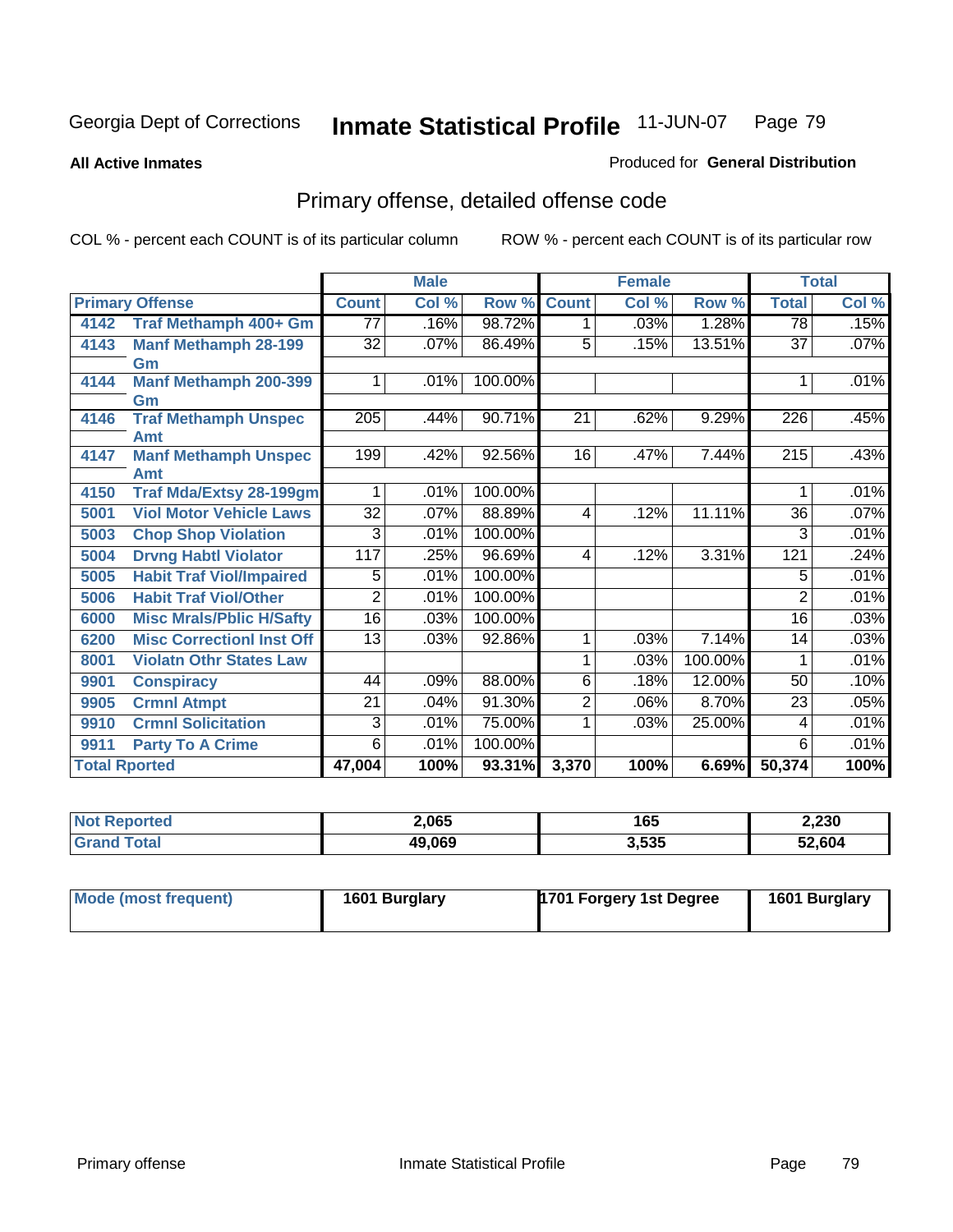#### **All Active Inmates**

#### Produced for **General Distribution**

# County of conviction of primary offense

|                 |                             |                  | <b>Male</b> |         | <b>Female</b>    |       |        | <b>Total</b>     |       |
|-----------------|-----------------------------|------------------|-------------|---------|------------------|-------|--------|------------------|-------|
|                 | <b>County of Conviction</b> | <b>Count</b>     | Col %       | Row %   | <b>Count</b>     | Col % | Row %  | <b>Total</b>     | Col % |
| 1               | <b>Appling</b>              | 85               | .18%        | 94.44%  | $\overline{5}$   | .15%  | 5.56%  | 90               | .18%  |
| $\overline{2}$  | <b>Atkinson</b>             | $\overline{38}$  | .08%        | 95.00%  | $\overline{2}$   | .06%  | 5.00%  | 40               | .08%  |
| 3               | <b>Bacon</b>                | $\overline{52}$  | .11%        | 96.30%  | $\overline{2}$   | .06%  | 3.70%  | $\overline{54}$  | .11%  |
| 4               | <b>Baker</b>                | 11               | .02%        | 91.67%  | $\mathbf{1}$     | .03%  | 8.33%  | $\overline{12}$  | .02%  |
| 5               | <b>Baldwin</b>              | $\overline{342}$ | .73%        | 94.48%  | $\overline{20}$  | .59%  | 5.52%  | 362              | .72%  |
| 6               | <b>Banks</b>                | $\overline{80}$  | .17%        | 90.91%  | $\overline{8}$   | .24%  | 9.09%  | 88               | .17%  |
| 7               | <b>Barrow</b>               | 253              | .54%        | 94.05%  | $\overline{16}$  | .47%  | 5.95%  | 269              | .53%  |
| 8               | <b>Bartow</b>               | $\overline{535}$ | 1.14%       | 89.46%  | 63               | 1.87% | 10.54% | 598              | 1.19% |
| 9               | <b>Ben Hill</b>             | $\overline{248}$ | .53%        | 93.23%  | $\overline{18}$  | .53%  | 6.77%  | 266              | .53%  |
| 10              | <b>Berrien</b>              | 78               | .17%        | 87.64%  | $\overline{11}$  | .33%  | 12.36% | 89               | .18%  |
| 11              | <b>Bibb</b>                 | 996              | 2.12%       | 95.04%  | $\overline{52}$  | 1.54% | 4.96%  | 1,048            | 2.08% |
| 12              | <b>Bleckley</b>             | $\overline{97}$  | .21%        | 86.61%  | $\overline{15}$  | .45%  | 13.39% | $\overline{112}$ | .22%  |
| $\overline{13}$ | <b>Brantley</b>             | $\overline{54}$  | .11%        | 93.10%  | $\overline{4}$   | .12%  | 6.90%  | $\overline{58}$  | .12%  |
| 14              | <b>Brooks</b>               | $\overline{65}$  | .14%        | 100.00% |                  |       |        | 65               | .13%  |
| 15              | <b>Bryan</b>                | $\overline{94}$  | .20%        | 91.26%  | $\overline{9}$   | .27%  | 8.74%  | 103              | .20%  |
| 16              | <b>Bulloch</b>              | 463              | .99%        | 95.27%  | $\overline{23}$  | .68%  | 4.73%  | 486              | .96%  |
| $\overline{17}$ | <b>Burke</b>                | 193              | .41%        | 95.07%  | $\overline{10}$  | .30%  | 4.93%  | $\overline{203}$ | .40%  |
| 18              | <b>Butts</b>                | 146              | .31%        | 95.42%  | $\overline{7}$   | .21%  | 4.58%  | 153              | .30%  |
| 19              | <b>Calhoun</b>              | $\overline{36}$  | .08%        | 90.00%  | 4                | .12%  | 10.00% | 40               | .08%  |
| 20              | <b>Camden</b>               | $\overline{140}$ | .30%        | 94.59%  | $\overline{8}$   | .24%  | 5.41%  | $\overline{148}$ | .29%  |
| 21              | <b>Candler</b>              | $\overline{83}$  | .18%        | 95.40%  | $\overline{4}$   | .12%  | 4.60%  | $\overline{87}$  | .17%  |
| 22              | <b>Carroll</b>              | $\overline{531}$ | 1.13%       | 90.31%  | $\overline{57}$  | 1.69% | 9.69%  | 588              | 1.17% |
| 23              | <b>Catoosa</b>              | 259              | .55%        | 92.17%  | $\overline{22}$  | .65%  | 7.83%  | 281              | .56%  |
| 24              | <b>Charlton</b>             | $\overline{54}$  | .11%        | 94.74%  | $\overline{3}$   | .09%  | 5.26%  | $\overline{57}$  | .11%  |
| 25              | <b>Chatham</b>              | 2,322            | 4.94%       | 94.81%  | $\overline{127}$ | 3.77% | 5.19%  | 2,449            | 4.86% |
| 26              | <b>Chattahoochee</b>        | 20               | .04%        | 90.91%  | $\overline{2}$   | .06%  | 9.09%  | $\overline{22}$  | .04%  |
| 27              | Chattooga                   | 229              | .49%        | 89.80%  | $\overline{26}$  | .77%  | 10.20% | 255              | .51%  |
| 28              | <b>Cherokee</b>             | $\overline{548}$ | 1.17%       | 91.79%  | 49               | 1.45% | 8.21%  | 597              | 1.19% |
| 29              | <b>Clarke</b>               | 462              | .98%        | 94.48%  | $\overline{27}$  | .80%  | 5.52%  | 489              | .97%  |
| 30              | <b>Clay</b>                 | $\overline{23}$  | .05%        | 92.00%  | $\overline{2}$   | .06%  | 8.00%  | $\overline{25}$  | .05%  |
| $\overline{31}$ | <b>Clayton</b>              | 1,508            | 3.21%       | 92.86%  | 116              | 3.44% | 7.14%  | 1,624            | 3.22% |
| 32              | <b>Clinch</b>               | 48               | .10%        | 92.31%  | 4                | .12%  | 7.69%  | 52               | .10%  |
| 33              | <b>Cobb</b>                 | 2,454            | 5.22%       | 90.79%  | 249              | 7.39% | 9.21%  | 2,703            | 5.37% |
| 34              | <b>Coffee</b>               | 218              | .46%        | 90.83%  | 22               | .65%  | 9.17%  | 240              | .48%  |
| 35              | <b>Colquitt</b>             | $\overline{302}$ | .64%        | 94.97%  | 16               | .47%  | 5.03%  | 318              | .63%  |
| 36              | <b>Columbia</b>             | 295              | .63%        | 93.95%  | 19               | .56%  | 6.05%  | 314              | .62%  |
| 37              | <b>Cook</b>                 | 132              | .28%        | 92.96%  | 10               | .30%  | 7.04%  | 142              | .28%  |
| 38              | <b>Coweta</b>               | 511              | 1.09%       | 93.08%  | 38               | 1.13% | 6.92%  | 549              | 1.09% |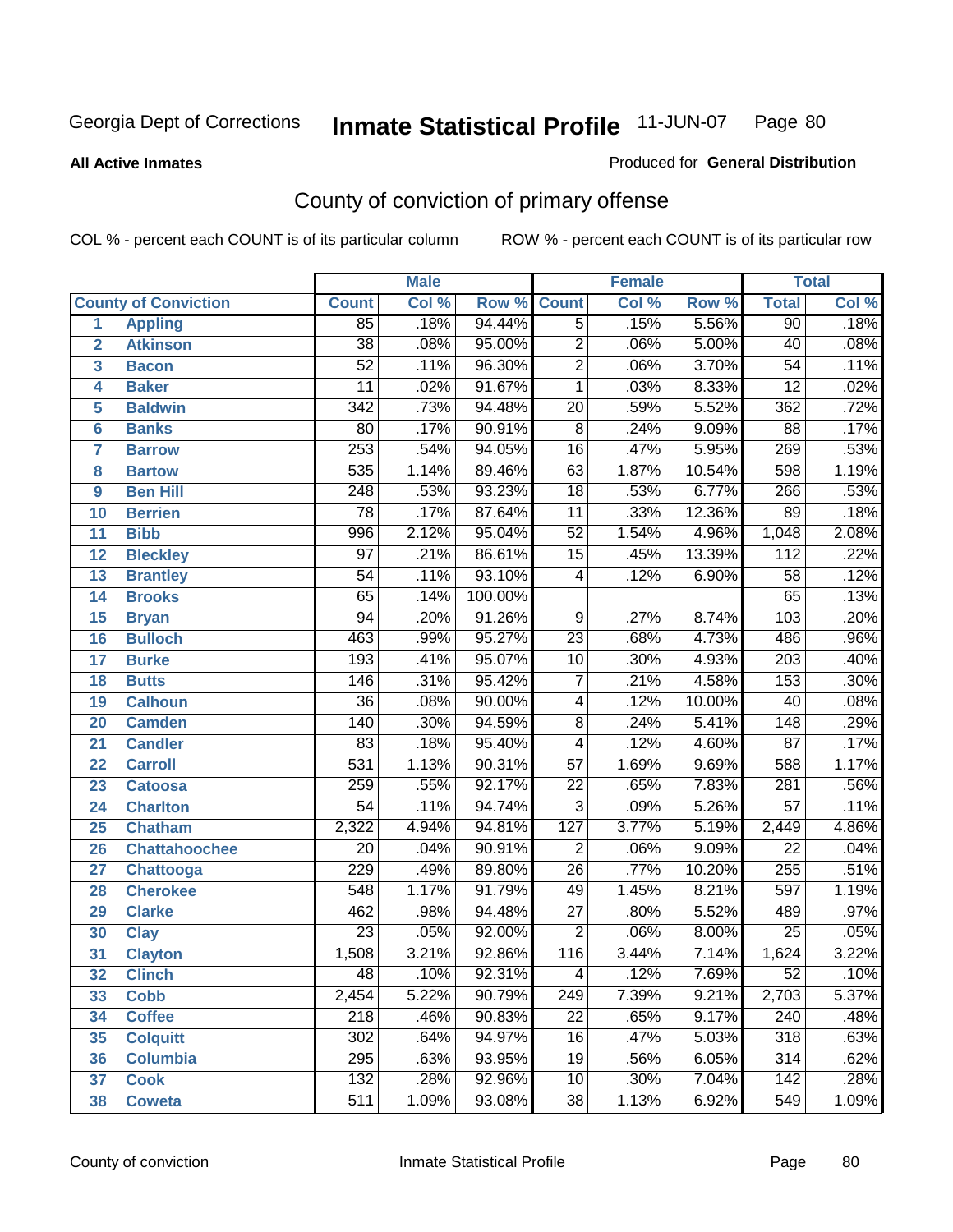#### **All Active Inmates**

#### Produced for **General Distribution**

# County of conviction of primary offense

|                 |                             |                  | <b>Male</b> |         | <b>Female</b>    |       |        | <b>Total</b>     |       |
|-----------------|-----------------------------|------------------|-------------|---------|------------------|-------|--------|------------------|-------|
|                 | <b>County of Conviction</b> | <b>Count</b>     | Col %       | Row %   | <b>Count</b>     | Col % | Row %  | <b>Total</b>     | Col % |
| 39              | <b>Crawford</b>             | $\overline{19}$  | .04%        | 82.61%  | $\overline{4}$   | .12%  | 17.39% | $\overline{23}$  | .05%  |
| 40              | <b>Crisp</b>                | 268              | .57%        | 93.71%  | $\overline{18}$  | .53%  | 6.29%  | 286              | .57%  |
| 41              | <b>Dade</b>                 | $\overline{132}$ | .28%        | 89.80%  | $\overline{15}$  | .45%  | 10.20% | 147              | .29%  |
| 42              | <b>Dawson</b>               | 83               | .18%        | 90.22%  | $\overline{9}$   | .27%  | 9.78%  | $\overline{92}$  | .18%  |
| 43              | <b>Decatur</b>              | 289              | .61%        | 92.33%  | $\overline{24}$  | .71%  | 7.67%  | $\overline{313}$ | .62%  |
| 44              | <b>Dekalb</b>               | 2,959            | 6.30%       | 94.78%  | $\overline{163}$ | 4.84% | 5.22%  | 3,122            | 6.20% |
| 45              | <b>Dodge</b>                | 170              | .36%        | 95.51%  | 8                | .24%  | 4.49%  | $\overline{178}$ | .35%  |
| 46              | <b>Dooly</b>                | $\overline{98}$  | .21%        | 96.08%  | 4                | .12%  | 3.92%  | 102              | .20%  |
| 47              | <b>Dougherty</b>            | $\overline{963}$ | 2.05%       | 93.68%  | 65               | 1.93% | 6.32%  | 1,028            | 2.04% |
| 48              | <b>Douglas</b>              | 1,065            | 2.27%       | 90.95%  | 106              | 3.15% | 9.05%  | 1,171            | 2.32% |
| 49              | <b>Early</b>                | 79               | .17%        | 98.75%  | 1                | .03%  | 1.25%  | 80               | .16%  |
| 50              | <b>Echols</b>               | $\overline{10}$  | .02%        | 100.00% |                  |       |        | $\overline{10}$  | .02%  |
| $\overline{51}$ | <b>Effingham</b>            | 160              | .34%        | 89.89%  | 18               | .53%  | 10.11% | $\overline{178}$ | .35%  |
| 52              | <b>Elbert</b>               | 161              | .34%        | 94.15%  | 10               | .30%  | 5.85%  | 171              | .34%  |
| 53              | <b>Emanuel</b>              | $\overline{147}$ | .31%        | 94.84%  | $\overline{8}$   | .24%  | 5.16%  | 155              | .31%  |
| $\overline{54}$ | <b>Evans</b>                | $\overline{81}$  | .17%        | 95.29%  | $\overline{4}$   | .12%  | 4.71%  | 85               | .17%  |
| 55              | <b>Fannin</b>               | 106              | .23%        | 93.81%  | $\overline{7}$   | .21%  | 6.19%  | $\overline{113}$ | .22%  |
| 56              | <b>Fayette</b>              | 265              | .56%        | 90.44%  | $\overline{28}$  | .83%  | 9.56%  | 293              | .58%  |
| 57              | <b>Floyd</b>                | 774              | 1.65%       | 88.97%  | 96               | 2.85% | 11.03% | 870              | 1.73% |
| 58              | <b>Forsyth</b>              | 259              | .55%        | 91.52%  | $\overline{24}$  | .71%  | 8.48%  | 283              | .56%  |
| 59              | <b>Franklin</b>             | 131              | .28%        | 91.61%  | $\overline{12}$  | .36%  | 8.39%  | $\overline{143}$ | .28%  |
| 60              | <b>Fulton</b>               | 4,101            | 8.72%       | 96.45%  | 151              | 4.48% | 3.55%  | 4,252            | 8.44% |
| 61              | Gilmer                      | 116              | .25%        | 88.55%  | $\overline{15}$  | .45%  | 11.45% | $\overline{131}$ | .26%  |
| 62              | <b>Glascock</b>             | $\overline{6}$   | .01%        | 85.71%  | $\mathbf{1}$     | .03%  | 14.29% | $\overline{7}$   | .01%  |
| 63              | <b>Glynn</b>                | 447              | .95%        | 95.72%  | $\overline{20}$  | .59%  | 4.28%  | 467              | .93%  |
| 64              | <b>Gordon</b>               | 283              | .60%        | 89.56%  | $\overline{33}$  | .98%  | 10.44% | $\overline{316}$ | .63%  |
| 65              | <b>Grady</b>                | $\overline{216}$ | .46%        | 93.51%  | $\overline{15}$  | .45%  | 6.49%  | 231              | .46%  |
| 66              | <b>Greene</b>               | 102              | .22%        | 93.58%  | $\overline{7}$   | .21%  | 6.42%  | 109              | .22%  |
| 67              | <b>Gwinnett</b>             | 1,557            | 3.31%       | 91.97%  | 136              | 4.04% | 8.03%  | 1,693            | 3.36% |
| 68              | <b>Habersham</b>            | 117              | .25%        | 92.86%  | $\overline{9}$   | .27%  | 7.14%  | $\overline{126}$ | .25%  |
| 69              | <b>Hall</b>                 | 738              | 1.57%       | 92.02%  | 64               | 1.90% | 7.98%  | $\overline{802}$ | 1.59% |
| 70              | <b>Hancock</b>              | 34               | .07%        | 94.44%  | 2                | .06%  | 5.56%  | 36               | .07%  |
| 71              | <b>Haralson</b>             | $\overline{82}$  | .17%        | 94.25%  | $\overline{5}$   | .15%  | 5.75%  | $\overline{87}$  | .17%  |
| 72              | <b>Harris</b>               | $\overline{99}$  | .21%        | 97.06%  | $\overline{3}$   | .09%  | 2.94%  | 102              | .20%  |
| 73              | <b>Hart</b>                 | 108              | .23%        | 96.43%  | 4                | .12%  | 3.57%  | 112              | .22%  |
| 74              | <b>Heard</b>                | $\overline{54}$  | .11%        | 90.00%  | 6                | .18%  | 10.00% | 60               | .12%  |
| 75              | <b>Henry</b>                | 504              | 1.07%       | 91.80%  | 45               | 1.34% | 8.20%  | 549              | 1.09% |
| 76              | <b>Houston</b>              | 593              | 1.26%       | 92.51%  | 48               | 1.42% | 7.49%  | 641              | 1.27% |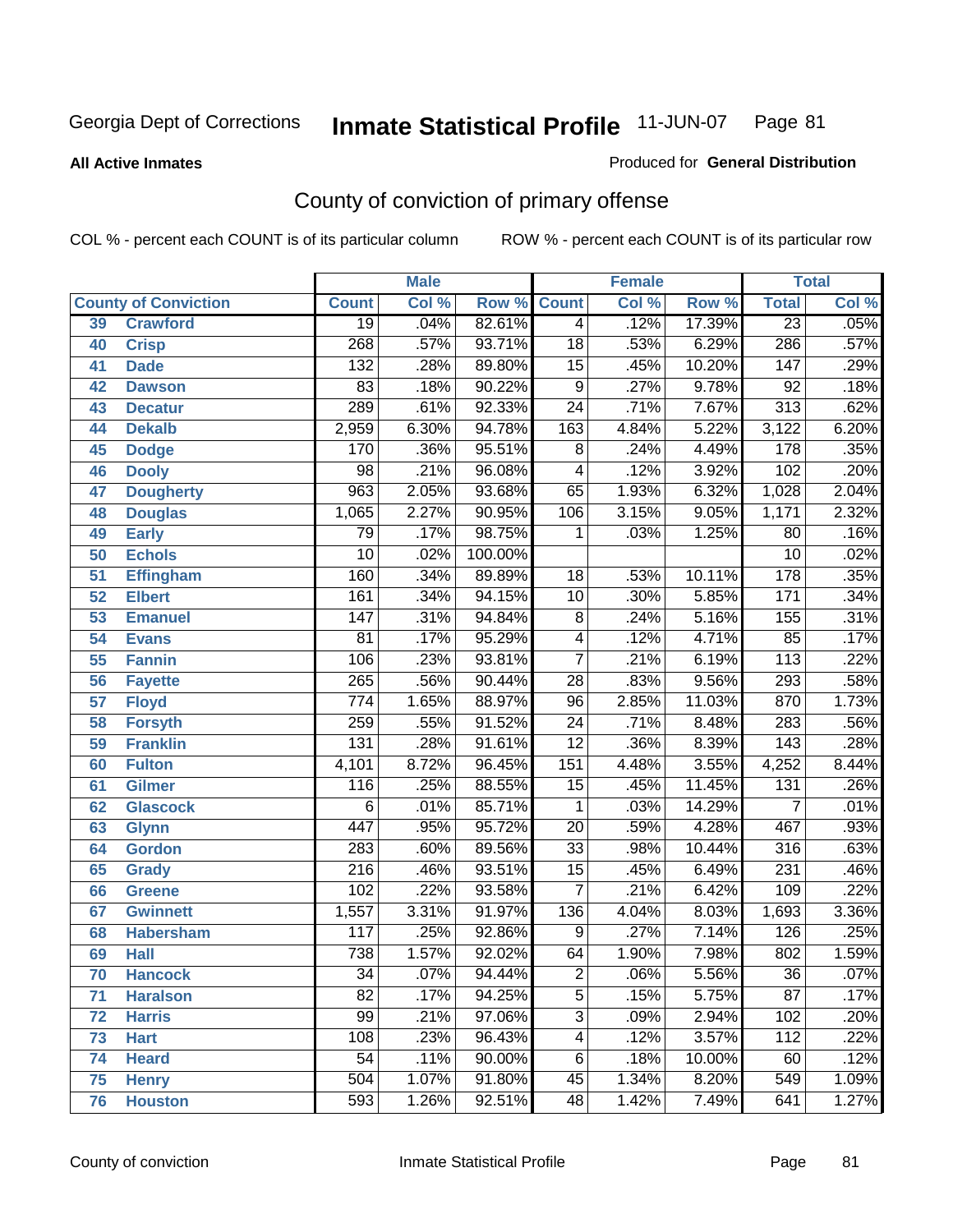**All Active Inmates**

#### Produced for **General Distribution**

# County of conviction of primary offense

|     |                             |                  | <b>Male</b> |         | <b>Female</b>   |       |       | <b>Total</b>     |       |
|-----|-----------------------------|------------------|-------------|---------|-----------------|-------|-------|------------------|-------|
|     | <b>County of Conviction</b> | <b>Count</b>     | Col %       | Row %   | <b>Count</b>    | Col % | Row % | <b>Total</b>     | Col % |
| 77  | <b>Irwin</b>                | 64               | .14%        | 96.97%  | $\overline{2}$  | .06%  | 3.03% | 66               | .13%  |
| 78  | <b>Jackson</b>              | 198              | .42%        | 91.67%  | $\overline{18}$ | .53%  | 8.33% | $\overline{216}$ | .43%  |
| 79  | <b>Jasper</b>               | 64               | .14%        | 95.52%  | $\overline{3}$  | .09%  | 4.48% | 67               | .13%  |
| 80  | <b>Jeff Davis</b>           | $\overline{78}$  | .17%        | 96.30%  | $\overline{3}$  | .09%  | 3.70% | $\overline{81}$  | .16%  |
| 81  | <b>Jefferson</b>            | $\overline{93}$  | .20%        | 96.88%  | $\overline{3}$  | .09%  | 3.13% | $\overline{96}$  | .19%  |
| 82  | <b>Jenkins</b>              | $\overline{77}$  | .16%        | 93.90%  | $\overline{5}$  | .15%  | 6.10% | $\overline{82}$  | .16%  |
| 83  | <b>Johnson</b>              | 61               | .13%        | 96.83%  | $\overline{2}$  | .06%  | 3.17% | 63               | .13%  |
| 84  | <b>Jones</b>                | 146              | .31%        | 92.99%  | $\overline{11}$ | .33%  | 7.01% | 157              | .31%  |
| 85  | <b>Lamar</b>                | $\overline{81}$  | .17%        | 92.05%  | $\overline{7}$  | .21%  | 7.95% | $\overline{88}$  | .17%  |
| 86  | Lanier                      | $\overline{40}$  | .09%        | 90.91%  | 4               | .12%  | 9.09% | 44               | .09%  |
| 87  | <b>Laurens</b>              | $\overline{274}$ | .58%        | 91.64%  | $\overline{25}$ | .74%  | 8.36% | 299              | .59%  |
| 88  | Lee                         | 74               | .16%        | 96.10%  | $\overline{3}$  | .09%  | 3.90% | $\overline{77}$  | .15%  |
| 89  | <b>Liberty</b>              | $\overline{254}$ | .54%        | 94.42%  | $\overline{15}$ | .45%  | 5.58% | 269              | .53%  |
| 90  | <b>Lincoln</b>              | 46               | .10%        | 100.00% |                 |       |       | 46               | .09%  |
| 91  | Long                        | $\overline{88}$  | .19%        | 96.70%  | $\overline{3}$  | .09%  | 3.30% | $\overline{91}$  | .18%  |
| 92  | <b>Lowndes</b>              | 583              | 1.24%       | 95.26%  | 29              | .86%  | 4.74% | 612              | 1.21% |
| 93  | <b>Lumpkin</b>              | $\overline{87}$  | .19%        | 93.55%  | $\overline{6}$  | .18%  | 6.45% | 93               | .18%  |
| 94  | <b>Macon</b>                | 66               | .14%        | 92.96%  | 5               | .15%  | 7.04% | $\overline{71}$  | .14%  |
| 95  | <b>Madison</b>              | 139              | .30%        | 93.29%  | 10              | .30%  | 6.71% | 149              | .30%  |
| 96  | <b>Marion</b>               | $\overline{50}$  | .11%        | 94.34%  | $\overline{3}$  | .09%  | 5.66% | $\overline{53}$  | .11%  |
| 97  | <b>Mcduffie</b>             | $\overline{192}$ | .41%        | 94.58%  | $\overline{11}$ | .33%  | 5.42% | $\overline{203}$ | .40%  |
| 98  | <b>Mcintosh</b>             | 66               | .14%        | 95.65%  | $\overline{3}$  | .09%  | 4.35% | 69               | .14%  |
| 99  | <b>Meriwether</b>           | 194              | .41%        | 94.17%  | $\overline{12}$ | .36%  | 5.83% | $\overline{206}$ | .41%  |
| 100 | <b>Miller</b>               | $\overline{34}$  | .07%        | 97.14%  | $\mathbf{1}$    | .03%  | 2.86% | $\overline{35}$  | .07%  |
| 101 | <b>Mitchell</b>             | 181              | .39%        | 90.50%  | $\overline{19}$ | .56%  | 9.50% | $\overline{200}$ | .40%  |
| 102 | <b>Monroe</b>               | 186              | .40%        | 90.73%  | $\overline{19}$ | .56%  | 9.27% | $\overline{205}$ | .41%  |
| 103 | <b>Montgomery</b>           | $\overline{42}$  | .09%        | 95.45%  | $\overline{2}$  | .06%  | 4.55% | 44               | .09%  |
| 104 | <b>Morgan</b>               | $\overline{87}$  | .19%        | 92.55%  | $\overline{7}$  | .21%  | 7.45% | $\overline{94}$  | .19%  |
| 105 | <b>Murray</b>               | $\overline{248}$ | .53%        | 94.30%  | $\overline{15}$ | .45%  | 5.70% | $\overline{263}$ | .52%  |
| 106 | <b>Muscogee</b>             | 1,729            | 3.68%       | 93.36%  | 123             | 3.65% | 6.64% | 1,852            | 3.68% |
| 107 | <b>Newton</b>               | 521              | 1.11%       | 93.04%  | $\overline{39}$ | 1.16% | 6.96% | 560              | 1.11% |
| 108 | <b>Oconee</b>               | 55               | .12%        | 93.22%  | 4               | .12%  | 6.78% | 59               | .12%  |
| 109 | <b>Oglethorpe</b>           | $\overline{54}$  | .11%        | 94.74%  | $\overline{3}$  | .09%  | 5.26% | $\overline{57}$  | .11%  |
| 110 | <b>Paulding</b>             | $\overline{210}$ | .45%        | 93.33%  | $\overline{15}$ | .45%  | 6.67% | $\overline{225}$ | .45%  |
| 111 | <b>Peach</b>                | 93               | .20%        | 98.94%  | 1               | .03%  | 1.06% | 94               | .19%  |
| 112 | <b>Pickens</b>              | $\overline{77}$  | .16%        | 91.67%  | 7               | .21%  | 8.33% | 84               | .17%  |
| 113 | <b>Pierce</b>               | $\overline{54}$  | .11%        | 98.18%  | 1               | .03%  | 1.82% | $\overline{55}$  | .11%  |
| 114 | <b>Pike</b>                 | 40               | .09%        | 93.02%  | $\overline{3}$  | .09%  | 6.98% | 43               | .09%  |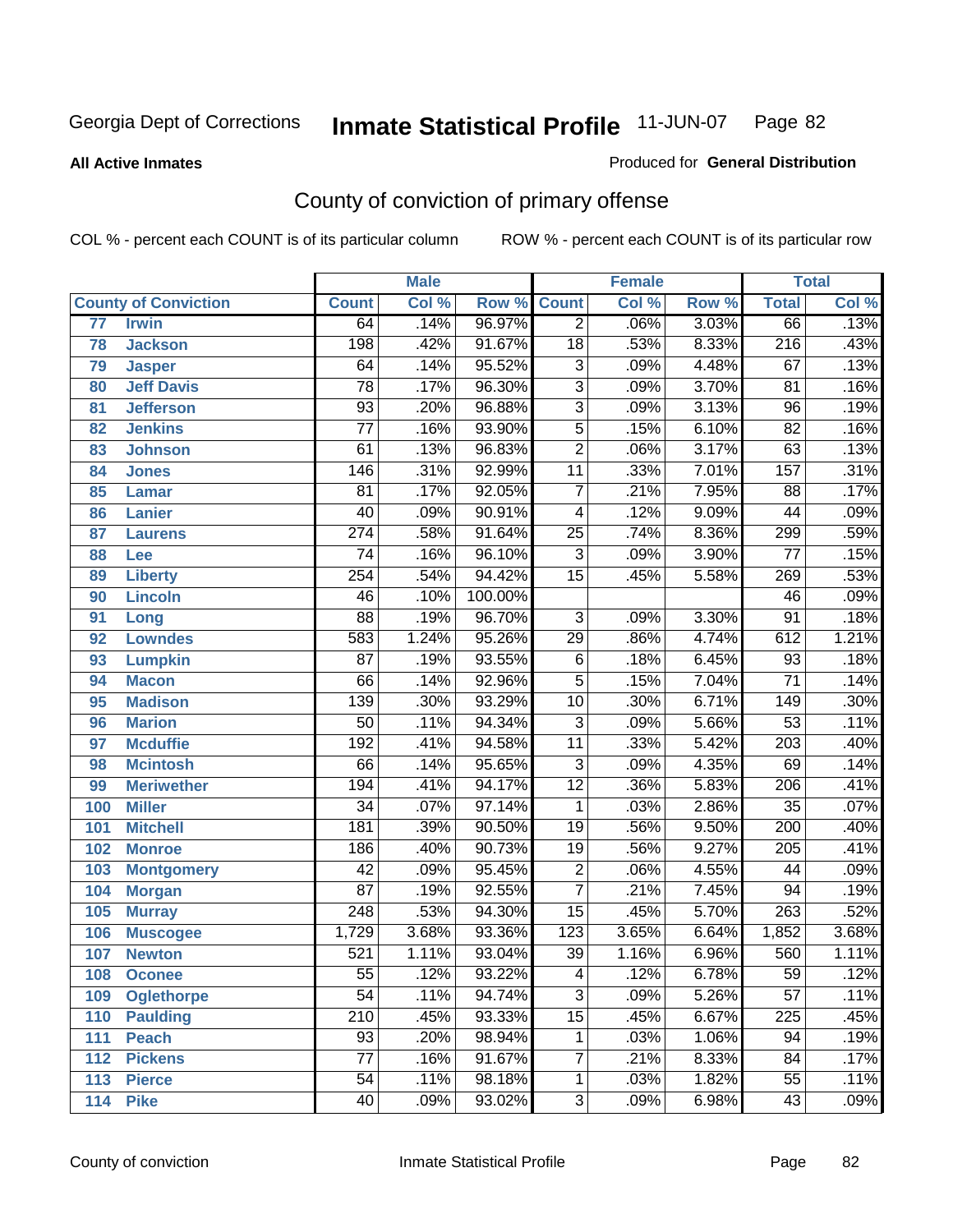**All Active Inmates**

#### Produced for **General Distribution**

# County of conviction of primary offense

|                             |                  | <b>Male</b> |                    |                 | <b>Female</b> |        |                  | <b>Total</b> |
|-----------------------------|------------------|-------------|--------------------|-----------------|---------------|--------|------------------|--------------|
| <b>County of Conviction</b> | <b>Count</b>     | Col %       | <b>Row % Count</b> |                 | Col %         | Row %  | <b>Total</b>     | Col %        |
| 115<br><b>Polk</b>          | 143              | .30%        | 94.70%             | $\overline{8}$  | .24%          | 5.30%  | 151              | .30%         |
| 116<br><b>Pulaski</b>       | $\overline{72}$  | .15%        | 87.80%             | 10              | .30%          | 12.20% | $\overline{82}$  | .16%         |
| 117<br><b>Putnam</b>        | 125              | .27%        | 96.15%             | 5               | .15%          | 3.85%  | 130              | .26%         |
| 118<br>Quitman              | $\overline{15}$  | .03%        | 93.75%             | $\mathbf 1$     | .03%          | 6.25%  | 16               | .03%         |
| 119<br><b>Rabun</b>         | 68               | .14%        | 91.89%             | $\overline{6}$  | .18%          | 8.11%  | $\overline{74}$  | .15%         |
| 120<br><b>Randolph</b>      | $\overline{47}$  | .10%        | 100.00%            |                 |               |        | $\overline{47}$  | .09%         |
| <b>Richmond</b><br>121      | 1,813            | 3.86%       | 94.57%             | 104             | 3.09%         | 5.43%  | 1,917            | 3.81%        |
| 122<br><b>Rockdale</b>      | 408              | .87%        | 92.31%             | 34              | 1.01%         | 7.69%  | 442              | .88%         |
| 123<br><b>Schley</b>        | $\overline{27}$  | .06%        | 100.00%            |                 |               |        | $\overline{27}$  | .05%         |
| 124<br><b>Screven</b>       | 134              | .29%        | 95.04%             | $\overline{7}$  | .21%          | 4.96%  | $\overline{141}$ | .28%         |
| 125<br><b>Seminole</b>      | 64               | .14%        | 90.14%             | $\overline{7}$  | .21%          | 9.86%  | $\overline{71}$  | .14%         |
| 126<br><b>Spalding</b>      | 567              | 1.21%       | 92.35%             | 47              | 1.39%         | 7.65%  | 614              | 1.22%        |
| 127<br><b>Stephens</b>      | 172              | .37%        | 90.53%             | $\overline{18}$ | .53%          | 9.47%  | 190              | .38%         |
| 128<br><b>Stewart</b>       | $\overline{31}$  | .07%        | 91.18%             | $\overline{3}$  | .09%          | 8.82%  | $\overline{34}$  | .07%         |
| 129<br><b>Sumter</b>        | 230              | .49%        | 94.65%             | $\overline{13}$ | .39%          | 5.35%  | 243              | .48%         |
| <b>Talbot</b><br>130        | $\overline{39}$  | .08%        | 92.86%             | $\overline{3}$  | .09%          | 7.14%  | $\overline{42}$  | .08%         |
| 131<br><b>Taliaferro</b>    | $\overline{13}$  | .03%        | 86.67%             | $\overline{2}$  | .06%          | 13.33% | $\overline{15}$  | .03%         |
| <b>Tattnall</b><br>132      | 165              | .35%        | 95.93%             | $\overline{7}$  | .21%          | 4.07%  | $\overline{172}$ | .34%         |
| 133<br><b>Taylor</b>        | $\overline{74}$  | .16%        | 94.87%             | $\overline{4}$  | .12%          | 5.13%  | 78               | .15%         |
| <b>Telfair</b><br>134       | 144              | .31%        | 90.57%             | 15              | .45%          | 9.43%  | 159              | .32%         |
| 135<br><b>Terrell</b>       | $\overline{76}$  | .16%        | 97.44%             | $\overline{2}$  | .06%          | 2.56%  | 78               | .15%         |
| 136<br><b>Thomas</b>        | 299              | .64%        | 93.44%             | $\overline{21}$ | .62%          | 6.56%  | 320              | .64%         |
| 137<br><b>Tift</b>          | 322              | .69%        | 95.27%             | $\overline{16}$ | .47%          | 4.73%  | 338              | .67%         |
| <b>Toombs</b><br>138        | $\overline{245}$ | .52%        | 92.45%             | 20              | .59%          | 7.55%  | 265              | .53%         |
| 139<br><b>Towns</b>         | $\overline{30}$  | .06%        | 85.71%             | $\overline{5}$  | .15%          | 14.29% | $\overline{35}$  | .07%         |
| <b>Treutlen</b><br>140      | 69               | .15%        | 95.83%             | $\overline{3}$  | .09%          | 4.17%  | $\overline{72}$  | .14%         |
| 141<br><b>Troup</b>         | 672              | 1.43%       | 92.31%             | $\overline{56}$ | 1.66%         | 7.69%  | 728              | 1.45%        |
| 142<br><b>Turner</b>        | $\overline{72}$  | .15%        | 94.74%             | 4               | .12%          | 5.26%  | $\overline{76}$  | .15%         |
| 143<br><b>Twiggs</b>        | $\overline{42}$  | .09%        | 91.30%             | $\overline{4}$  | .12%          | 8.70%  | 46               | .09%         |
| 144<br><b>Union</b>         | $\overline{55}$  | .12%        | 96.49%             | $\overline{2}$  | .06%          | 3.51%  | $\overline{57}$  | .11%         |
| 145<br><b>Upson</b>         | $\overline{246}$ | .52%        | 91.79%             | $\overline{22}$ | .65%          | 8.21%  | 268              | .53%         |
| 146<br><b>Walker</b>        | 378              | .80%        | 88.94%             | 47              | 1.39%         | 11.06% | 425              | $.84\%$      |
| 147<br><b>Walton</b>        | $\overline{309}$ | .66%        | 93.92%             | $\overline{20}$ | .59%          | 6.08%  | 329              | .65%         |
| 148<br><b>Ware</b>          | 331              | .70%        | 93.77%             | $\overline{22}$ | .65%          | 6.23%  | 353              | .70%         |
| 149<br><b>Warren</b>        | 45               | .10%        | 93.75%             | 3               | .09%          | 6.25%  | 48               | .10%         |
| Washington<br>150           | 105              | .22%        | 93.75%             | $\overline{7}$  | .21%          | 6.25%  | 112              | .22%         |
| 151<br><b>Wayne</b>         | 153              | .33%        | 91.07%             | 15              | .45%          | 8.93%  | 168              | .33%         |
| 152<br><b>Webster</b>       | $\overline{12}$  | .03%        | 92.31%             | $\mathbf{1}$    | .03%          | 7.69%  | 13               | .03%         |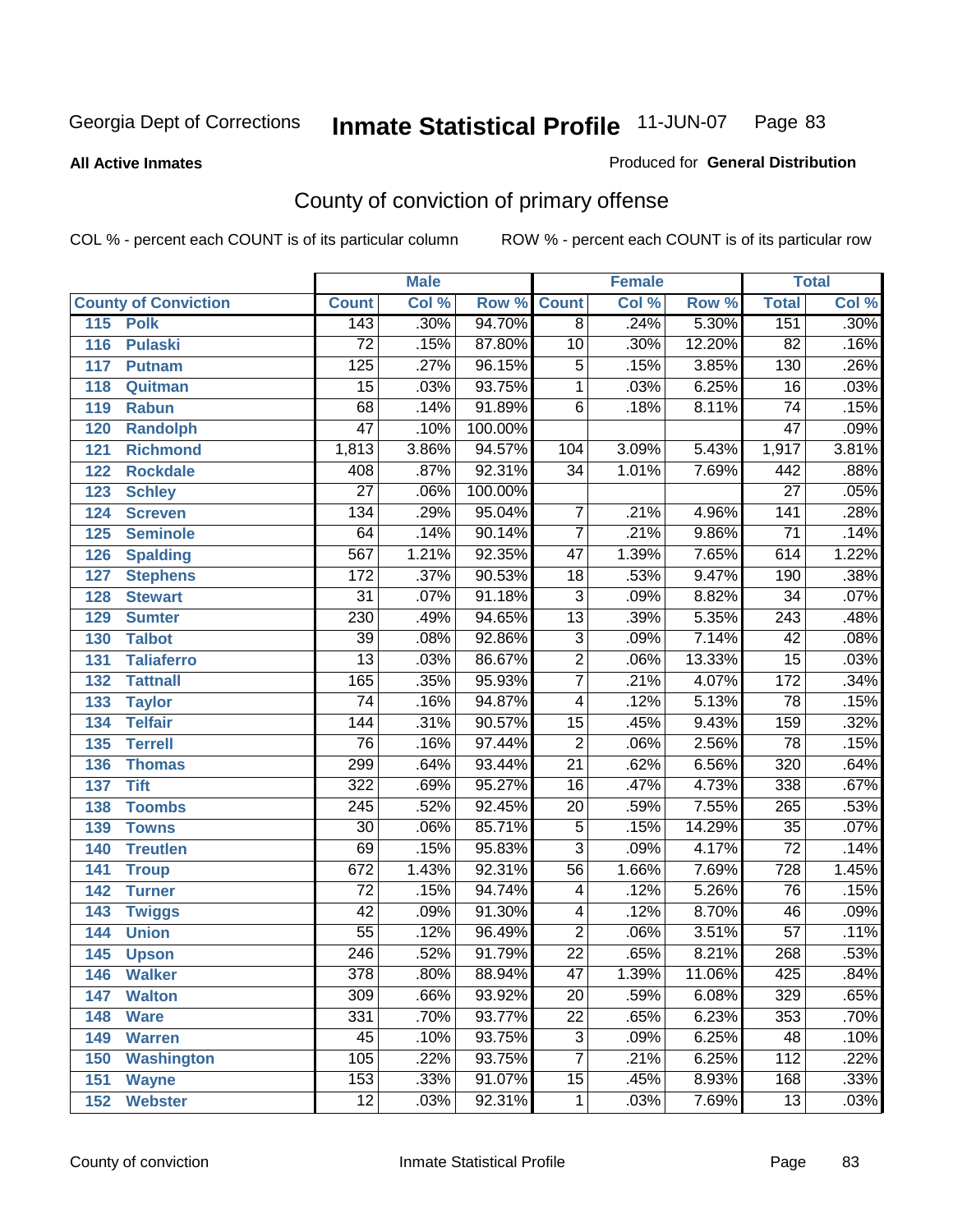**All Active Inmates**

### Produced for **General Distribution**

# County of conviction of primary offense

|                             |              | <b>Male</b> |             |       | <b>Female</b> |        |              | <b>Total</b> |
|-----------------------------|--------------|-------------|-------------|-------|---------------|--------|--------------|--------------|
| <b>County of Conviction</b> | <b>Count</b> | Col %       | Row % Count |       | Col %         | Row %  | <b>Total</b> | Col %        |
| <b>Wheeler</b><br>153       | 31           | $.07\%$     | 96.88%      |       | .03%          | 3.13%  | 32           | $.06\%$      |
| <b>White</b><br>154         | 80           | .17%        | 88.89%      | 10    | $.30\%$       | 11.11% | 90           | .18%         |
| <b>Whitfield</b><br>155     | 721          | 1.53%       | 90.24%      | 78    | 2.31%         | 9.76%  | 799          | 1.59%        |
| <b>Wilcox</b><br>156        | 65           | .14%        | 95.59%      | 3     | .09%          | 4.41%  | 68           | .13%         |
| <b>Wilkes</b><br>157        | 78           | .17%        | 92.86%      | 6     | .18%          | 7.14%  | 84           | .17%         |
| <b>Wilkinson</b><br>158     | 68           | .14%        | 97.14%      | 2     | .06%          | 2.86%  | 70           | .14%         |
| <b>Worth</b><br>159         | 142          | $.30\%$     | 96.60%      | 5     | .15%          | 3.40%  | 147          | .29%         |
| <b>Total Rported</b>        | 47,004       | 100%        | 93.31%      | 3,370 | 100%          | 6.69%  | 50,374       | 100%         |

| тео<br>N0 | 2,065  | 165   | 2,230  |
|-----------|--------|-------|--------|
|           | 49.069 | 3,535 | 52.604 |

| <b>Mo</b><br>uent) | ™ulton<br>_____ | obb∶ | <b>AIWIF</b> |
|--------------------|-----------------|------|--------------|
|                    |                 |      |              |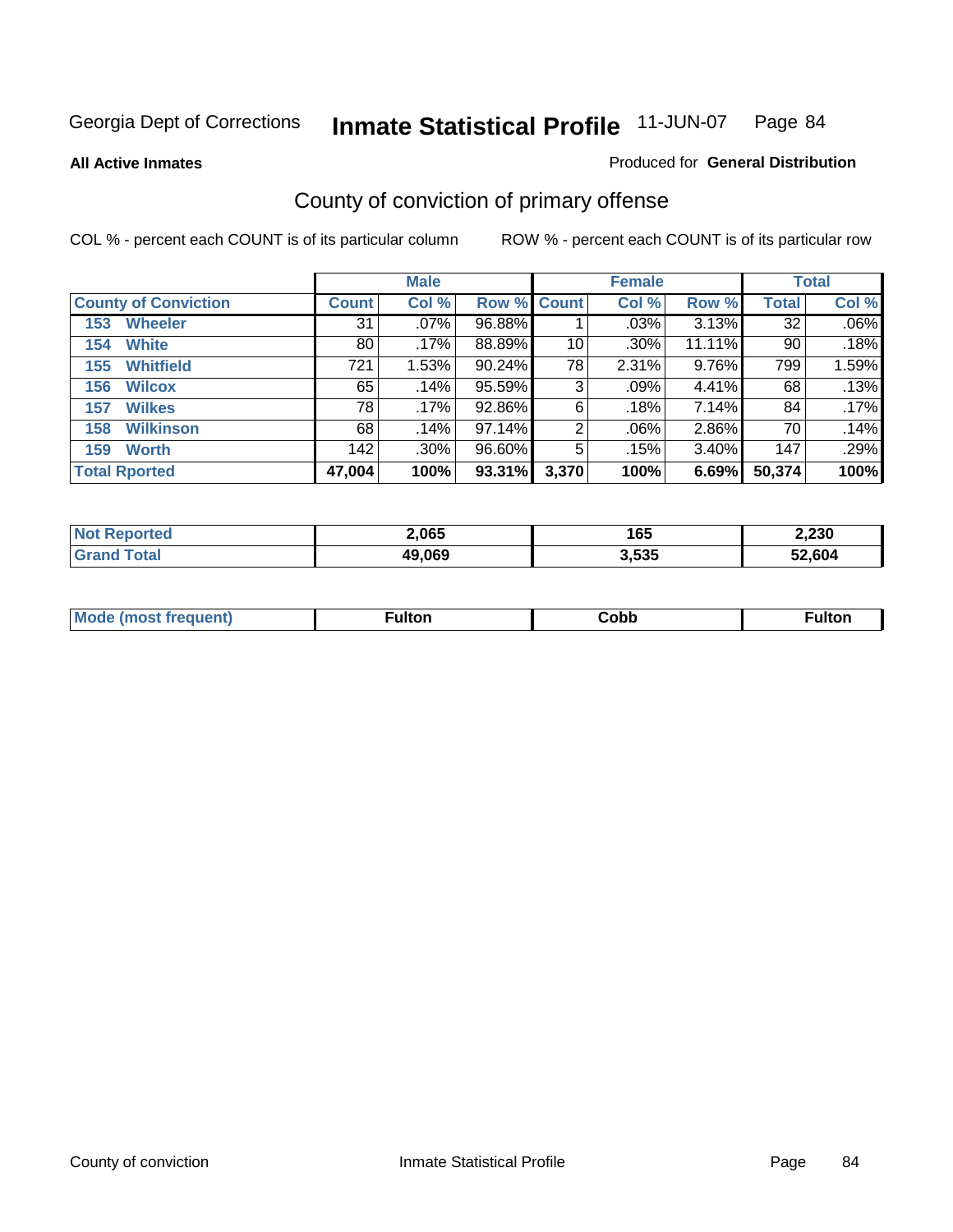**All Active Inmates**

#### Produced for **General Distribution**

# Circuit of conviction of primary offense

|                         |                                 |                  | <b>Male</b> |        |                  | <b>Female</b> |        |                  | <b>Total</b> |
|-------------------------|---------------------------------|------------------|-------------|--------|------------------|---------------|--------|------------------|--------------|
|                         | <b>Circuit of Conviction</b>    | <b>Count</b>     | Col %       | Row %  | <b>Count</b>     | Col %         | Row %  | <b>Total</b>     | Col %        |
| 1                       | <b>Alapaha Circuit</b>          | 336              | .71%        | 91.55% | $\overline{31}$  | .92%          | 8.45%  | 367              | .73%         |
| $\overline{2}$          | <b>Alcovy Circuit</b>           | 830              | 1.77%       | 93.36% | $\overline{59}$  | 1.75%         | 6.64%  | 889              | 1.76%        |
| $\overline{\mathbf{3}}$ | <b>Atlanta Circuit</b>          | 4,101            | 8.72%       | 96.45% | 151              | 4.48%         | 3.55%  | 4,252            | 8.44%        |
| 4                       | <b>Atlantic Circuit</b>         | 748              | 1.59%       | 94.80% | $\overline{41}$  | 1.22%         | 5.20%  | 789              | 1.57%        |
| 5                       | <b>Augusta Circuit</b>          | 2,301            | 4.90%       | 94.54% | $\overline{133}$ | 3.95%         | 5.46%  | 2,434            | 4.83%        |
| $6\phantom{a}$          | <b>Blue Ridge Circuit</b>       | 548              | 1.17%       | 91.79% | 49               | 1.45%         | 8.21%  | 597              | 1.19%        |
| $\overline{\mathbf{7}}$ | <b>Brunswick Circuit</b>        | $\overline{903}$ | 1.92%       | 94.65% | $\overline{51}$  | 1.51%         | 5.35%  | 954              | 1.89%        |
| 8                       | <b>Chattahoochee Circuit</b>    | 2,011            | 4.28%       | 93.58% | 138              | 4.09%         | 6.42%  | 2,149            | 4.27%        |
| 9                       | <b>Cherokee Circuit</b>         | 818              | 1.74%       | 89.50% | $\overline{96}$  | 2.85%         | 10.50% | 914              | 1.81%        |
| 10                      | <b>Clayton Circuit</b>          | 1,508            | 3.21%       | 92.86% | 116              | 3.44%         | 7.14%  | 1,624            | 3.22%        |
| 11                      | <b>Cobb Circuit</b>             | 2,454            | 5.22%       | 90.79% | 249              | 7.39%         | 9.21%  | 2,703            | 5.37%        |
| 12                      | <b>Conasauga Circuit</b>        | 969              | 2.06%       | 91.24% | $\overline{93}$  | 2.76%         | 8.76%  | 1,062            | 2.11%        |
| 13                      | <b>Cordele Circuit</b>          | 679              | 1.44%       | 94.04% | $\overline{43}$  | 1.28%         | 5.96%  | $\overline{722}$ | 1.43%        |
| 14                      | <b>Coweta Circuit</b>           | 1,962            | 4.17%       | 92.07% | 169              | 5.01%         | 7.93%  | 2,131            | 4.23%        |
| 15                      | <b>Dougherty Circuit</b>        | 963              | 2.05%       | 93.68% | 65               | 1.93%         | 6.32%  | 1,028            | 2.04%        |
| 16                      | <b>Dublin Circuit</b>           | 446              | .95%        | 92.92% | $\overline{34}$  | 1.01%         | 7.08%  | 480              | .95%         |
| 17                      | <b>Eastern Circuit</b>          | 2,322            | 4.94%       | 94.81% | $\overline{127}$ | 3.77%         | 5.19%  | 2,449            | 4.86%        |
| 18                      | <b>Flint Circuit</b>            | 504              | 1.07%       | 91.80% | 45               | 1.34%         | 8.20%  | 549              | 1.09%        |
| 19                      | <b>Griffin Circuit</b>          | 1,118            | 2.38%       | 91.79% | 100              | 2.97%         | 8.21%  | 1,218            | 2.42%        |
| 20                      | <b>Gwinnett Circuit</b>         | 1,557            | 3.31%       | 91.97% | 136              | 4.04%         | 8.03%  | 1,693            | 3.36%        |
| 21                      | <b>Houston Circuit</b>          | 593              | 1.26%       | 92.51% | 48               | 1.42%         | 7.49%  | 641              | 1.27%        |
| $\overline{22}$         | <b>Lookout Mountain Circuit</b> | 998              | 2.12%       | 90.07% | 110              | 3.26%         | 9.93%  | 1,108            | 2.20%        |
| 23                      | <b>Macon Circuit</b>            | 1,108            | 2.36%       | 95.11% | 57               | 1.69%         | 4.89%  | 1,165            | 2.31%        |
| 24                      | <b>Middle Circuit</b>           | 673              | 1.43%       | 94.13% | $\overline{42}$  | 1.25%         | 5.87%  | $\overline{715}$ | 1.42%        |
| 25                      | <b>Mountain Circuit</b>         | $\overline{357}$ | .76%        | 91.54% | $\overline{33}$  | .98%          | 8.46%  | 390              | .77%         |
| 26                      | <b>Northeastern Circuit</b>     | 821              | 1.75%       | 91.83% | $\overline{73}$  | 2.17%         | 8.17%  | 894              | 1.77%        |
| 27                      | <b>Northern Circuit</b>         | 593              | 1.26%       | 93.83% | $\overline{39}$  | 1.16%         | 6.17%  | 632              | 1.25%        |
| 28                      | <b>Ocmulgee Circuit</b>         | 968              | 2.06%       | 94.44% | $\overline{57}$  | 1.69%         | 5.56%  | 1,025            | 2.03%        |
| 29                      | <b>Oconee Circuit</b>           | 556              | 1.18%       | 91.60% | $\overline{51}$  | 1.51%         | 8.40%  | 607              | 1.20%        |
| 30                      | <b>Ogeechee Circuit</b>         | 834              | 1.77%       | 94.02% | $\overline{53}$  | 1.57%         | 5.98%  | 887              | 1.76%        |
| $\overline{31}$         | <b>Pataula Circuit</b>          | 338              | .72%        | 96.02% | 14               | .42%          | 3.98%  | 352              | .70%         |
| 32                      | <b>Piedmont Circuit</b>         | 531              | 1.13%       | 92.67% | 42               | 1.25%         | 7.33%  | 573              | 1.14%        |
| 33                      | <b>Rome Circuit</b>             | 774              | 1.65%       | 88.97% | 96               | 2.85%         | 11.03% | 870              | 1.73%        |
| 34                      | <b>South Georgia Circuit</b>    | $\overline{733}$ | 1.56%       | 92.09% | 63               | 1.87%         | 7.91%  | 796              | 1.58%        |
| 35                      | <b>Southern Circuit</b>         | 1,259            | 2.68%       | 95.02% | 66               | 1.96%         | 4.98%  | 1,325            | 2.63%        |
| 36                      | <b>Southwestern Circuit</b>     | 440              | .94%        | 94.62% | 25               | .74%          | 5.38%  | 465              | .92%         |
| 37                      | <b>Stone Mountain Circuit</b>   | 2,959            | 6.30%       | 94.78% | 163              | 4.84%         | 5.22%  | 3,122            | 6.20%        |
| 38                      | <b>Tallapoosa Circuit</b>       | 225              | .48%        | 94.54% | $\overline{13}$  | .39%          | 5.46%  | 238              | .47%         |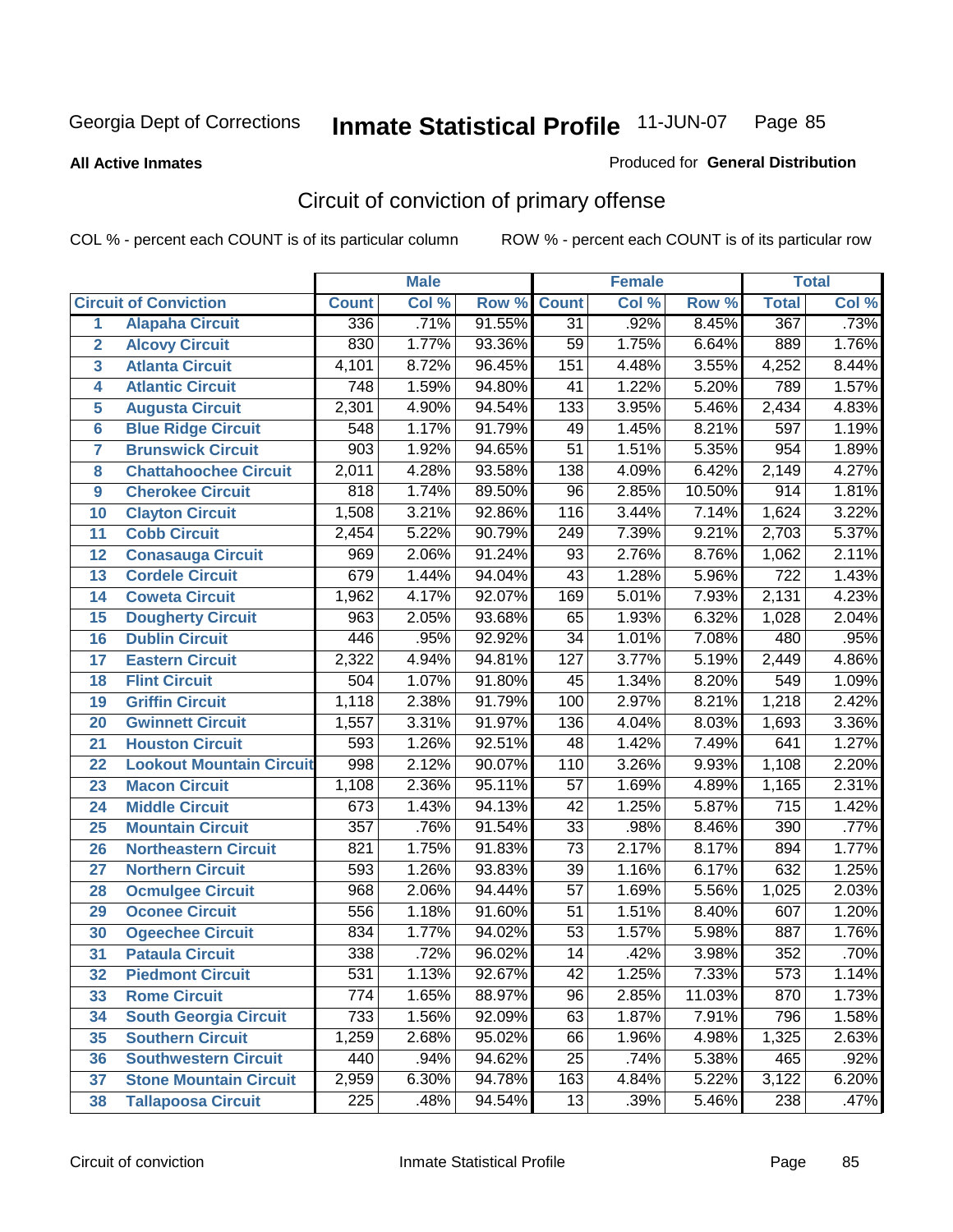**All Active Inmates**

#### Produced for **General Distribution**

# Circuit of conviction of primary offense

|    |                              |              | <b>Male</b> |        |              | <b>Female</b> |          |              | <b>Total</b> |
|----|------------------------------|--------------|-------------|--------|--------------|---------------|----------|--------------|--------------|
|    | <b>Circuit of Conviction</b> | <b>Count</b> | Col %       | Row %  | <b>Count</b> | Col %         | Row %    | <b>Total</b> | Col %        |
| 39 | <b>Tifton Circuit</b>        | 600          | 1.28%       | 95.69% | 27           | $.80\%$       | 4.31%    | 627          | 1.24%        |
| 40 | <b>Toombs Circuit</b>        | 380          | .81%        | 94.29% | 23           | .68%          | 5.71%    | 403          | $.80\%$      |
| 41 | <b>Waycross Circuit</b>      | 763          | 1.62%       | 93.39% | 54           | 1.60%         | 6.61%    | 817          | 1.62%        |
| 42 | <b>Western Circuit</b>       | 517          | 1.10%       | 94.34% | 31           | .92%          | 5.66%    | 548          | 1.09%        |
| 43 | <b>Rockdale Circuit</b>      | 408          | .87%        | 92.31% | 34           | 1.01%         | 7.69%    | 442          | .88%         |
| 44 | <b>Douglas Circuit</b>       | 1,065        | 2.27%       | 90.95% | 106          | 3.15%         | 9.05%    | 1,171        | 2.32%        |
| 45 | <b>Appalachian Circuit</b>   | 299          | .64%        | 91.16% | 29           | .86%          | 8.84%    | 328          | .65%         |
| 46 | <b>Enotah Circuit</b>        | 252          | .54%        | 91.64% | 23           | .68%          | $8.36\%$ | 275          | .55%         |
| 47 | <b>Bell-Forsyth Circuit</b>  | 259          | .55%        | 91.52% | 24           | $.71\%$       | 8.48%    | 283          | .56%         |
| 48 | <b>Towaliga Circuit</b>      | 413          | .88%        | 92.60% | 33           | .98%          | 7.40%    | 446          | .89%         |
| 49 | <b>Paulding Circuit</b>      | 210          | .45%        | 93.33% | 15           | .45%          | 6.67%    | 225          | .45%         |
|    | <b>Total Rported</b>         | 47,004       | 100%        | 93.31% | 3,370        | 100%          | 6.69%    | 50,374       | 100%         |

| II HO | 2,065  | 165   | 2,230  |
|-------|--------|-------|--------|
|       | 49,069 | 3.535 | 52.604 |

| M | $-100$<br>. . | ∩h⊦<br><b>CODD</b> | ---<br>на |
|---|---------------|--------------------|-----------|
|---|---------------|--------------------|-----------|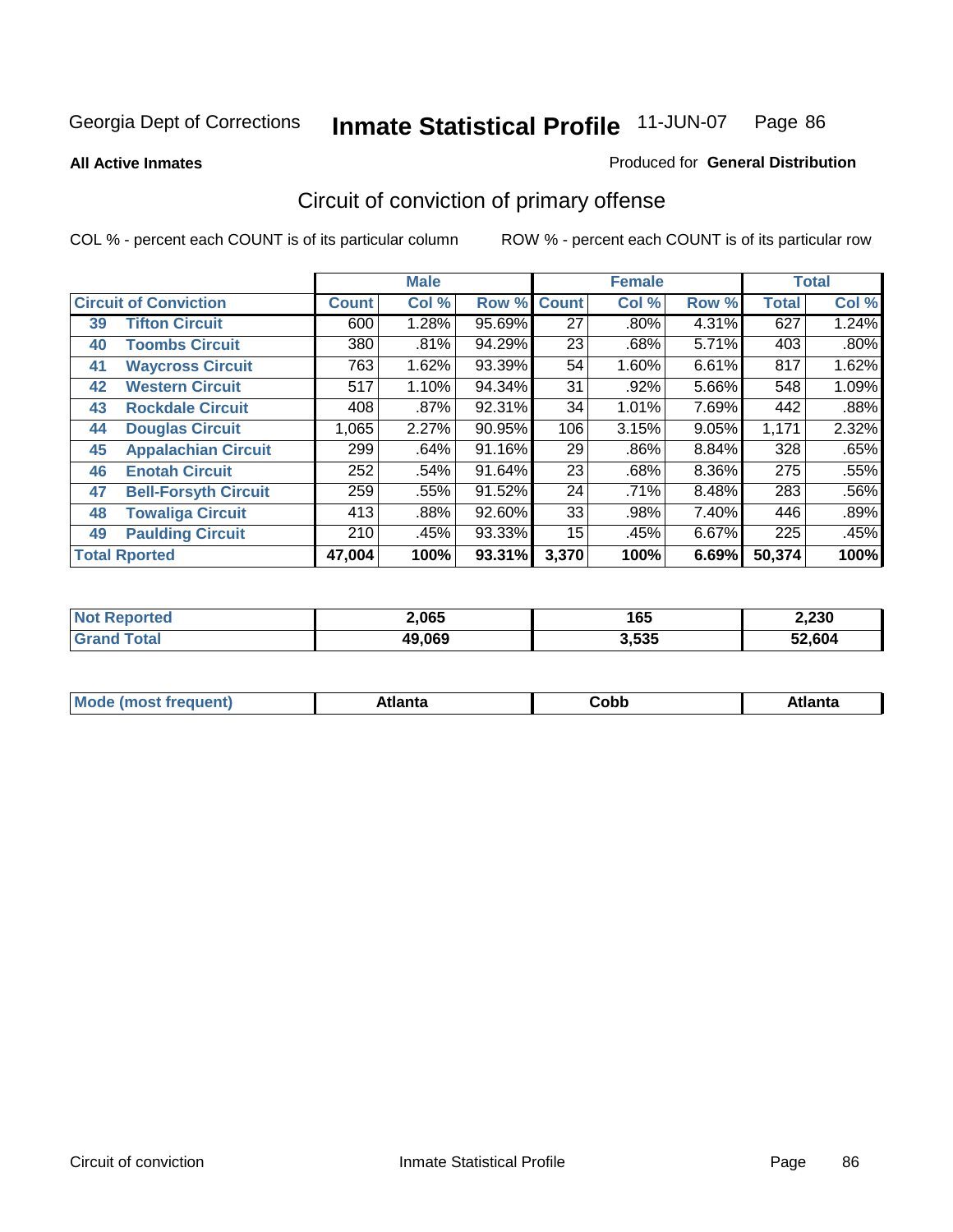### **All Active Inmates**

### Produced for **General Distribution**

## Years served (jail + prison) in this incarceration

|                       |                  | <b>Male</b> |         |                  | <b>Female</b> |        |                  | <b>Total</b> |
|-----------------------|------------------|-------------|---------|------------------|---------------|--------|------------------|--------------|
| <b>Years Served</b>   | <b>Count</b>     | Col %       | Row %   | <b>Count</b>     | Col %         | Row %  | <b>Total</b>     | Col %        |
| Less than one year    | 6,929            | 14.96%      | 88.03%  | 942              | 28.20%        | 11.97% | 7,871            | 15.85%       |
| 1 to 1.99 years       | 10,047           | 21.69%      | 91.00%  | 994              | 29.76%        | 9.00%  | 11,041           | 22.24%       |
| 2 to 2.99 years       | 6,352            | 13.72%      | 93.60%  | 434              | 12.99%        | 6.40%  | 6,786            | 13.67%       |
| $3$ to 3.99 years     | 3,889            | 8.40%       | 94.92%  | $\overline{208}$ | 6.23%         | 5.08%  | 4,097            | 8.25%        |
| 4 to 4.99 years       | 3,104            | 6.70%       | 95.51%  | 146              | 4.37%         | 4.49%  | 3,250            | 6.55%        |
| 5 to 5.99 years       | 2,194            | 4.74%       | 95.23%  | 110              | 3.29%         | 4.77%  | 2,304            | 4.64%        |
| 6 to 6.99 years       | 1,977            | 4.27%       | 96.11%  | $\overline{80}$  | 2.40%         | 3.89%  | 2,057            | 4.14%        |
| 7 to 7.99 years       | 1,678            | 3.62%       | 95.50%  | 79               | 2.37%         | 4.50%  | 1,757            | 3.54%        |
| 8 to 8.99 years       | 1,638            | 3.54%       | 95.90%  | $\overline{70}$  | 2.10%         | 4.10%  | 1,708            | 3.44%        |
| 9 to 9.99 years       | 1,573            | 3.40%       | 96.38%  | 59               | 1.77%         | 3.62%  | 1,632            | 3.29%        |
| 10 to 10.99 years     | 1,112            | 2.40%       | 96.70%  | 38               | 1.14%         | 3.30%  | 1,150            | 2.32%        |
| 11 to 11.99 years     | 882              | 1.90%       | 97.35%  | $\overline{24}$  | 0.72%         | 2.65%  | $\overline{906}$ | 1.82%        |
| 12 to 12.99 years     | 764              | 1.65%       | 96.10%  | $\overline{31}$  | 0.93%         | 3.90%  | 795              | 1.60%        |
| 13 to 13.99 years     | 740              | 1.60%       | 95.73%  | $\overline{33}$  | 0.99%         | 4.27%  | 773              | 1.56%        |
| 14 to 14.99 years     | 583              | 1.26%       | 96.84%  | $\overline{19}$  | 0.57%         | 3.16%  | 602              | 1.21%        |
| 15 to 15.99 years     | 471              | 1.02%       | 97.31%  | $\overline{13}$  | 0.39%         | 2.69%  | 484              | 0.97%        |
| 16 to 16.99 years     | 423              | 0.91%       | 96.58%  | $\overline{15}$  | 0.45%         | 3.42%  | 438              | 0.88%        |
| 17 to 17.99 years     | 345              | 0.74%       | 96.91%  | 11               | 0.33%         | 3.09%  | 356              | 0.72%        |
| 18 to 18.99 years     | 280              | 0.60%       | 97.90%  | $\overline{6}$   | 0.18%         | 2.10%  | 286              | 0.58%        |
| 19 to 19.99 years     | 265              | 0.57%       | 96.36%  | $\overline{10}$  | 0.30%         | 3.64%  | $\overline{275}$ | 0.55%        |
| 20 to 20.99 years     | 181              | 0.39%       | 98.91%  | $\overline{2}$   | 0.06%         | 1.09%  | 183              | 0.37%        |
| 21 to 21.99 years     | 150              | 0.32%       | 97.40%  | 4                | 0.12%         | 2.60%  | 154              | 0.31%        |
| 22 to 22.99 years     | 135              | 0.29%       | 98.54%  | $\overline{2}$   | 0.06%         | 1.46%  | 137              | 0.28%        |
| 23 to 23.99 years     | 110              | 0.24%       | 97.35%  | $\overline{3}$   | 0.09%         | 2.65%  | 113              | 0.23%        |
| 24 to 24.99 years     | $\overline{77}$  | 0.17%       | 98.72%  | $\mathbf 1$      | 0.03%         | 1.28%  | $\overline{78}$  | 0.16%        |
| 25 to 25.99 years     | 87               | 0.19%       | 96.67%  | $\overline{3}$   | 0.09%         | 3.33%  | 90               | 0.18%        |
| 26 to 26.99 years     | 66               | 0.14%       | 98.51%  | $\mathbf{1}$     | 0.03%         | 1.49%  | 67               | 0.13%        |
| 27 to 27.99 years     | $\overline{52}$  | 0.11%       | 100.00% |                  |               |        | $\overline{52}$  | 0.10%        |
| 28 to 28.99 years     | $\overline{39}$  | 0.08%       | 97.50%  | $\mathbf{1}$     | 0.03%         | 2.50%  | 40               | 0.08%        |
| 29 to 29.99 years     | $\overline{41}$  | 0.09%       | 100.00% |                  |               |        | $\overline{41}$  | 0.08%        |
| Thirty + years        | $\overline{127}$ | 0.27%       | 99.22%  | $\overline{1}$   | 0.03%         | 0.78%  | 128              | 0.26%        |
| <b>Total Reported</b> | 46,311           | 100%        | 93.27%  | 3,340            | 100%          | 6.73%  | 49,651           | 100%         |

| <b>Not Reported</b>            | 2.758           | 195                | 2,953         |
|--------------------------------|-----------------|--------------------|---------------|
| <b>Grand Total</b>             | 49,069          | 3,535              | 52,604        |
|                                |                 |                    |               |
| <b>Mean</b><br>(average)       | 5.08            | 3.14               | 4.95          |
| <b>Median (middle)</b>         | 2.96            | 1.67               | 2.84          |
| <b>Mode</b><br>(most frequent) | 1 to 1.99 years | Less than one year | Less than one |
|                                |                 |                    | year          |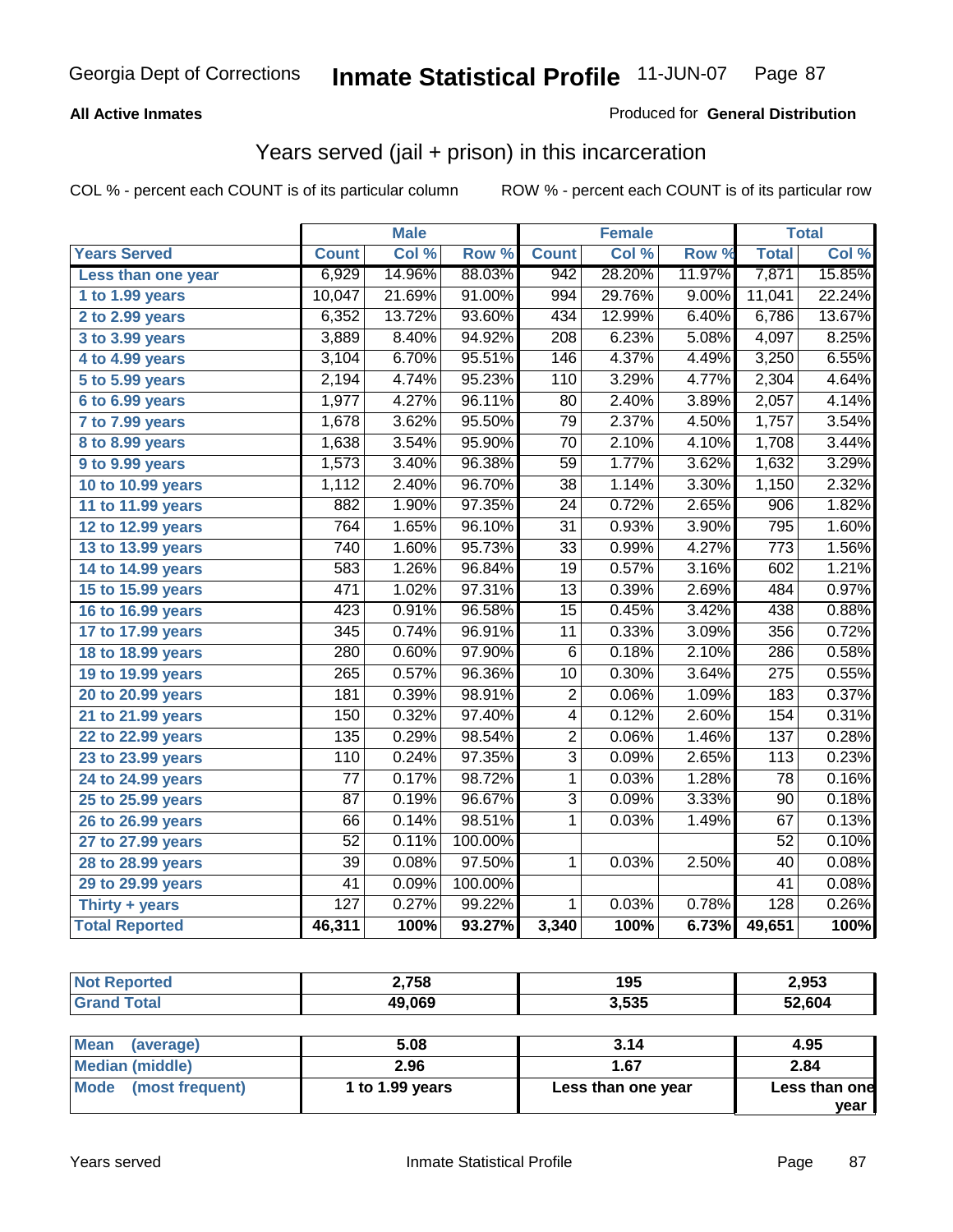#### **All Active Inmates**

Produced for **General Distribution**

### Results of most recent HIV tests

|                         |              | <b>Male</b> |         |              | <b>Female</b> |       |              | Total    |
|-------------------------|--------------|-------------|---------|--------------|---------------|-------|--------------|----------|
| <b>HIV Test Results</b> | <b>Count</b> | Col %       | Row %   | <b>Count</b> | Col %         | Row % | <b>Total</b> | Col %    |
| <b>Positive</b>         | 868          | 1.83%       | 91.75%  | 78           | 2.25%         | 8.25% | 946          | $1.86\%$ |
| <b>Negative</b>         | 46,610       | 98.15%      | 93.23%  | 3,386        | 97.75%        | 6.77% | 49,996       | 98.12%   |
| <b>Indeterminate</b>    | 9            | 0.02%       | 100.00% |              |               |       |              | 0.02%    |
| <b>Refused</b>          |              | 0.01%       | 100.00% |              |               |       |              | 0.01%    |
| <b>Total Reported</b>   | 47,488       | 100%        | 93.20%  | 3,464        | 100%          | 6.80% | 50,952       | 100.0%   |

| <b>Not</b><br><b>rted</b>    | .581   | -     | ,652   |
|------------------------------|--------|-------|--------|
| <sup>-</sup> otal<br>  Grand | 49.069 | 3,535 | 52,604 |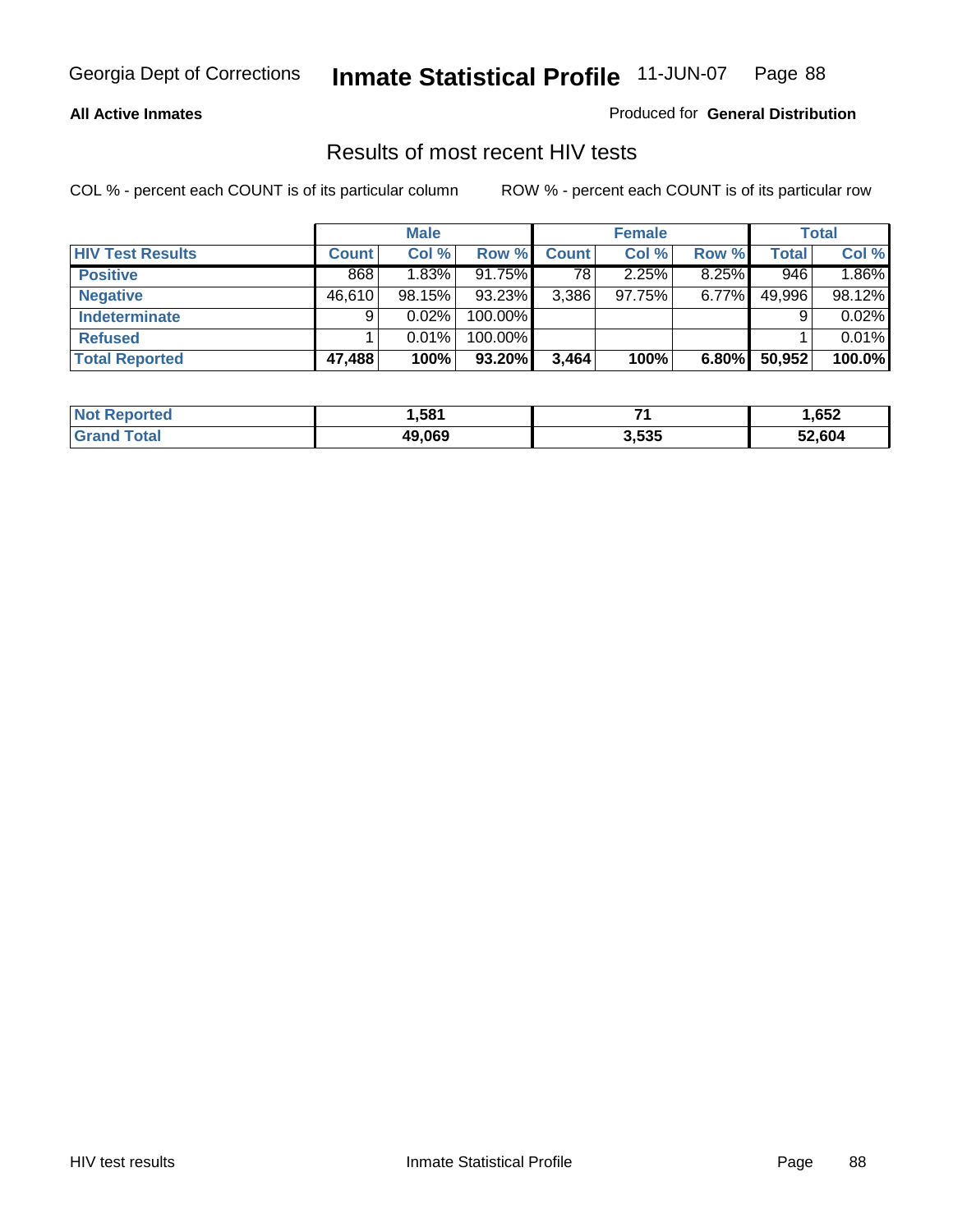### **All Active Inmates**

### Produced for **General Distribution**

### Results of most recent tuberculosis test

|                                  |              | <b>Male</b> |         |              | <b>Female</b> |          |              | Total  |
|----------------------------------|--------------|-------------|---------|--------------|---------------|----------|--------------|--------|
| <b>Tuberculosis Test Results</b> | <b>Count</b> | Col %       | Row %   | <b>Count</b> | Col %         | Row %    | <b>Total</b> | Col %  |
| <b>Positive on current test</b>  | 3,116        | $6.56\%$    | 97.56%  | 78           | 2.25%         | 2.44%    | 3,194        | 6.26%  |
| <b>Positive on previous test</b> | 5.569        | 11.72%      | 95.98%  | 233          | 6.73%         | 4.02%    | 5,802        | 11.38% |
| <b>Negative</b>                  | 38,825       | $81.70\%$   | 92.49%  | 3,151        | $91.02\%$     | $7.51\%$ | 41,976       | 82.33% |
| <b>Refused</b>                   | 13           | 0.03%       | 100.00% |              |               |          | 13           | 0.03%  |
| <b>Total Reported</b>            | 47,523       | 100%        | 93.21%  | 3,462        | 100%          | 6.79%    | 50,985       | 100%   |

| <b>Not Reported</b>   | .546   | $\sim$ | ,619   |
|-----------------------|--------|--------|--------|
| <b>Grand</b><br>Total | 49,069 | 3,535  | 52,604 |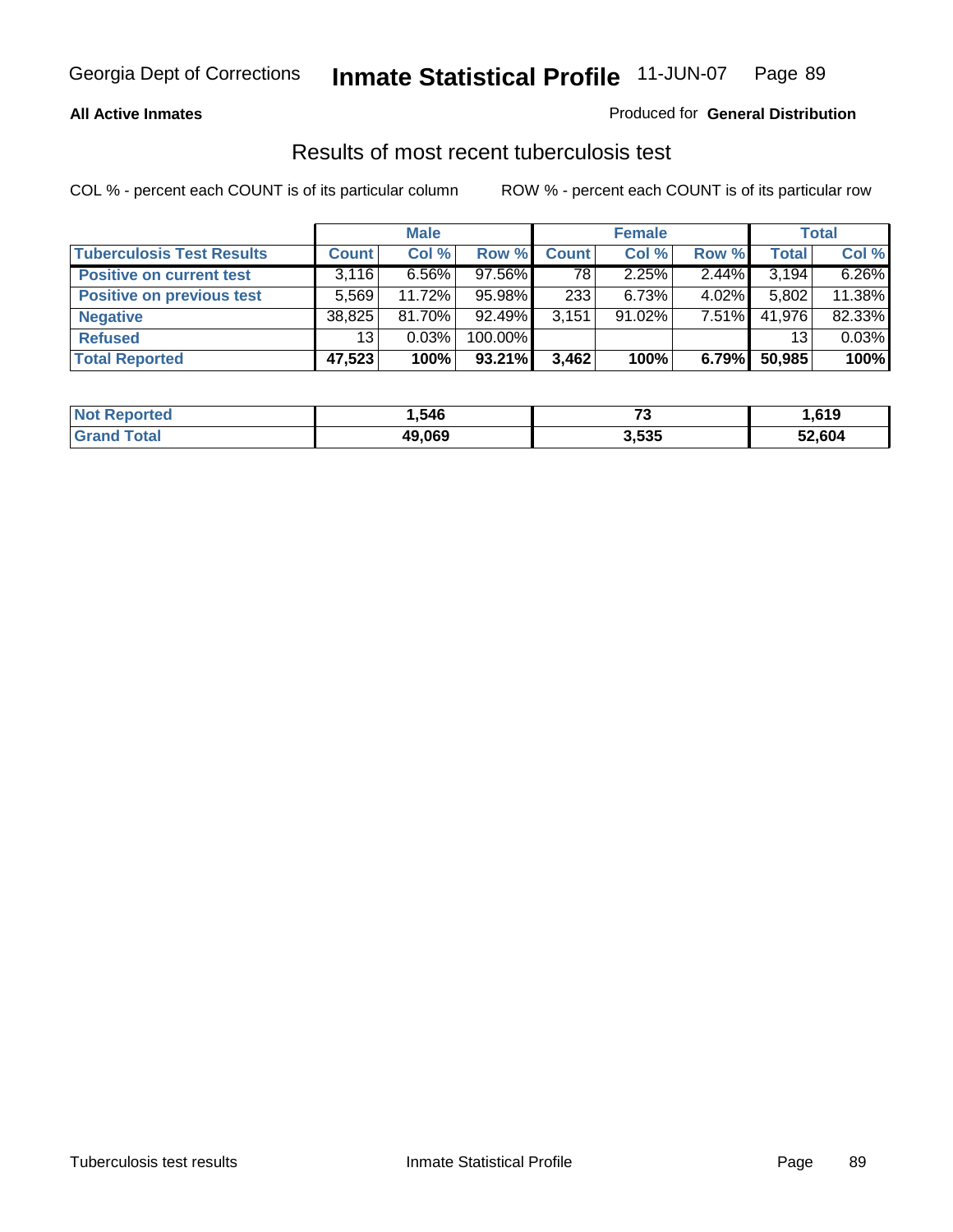### **All Active Inmates**

Produced for **General Distribution**

### Results of most recent syphilis test

|                                 | <b>Male</b>  |          |        | <b>Female</b> |        |          | Total  |        |
|---------------------------------|--------------|----------|--------|---------------|--------|----------|--------|--------|
| <b>Syphilis Test Results</b>    | <b>Count</b> | Col %    | Row %  | <b>Count</b>  | Col %  | Row %    | Total  | Col %  |
| <b>Positive on current test</b> | 853          | $1.82\%$ | 85.30% | 147           | 4.26%  | 14.70%   | 1,000  | 1.99%  |
| <b>Negative</b>                 | 45.991       | 98.18%   | 93.31% | 3,300         | 95.74% | $6.69\%$ | 49,291 | 98.01% |
| <b>Total Reported</b>           | 46,844       | 100%     | 93.15% | 3,447         | 100%   | 6.85%    | 50,291 | 100%   |

| <b>Not Reported</b> | 2,225  | 88    | 2,313  |
|---------------------|--------|-------|--------|
| <b>Grand Total</b>  | 49,069 | 3,535 | 52,604 |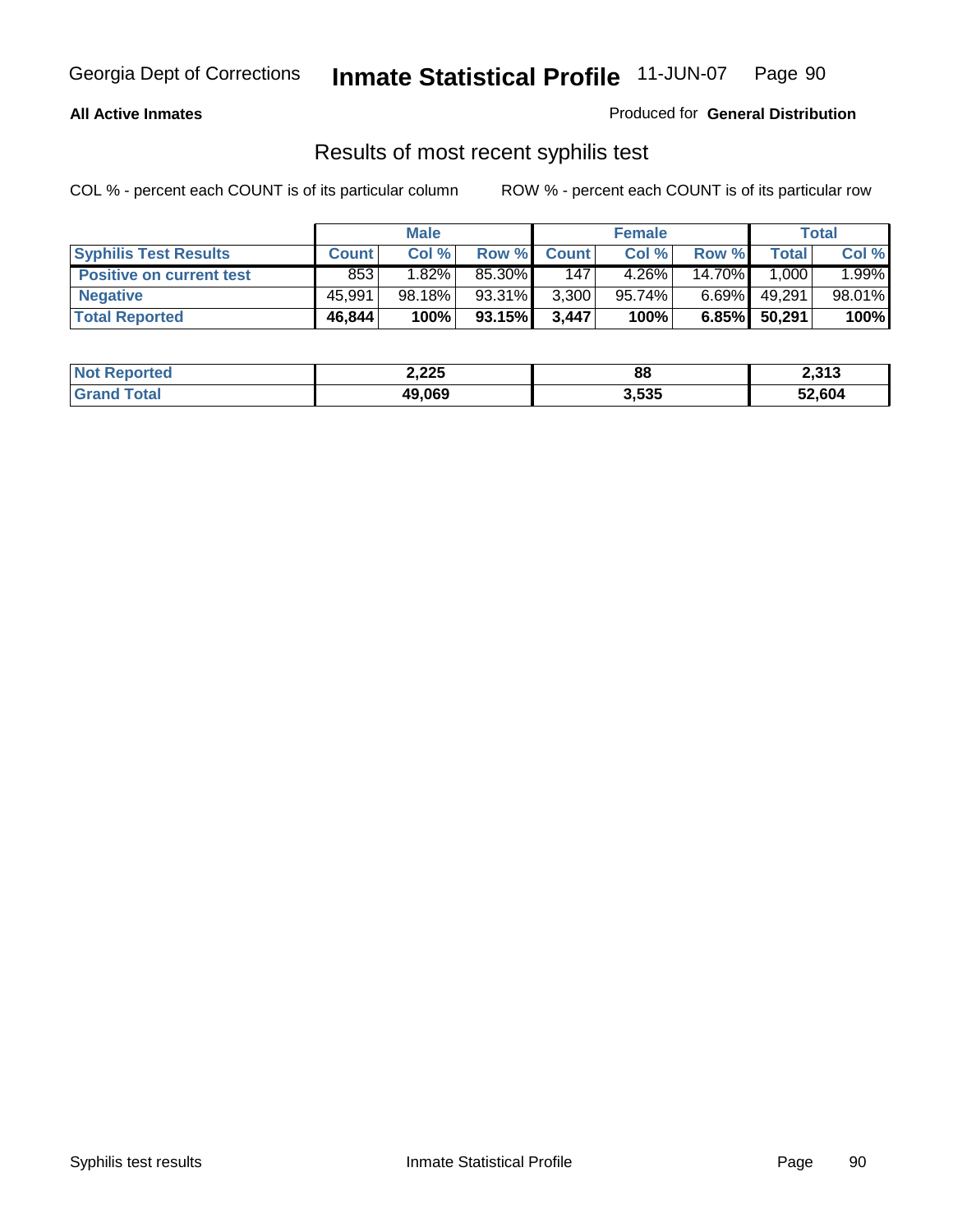### **All Active Inmates**

#### Produced for **General Distribution**

### Results of most recent Hepatitis-C test

|                                 |              | <b>Male</b> |        |              | <b>Female</b> |          |             | Total  |
|---------------------------------|--------------|-------------|--------|--------------|---------------|----------|-------------|--------|
| <b>Hepatitis-C Test Results</b> | <b>Count</b> | Col %       | Row %I | <b>Count</b> | Col %         | Row %    | $\tau$ otal | Col %  |
| <b>Positive on current test</b> | 167          | 52.02%      | 97.66% |              | $57.14\%$     | $2.34\%$ | 171         | 52.13% |
| <b>Negative</b>                 | 154          | 47.98%      | 98.09% |              | 42.86%        | 1.91%    | 157         | 47.87% |
| <b>Total Reported</b>           | 321          | 100%        | 97.87% |              | 100%          | 2.13%    | 328         | 100%   |

| <b>Not Reported</b> | 48.748 | 3,528 | 52,276 |
|---------------------|--------|-------|--------|
| <b>Grand Total</b>  | 49,069 | 3,535 | 52,604 |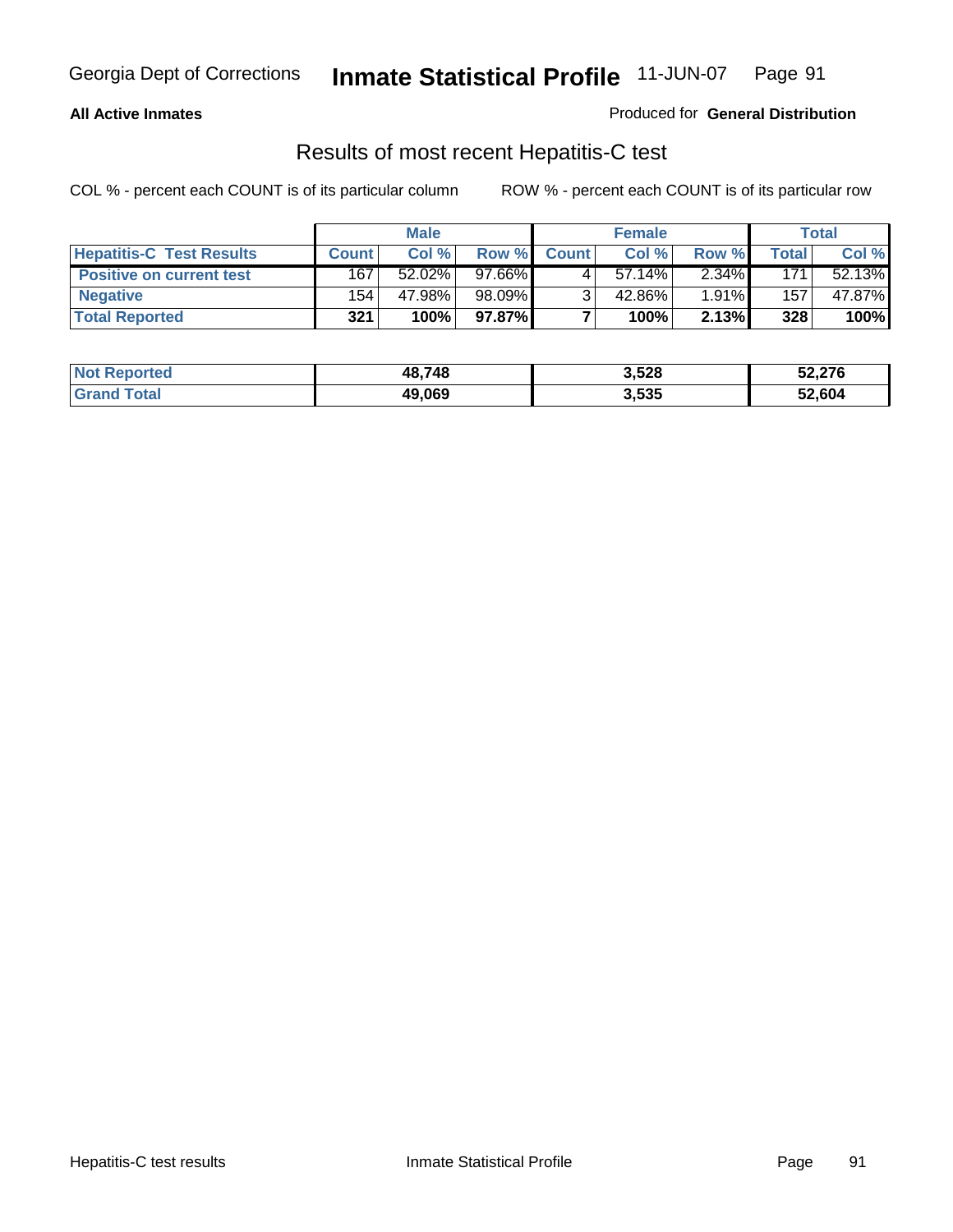#### **All Active Inmates**

### Produced for **General Distribution**

### Results of most recent pregnancy test

|                                 | <b>Male</b>  |      | <b>Female</b> |              |        | <b>Total</b> |              |        |
|---------------------------------|--------------|------|---------------|--------------|--------|--------------|--------------|--------|
| <b>Pregnancy Test Results</b>   | <b>Count</b> | Col% | Row %         | <b>Count</b> | Col %  | Row %        | <b>Total</b> | Col %  |
| <b>Positive on current test</b> |              |      |               | 69           | 2.08%  | 100.00%      | 69           | 2.08%  |
| <b>Negative</b>                 |              |      |               | 3.256        | 97.92% | 100.00%      | 3,256        | 97.92% |
| <b>Total Reported</b>           |              | %    | $0.00\%$      | 3,325        | 100%   | 100.00%      | 3,325        | 100%   |

| <b>Not Reported</b> | 49,069 | 210   | 49,279 |
|---------------------|--------|-------|--------|
| <b>Grand Total</b>  | 49,069 | 3,535 | 52,604 |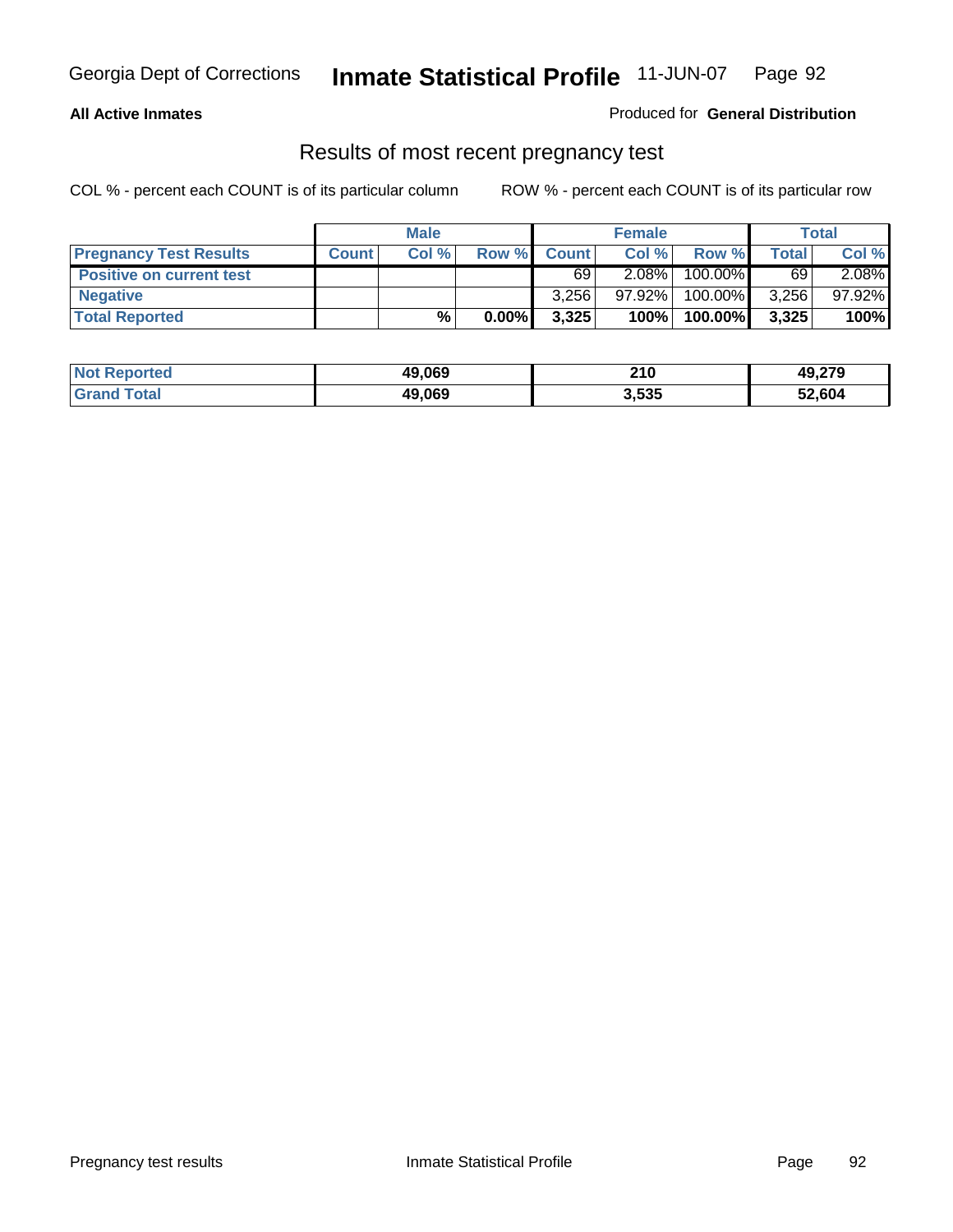### **All Active Inmates**

### Produced for **General Distribution**

### Results of most recent diabetes test

|                                 | <b>Male</b>  |         |         | <b>Female</b> |                       |          | Total |         |
|---------------------------------|--------------|---------|---------|---------------|-----------------------|----------|-------|---------|
| <b>Diabetes Test Results</b>    | <b>Count</b> | Col %   | Row %   | <b>Count</b>  | Col %                 | Row %I   | Total | Col %   |
| <b>Positive on current test</b> | 80 l         | 100.00% | 98.77%I |               | $100.\overline{00\%}$ | $1.23\%$ | 81    | 100.00% |
| <b>Total Reported</b>           | 80           | 100%    | 98.77%  |               | 100%                  | 1.23%    | 81    | 100%    |

| <b>Not Reported</b>     | 48.989 | 3,534 | 52,523 |
|-------------------------|--------|-------|--------|
| <b>Total</b><br>l Grand | 49,069 | 3,535 | 52,604 |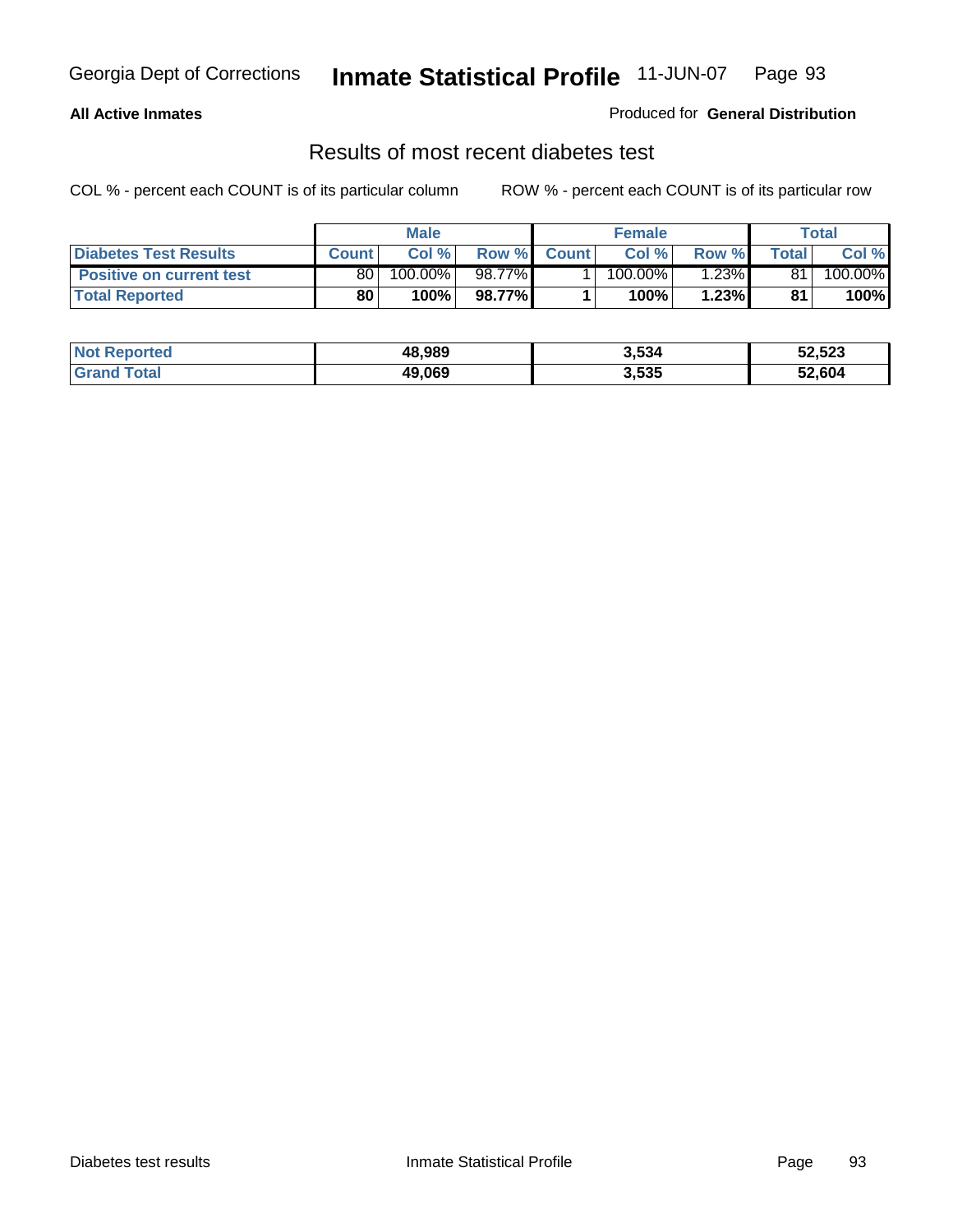### **All Active Inmates**

#### Produced for **General Distribution**

### Results of most recent hypertension test

|                                  |              | <b>Male</b> |         |              | <b>Female</b> |          |       | Total    |
|----------------------------------|--------------|-------------|---------|--------------|---------------|----------|-------|----------|
| <b>Hypertension Test Results</b> | <b>Count</b> | Col %       | Row %   | <b>Count</b> | Col%          | Row %    | Total | Col %    |
| <b>Positive on current test</b>  | 368          | 98.13%      | 99.19%  |              | $100.00\%$    | $0.81\%$ | 371   | 98.15%   |
| <b>Negative</b>                  |              | 1.87%       | 100.00% |              |               |          |       | $1.85\%$ |
| <b>Total Reported</b>            | 375          | 100%        | 99.21%  |              | 100%          | 0.79%    | 378   | 100%     |

| <b>Not Reported</b> | 48,694 | 3,532 | 52,226 |
|---------------------|--------|-------|--------|
| <b>Grand Total</b>  | 49,069 | 3,535 | 52,604 |